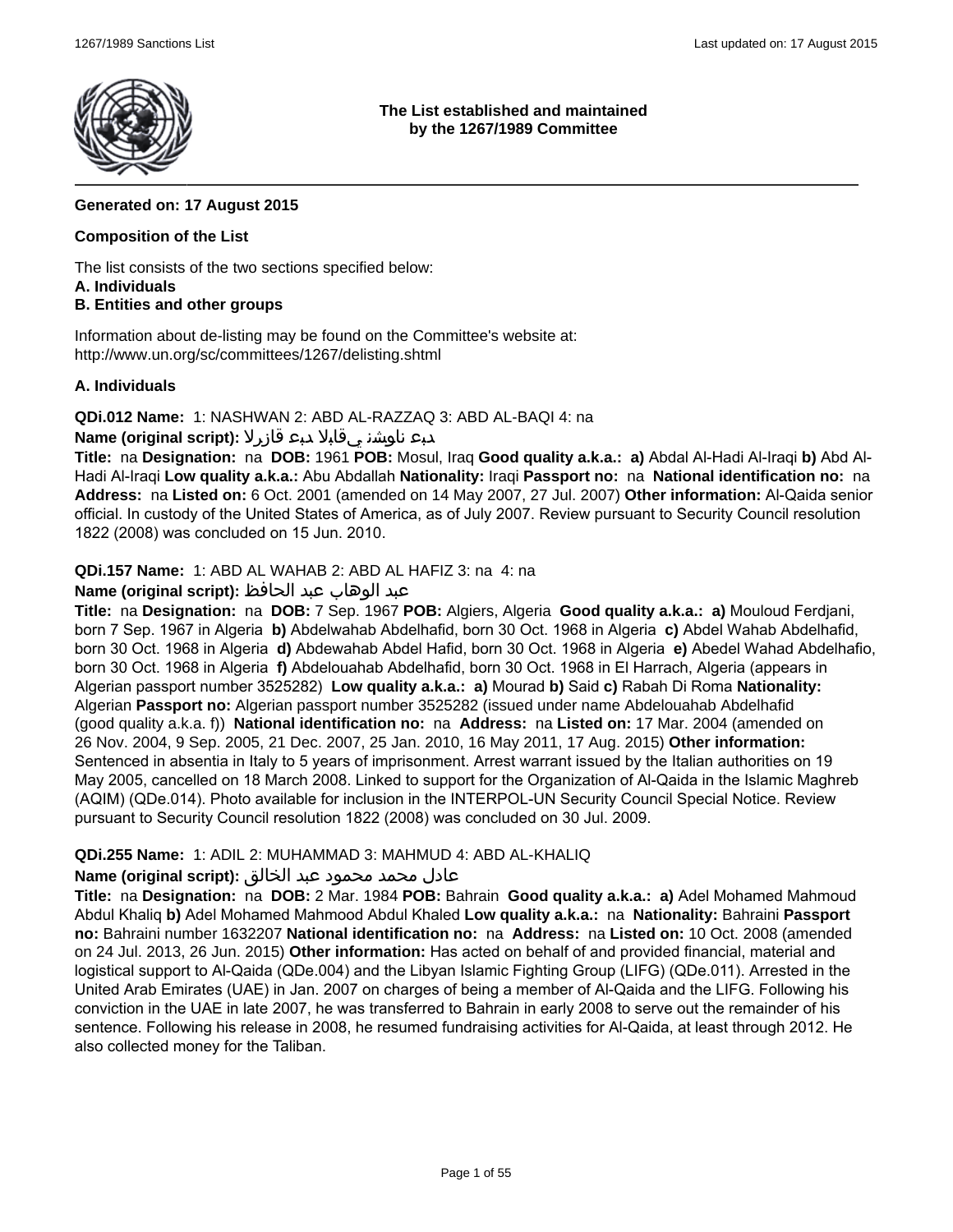## **QDi.289 Name:** 1: SAID JAN 2: 'ABD AL-SALAM 3: na 4: na

#### سعید جان عبد السلام **:(script original (Name**

**Title:** na **Designation:** na **DOB: a)** 5 Feb. 1981 **b)** 1 Jan. 1972 **POB:** na **Good quality a.k.a.: a)** Sa'id Jan 'Abdal-Salam **b)** Dilawar Khan Zain Khan, born 1 Jan. 1972 **Low quality a.k.a.: a)** Qazi 'Abdallah **b)** Qazi Abdullah **c)** Ibrahim Walid **d)** Qasi Sa'id Jan **e)** Said Jhan **f)** Farhan Khan **g)** Aziz Cairo **h)** Nangiali **Nationality:** Afghan **Passport no: a)** Afghan number OR801168, issued on 28 Feb. 2006 (expires 27 Feb. 2011, under name Said Jan 'Abd al-Salam) **b)** Pakistani number 4117921, issued on 9 Sep. 2008 (expires 9 Sep. 2013, issued under name Dilawar Khan Zain Khan) **National identification no:** (Kuwaiti Civil Identification number 281020505755, under name Said Jan 'Abd al-Salam) na **Address:** na **Listed on:** 9 Feb. 2011 **Other information:** In approximately 2005, ran a "basic training" camp for Al-Qaida (QDe.004) in Pakistan.

## **QDi.192 Name:** 1: ABD ALLAH 2: MOHAMED 3: RAGAB 4: ABDEL RAHMAN

## عبد الله محمد رجب عبد الرحمن **:(script original (Name**

**Title:** na **Designation:** na **DOB:** 3 Nov. 1957 **POB:** Kafr Al-Shaykh, Egypt **Good quality a.k.a.: a)** Abu Al-Khayr **b)** Ahmad Hasan **c)** Abu Jihad **Low quality a.k.a.:** na **Nationality:** Egyptian **Passport no:** na **National identification no:** na **Address:** (Believed to be in Pakistan or Afghanistan) **Listed on:** 29 Sep. 2005 (amended on 13 Dec. 2011) **Other information:** Member of Egyptian Islamic Jihad (QDe.003). Review pursuant to Security Council resolution 1822 (2008) was concluded on 1 Jun. 2010.

#### **QDi.054 Name:** 1: MAJEED 2: ABDUL CHAUDHRY 3: na 4: na

**Title:** na **Designation:** na **DOB: a)** 15 Apr. 1939 **b)** 1938 **POB:** na **Good quality a.k.a.: a)** Majeed, Abdul **b)** Majeed Chaudhry Abdul **c)** Majid, Abdul **Low quality a.k.a.:** na **Nationality:** Pakistani **Passport no:** na **National identification no:** na **Address:** na **Listed on:** 24 Dec. 2001 **Other information:** Review pursuant to Security Council resolution 1822 (2008) was concluded on 1 Jun. 2010.

#### **QDi.109 Name:** 1: ZULKIFLI 2: ABDUL HIR 3: na 4: na

**Title:** na **Designation:** na **DOB: a)** 5 Jan. 1966 **b)** 5 Oct. 1966 **POB:** Muar Johor, Malaysia **Good quality a.k.a.: a)** Musa Abdul Hir **b)** Muslimin Abdulmotalib **c)** Salim Alombra **d)** Armand Escalante **e)** Normina Hashim **f)** Henri Lawi **g)** Hendri Lawi **h)** Norhana Mohamad **i)** Omar Salem **j)** Ahmad Shobirin **k)** Bin Abdul Hir Zulkifli **Low quality a.k.a.: a)** Abdulhir Bin Hir **b)** Hassan **c)** Hogalu **d)** Hugalu **e)** Lagu **f)** Marwan (prominently known as) **Nationality:** Malaysian **Passport no:** A 11263265 **National identification no: a)** 660105-01-5297 **b)** driver license D2161572, issued in California, USA **Address: a)** Seksyen 17, Shah Alam, Selangor, Malaysia (previous location) **b)** Maguindanao, the Philippines (as at Jan. 2015) **Listed on:** 9 Sep. 2003 (amended on 25 Jan. 2010, 6 Aug. 2015) **Other information:** The Court for the Northern District of California, USA, issued a warrant of arrest for him on 1 Aug. 2007. Confirmed to have died in Maguindanao, the Philippines in January 2015. Mother's name is Minah Binto Aogist Abd Aziz. Review pursuant to Security Council resolution 1822 (2008) was concluded on 19 Jun. 2009.

## **QDi.200 Name:** 1: DIEMAN 2: ABDULKADIR IZZAT 3: na 4: na

## ديمان عبد القادر عزت **:(script original (Name**

**Title:** na **Designation:** na **DOB:** 4 Jul. 1965 **POB:** Kirkuk, Iraq **Good quality a.k.a.:** Deiman Alhasenben Ali Aljabbari, born 4 Jul. 1965 **Low quality a.k.a.:** na **Nationality:** Iraqi **Passport no:** (German travel document ("Reiseausweis") A 0141062 (revoked as at Sep. 2012)) **National identification no:** na **Address:** Bavaria, Germany **Listed on:** 6 Dec. 2005 (amended on 25 Jan. 2010, 13 Dec. 2011, 15 Nov. 2012) **Other information:** Review pursuant to Security Council resolution 1822 (2008) was concluded on 30 Jul. 2009.

## **QDi.019 Name:** 1: ABDULLAH 2: AHMED 3: ABDULLAH 4: EL ALFI

## عبد الله احمد عبدالله الالفي **:(script original (Name**

**Title:** na **Designation:** na **DOB:** 6 Jun. 1963 **POB:** Gharbia, Egypt **Good quality a.k.a.:** na **Low quality a.k.a.: a)** Abu Mariam **b)** Al-Masri, Abu Mohamed **c)** Saleh **Nationality:** Egyptian **Passport no:** na **National identification no:** na **Address:** na **Listed on:** 17 Oct. 2001 (amended on 26 Nov. 2004) **Other information:** Afghanistan. Review pursuant to Security Council resolution 1822 (2008) was concluded on 21 Jun. 2010.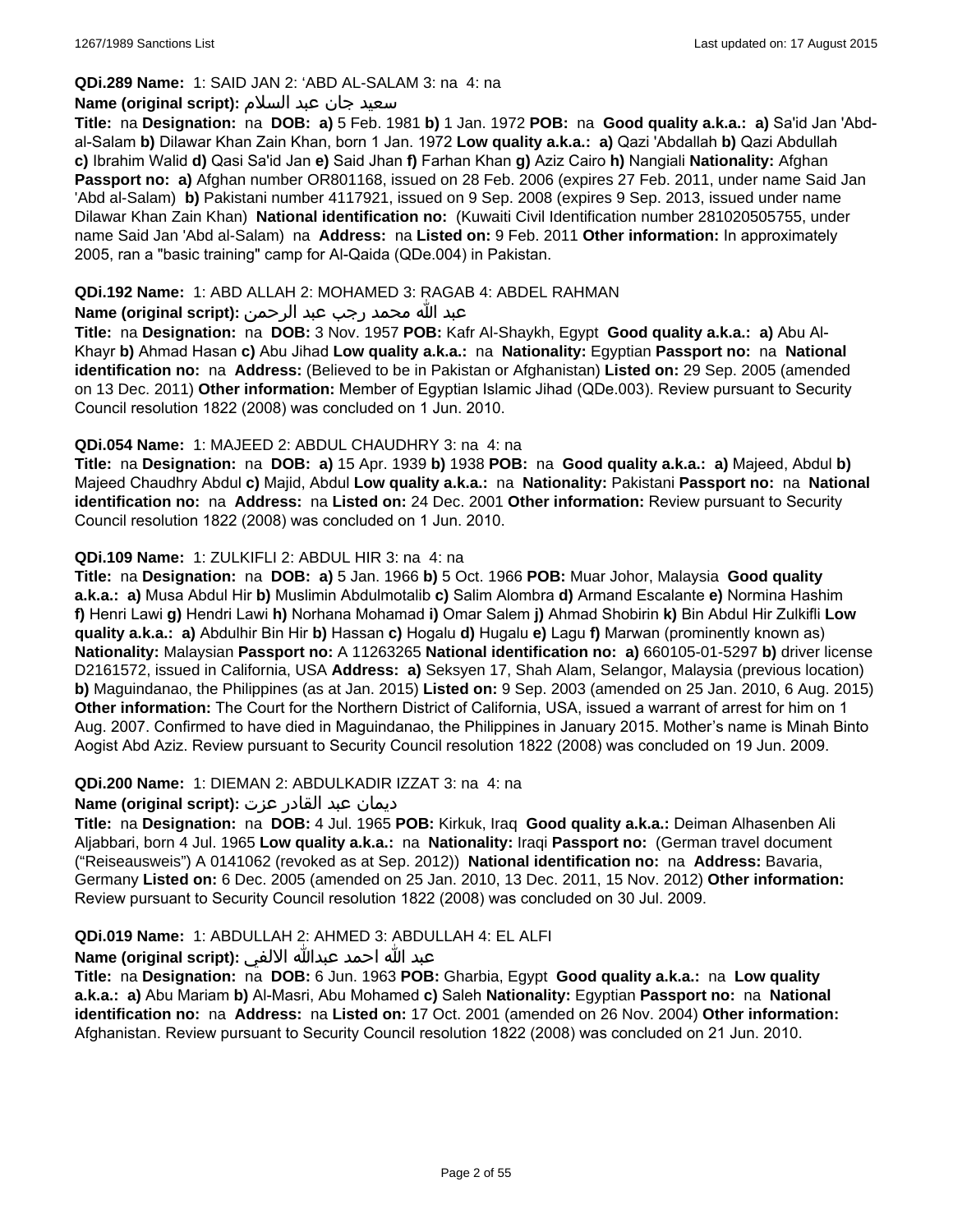## **QDi.018 Name:** 1: ABDUL MANAN AGHA 2: na 3: na 4: na

### عبد المنان آغا **:(script original (Name**

**Title:** Haji **Designation:** na **DOB:** na **POB:** na **Good quality a.k.a.:** Abdul Manan **Low quality a.k.a.: a)** Abdul Man'am Saiyid **b)** Saiyid Abd al-Man (formerly listed as) **Nationality:** na **Passport no:** na **National identification no:** na **Address:** na **Listed on:** 17 Oct. 2001 (amended on 26 Jun. 2013) **Other information:** Pakistan. Review pursuant to Security Council resolution 1822 (2008) was concluded on 15 Jun. 2010.

#### **QDi.295 Name:** 1: MUHAMMAD 2: JIBRIL 3: ABDUL RAHMAN 4: na

**Title:** na **Designation:** na **DOB: a)** 28 May 1984 **b)** 3 Dec. 1979 **c)** 3 Mar. 1979 (from false passport) **POB:** East Lombok, West Nusa Tenggara, Indonesia **Good quality a.k.a.: a)** Mohammad Jibril Abdurrahman **b)** Muhammad Jibriel Abdul Rahman **c)** Mohammad Jibriel Abdurrahman **d)** Muhamad Ricky Ardhan, born 8 Aug. 1980 (appears in false Indonesian passport number S335026) **e)** Muhammad Ricky Ardhan bin Muhammad Iqbal **f)** Muhammad Ricky Ardhan bin Abu Jibril **Low quality a.k.a.: a)** Muhammad Yunus **b)** Heris Syah **Nationality:** Indonesian **Passport no:** na **National identification no: a)** Indonesian national identity card number 3219222002.2181558 **b)** Identification number 2181558 **Address: a)** Jalan M. Saidi RT 010 RW 001 Pesanggrahan, South Petukangan, South Jakarta, Indonesia **b)** Jalan Nakula of Witana Harja Complex Block C, Pamulang, Banten, Indonesia **Listed on:** 12 Aug. 2011 **Other information:** Senior member of Jemaah Islamiyah (QDe.092) directly involved in obtaining funding for terrorist attacks. Sentenced in Indonesia to five years in prison on 29 Jun. 2010. Father's name is Mohamad Iqbal Abdurrahman (QDi.086).

## **QDi.229 Name:** 1: ALY 2: SOLIMAN 3: MASSOUD 4: ABDUL SAYED

**Title:** na **Designation:** na **DOB:** 1969 **POB:** Tripoli, Libyan Arab Jamahiriya **Good quality a.k.a.: a)** Ibn El Qaim **b)** Mohamed Osman **Low quality a.k.a.:** Adam **Nationality:** Libyan **Passport no:** Libyan Passport No. 96/184442 **National identification no:** na **Address:** Ghout El Shamal, Tripoli, Libyan Arab Jamahiriya **Listed on:** 8 Jun. 2007 (amended on 13 Dec. 2011) **Other information:** Member of Libyan Islamic Fighting Group (QDe.011). Review pursuant to Security Council resolution 1822 (2008) was concluded on 24 Nov. 2009.

#### **QDi.086 Name:** 1: MOHAMAD 2: IQBAL 3: ABDURRAHMAN 4: na

**Title:** na **Designation:** na **DOB: a)** 17 Aug. 1957 **b)** 17 Aug. 1958 **POB: a)** Korleko-Lombok Timur, Indonesia **b)** Tirpas-Selong Village, East Lombok, Indonesia **Good quality a.k.a.: a)** Rahman, Mohamad Iqbal **b)** A Rahman, Mohamad Iqbal **c)** Abu Jibril Abdurrahman **d)** Fikiruddin Muqti **e)** Fihiruddin Muqti **f)** Abdul Rahman, Mohamad Iqbal **Low quality a.k.a.:** na **Nationality:** Indonesian **Passport no:** na **National identification no:** 3603251708570001 **Address:** Jalan Nakula, Komplek Witana Harja III Blok C 106-107, Tangerang, Indonesia **Listed on:** 28 Jan. 2003 (amended on 26 Nov. 2004, 16 May 2011, 10 Jun. 2011) **Other information:** Review pursuant to Security Council resolution 1822 (2008) was concluded on 8 Jun. 2010.

#### **QDi.309 Name:** 1: ABDUR REHMAN 2: na 3: na 4: na

## **Name (original script):** الرحمن عبد

**Title:** na **Designation:** na **DOB:** 3 Oct. 1965 **POB:** Mirpur Khas, Pakistan **Good quality a.k.a.: a)** Abdul Rehman; Abd Ur-Rehman; Abdur Rahman **b)** السيندي الرحمن عبد) Abdul Rehman Sindhi; Abdul Rehman al-Sindhi; Abdur Rahman al-Sindhi; Abdur Rehman Sindhi; Abdurahman Sindhi) **c)** السندي عبدالله) Abdullah Sindhi) **Low quality a.k.a.:** Abdur Rehman Muhammad Yamin **Nationality:** Pakistani **Passport no:** (Pakistani passport number CV9157521, issued on 8 Sep. 2008, expires on 7 Sep. 2013) **National identification no:** (Pakistani national identity card number 44103-5251752-5) na **Address:** Karachi, Pakistan **Listed on:** 14 Mar. 2012 **Other information:** Has provided facilitation and financial services to Al-Qaida (QDe.004). Associated with Harakatul Jihad Islami (QDe.130), Jaish-I-Mohammed (QDe.019), and Al-Akhtar Trust International (QDe.121).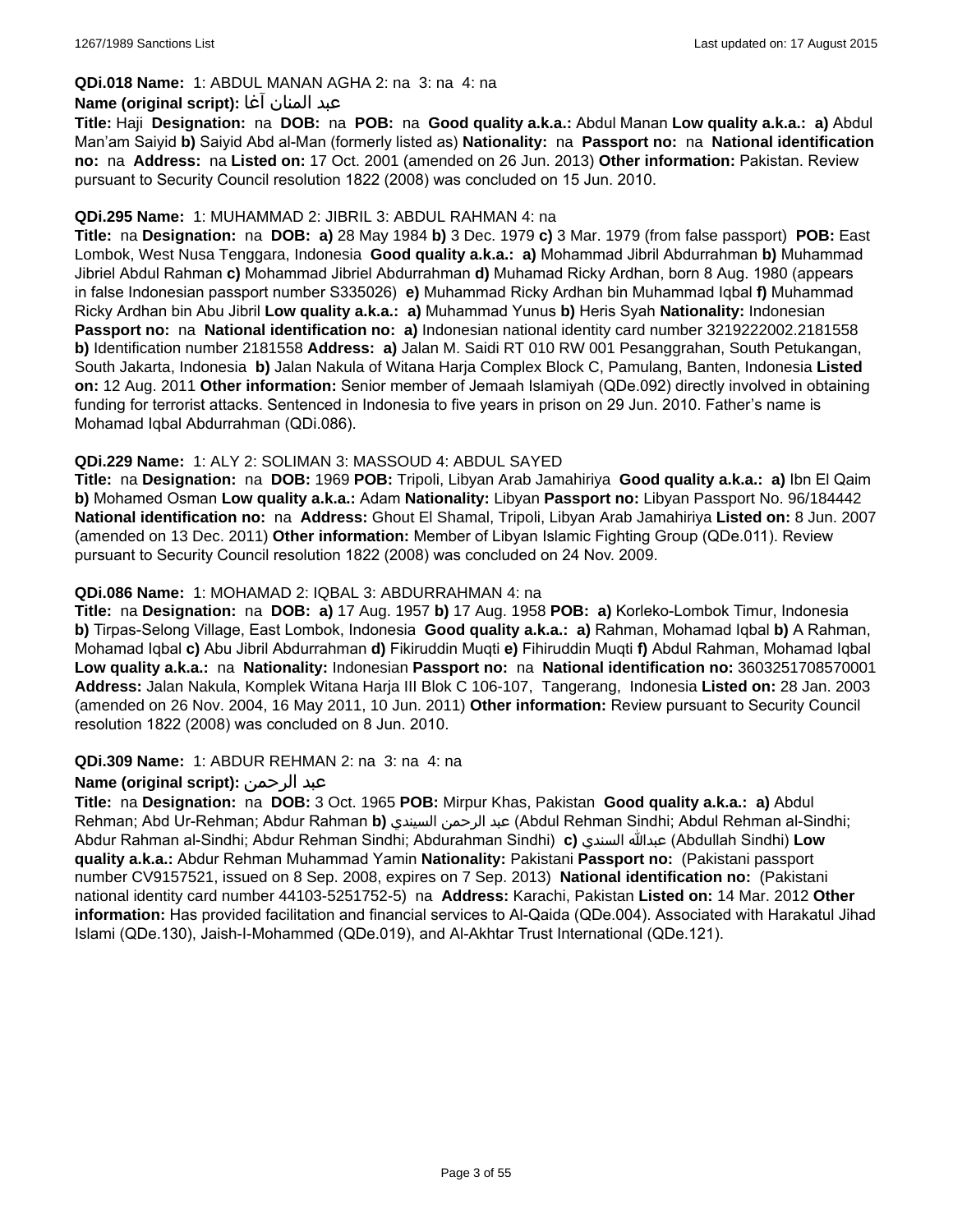#### **QDi.285 Name:** 1: MUHAMMAD 2: ABDALLAH 3: HASAN 4: ABU-AL-KHAYR

#### محمد عبدالله حسن أبو الخير **:Name (original script**)

**Title:** na **Designation:** na **DOB: a)** 19 Jun. 1975 **b)** 18 Jun. 1975 **POB:** Al-Madinah al-Munawwarah, Saudi Arabia **Good quality a.k.a.: a)** Mohammed Abdullah Hassan Abul-Khair **b)** Muhammad Abdallah Hasan Abu-al-Khayr **c)** Muhammad Bin- 'Abdullah Bin-Hamd Abu-al-Khayr **d)** Abdallah al-Halabi **e)** 'Abdallah al-Halabi al-Madani **f)** Abdallah al-Makki **g)** Abdallah el-Halabi **h)** Abdullah al-Halabi **i)** Abu 'Abdallah al-Halabi **Low quality a.k.a.: a)** Abu Abdallah al-Madani **b)** Muhannad al-Jaddawi **Nationality:** Saudi Arabian **Passport no:** Saudi Arabian number A741097, issued on 14 Nov. 1995 (and expired on 19 Sep. 2000.) **National identification no:** Saudi Arabian 1006010555 **Address:** na **Listed on:** 24 Aug. 2010 **Other information:** Appears on a 2009 list of 85 persons wanted by the government of Saudi Arabia.

## **QDi.130 Name:** 1: MOHAMED 2: GHASSAN 3: ALI 4: ABU DHESS

## محمد غسان علي أبو دهيس **:Name (original script**)

**Title:** na **Designation:** na **DOB:** 22 Jun. 1966 **POB:** Irbid, Jordan **Good quality a.k.a.: a)** Yaser Hassan, born 1 Feb. 1966 in Hasmija **b)** Abu Ali Abu Mohamed Dhees, born 1 Feb. 1966 in Hasmija **c)** Mohamed Abu Dhess, born 1 Feb. 1966 in Hashmija, Iraq **Low quality a.k.a.:** na **Nationality:** Jordanian **Passport no: a)** German International Travel Document 0695982 (expired) **b)** German International Travel Document 0785146 (valid until 8 Apr. 2004) **National identification no:** na **Address:** Germany **Listed on:** 23 Sep. 2003 (amended on 23 Dec. 2008, 11 Mar. 2010, 10 Jun. 2011) **Other information:** Father's name is Mouhemad Saleh Hassan. Mother's name is Mariam Hassan, neé Chalabia. Associated with Ismail Abdallah Sbaitan Shalabi (QDi.128), Djamel Moustfa (QDi.129) and Aschraf Al-Dagma (QDi.132). Review pursuant to Security Council resolution 1822 (2008) was concluded on 19 Jan. 2010.

## **QDi.201 Name:** 1: YASSER 2: MOHAMED 3: ISMAIL 4: ABU SHAWEESH

# ياسر محمد اسماعيل أبوشاويش :Name (original script)

**Title:** na **Designation:** na **DOB:** 20 Nov. 1973 **POB:** Benghazi, Libyan Arab Jamahiriya **Good quality a.k.a.:** Yasser Mohamed Abou Shaweesh **Low quality a.k.a.:** na **Nationality:** Stateless Palestinian **Passport no: a)**  (Passport substitute C00071659 issued by the Federal Republic of Germany) **b)** (Egyptian passport 0003213) **c)** (Egyptian travel document 939254) **d)** (Egyptian passport 981358) **National identification no:** na **Address:** Germany (In prison ) **Listed on:** 6 Dec. 2005 (amended on 7 Sep. 2007, 11 Mar. 2010, 28 Sep. 2010, 13 Dec. 2011, 15 Jun. 2015) **Other information:** Sentenced to 5 years and 6 months imprisonment in Germany on 6 Dec. 2007. Review pursuant to Security Council resolution 1822 (2008) was concluded on 24 Nov. 2009.

#### **QDi.304 Name:** 1: MOCHAMMAD 2: ACHWAN 3: na 4: na

**Title:** na **Designation:** na **DOB: a)** 4 May 1948 **b)** 4 May 1946 **POB:** Tulungagung, Indonesia **Good quality a.k.a.: a)** Muhammad Achwan **b)** Muhammad Akhwan **c)** Mochtar Achwan **d)** Mochtar Akhwan **e)** Mochtar Akwan **Low quality a.k.a.:** na **Nationality:** Indonesian **Passport no:** na **National identification no:** (Indonesian National Identity Card Number 3573010405480001 under name Mochammad Achwan) na **Address:** Jalan Ir. H. Juanda 8/10, RT/RW 002/001, Jodipan, Blimbing, Malang, Indonesia **Listed on:** 12 Mar. 2012 **Other information:** Acting emir of Jemmah Anshorut Tauhid (JAT) (QDe.133). Associated with Abu Bakar Ba'asyir (QDi.217), Abdul Rahim Ba'aysir (QDi.293) and Jemaah Islamiyah (QDe.092).

#### **QDi.316 Name:** 1: IYAD 2: AG GHALI 3: na 4: na

#### اياد اغ غالي **:(script original (Name**

**Title:** na **Designation:** na **DOB:** 1958 **POB:** Abeibara, Kidal Region, Mali **Good quality a.k.a.:** Sidi Mohamed Arhali, born 1 Jan. 1958 in Bouressa, Bourem Region, Mali **Low quality a.k.a.:** na **Nationality:** Malian **Passport no:** Malian passport number A1037434 (issued on 10 Aug. 2001, expires on 31 Dec. 2014) **National identification no:** Malian birth certificate number 012546 **Address:** Mali **Listed on:** 25 Feb. 2013 (amended on 23 Sep. 2014) **Other information:** Founder and leader of Ansar Eddine (QDe.135). Member of the Tuareg Ifogas tribe. Linked to the Organization of Al-Qaida in the Islamic Maghreb (QDe.014) and Mouvement pour l'Unification et le Jihad en Afrique de l'Ouest (MUJAO) (QDe.134). Name of father is Ag Bobacer Arhali, name of mother is Rhiachatou Wallet Sidi.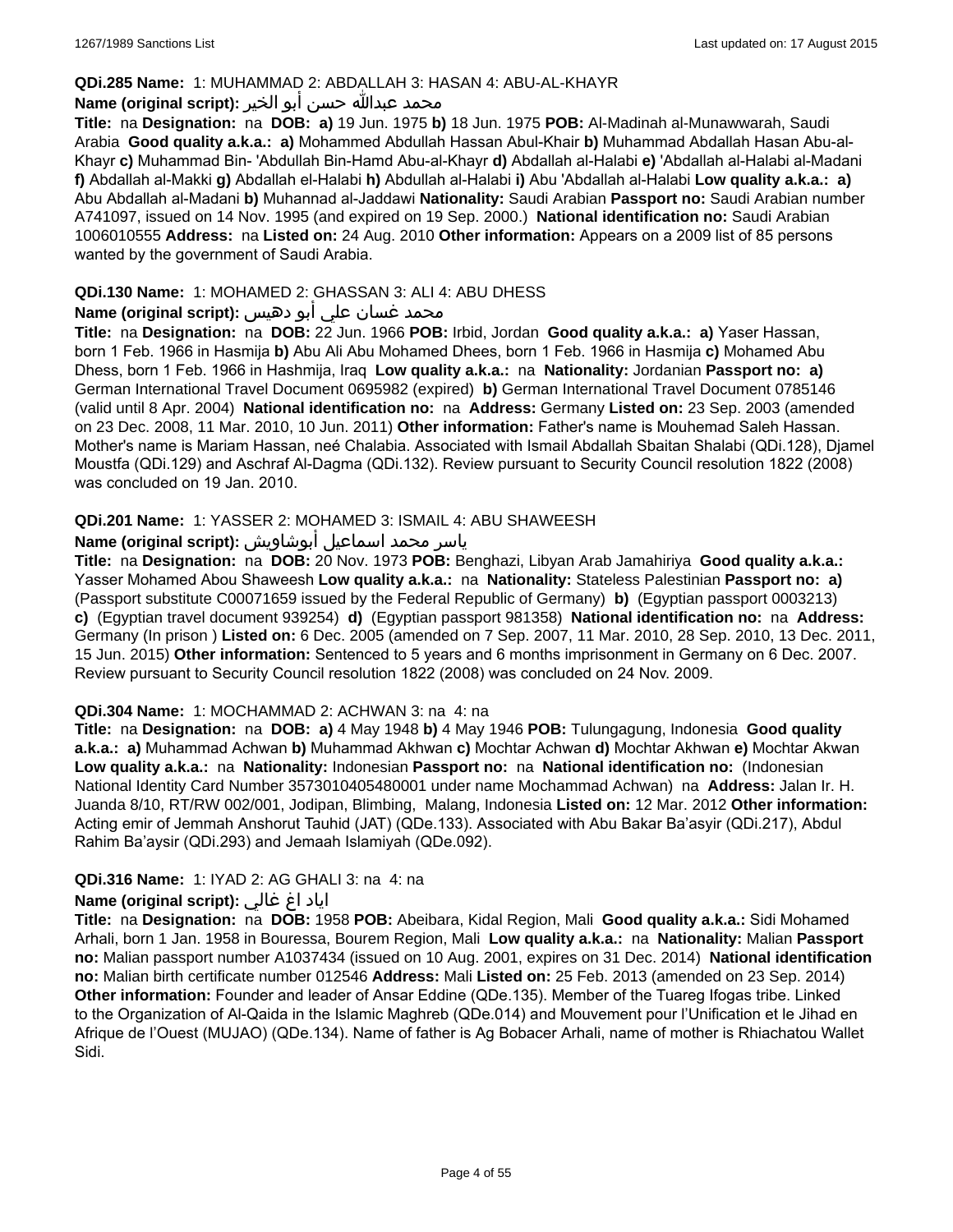## **QDi.203 Name:** 1: FARHAD 2: KANABI 3: AHMAD 4: na

## فرهاد كنابي أحمد **:Name (original script)**

**Title:** na **Designation:** na **DOB:** 1 Jul. 1971 **POB:** Arbil, Iraq **Good quality a.k.a.: a)** Kaua Omar Achmed **b)** Kawa Hamawandi (previously listed as) **Low quality a.k.a.:** na **Nationality:** Iraqi **Passport no:** (German travel document ("Reiseausweis") A 0139243 (revoked as at Sep. 2012)) **National identification no:** na **Address:** Iraq **Listed on:** 6 Dec. 2005 (amended on 31 Jul. 2006, 25 Jan. 2010, 13 Dec. 2011, 15 Nov. 2012) **Other information:** Released from custody in Germany on 10 Dec. 2010 and relocated to Iraq on 6 Dec. 2011. Review pursuant to Security Council resolution 1822 (2008) was concluded on 5 Oct. 2009.

#### **QDi.226 Name:** 1: NAJMUDDIN 2: FARAJ 3: AHMAD 4: na

**Title:** na **Designation:** na **DOB: a)** 7 Jul. 1956 **b)** 17 Jun. 1963 **POB:** Olaqloo Sharbajer, Al-Sulaymaniyah Governorate, Iraq **Good quality a.k.a.: a)** Mullah Krekar **b)** Fateh Najm Eddine Farraj **c)** Faraj Ahmad Najmuddin **Low quality a.k.a.:** na **Nationality:** Iraqi **Passport no:** na **National identification no:** na **Address:** Heimdalsgate 36-V, Oslo, 0578, Norway **Listed on:** 7 Dec. 2006 **Other information:** Review pursuant to Security Council resolution 1822 (2008) was concluded on 20 May 2010.

#### **QDi.237 Name:** 1: JABER 2: ABDALLAH 3: JABER 4: AHMAD AL-JALAHMAH

جابر عبد الله جابر أحمد الجلاهمة **:(script original (Name**

**Title:** na **Designation:** na **DOB:** 24 Sep. 1959 **POB:** Al-Khitan area, Kuwait **Good quality a.k.a.: a)** Jaber Al-Jalamah **b)** Abu Muhammad Al-Jalahmah **c)** Jabir Abdallah Jabir Ahmad Jalahmah **d)** Jabir 'Abdallah Jabir Ahmad Al-Jalamah **e)** Jabir Al-Jalhami **Low quality a.k.a.: a)** Abdul-Ghani **b)** Abu Muhammad **Nationality:** Kuwaiti **Passport no: a)** 101423404 **b)** Kuwaiti number 2541451 (valid until 16 Feb. 2017) **c)** Kuwaiti number 002327881 **National identification no:** Kuwaiti 259092401188 **Address:** Kuwait (residence as at March 2009 and at December 2013) **Listed on:** 3 Jan. 2014 **Other information:** Previously listed between 16 Jan. 2008 and 3 Jan. 2014 (amended on 1 Jul. 2008, 23 Jul. 2008, 25 Jan. 2010). Review pursuant to Security Council resolution 1822 (2008) was concluded on 14 Sep. 2009.

## **QDi.193 Name:** 1: ZAKI 2: EZAT 3: ZAKI 4: AHMED

## زكي عزت زكي احمد **:(script original (Name**

**Title:** na **Designation:** na **DOB:** 21 Apr. 1960 **POB: a)** Sharqiyah, Egypt **b)** Zaqaziq, Egypt **Good quality a.k.a.: a)** Rif'at Salim **b)** Abu Usama **Low quality a.k.a.:** na **Nationality:** Egyptian **Passport no:** na **National identification no:** na **Address:** (May be on the Pakistani-Afghan border) **Listed on:** 29 Sep. 2005 (amended on 13 Dec. 2011) **Other information:** Father's name is Ahmed Ezat Zaki. Member of Egyptian Islamic Jihad (QDe.003). Review pursuant to Security Council resolution 1822 (2008) was concluded on 1 Jun. 2010.

## **QDi.014 Name:** 1: TARIQ 2: ANWAR 3: EL SAYED 4: AHMED

## طاريق أنور السيد احمد **:Name (original script)**

**Title:** na **Designation:** na **DOB:** 15 Mar. 1963 **POB:** Alexandria, Egypt **Good quality a.k.a.: a)** Hamdi Ahmad Farag **b)** Amr Al-Fatih Fathi **c)** Tarek Anwar El Sayed Ahmad **Low quality a.k.a.:** na **Nationality:** Egyptian **Passport no:** na **National identification no:** na **Address:** na **Listed on:** 6 Oct. 2001 (amended on 26 Nov. 2004, 18 Jul. 2007, 16 May 2011) **Other information:** Reportedly deceased in October 2001. Review pursuant to Security Council resolution 1822 (2008) was concluded on 29 Jul. 2010.

## **QDi.161 Name:** 1: FARID 2: AIDER 3: na 4: na

#### **Name (original script):** عيدر فريد

**Title:** na **Designation:** na **DOB:** 12 Oct. 1964 **POB:** Algiers, Algeria **Good quality a.k.a.: a)** Achour Ali **b)** Terfi Farid **Low quality a.k.a.:** Abdallah **Nationality:** Algerian **Passport no:** na **National identification no:**  na **Address:** na **Listed on:** 17 Mar. 2004 (amended on 26 Nov. 2004, 25 Jan. 2010, 16 May 2011) **Other information:** Italian Fiscal Code DRAFRD64R12Z301C. Sentenced in Italy in Mar. 2002 to 8 years of imprisonment. Arrest warrant issued by the Italian authorities on 16 Nov. 2007. Considered a fugitive from justice by the Italian authorities as of 14 Dec. 2007. Review pursuant to Security Council resolution 1822 (2008) was concluded on 30 Jul. 2009.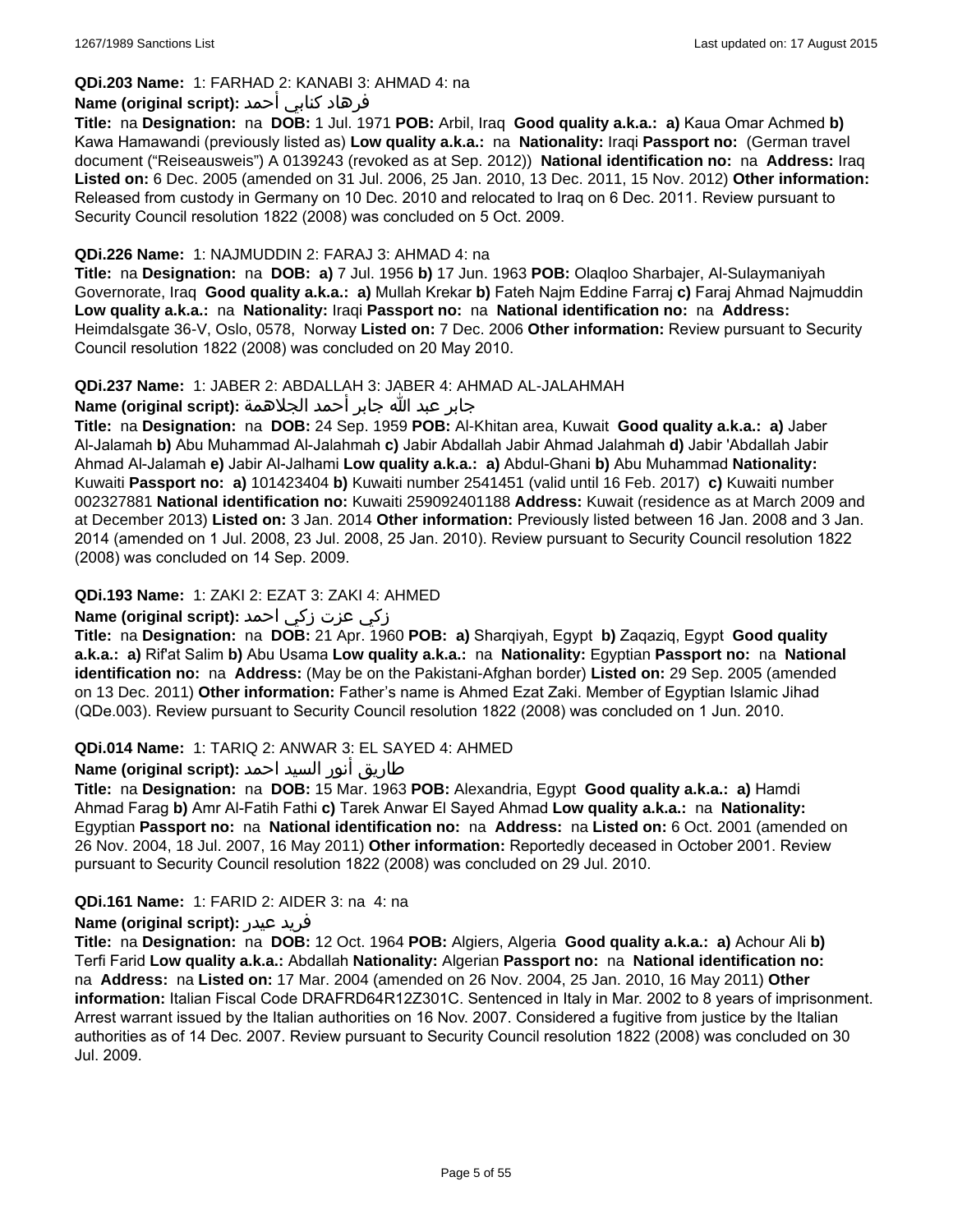#### **QDi.313 Name:** 1: DJAMEL 2: AKKACHA 3: na 4: na

#### **Name (original script):** جمال عكاشة

**Title:** na **Designation:** na **DOB:** 9 May 1978 **POB:** Rouiba, Algiers, Algeria **Good quality a.k.a.: a)** Yahia Abou el Hoummam **b)** Yahia Abou el Hammam **Low quality a.k.a.:** na **Nationality:** Algerian **Passport no:** na **National identification no:** na **Address:** Mali **Listed on:** 5 Feb. 2013 **Other information:** Father's name is Slimane. Mother's name is Akrouf Khadidja. Coordinator of groups associated with The Organisation of Al-Qaida in the Islamic Maghreb (QDe.014) in northern Mali.

## **QDi.091 Name:** 1: MOHAMED 2: AMINE 3: AKLI 4: na

## محمد أمين اكلي **:Name (original script)**

**Title:** na **Designation:** na **DOB:** 30 Mar. 1972 **POB:** Bordj el Kiffane, Algeria **Good quality a.k.a.: a)** Akli Amine Mohamed **b)** Killech Shamir **c)** Kali Sami **Low quality a.k.a.:** Elias **Nationality:** Algerian **Passport no:**  na **National identification no:** na **Address:** Algeria **Listed on:** 25 Jun. 2003 (amended on 12 Apr. 2006, 17 Oct. 2007, 16 May 2011) **Other information:** Father's name is Lounes. Mother's name is Kadidja. Inadmissible to the Schengen area. Deported from Spain to Algeria in Aug. 2009. Review pursuant to Security Council resolution 1822 (2008) was concluded on 15 Jun. 2010.

#### **QDi.325 Name:** 1: ABOU 2: MOHAMED 3: AL ADNANI 4:

**Title:** na **Designation:** na **DOB:** Approximately 1977 **POB:** Binnish, Syrian Arab Republic **Good quality a.k.a.: a)** Yaser Khalaf Nazzal Alrawi **b)** Jaber Taha Falah **c)** Abou Khattab **d)** Abou Sadeq Alrawi **e)** Tah al Binchi **f)** Abu Mohammed al-Adnani **g)** Taha Sobhi Falaha **h)** Yasser Khalaf Hussein Nazal al-Rawi **i)** Abu Baker al-Khatab **j)** Abu Sadek al-Rawi **k)** Taha al-Banshi **l)** Abu Mohamed al-Adnani **m)** Abu-Mohammad al-Adnani al-Shami **n)** Hajj Ibrahim **Low quality a.k.a.:** na **Nationality:** Iraqi **Passport no:** na **National identification no:** na **Address:**  na **Listed on:** 15 Aug. 2014 **Other information:** Official spokesman of Islamic State in Iraq and the Levant (ISIL), listed as Al-Qaida in Iraq (QDe.115), and emir of ISIL in Syria, closely associated with Abu Mohammed al-Jawlani (QDi.317) and Abu Bakr al-Baghdadi, listed as Ibrahim Awwad Ibrahim Ali al-Badri al-Samarrai (QDi.299).

#### **QDi.328 Name:** 1: HAJJAJ 2: BIN 3: FAHD 4: AL AJMI

**Title:** na **Designation:** na **DOB:** 10 Aug. 1987 **POB:** Kuwait **Good quality a.k.a.: a)** Hijaj Fahid Hijaj Muhammad Sahib al-Ajmi **b)** Hicac Fehid Hicac Muhammed Sebib al-Acmi **c)** Hajjaj bin-Fahad al-Ajmi **d)** Sheikh Hajaj al-Ajami **e)** Hajaj al-Ajami **f)** Ajaj Ajami **Low quality a.k.a.:** na **Nationality:** Kuwaiti **Passport no:** na **National identification no:** na **Address:** na **Listed on:** 15 Aug. 2014 **Other information:** A Kuwait-based facilitator in charge of the 'committee of zakat' and financier for Al-Nusrah Front for the People of the Levant (QDe.137).

#### **QDi.324 Name:** 1: ABDUL MOHSEN 2: ABDALLAH 3: IBRAHIM 4: AL CHAREKH

**Title:** na **Designation:** na **DOB:** 13 Jul. 1985 **POB:** Saqra, Saudi Arabia **Good quality a.k.a.: a)** Abdul Mohsen Abdullah Ibrahim Al-Sharikh **b)** Sanafi al Nasr **Low quality a.k.a.:** na **Nationality:** Saudi Arabian **Passport no:** na **National identification no:** na **Address:** na **Listed on:** 15 Aug. 2014 **Other information:** A long time facilitator and financier for Al-Qaida (QDe.004), appointed as a regional leader of Jabhat al-Nusrah, listed as Al-Nusrah Front for the People of the Levant (QDe.137).

#### **QDi.327 Name:** 1: ABDELRAHMAN 2: MOUHAMAD ZAFIR 3: AL DABIDI 4: AL JAHANI

**Title:** na **Designation:** na **DOB: a)** 4 Dec. 1971 **b)** 1977 **POB:** Kharj, Saudi Arabia **Good quality a.k.a.: a)** Abd Al-Rahman Muhammad Zafir Al-Dubaysi Al-Juhni **b)** Abd Al-Rahman Muhammad Zafir al-Dubaysi al-Jahni **c)** Abd Al-Rahman Muhammad Zafir al-Dubaysi al-Jahani **d)** Abd Al-Rahman Muhammad Zafir al-Dubaysi al-Juhani **e)** Abdulrhman Mohammed D. Aljahani **f)** Abu al-Wafa' **g)** Abu Anas **h)** Abd al-Rahman Muhammad Zafir al-Dabisi al-Jahani **i)** Abu Wafa al-Saudi **j)** Abu al-Wafa **k)** Abd al-Rahman Muhammad Thafir al-Jahni **l)** Abd al-Rahman Muhammad al-Juhani **m)** ) Abdelrahman Mouhamad Zafir al Dabissi Juhan **n)** Abdelrahman Mouhamad Zafir al Dabissi Juhani **Low quality a.k.a.:** Abou Wafa al Saoudi **Nationality:** Saudi Arabian **Passport no:** F508591 **National identification no:** Saudi Arabian national identification number 1027508157 **Address:** na **Listed on:** 15 Aug. 2014 **Other information:** A member and regional commander of Jabhat al-Nusrah, listed as Al-Nusrah Front for the People of the Levant (QDe.137)and a facilitator of foreign recruits for that group.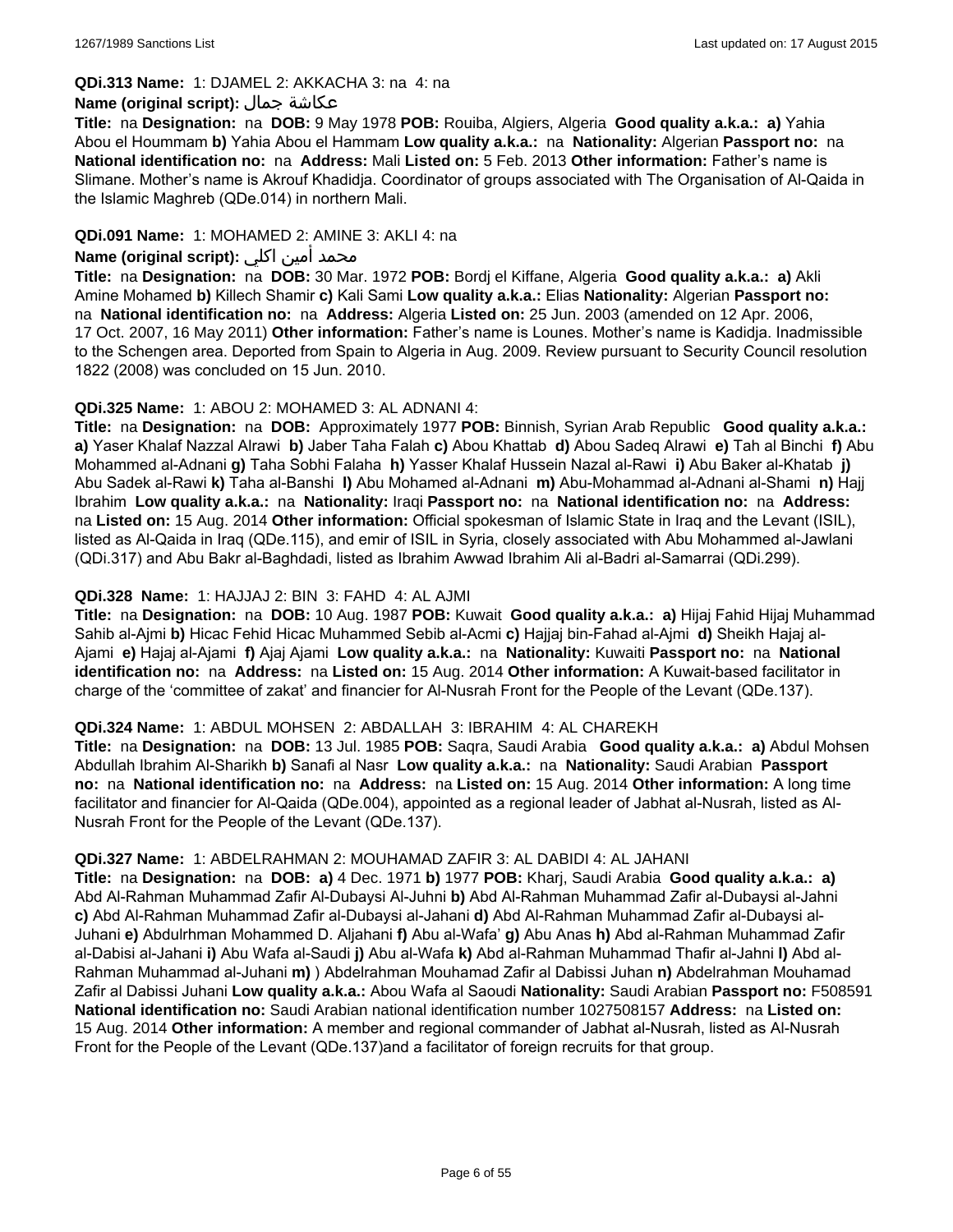#### **QDi.338 Name:** 1: SHAFI 2: SULTAN 3: MOHAMMED 4: AL-AJMI

**Title:** Doctor **Designation:** na **DOB:** 1 Jan. 1973 **POB:** Warah, Kuwait **Good quality a.k.a.: a)** Shafi al-Ajmi **b)** Sheikh Shafi al-Ajmi **Low quality a.k.a.:** Shaykh Abu-Sultan **Nationality:** Kuwaiti **Passport no:** 0216155930 **National identification no:** na **Address:** Area 3, Street 327, Building 41, Al-Uqaylah, Kuwait **Listed on:** 23 Sep. 2014 **Other information:** Fundraiser for Al-Nusrah Front for the People of the Levant (QDe.137).

#### **QDi.344. Name:** 1: IBRAHIM 2: 'ISA HAJJI 3: MUHAMMAD 4: AL-BAKR

## ابراهیم عیسی حاجي محمد البکر **:(script original (Name**

**Title:** na **Designation:** na **DOB:** 12 Jul. 1977 **POB:** Qatar **Good quality a.k.a.: a)** Ibrahim 'Issa Haji Muhammad al-Bakar **b)** Ibrahim 'Isa Haji al-Bakr **c)** Ibrahim Issa Hijji Mohd Albaker **d)** Ibrahim Issa Hijji Muhammad al-Baker **e)** Ibrahim 'Issa al-Bakar **f)** Ibrahim al-Bakr **Low quality a.k.a.:** Abu-Khalil **Nationality:** Qatari **Passport no:** 01016646, issued in Qatar **National identification no:** na **Address:** na **Listed on:** 23 Jan. 2015 **Other information:** Facilitator who provides financial support for and financial services to and in support of Al-Qaida (QDe.004).

#### **QDi.332 Name:** 1: IBRAHIM 2: SULEIMAN 3: HAMAD 4: AL-HABLAIN

**Title:** na **Designation:** na **DOB:** 17 Dec. 1984 **POB:** Buraidah, Saudi Arabia **Good quality a.k.a.:** Barahim Suliman H. al Hblian **Low quality a.k.a.: a)** Abu Jabal **b)** Abu-Jabal **Nationality:** Saudi Arabian **Passport no:** Saudi Arabian passport number F800691 **National identification no:** na **Address:** na **Listed on:** 23 Sep. 2014 **Other information:** Explosives expert and operative for the Abdallah Azzam Brigades (AAB) (QDe.144). Wanted by the Saudi Arabian Government for terrorism. Physical description: eye colour: dark; hair colour: dark; complexion: olive. Speaks Arabic. Photo available for inclusion in the INTERPOL-UN Security Council Special Notice.

#### **QDi.337 Name:** 1: MAYSAR ALI 2: MUSA 3: ABDALLAH 4: AL-JUBURI

**Title:** Amir **Designation:** na **DOB:** 1 Jun. 1976 **POB: a)** Harara, Ninawa Province, Iraq **b)** Al-Shura, Mosul, Iraq **Good quality a.k.a.: a)** Muyassir al-Jiburi **b)** Muyassir Harara **c)** Muyassir al-Shammari **d)** Muhammad Khalid Hassan **Low quality a.k.a.: a)** Al-Shammari **b)** Mus'ab al-Qahtani **c)** Abu Maria al-Qatani **Nationality:** Iraqi **Passport no:** na **National identification no:** na **Address:** na **Listed on:** 23 Sep. 2014 **Other information:** Sharia amir of Al-Nusrah Front for the People of the Levant (QDe.137) as of early 2014.

## **QDi.330 Name:** 1: AZZAM 2: ABDULLAH 3: ZUREIK 4: AL-MAULID AL-SUBHI

**Title:** na **Designation:** na **DOB:** 12 Apr. 1976 **POB:** Al Baraka, Saudi Arabia **Good quality a.k.a.: a)** Mansur al-Harbi **b)** Azzam al-Subhi **c)** Azam Abdallah Razeeq al Mouled Alsbhua **d)** Abu Muslem al-Maky **e)** Abu Suliman al-Harbi **f)** Abu Abdalla al-Harbi **g)** Azam A.R. Alsbhua **Low quality a.k.a.:** na **Nationality:** Saudi Arabian **Passport no:** na **National identification no:** na **Address:** na **Listed on:** 23 Sep. 2014 **Other information:** Has ties to numerous senior Al-Qaida (QDe.004) leaders. Wanted by the Saudi Arabian Government for terrorism. Father's name is Abdullah Razeeq al Mouled al Sbhua. Physical description: eye colour: dark; hair colour: dark; complexion: dark. Speaks Arabic. Photo available for inclusion in the INTERPOL-UN Security Council Special Notice.

## **QDi.334 Name:** 1: 'ABD AL-RAHMAN 2: BIN 'UMAYR 3: AL-NU'AYMI 4:

**Title:** na **Designation:** na **DOB:** 1954 **POB:** na **Good quality a.k.a.: a)** Abd al-Rahman bin 'Amir al-Na'imi **b)** 'Abd al-Rahman al-Nu'aimi **c)** 'Abd al-Rahman bin 'Amir al-Nu'imi **d)** 'Abd al-Rahman bin 'Amir al-Nu'aymi **e)** 'Abdallah Muhammad al-Nu'aymi **f)** 'Abd al-Rahman al-Nua'ymi **g)** A. Rahman al-Naimi **h)** Abdelrahman Imer al Jaber al Naimeh **i)** A. Rahman Omair J Alnaimi **j)** Abdulrahman Omair al Neaimi **Low quality a.k.a.:**  na **Nationality:** na **Passport no:** Qatari passport number 00868774 (expired on 27 Apr. 2014) **National identification no:** Qatari identification number 25463401784 (expires on 6 Dec. 2019) **Address:** na **Listed on:** 23 Sep. 2014 **Other information:** Financier and facilitator for Al-Qaida (QDe.004) and Al-Qaida in Iraq (QDe.115).

#### **QDi.339 Name:** 1: 'ABD AL-RAHMAN 2: MUHAMMAD 3: MUSTAFA 4: AL-QADULI

**Title:** na **Designation:** na **DOB: a)** 1959 **b)** 1957 **POB:** Mosul, Ninawa Province, Iraq **Good quality a.k.a.: a)** 'Abd al-Rahman Muhammad Mustafa Shaykhlari **b)** Umar Muhammad Khalil Mustafa **c)** Abdul Rahman Muhammad al-Bayati **d)** Tahir Muhammad Khalil Mustafa al-Bayati **e)** Aliazra Ra'ad Ahmad **Low quality a.k.a.: a)** Abu-Shuayb **b)** Hajji Iman **c)** Abu Iman **d)** Abu Ala **e)** Abu Hasan **f)** Abu Muhammad **g)** Abu Zayna **Nationality:** Iraqi **Passport no:** na **National identification no:** na **Address:** na **Listed on:** 23 Sep. 2014 **Other information:** Senior Islamic State in Iraq and the Levant (ISIL), listed as Al-Qaida in Iraq (AQI) (QDe.115), official. Previously served as a representative of AQI to Al-Qaida (QDe.004) senior leadership in Pakistan.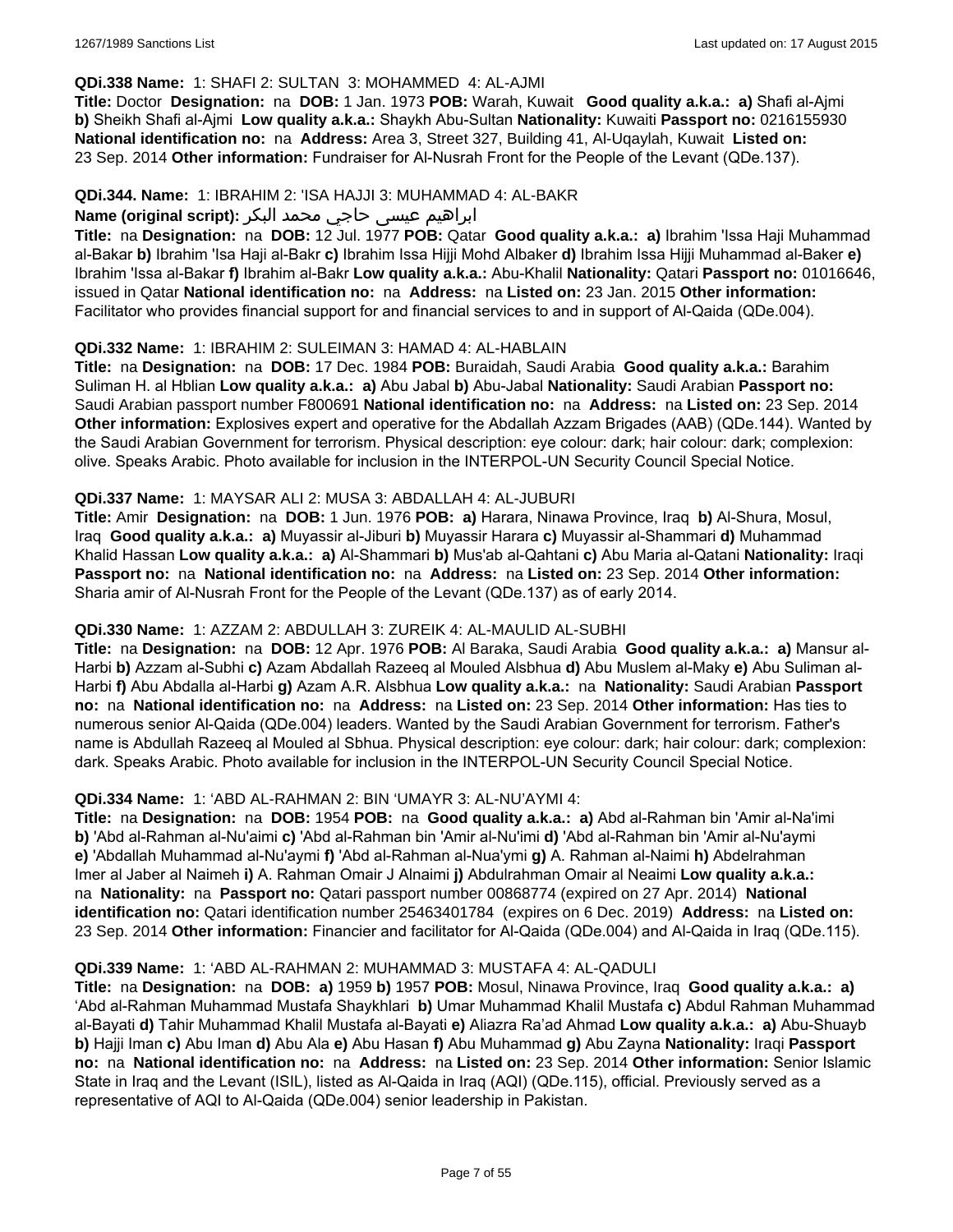#### **QDi.329 Name:** 1: AHMED 2: ABDULLAH 3: SALEH AL-KHAZMARI 4: AL-ZAHRANI

**Title:** na **Designation:** na **DOB:** 15 Sep. 1978 **POB:** Dammam, Saudi Arabia **Good quality a.k.a.: a)** Abu Maryam al-Zahrani **b)** Abu Maryam al-Saudi **c)** Ahmed Abdullah S al-Zahrani **d)** Ahmad Abdullah Salih al-Zahrani **e)** Abu Maryam al-Azadi **f)** Ahmed bin Abdullah Saleh bin al-Zahrani **g)** Ahmed Abdullah Saleh al-Zahrani al-Khozmri **Low quality a.k.a.:** na **Nationality:** Saudi Arabian **Passport no:** Saudi Arabia number E126785, issued on 27 May 2002 (expired on 3 Apr. 2007) **National identification no:** na **Address:** (Located in Syria) **Listed on:** 23 Sep. 2014 **Other information:** Senior member of Al-Qaida (QDe.004). Wanted by the Saudi Arabian Government for terrorism. Father's name is Abdullah Saleh al Zahrani. Physical description: eye colour: dark; hair colour: dark; complexion: olive. Speaks Arabic. Photo available for inclusion in the INTERPOL-UN Security Council Special Notice.

#### **QDi.326 Name:** 1: HAMID 2: HAMAD 3: HAMID 4: AL-'ALI

**Title:** na **Designation:** na **DOB:** 17 Nov. 1960 **POB: a)** Kuwait **b)** Qatar **Good quality a.k.a.:** na **Low quality a.k.a.:** na **Nationality:** Kuwaiti **Passport no: a)** Kuwaiti passport number 001714467 **b)** Kuwaiti passport number 101505554 **National identification no:** na **Address:** na **Listed on:** 15 Aug. 2014 **Other information:** A Kuwaitbased financier, recruiter and facilitator for Islamic State in Iraq and the Levant, listed as Al-Qaida in Iraq (QDe.115), and Jabhat al-Nusrah, listed as Al-Nusrah Front for the People of the Levant (QDe.137). Associated with Ibrahim Awwad Ibrahim Ali al-Badri al-Samarrai (QDi.299) and Abu Mohammed al-Jawlani (QDi.317).

## **QDi.335 Name:** 1: 'ABD AL-RAHMAN 2: KHALAF 3: 'UBAYD JUDAY' 4: AL-'ANIZI

**Title:** na **Designation:** na **DOB:** Approximately 1973 **POB:** na **Good quality a.k.a.: a)** 'Abd al-Rahman Khalaf al-Anizi **b)** 'Abd al-Rahman Khalaf al-'Anzi **Low quality a.k.a.: a)** Abu Usamah al-Rahman **b)** Abu Shaima' Kuwaiti **c)** Abu Usamah al-Kuwaiti **d)** Abu Usama **e)** Yusuf **Nationality:** Kuwaiti **Passport no:** na **National identification no:** na **Address:** Syrian Arab Republic (located in since 2013) **Listed on:** 23 Sep. 2014 **Other information:** Provides support to Al-Qaida (QDe.004) and Islamic State in Iraq and the Levant, listed as Al-Qaida in Iraq (AQI) (QDe.115), in Syria and Iraq.

## **QDi.236 Name:** 1: HAMID 2: ABDALLAH 3: AHMAD 4: AL-ALI

## حامد عبد الله أحمد العلي **:(script original (Name**

**Title:** na **Designation:** na **DOB:** 20 Jan. 1960 **POB:** Kuwait **Good quality a.k.a.: a)** Dr. Hamed Abdullah Al-Ali **b)** Hamed Al-'Ali **c)** Hamed bin 'Abdallah Al-'Ali **d)** Hamid 'Abdallah Al-'Ali **e)** Hamid 'Abdallah Ahmad Al-'Ali **f)** Hamid bin Abdallah Ahmed Al-Ali **g)** Hamid Abdallah Ahmed Al-Ali **Low quality a.k.a.:** Abu Salim **Nationality:** Kuwaiti **Passport no:** Kuwaiti passport number 1739010, issued on 26 May 2003, issued in Kuwait (and expired on 25 May 2008) **National identification no:** na **Address:** Kuwait (residence as at Mar. 2009) **Listed on:** 16 Jan. 2008 (amended on 1 Jul. 2008, 23 Jul. 2008, 25 Jan. 2010) **Other information:** Review pursuant to Security Council resolution 1822 (2008) was concluded on 14 Sep. 2009.

#### **QDi.092 Name:** 1: MEHREZ 2: BEN MAHMOUD 3: BEN SASSI 4: AL-AMDOUNI

### محرز بن محمود بن ساسي العمدوني **:Name (original script**)

**Title:** na **Designation:** na **DOB:** 18 Dec. 1969 **POB:** Asima-Tunis, Tunisia **Good quality a.k.a.: a)** Fabio Fusco, born 25 May 1968 in Naples, Italy **b)** Fabio Fusco, born 18 Dec. 1968 in Tunisia **c)** Fabio Fusco, born 25 May 1968 in Algeria **d)** Mohamed Hassan **e)** Meherez Hamdouni **f)** Amdouni Mehrez ben Tah, born 14 Jul. 1969 in Tunisia **g)** Meherez ben Ahdoud ben Amdouni **h)** Abu Thale **Low quality a.k.a.:** na **Nationality:** Tunisian **Passport no:** Tunisian number G737411, issued on 24 Oct. 1990 (expired on 20 Sep. 1997) **National identification no:** na **Address:** Italy **Listed on:** 25 Jun. 2003 (amended on 26 Nov. 2004, 20 Dec. 2005, 17 Oct. 2007, 16 Sep. 2008, 24 Mar. 2009, 12 Jul. 2010, 16 May 2011) **Other information:** Father's name is Mahmoud ben Sasi. Mother's name is Maryam bint al-Tijani. Inadmissible to the Schengen area. Review pursuant to Security Council resolution 1822 (2008) was concluded on 22 Apr. 2010.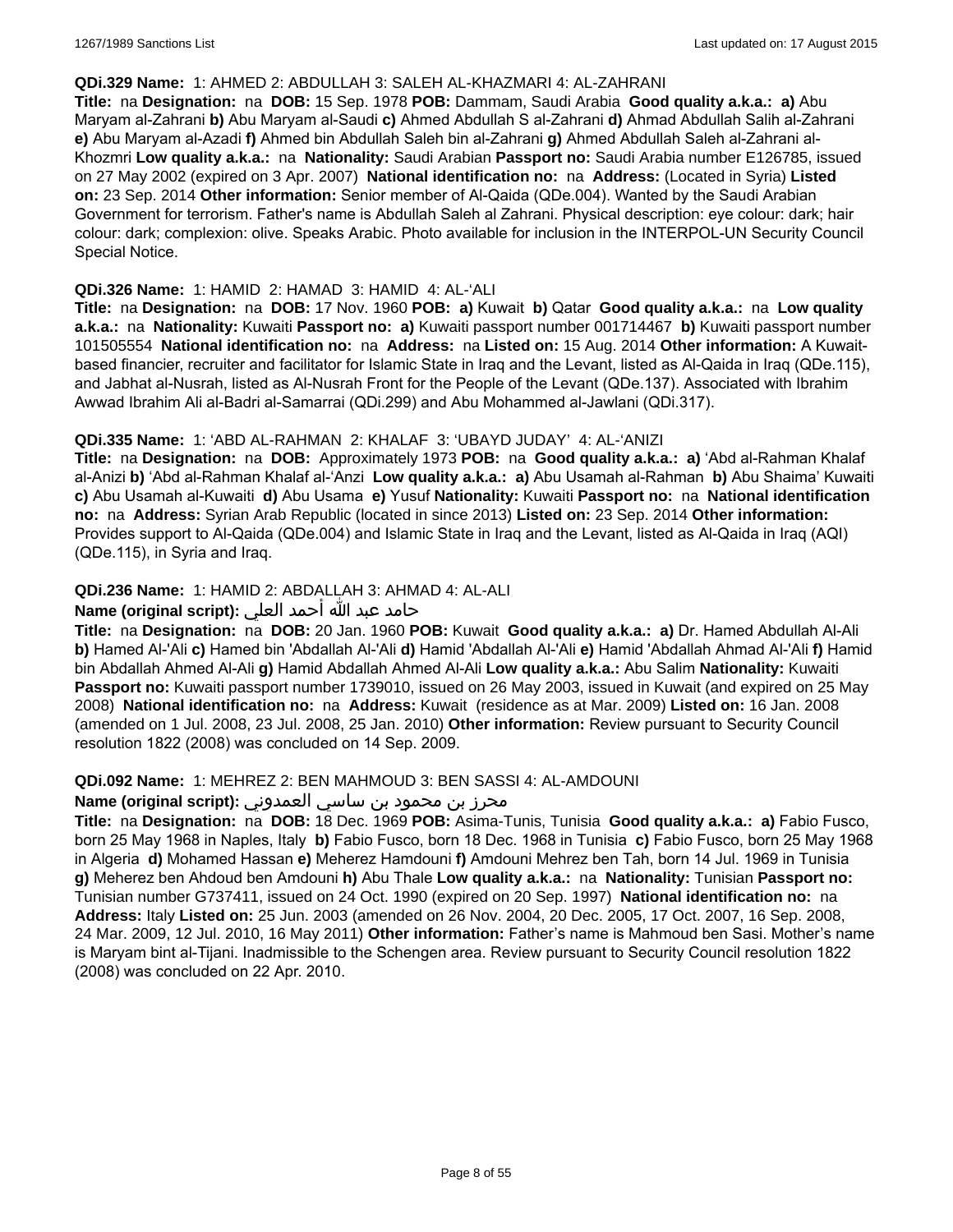#### **QDi.060 Name:** 1: MOHAMED 2: BEN BELGACEM 3: BEN ABDALLAH 4: AL-AOUADI

## محمد بن بلقاسم بن عبد الله العوادي **:**Name (original script)

**Title:** na **Designation:** na **DOB:** 11 Dec. 1974 **POB:** Tunis, Tunisia **Good quality a.k.a.: a)** Mohamed Ben Belkacem Aouadi **b)** Fathi Hannachi **Low quality a.k.a.:** na **Nationality:** Tunisian **Passport no:** (Tunisian passport number L 191609 issued on 28 Feb. 1996, expired on 27 Feb. 2001) **National identification no: a)** (04643632 issued on 18 Jun. 1999) **b)** (Italian Fiscal Code: DAOMMD74T11Z352Z) na **Address:** 50th Street, Number 23, Zehrouni, Tunis, Tunisia **Listed on:** 24 Apr. 2002 (amended on 10 Apr. 2003, 26 Nov. 2004, 9 Sep. 2005, 20 Dec. 2005, 31 Jul. 2006, 7 Jun. 2007, 23 Dec. 2010, 24 Nov. 2014) **Other information:** Head of security wing of Ansar al-Shari'a in Tunisia (AAS-T) (QDe.143). Mother's name is Ourida Bint Mohamed. Deported from Italy to Tunisia on 1 Dec. 2004. Arrested in Tunisia in Aug. 2013. Review pursuant to Security Council resolution 1822 (2008) was concluded on 22 Apr. 2010.

### **QDi.291 Name:** 1: IBRAHIM 2: HASSAN 3: TALI 4: AL-ASIRI

#### إبراهيم حسن طالع العسيري **:(script original (Name**

**Title:** na **Designation:** na **DOB: a)** 19 Apr. 1982 **b)** 18 Apr. 1982 **c)** (24/06/1402 (Hijri Calendar)) **POB:** Riyadh, Saudi Arabia **Good quality a.k.a.: a)** Ibrahim Hassan Tali Asiri (عسيري طالع حسن إبراهيم(**b)** Ibrahim Hasan Talea Aseeri **c)** Ibrahim Hassan al-Asiri **d)** Ibrahim Hasan Tali Asiri **e)** Ibrahim Hassan Tali Assiri **f)** Ibrahim Hasan Tali'A 'Asiri **g)** Ibrahim Hasan Tali al-'Asiri **h)** Ibrahim al-'Asiri **i)** Ibrahim Hassan Al Asiri **Low quality a.k.a.: a)** Abu Saleh **b)** Abosslah **c)** Abu-Salaah **Nationality:** Saudi Arabian **Passport no:** Saudi Arabian number F654645, issued on 30 Apr. 2005 (expired on 7 Mar. 2010. Issue date in Hijri Calendar 24/06/1426. Expiry date in Hijri Calendar 21/03/1431.) **National identification no:** (Saudi Arabian civil identification number 1028745097) na **Address:** Yemen **Listed on:** 24 Mar. 2011 (amended on 15 Apr. 2014, 15 Jun. 2015) **Other information:** Operative and principal bomb maker of Al-Qaida in the Arabian Peninsula (AQAP) (QDe.129). Believed to be hiding in Yemen as at Mar. 2011. Wanted by Saudi Arabia. Also associated with Nasir 'abd-al-Karim 'Abdullah Al-Wahishi (QDi.274), Qasim Yahya Mahdi al-Rimi (QDi.282), and Anwar Nasser Abdulla Al-Aulaqi (QDi.283).

## **QDi.283 Name:** 1: ANWAR 2: NASSER 3: ABDULLA 4: AL-AULAQI

## انور ناصر عبدالله العولقي **:(script original (Name**

**Title:** na **Designation:** na **DOB: a)** 21 Apr. 1971 **b)** 22 Apr. 1971 **POB:** Las Cruces, New Mexico, United States of America **Good quality a.k.a.: a)** Anwar al-Aulaqi **b)** Anwar al-Awlaki **c)** Anwar al-Awlaqi **d)** Anwar Nasser Aulaqi **e)** Anwar Nasser Abdullah Aulaqi **f)** Anwar Nasser Abdulla Aulaqi **Low quality a.k.a.:** na **Nationality: a)** United States of America **b)** Yemeni **Passport no:** na **National identification no:** na **Address:** na **Listed on:** 20 Jul. 2010 (amended on 30 Nov. 2011) **Other information:** Confirmed to have died on 30 Sep. 2011 in Yemen.

#### **QDi.093 Name:** 1: CHIHEB 2: BEN MOHAMED 3: BEN MOKHTAR 4: AL-AYARI

## شهاب بن محمد بن مختار العياري **:(script original (Name**

**Title:** na **Designation:** na **DOB:** 19 Dec. 1965 **POB:** Tunis, Tunisia **Good quality a.k.a.: a)** Hichem Abu Hchem **b)** Ayari Chihbe **c)** Ayari Chied **d)** Adam Hussainy, born 19 Dec. 1965 in Greece **Low quality a.k.a.: a)** Hichem **b)** Abu Hichem **c)** Moktar **Nationality:** Tunisian **Passport no:** (Tunisian passport number L246084, issued on 10 June 1996, expired on 9 June 2001) **National identification no:** na **Address:** Bardo, Tunis, Tunisia **Listed on:** 25 Jun. 2003 (amended on 20 Dec. 2005, 17 Oct. 2007, 10 Aug. 2009, 16 May 2011) **Other information:** Extradited from Italy to Tunisia on 13 Apr. 2006. Mother's name is Fatima al-Tumi. Inadmissible to the Schengen area. Review pursuant to Security Council resolution 1822 (2008) was concluded on 22 Apr. 2010.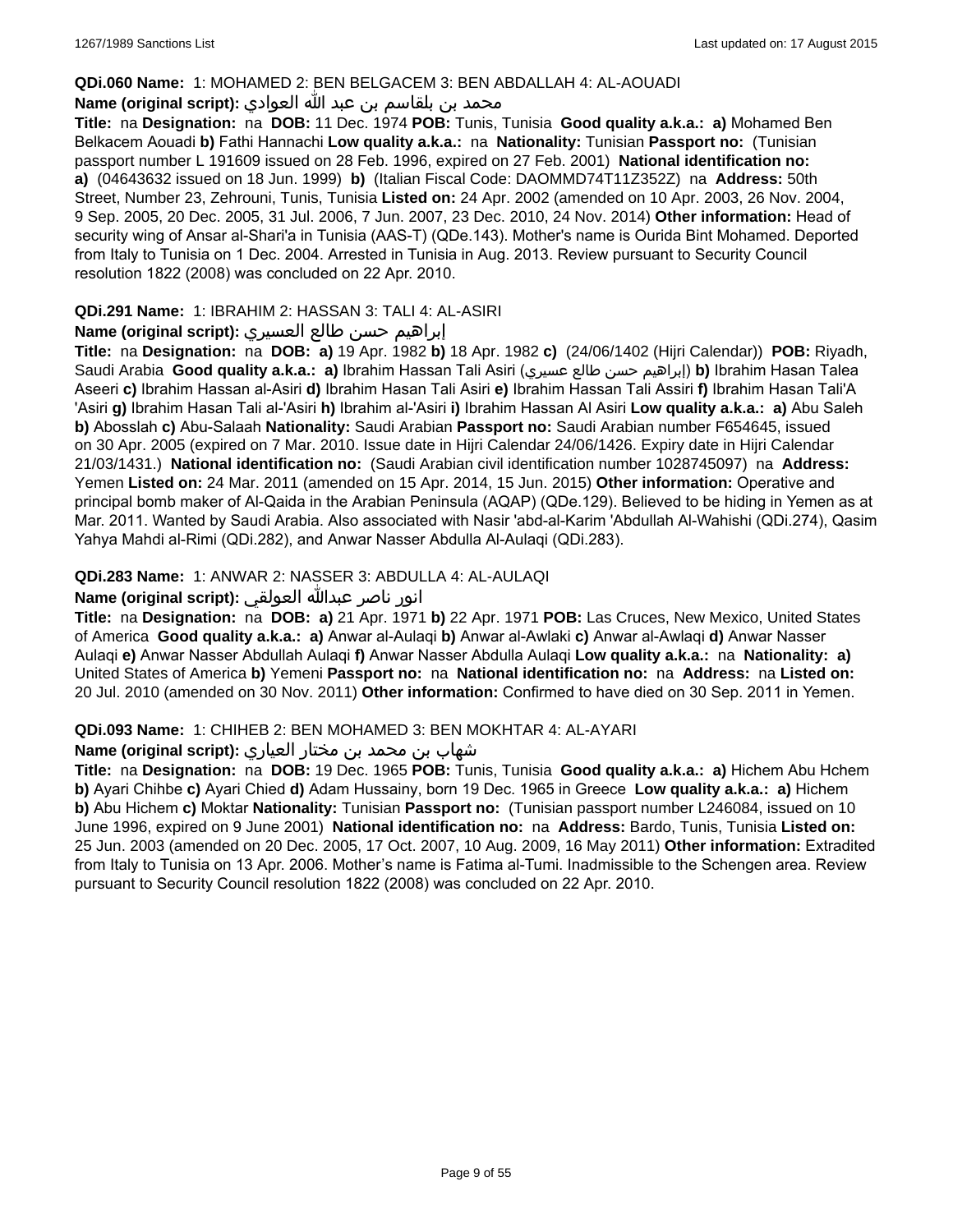### **QDi.138 Name:** 1: SAID 2: BEN ABDELHAKIM 3: BEN OMAR 4: AL-CHERIF

## سعيد بن عبد الحكيم بن عمر الشريف **:(script original (Name**

**Title:** na **Designation:** na **DOB:** 25 Jan. 1970 **POB:** Manzil Tmim, Tunisia **Good quality a.k.a.: a)** Cherif Said, born 25 Jan. 1970 in Tunisia **b)** Binhamoda Hokri, born 25 Jan. 1970 in Sosa, Tunisia **c)** Hcrif Ataf, born 25 Jan. 1971 in Solisse, Tunisia **d)** Bin Homoda Chokri, born 25 Jan. 1970 in Tunis, Tunisia **e)** Atef Cherif, born 12 Dec. 1973 in Algeria **f)** Sherif Ataf, born 12 Dec. 1973 in Aras, Algeria **g)** Ataf Cherif Said, born 12 Dec. 1973 in Tunis, Tunisia **h)** Cherif Said, born 25 Jan. 1970 in Tunis, Tunisia **i)** Cherif Said, born 12 Dec. 1973 in Algeria **Low quality a.k.a.: a)** Djallal **b)** Youcef **c)** Abou Salman **d)** Said Tmimi **Nationality:** Tunisian **Passport no:** Tunisian number M307968, issued on 8 Sep. 2001 (expired on 7 Sep. 2006) **National identification no:** na **Address:** Corso Lodi 59, Milan, Italy **Listed on:** 12 Nov. 2003 (amended on 20 Dec. 2005, 21 Dec. 2007, 30 Jan. 2009, 16 May 2011) **Other information:** Mother's name is Radhiyah Makki. Sentenced to eight years and ten months of imprisonment for membership of a terrorist association by the Appeal Court of Milan, Italy, on 7 Feb. 2008. Sentence confirmed by the Italian Supreme Court on 15 Jan. 2009, which became definitive as of Feb. 2008. Subject to expulsion from Italy to Tunisia after serving the sentence. Review pursuant to Security Council resolution 1822 (2008) was concluded on 6 May 2010.

## **QDi.231 Name:** 1: SALEM 2: NOR ELDIN 3: AMOHAMED 4: AL-DABSKI

### سالم نور الدين امحمد الدبيسكي **:(script original (Name**

**Title:** na **Designation:** na **DOB:** 1963 **POB:** Tripoli, Libyan Arab Jamahiriya **Good quality a.k.a.: a)** Abu Al-Ward **b)** Abdullah Ragab **Low quality a.k.a.: a)** Abu Naim **b)** Abdallah al- Masri **Nationality:** Libyan **Passport no: a)** Libyan passport number 1990/345751 **b)** Libyan passport number 345751 **National identification no:** Libyan national identification number 220334 **Address:** Bab Ben Ghasheer, Tripoli, Libyan Arab Jamahiriya **Listed on:** 8 Jun. 2007 (amended on 13 Dec. 2011) **Other information:** Mother's name is Kalthoum Abdul Salam al-Shaftari. Senior member of Libyan Islamic Fighting Group (QDe.011) and member of Al-Qaida (QDe.004). Review pursuant to Security Council resolution 1822 (2008) was concluded on 24 Nov. 2009.

## **QDi.132 Name:** 1: ASCHRAF 2: AL-DAGMA 3: na 4: na

## **Name (original script):** الدغمة اشرف

**Title:** na **Designation:** na **DOB:** 28 Apr. 1969 **POB:** Abasan, Gaza Strip, Palestinian Territories **Good quality a.k.a.:** Aschraf Al-Dagma, born 28 Apr. 1969 in Kannyouiz, Palestinian Territories **Low quality a.k.a.:** na **Nationality:** Unresolved/Palestinian origin **Passport no:** Refugee travel document , issued on 30 Apr. 2000, issued in Landratsamt Altenburger Land (Altenburg County Administration Office), Germany **National identification no:**  na **Address:** Germany **Listed on:** 23 Sep. 2003 (amended on 23 Dec. 2008, 11 Mar. 2010, 10 Jun. 2011) **Other information:** Associated with Ismail Abdallah Sbaitan Shalabi (QDi.128), Djamel Moustfa (QDi.129) and Mohamed Ghassan Ali Abu Dhess (QDi.130). Review pursuant to Security Council resolution 1822 (2008) was concluded on 19 Jan. 2010.

## **QDi.278 Name:** 1: MUTHANNA 2: HARITH 3: AL-DARI 4: na

## مثنى حارث الضاري :Name (original script)

**Title:** Doctor **Designation:** na **DOB:** 16 Jun. 1969 **POB:** Iraq **Good quality a.k.a.: a)** Dr. Muthanna Al Dari **b)** Muthana Harith Al Dari **c)** Muthanna Harith Sulayman Al-Dari **d)** Muthanna Harith Sulayman Al-Dhari **e)** Muthanna Hareth Al-Dhari **f)** Muthana Haris Al-Dhari **g)** Doctor Muthanna Harith Sulayman Al Dari Al-Zawba' **h)** Muthanna Harith Sulayman Al-Dari Al-Zobai **i)** Muthanna Harith Sulayman Al-Dari al-Zawba'i **j)** Muthanna Hareth al-Dari **k)** Muthana Haris al-Dari **l)** Doctor Muthanna al-Dari **m)** Dr. Muthanna Harith al-Dari al-Zowbai **Low quality a.k.a.:**  na **Nationality:** Iraqi **Passport no:** na **National identification no:** na **Address: a)** Amman, Jordan **b)** (Khan Dari, Iraq (previous)) **c)** (Asas Village, Abu Ghurayb, Iraq (previous)) **d)** (Egypt (previous)) **Listed on:** 25 Mar. 2010 **Other information:** Provided operational guidance financial support and other services to or in support of Al-Qaida in Iraq (QDe.115).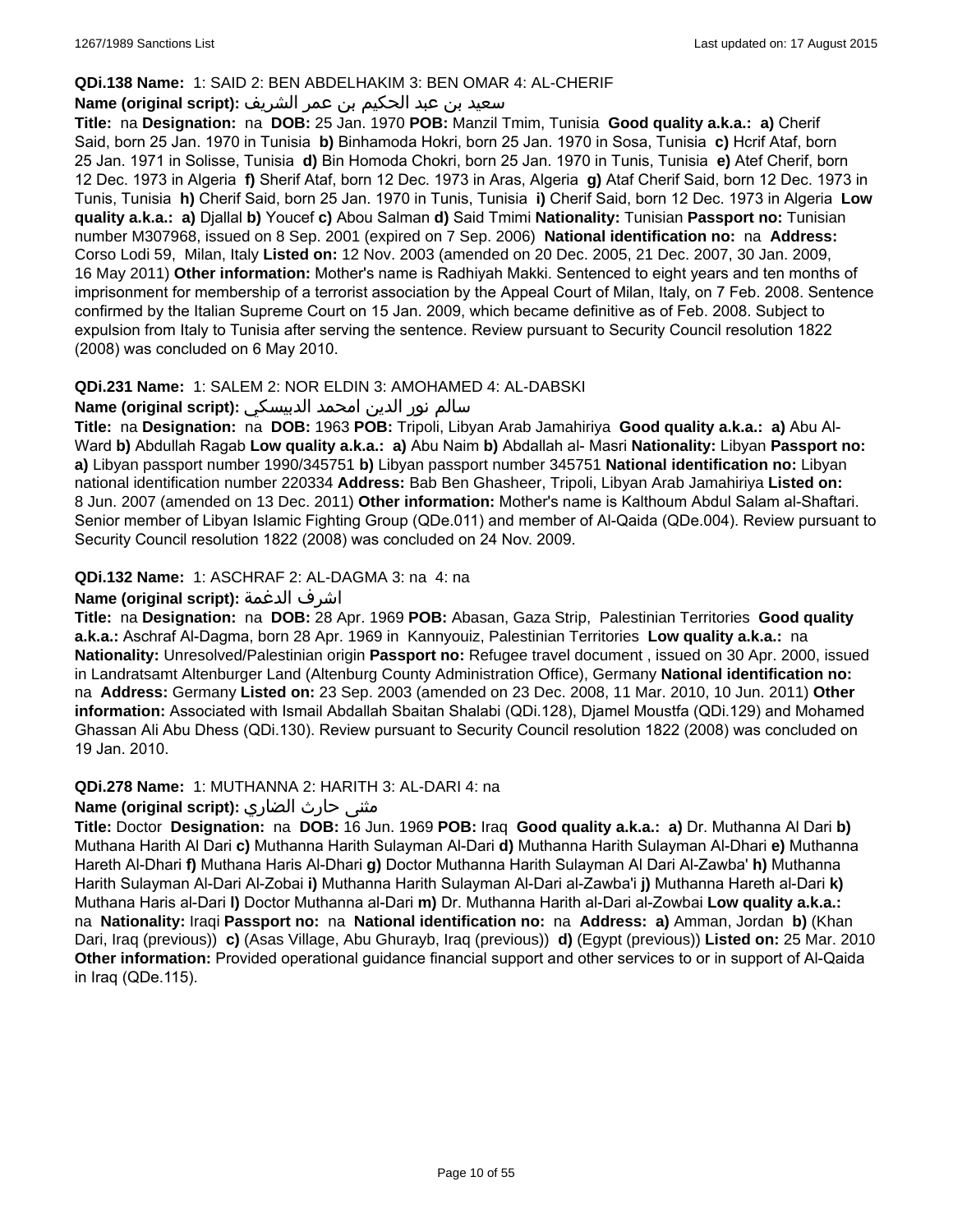#### **QDi.149 Name:** 1: NOUREDDINE 2: BEN ALI 3: BEN BELKASSEM 4: AL-DRISSI

## نور الدين بن علي بن بلقاسم الدريسي **:(script original (Name**

**Title:** na **Designation:** na **DOB:** 30 Apr. 1964 **POB:** Tunis, Tunisia **Good quality a.k.a.:** Drissi Noureddine **Low quality a.k.a.: a)** Abou Ali **b)** Faycal **Nationality:** Tunisian **Passport no:** Tunisian number L851940, issued on 9 Sep. 1998 (expired on 8 Sep. 2003) **National identification no:** na **Address:** Via Plebiscito 3, Cermona, Italy **Listed on:** 12 Nov. 2003 (amended on 20 Dec. 2005, 31 Jul. 2006, 21 Dec. 2007, 16 May 2011) **Other information:** Under administrative control measure in Italy until 5 May 2010. Inadmissible to the Schengen area. Mother's name is Khadijah al-Drissi. Review pursuant to Security Council resolution 1822 (2008) was concluded on 22 Apr. 2010.

## **QDi.059 Name:** 1: KHALID 2: ABD AL-RAHMAN 3: HAMD 4: AL-FAWAZ

## خالد عبد الرحمن حمد الفواز **:(script original (Name**

**Title:** na **Designation:** na **DOB:** 24 Aug. 1962 **POB:** Kuwait **Good quality a.k.a.: a)** Khaled Al-Fauwaz **b)** Khaled A. Al-Fauwaz **c)** Khalid Al-Fawwaz **d)** Khalik Al Fawwaz **e)** Khaled Al-Fawwaz **f)** Khaled Al Fawwaz **g)** Khalid Abdulrahman H. Al Fawaz **Low quality a.k.a.:** na **Nationality:** Saudi Arabian **Passport no:** Passport number 456682, issued on 6 Nov. 1990 (expired on 13 Sep. 1995) **National identification no:** na **Address:** United States of America **Listed on:** 24 Apr. 2002 (amended on 26 Nov. 2004, 23 Apr. 2007, 21 Oct. 2010, 4 Aug. 2014) **Other information:** Extradited from the United Kingdom to the United States of America on 5 Oct. 2012. Review pursuant to Security Council resolution 1822 (2008) was concluded on 22 Apr. 2010.

## **QDi.228 Name:** 1: MOHAMMED 2: AL GHABRA 3: na 4: na

**Title:** na **Designation:** na **DOB:** 1 Jun. 1980 **POB:** Damascus, Syrian Arab Republic **Good quality a.k.a.: a)** Mohammed El' Ghabra **b)** Danial Adam **Low quality a.k.a.:** na **Nationality:** British **Passport no:** British number 094629366 **National identification no:** na **Address:** East London, United Kingdom **Listed on:** 12 Dec. 2006 (amended on 13 Dec. 2011, 20 Jul. 2015) **Other information:** Father's name is Mohamed Ayman Ghabra. Mother's name is Dalal. Review pursuant to Security Council resolution 1822 (2008) was concluded on 5 Oct. 2009.

## **QDi.292 Name:** 1: OTHMAN 2: AHMED 3: OTHMAN 4: AL-GHAMDI

## عثمان أحمد عثمان الغامدي **:(script original (Name**

**Title:** na **Designation:** na **DOB:** 27 May 1979 **POB:** Saudi Arabia **Good quality a.k.a.: a)** Othman al-Ghamdi, born 27 May 1979 in Saudi Arabia **b)** Uthman al-Ghamdi, born 27 May 1979 in Saudi Arabia **c)** Uthman al-Ghamidi, born 27 May 1979 in Saudi Arabia **d)** Othman bin Ahmed bin Othman Alghamdi **e)** Othman Ahmed Othman Al Omairah (born in 1973 in Shabwa, Yemen, nationality: Yemeni) **f)** Uthman Ahmad Uthman al-Ghamdi **g)** Othman Ahmed Othman al-Omirah **Low quality a.k.a.: a)** Al Umairah al-Ghamdi **b)** Othman Bin Ahmed Bin Othman **Nationality:** Saudi Arabian **Passport no:** na **National identification no:** Saudi Arabian national identity card number 1089516791 **Address:** Yemen **Listed on:** 16 Jun. 2011 (amended on 15 Apr. 2014) **Other information:** Operational commander of Al-Qaida in the Arabian Peninsula (AQAP) (QDe.129). Has been involved in raising funds and stockpiling arms for AQAP operations and activities in Yemen. Known associate of Qasim Yahya Mahdi al-Rimi (QDi.282) and Fahd Mohammed Ahmed al-Quso (deceased). Father's name is Ahmed Othman Al Omirah.

## **QDi.160 Name:** 1: FETHI 2: BEN HASSEN 3: BEN SALEM 4: AL-HADDAD

## فتحي بن حسن بن سالم الحداد **:(script original (Name**

**Title:** na **Designation:** na **DOB: a)** 28 Jun. 1963 **b)** 28 Mar. 1963 **POB:** Tataouene, Tunisia **Good quality a.k.a.: a)** Fethi ben Assen Haddad **b)** Fathy Hassan al Haddad **Low quality a.k.a.:** na **Nationality:** Tunisian **Passport no:** Tunisian number L183017, issued on 14 Feb. 1996 (expired on 13 Feb. 2001) **National identification no:**  na **Address: a)** Number 184 Via Fulvio Testi – Cinisello Balsamo (MI), Italy **b)** Number 1 Via Porte Giove – Mortara (PV), Italy (Domicile) **Listed on:** 17 Mar. 2004 (amended on 26 Nov. 2004, 20 Dec. 2005, 21 Dec. 2007, 25 Jan. 2010, 16 May 2011) **Other information:** Italian Fiscal Code: HDDFTH63H28Z352V. Review pursuant to Security Council resolution 1822 (2008) was concluded on 30 Jul. 2009.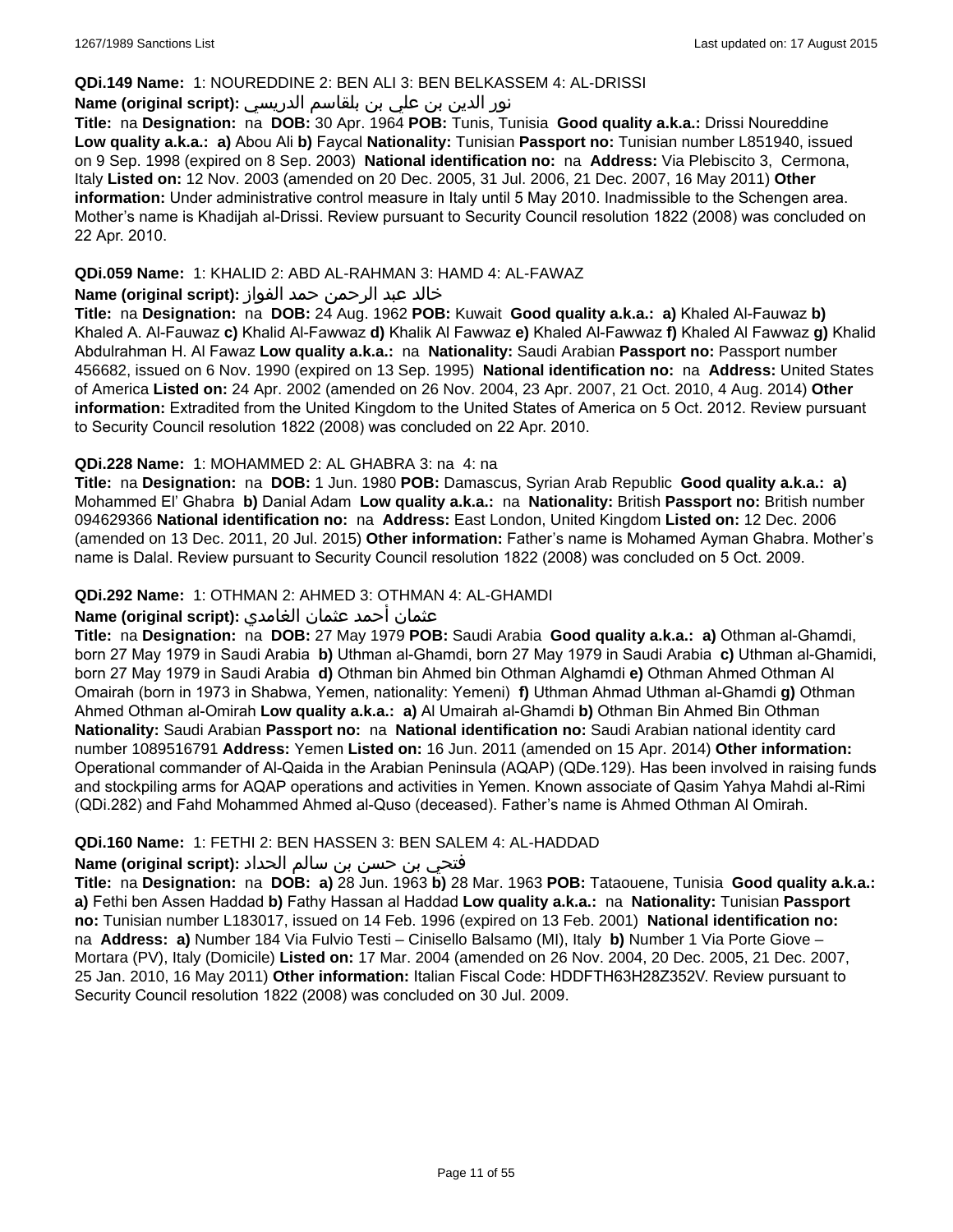### **QDi.140 Name:** 1: KAMAL 2: BEN MAOELDI 3: BEN HASSAN 4: AL-HAMRAOUI

## كمال بن المولدي بن حسن الحمراوي **:(script original (Name**

**Title:** na **Designation:** na **DOB:** 21 Oct. 1977 **POB:** Beja, Tunisia **Good quality a.k.a.: a)** Hamroui Kamel ben Mouldi **b)** Hamraoui Kamel, born 21 Nov. 1977 in Morocco **c)** Hamraoui Kamel, born 21 Nov. 1977 in Tunisia **d)** Hamraoui Kamel, born 20 Oct. 1977 in Tunisia **Low quality a.k.a.: a)** Kamel **b)** Kimo **Nationality:** Tunisian **Passport no:** Tunisian number P229856, issued on 1 Nov. 2002 (expires on 31 Oct. 2007) **National identification no:** na **Address: a)** Via Bertesi Number 27, Cremona, Italy **b)** Via Plebiscito Number 3, Cremona, Italy **Listed on:** 12 Nov. 2003 (amended on 20 Dec. 2005, 31 Jul. 2006, 21 Dec. 2007, 16 May 2011) **Other information:** Mother's name is Khamisah al-Kathiri. Subject to a decree of expulsion, suspended on 17 Apr. 2007 by the European Court of Human Rights. Re-arrested in Italy on 20 May 2008. Inadmissible to the Schengen area. Review pursuant to Security Council resolution 1822 (2008) was concluded on 6 May 2010.

## **QDi.154 Name:** 1: SULAIMAN 2: JASSEM 3: SULAIMAN 4: ALI ABO GHAITH

## سليمان جاسم سليمان علي أبوغيث **:(script original (Name**

**Title:** na **Designation:** na **DOB:** 14 Dec. 1965 **POB:** Kuwait **Good quality a.k.a.:** na **Low quality a.k.a.:** Abo Ghaith **Nationality:** Kuwaiti citizenship withdrawn in 2002 **Passport no:** Kuwaiti number 849594, issued on 27 Nov. 1998, issued in Kuwait (and expired on 24 Jun. 2003) **National identification no:** na **Address:** na **Listed on:** 16 Jan. 2004 (amended on 23 Jul. 2008, 10 Jun. 2011) **Other information:** Left Kuwait for Pakistan in June 2001. Review pursuant to Security Council resolution 1822 (2008) was concluded on 21 Jun. 2010.

## **QDi.299 Name:** 1: IBRAHIM 2: AWWAD 3: IBRAHIM 4: ALI AL-BADRI AL-SAMARRAI

## إبراهيم عواد إبراهيم علي البدري السامرائي **:(script original (Name**

**Title:** Dr. **Designation:** na **DOB:** 1971 **POB:** Iraq **Good quality a.k.a.:** Dr. Ibrahim 'Awwad Ibrahim 'Ali al-Badri al-Samarrai' (born in 1971 in Samarra, Iraq (Ibrahim 'Awad Ibrahim al-Badri al-Samarrai; Ibrahim 'Awad Ibrahim al-Samarra'i; Dr. Ibrahim Awwad Ibrahim al-Samarra'i)) **Low quality a.k.a.: a)** دعاء أبو) Abu Du'a; Abu Duaa') (prominently known by this nom de guerre) **b)** Dr. Ibrahim **c)** القريشي الحسيني البغدادي بكر أبو) Abu Bakr al-Baghdadi al-Husayni al-Quraishi; Abu Bakr al-Baghdadi **Nationality:** Iraqi **Passport no:** na **National identification no:** na **Address:** Iraq **Listed on:** 5 Oct. 2011 (amended on 20 Jul. 2012) **Other information:** Leader of Al-Qaida in Iraq (QDe.115) (AQI). Currently based in Iraq. Responsible for managing and directing AQI large scale operations.

## **QDi.296 Name:** 1: MATI UR-REHMAN 2: ALI MUHAMMAD 3: na 4: na

## مطیع الرحمن علی محمد **:Name (original script)**

**Title:** na **Designation:** na **DOB:** Approximately 1977 **POB:** Chak number 36/DNB, Rajkan, Madina Colony, Bahawalpur District, Punjab Province, Pakistan **Good quality a.k.a.: a)** Mati-ur Rehman **b)** Mati ur Rehman **c)** Matiur Rahman **d)** Matiur Rehman **e)** Matti al-Rehman **f)** Abdul Samad **g)** Samad Sial **h)** Abdul Samad Sial **i)** Ustad Talha **j)** Qari Mushtaq **Low quality a.k.a.: a)** Tariq **b)** Hussain **Nationality:** Pakistani **Passport no:** na **National identification no:** na **Address:** na **Listed on:** 22 Aug. 2011 (amended on 10 May 2012, 17 Oct. 2013) **Other information:** Physical description: 5 feet 2 inches; 157,4 cm. Name of father: Ali Muhammad. Mati ur-Rehman is the chief operational commander of Lashkar i Jhangvi (LJ) (QDe.096). Associated with Harakat-ul Jihad Islami (QDe.130).

## **QDi.194 Name:** 1: MOHAMMED 2: AHMED 3: SHAWKI 4: AL ISLAMBOLLY

## محمد احمد شوقي الاسلامبولي **:Name (original script**)

**Title:** na **Designation:** na **DOB:** 21 Jan. 1957 **POB:** El-Minya, Qena, Egypt **Good quality a.k.a.: a)** Abu Khalid **b)** Abu Ja'far **c)** Mohamed El Islambouli **Low quality a.k.a.:** na **Nationality:** Egyptian **Passport no:** na **National identification no:** na **Address:** (Believed to be in Pakistan or Afghanistan) **Listed on:** 29 Sep. 2005 (amended on 13 Dec. 2011) **Other information:** Father's name is Shawki al-Islambolly. Member of Egyptian Islamic Jihad (QDe.003). Review pursuant to Security Council resolution 1822 (2008) was concluded on 1 Jun. 2010.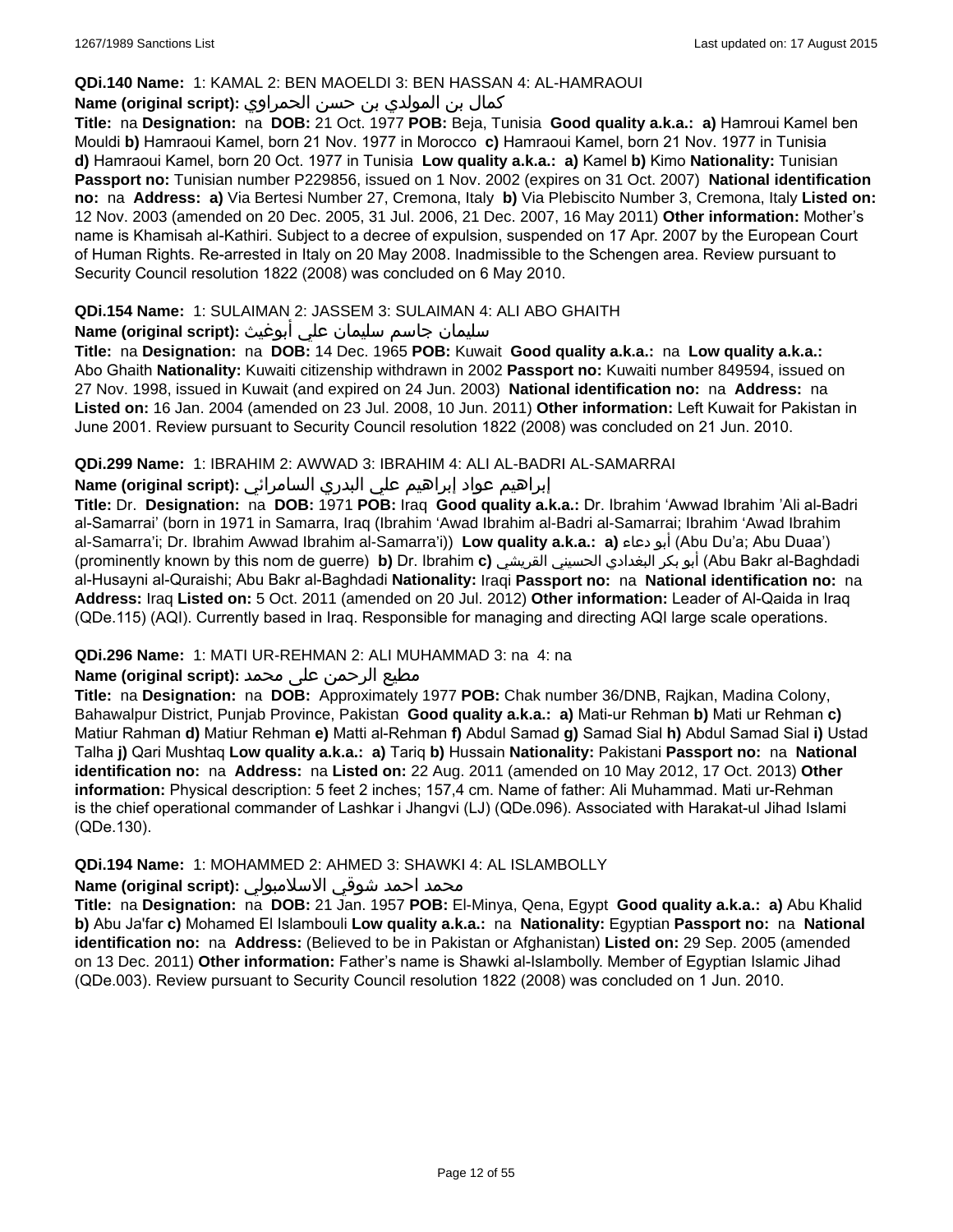#### **QDi.176 Name:** 1: IMAD 2: BEN BECHIR 3: BEN HAMDA 4: AL-JAMMALI

## عماد بن البشير بن حمدا الجمالي **:(script original (Name**

**Title:** na **Designation:** na **DOB:** 25 Jan. 1968 **POB:** Manzal Tmim, Nabul, Tunisia **Good quality a.k.a.:** na **Low quality a.k.a.:** na **Nationality:** Tunisian **Passport no:** Tunisian number K693812, issued on 23 Apr. 1999 (expired on 22 Apr. 2004) **National identification no:** na **Address:** 4 Qistantiniyah Street, Manzal Tmim, Nabul, Tunisia (home address) **Listed on:** 23 Jun. 2004 (amended on 20 Dec. 2005, 31 Jul. 2006, 17 Oct. 2007, 13 Dec. 2011) **Other information:** Italian Fiscal Code: JMM MDI 68A25 Z352D. In detention in Tunis (Tunisia) as at Dec. 2009. Mother's name is Jamilah. Italian Judicial Authorities have issued a warrant of arrest against him, which had not been executed as of Sep. 2007. Review pursuant to Security Council resolution 1822 (2008) was concluded on 9 Apr. 2010.

## **QDi.317 Name:** 1: ABU MOHAMMED 2: AL-JAWLANI 3: na 4: na

## أبو محمد الجولاني **:(script original (Name**

**Title:** na **Designation:** na **DOB:** Between 1975 and 1979 **POB:** Syria **Good quality a.k.a.:** Abu Mohamed al-Jawlani (Abu Muhammad al-Jawlani, Abu Mohammed al-Julani, Abu Mohammed al-Golani, Abu Muhammad al-Golani, Abu Muhammad Aljawlani, Muhammad al-Jawlani (transliterations of original script name)) **Low quality a.k.a.:** الفاتح ، الفاتح شيخ)) transliterations: Shaykh al-Fatih; Al Fatih ) (Translation: The Conqueror) (Nom de guerre)) **Nationality:** Syrian **Passport no:** na **National identification no:** na **Address:** (Active in Syria as at Jun. 2013) **Listed on:** 24 Jul. 2013 (amended on 2 Jun. 2014) **Other information:** Since Jan. 2012, he is the Leader of Al-Nusrah Front for the People of the Levant (QDe.137), a Syria-based group listed in May 2014, and previously listed as an alias of Al-Qaida in Iraq (AQI) (QDe.115) between 30 May 2013 and 13 May 2014. Associated with Ibrahim Awwad Ibrahim Ali Al-Badri Al-Samarrai (QDi.299) and Aiman Muhammed Rabi al-Zawahiri (QDi.006).

#### **QDi.058 Name:** 1: ABU BAKR 2: AL-JAZIRI 3: na 4: na

### **Name (original script):** الجزائري أبوبكر

**Title:** na **Designation:** na **DOB:** na **POB:** na **Good quality a.k.a.:** Yasir Al-Jazari **Low quality a.k.a.:** na **Nationality: a)** Algerian **b)** Palestinian **Passport no:** na **National identification no:** na **Address:** na **Listed on:** 11 Jan. 2002 (amended on 18 Jul. 2007, 1 Feb. 2008, 16 May 2011) **Other information:** Finance chief of the Afghan Support Committee (ASC) (QDe.069). Al-Qaida (QDe.004) facilitator and communication expert. Believed to be in Algeria as at Apr. 2010. Review pursuant to Security Council resolution 1822 (2008) was concluded on 21 Jun. 2010.

## **QDi.318 Name:** 1: MUHAMMAD 2: JAMAL 3: ABD-AL RAHIM AHMAD 4: AL-KASHIF

#### محمد جمال عبدالرحيم أحمد الكاشف **:(script original (Name**

**Title:** na **Designation:** na **DOB: a)** 1 Jan. 1964 **b)** 1 Feb. 1964 **POB:** Cairo, Egypt **Good quality a.k.a.: a)** Muhammad Jamal Abdo Al-Kashif **b)** Muhammad Jamal Abdo Al Kashef **c)** Muhammad Jamal Abd-Al Rahim Ahmad Al-Kashif **d)** Muhammad Jamal Abd-Al Rahim Al-Kashif **e)** Muhammad Jamal Abdu **f)** Muhammad Jamal **Low quality a.k.a.: a)** Muhammad Jamal Abu Ahmad (nom de guerre) **b)** Abu Ahmad (nom de guerre) **c)** Abu Jamal (nom de guerre) **d)** Muhammad Gamal Abu Ahmed **e)** Mohammad Jamal Abdo Ahmed (nom de guerre) **f)** Muhammad Jamal Abduh (nom de guerre) **g)** Muhammad Jamal Ahmad Abdu (nom de guerre) **h)** Riyadh (nom de guerre) **Nationality:** Egyptian **Passport no: a)** (Egyptian passport number 6487, issued 30 Jan. 1986, under name Muhammad Jamal Abdu) **b)** (Egyptian passport issued in 1993, under name Muhammad Jamal Abd-Al Rahim Ahmad Al-Kashif) **c)** (Yemeni passport number 388181, under name Muhammad Jamal Abd-Al Rahim Al-Kashif) **National identification no:** na **Address:** Egypt **Listed on:** 21 Oct. 2013 **Other information:** Trained in Afghanistan in the late 1980s with Al-Qaida (QDe.004) to make bombs. Former top military commander of the Egyptian Islamic Jihad (QDe.003). Since 2011, established Muhammad Jamal Network (MJN) (QDe.136) and terrorist training camps in Egypt and Libya. Conducted MJN's terrorist activities with support from Al-Qaida in the Arabian Peninsula (AQAP) (QDe.129). Reported to be involved in the attack on the United States Mission in Benghazi, Libya, on 11 Sep. 2012. Headed Nasr City terrorist cell in Egypt in 2012. Linked to Aiman al-Zawahiri (QDi.006) and the leadership of AQAP and the Organization of Al-Qaida in the Islamic Maghreb (AQIM) (QDe.014). Arrested and imprisoned multiple times by Egyptian authorities since ca. 2000. Released in 2011 but re-arrested by Egyptian authorities in Nov. 2012. Imprisoned in Egypt pending trial as of Sep. 2013. Wife's name is Samah 'Ali Al-Dahabani (Yemeni national).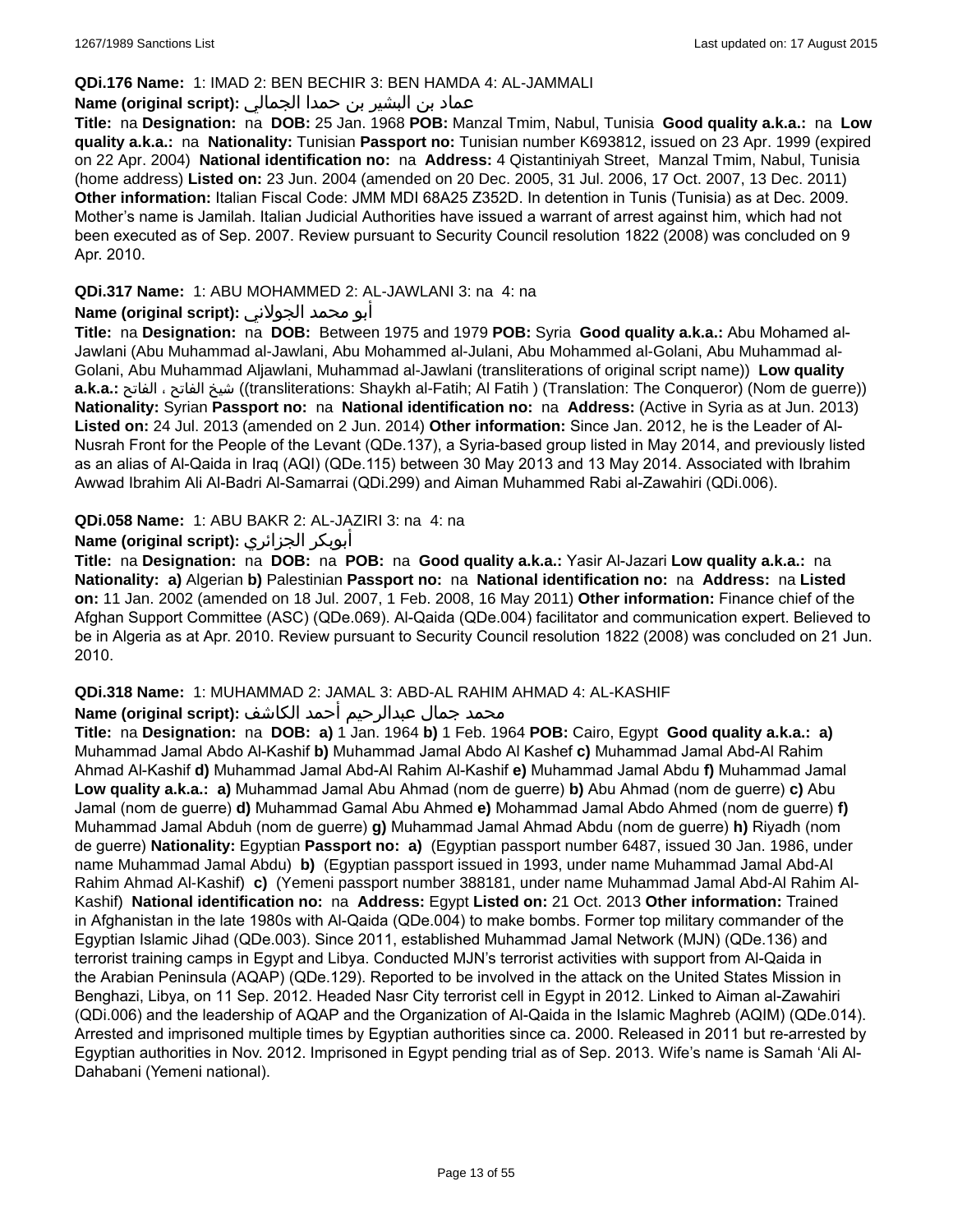## **QDi.233 Name:** 1: FAHD 2: MUHAMMAD 3: 'ABD AL-'AZIZ 4: AL-KHASHIBAN

## فهد محمد عبد العزيز الخشيبان **:(script original (Name**

**Title:** na **Designation:** na **DOB:** 16 Oct. 1966 **POB:** Oneiza, Saudi Arabia **Good quality a.k.a.: a)** Fahad H. A. Khashayban **b)** Fahad H. A. Kheshaiban **c)** Fahad Mohammad Abdulaziz Alkhoshiban **d)** Fahad H. A. al-Khashiban **e)** Fahad H. A. Kheshayban **f)** Fahad H. A. al-Khosiban **g)** Fahad H. A. Khasiban **h)** Fahd Muhammad 'Abd Al-'Aziz al-Khashayban **i)** Fahd Muhammad'Abd al-'Aziz al-Khushayban **j)** Fahad al-Khashiban **k)** Fahd Khushaiban **l)** Fahad Muhammad A. al-Khoshiban **m)** Fahad Mohammad A. al-Khoshiban **Low quality a.k.a.: a)** Shaykh Abu Thabit **b)** Abu Thabit **c)** Shaykh Thabet **d)** Abdur Abu Rahman **e)** Abu Abdur Rahman **Nationality:** Saudi Arabian **Passport no:** Saudi Arabian passport number G477835, issued on 26 Jun. 2006 (expired on 3 May 2011) **National identification no:** na **Address:** Saudi Arabia **Listed on:** 9 Oct. 2007 (amended on 20 Feb. 2008, 13 Dec. 2011) **Other information:** Involved in the financing of and otherwise provided assistance to the Abu Sayyaf Group (QDe.001). Review pursuant to Security Council resolution 1822 (2008) was concluded on 14 Sep. 2009.

#### **QDi.170 Name:** 1: HACENE 2: ALLANE 3: na 4: na

#### **Name (original script):** علاني حسن

**Title:** na **Designation:** na **DOB:** 17 Jan. 1941 **POB:** Médéa, Algeria **Good quality a.k.a.: a)** Hassan the Old **b)** Al Sheikh Abdelhay **c)** Boulahia **d)** Abu al-Foutouh **e)** Cheib Ahcéne **Low quality a.k.a.:** na **Nationality:** Algerian **Passport no:** na **National identification no:** na **Address:** na **Listed on:** 3 May 2004 (amended on 12 Apr. 2006, 7 Apr. 2008, 13 Dec. 2011) **Other information:** Confirmed to have died on 16 Apr. 2004 in northern Niger. Review pursuant to Security Council resolution 1822 (2008) was concluded on 27 Jul. 2010.

#### **QDi.177 Name:** 1: HABIB 2: BEN 3: AHMED 4: AL-LOUBIRI

## حبيب بن احمد اللوبيري **:(script original (Name**

**Title:** na **Designation:** na **DOB:** 17 Nov. 1961 **POB:** Manzal Tmim, Nabul, Tunisia **Good quality a.k.a.:** Al-Habib ben Ahmad ben al-Tayib al-Lubiri **Low quality a.k.a.:** na **Nationality:** Tunisian **Passport no:** Tunisian number M788439, issued on 20 Oct. 2001 (expires on 19 Oct. 2006) **National identification no:** na **Address:** Al-Damus, Manzal Tmim, Nabul, Tunisia (habitual residence) **Listed on:** 23 Jun. 2004 (amended on 20 Dec. 2005, 17 Oct. 2007, 10 Aug. 2009, 13 Dec. 2011) **Other information:** Italian Fiscal Code: LBR HBB 61S17 Z352F. In detention in Tunisia as at Dec. 2009. Mother's name is Fatima bint al-Mukhtar. Review pursuant to Security Council resolution 1822 (2008) was concluded on 9 Apr. 2010.

#### **QDi.074 Name:** 1: TAREK 2: BEN HABIB 3: BEN AL-TOUMI 4: AL-MAAROUFI

#### طارق بن الحبيب بن التومي المعروفي **:Name (original script)**

**Title:** na **Designation:** na **DOB:** 23 Nov. 1965 **POB:** Ghardimaou, Tunisia **Good quality a.k.a.: a)** Abu Ismail **b)** Abou Ismail el Jendoubi **c)** Abou Ismail Al Djoundoubi **Low quality a.k.a.:** na **Nationality:** Tunisian **Passport no:** Tunisian number E590976, issued on 19 Jun. 1987 ( expired on 18 Jun. 1992) **National identification no:**  na **Address:** Rue Léon Théodore Number 107/1, 1090 Jette, Brussels, Belgium **Listed on:** 3 Sep. 2002 (amended on 26 Nov. 2004, 20 Dec. 2005, 31 Jul. 2006, 3 Jul. 2007, 10 Aug. 2009, 25 Jan. 2010, 23 Dec. 2010) **Other information:** Belgian nationality withdrawn on 26 Jan. 2009. In detention in Nivelles, Belgium, as of Oct. 2010. Review pursuant to Security Council resolution 1822 (2008) was concluded on 8 Jun. 2010.

#### **QDi.320 Name:** 1: ABD-AL-HAMID 2: AL-MASLI 3: na 4: na

#### **Name (original script):** المصلي عبدالحميد

**Title:** na **Designation:** na **DOB:** 1976 **POB: a)** Darnah, Libya **b)** Danar, Libya **Good quality a.k.a.: a)** Abdal-Hamid Muhammad Abd-al-Hamid Al-Masli **b)** Abd-al-Hamid Musalli **c)** Hamid Masli **Low quality a.k.a.: a)** Hamza al-Darnawi **b)** Hamzah al-Darnawi **c)** Hamza Darnawi **d)** Hamzah Darnawi **e)** Hamzah Dirnawi **f)** Hamza Darnavi **g)** Hamza al-Darnavi **h)** Abdullah Darnawi **i)** Abu-Hamzah al-Darnawi **Nationality:** Libyan **Passport no:** na **National identification no:** na **Address:** (Reportedly located in Waziristan, Federally Administered Tribal Areas, Pakistan) **Listed on:** 26 Nov. 2013 **Other information:** Leader and trainer of an Al-Qaida electronics and explosives workshop producing improvised explosive device components.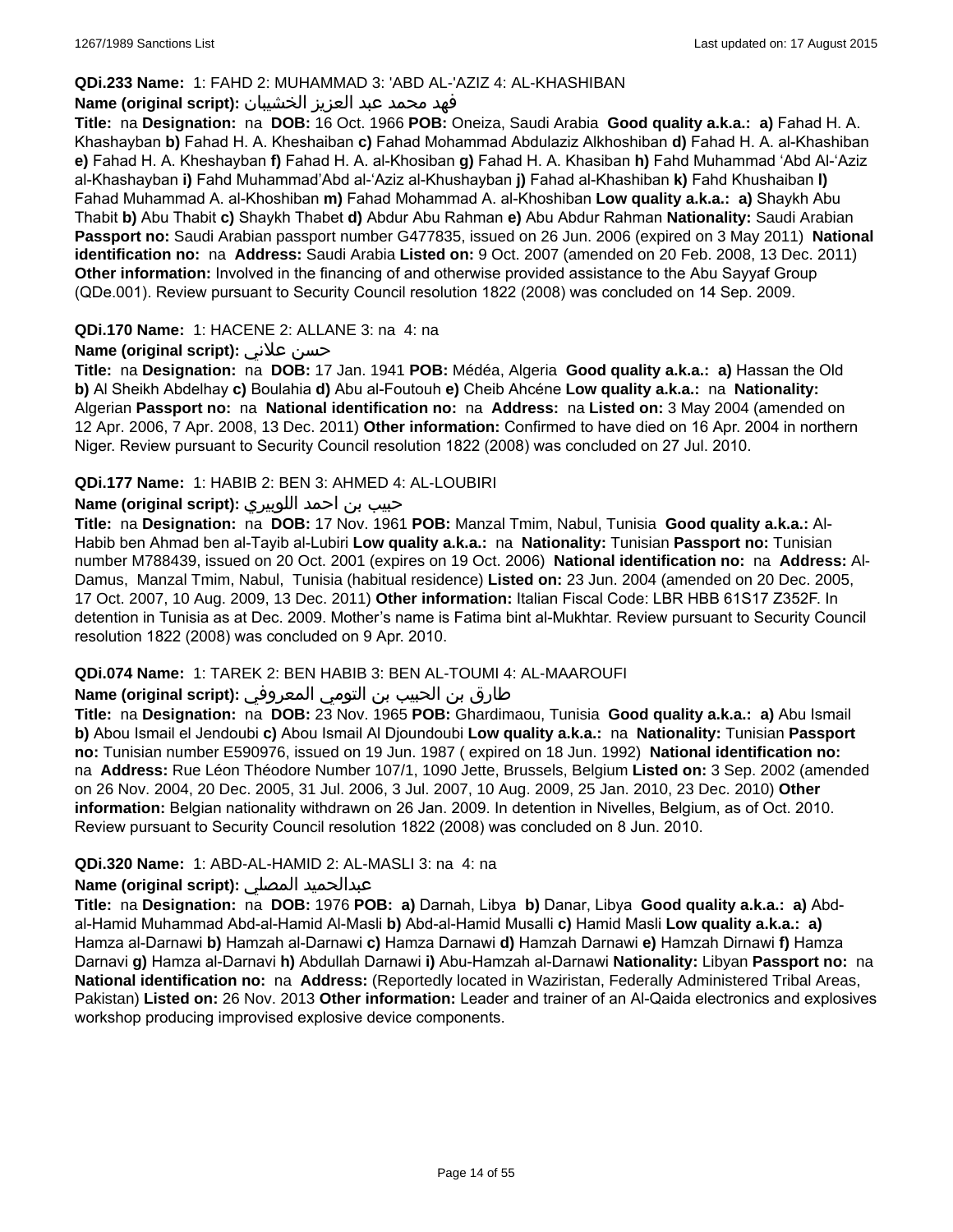## **QDi.276 Name:** 1: AKRAM 2: TURKI 3: HISHAN 4: AL-MAZIDIH

## أكرم تركي هاشم المزيده **:(script original (Name**

**Title:** na **Designation:** na **DOB: a)** 1974 **b)** 1975 **POB:** na **Good quality a.k.a.:** Akram Turki Al-Hishan **Low quality a.k.a.: a)** Abu Jarrah **b)** Abu Akram **Nationality:** na **Passport no:** na **National identification no:** na **Address:** Zabadani, Syrian Arab Republic **Listed on:** 11 Mar. 2010 **Other information:** Other possible date of birth: 1979. He is a cousin of Ghazy Fezza Hishan Al Mazidih (QDi.277).

## **QDi.277 Name:** 1: GHAZY 2: FEZZA 3: HISHAN 4: AL-MAZIDIH

## غازي فيزا هاشم المزيده **:(script original (Name**

**Title:** na **Designation:** na **DOB: a)** 1974 **b)** 1975 **POB:** na **Good quality a.k.a.: a)** Ghazy Fezzaa Hishan **b)** Mushari Abd Aziz Saleh Shlash **Low quality a.k.a.: a)** Abu Faysal **b)** Abu Ghazzy **Nationality:** na **Passport no:**  na **National identification no:** na **Address:** Zabadani, Syrian Arab Republic **Listed on:** 11 Mar. 2010 **Other information:** He is a cousin of Akram Turki Hishan Al Mazidih (QDi.276).

## **QDi.076 Name:** 1: ISAM 2: ALI 3: MOHAMED 4: ALOUCHE

## عصام علي محمد علوش **:(script original (Name**

**Title:** na **Designation:** na **DOB: a)** 1972 **b)** 21 Mar. 1974 **POB:** Baghdad, Iraq **Good quality a.k.a.:** Mansour Thaer, born 21 Mar. 1974 in Baghdad, Iraq **Low quality a.k.a.:** na **Nationality:** Jordanian **Passport no:** na **National identification no:** na **Address:** na **Listed on:** 3 Sep. 2002 (amended on 18 Aug. 2006, 30 Jan. 2009) **Other information:** Was deported from Germany to Jordan in Feb. 2005. Review pursuant to Security Council resolution 1822 (2008) was concluded on 21 Jun. 2010.

#### **QDi.273 Name:** 1: FAZEEL-A-TUL 2: SHAYKH ABU MOHAMMED 3: AMEEN 4: AL-PESHAWARI

**Title:** na **Designation:** na **DOB: a)** Approximately 1967 **b)** Approximately 1961 **c)** Approximately 1973 **POB:** Shunkrai village, Sarkani District, Konar Province, Afghanistan **Good quality a.k.a.: a)** Shaykh Aminullah **b)** Sheik Aminullah **c)** Abu Mohammad Aminullah Peshawari **d)** Abu Mohammad Amin Bishawri **e)** Abu Mohammad Shaykh Aminullah Al-Bishauri **f)** Shaykh Abu Mohammed Ameen al-Peshawari **g)** Shaykh Aminullah Al-Peshawari **Low quality a.k.a.:** na **Nationality:** Afghan **Passport no:** na **National identification no:** na **Address:** Ganj District, Peshawar, Pakistan **Listed on:** 29 Jun. 2009 (amended on 24 Jul. 2013) **Other information:** Associated with Al-Qaida (QDe.004). Head of Ganj madrasa, a.k.a. Madrasa Jamia Taleemul Quran wal Hadith, a.k.a. Madrasa Taleemul Quran wal Sunnah, located at the Ganj Gate, Phandu Road, Peshawar, Pakistan.

## **QDi.282 Name:** 1: QASIM 2: YAHYA 3: MAHDI 4: AL-RIMI

## قاسم يحيى مهدي الريمي **:(script original (Name**

**Title:** na **Designation:** na **DOB:** 5 Jun. 1978 **POB:** Sanaa, Yemen **Good quality a.k.a.: a)** Qasim Al-Rimi **b)** Qasim al-Raymi **c)** Qassim al-Raymi **d)** Qasim al-Rami **Low quality a.k.a.: a)** Qasim Yahya Mahdi 'Abd al-Rimi **b)** Abu Hurayah al-Sana'ai **c)** Abu 'Ammar **Nationality:** Yemeni **Passport no:** Yemeni number 00344994, issued on 3 Jul. 1999 **National identification no:** na **Address:** Yemen **Listed on:** 11 May 2010 (amended on 15 Apr. 2014) **Other information:**

#### **QDi.023 Name:** 1: NAZIH 2: ABDUL HAMED 3: NABIH 4: AL-RUQAI'I

### نزيه عبد الحميد نبيه الراجعي **:(script original (Name**

**Title:** na **Designation:** na **DOB: a)** 30 Mar. 1964 **b)** 14 May 1964 **POB:** Tripoli, Libyan Arab Jamahiriya **Good quality a.k.a.: a)** Anas Al-Liby **b)** Anas Al-Sibai **c)** Nazih Abdul Hamed Al-Raghie **Low quality a.k.a.:** na **Nationality:** Libyan **Passport no:** 621570 **National identification no:** 200310/I **Address:** Al Nawafaliyyin, Jarraba Street, Taqsim Al Zuruq, Tripoli, Libyan Arab Jamahiriya **Listed on:** 17 Oct. 2001 (amended on 31 Jul. 2006, 16 Dec. 2010) **Other information:** Review pursuant to Security Council resolution 1822 (2008) was concluded on 21 Jun. 2010.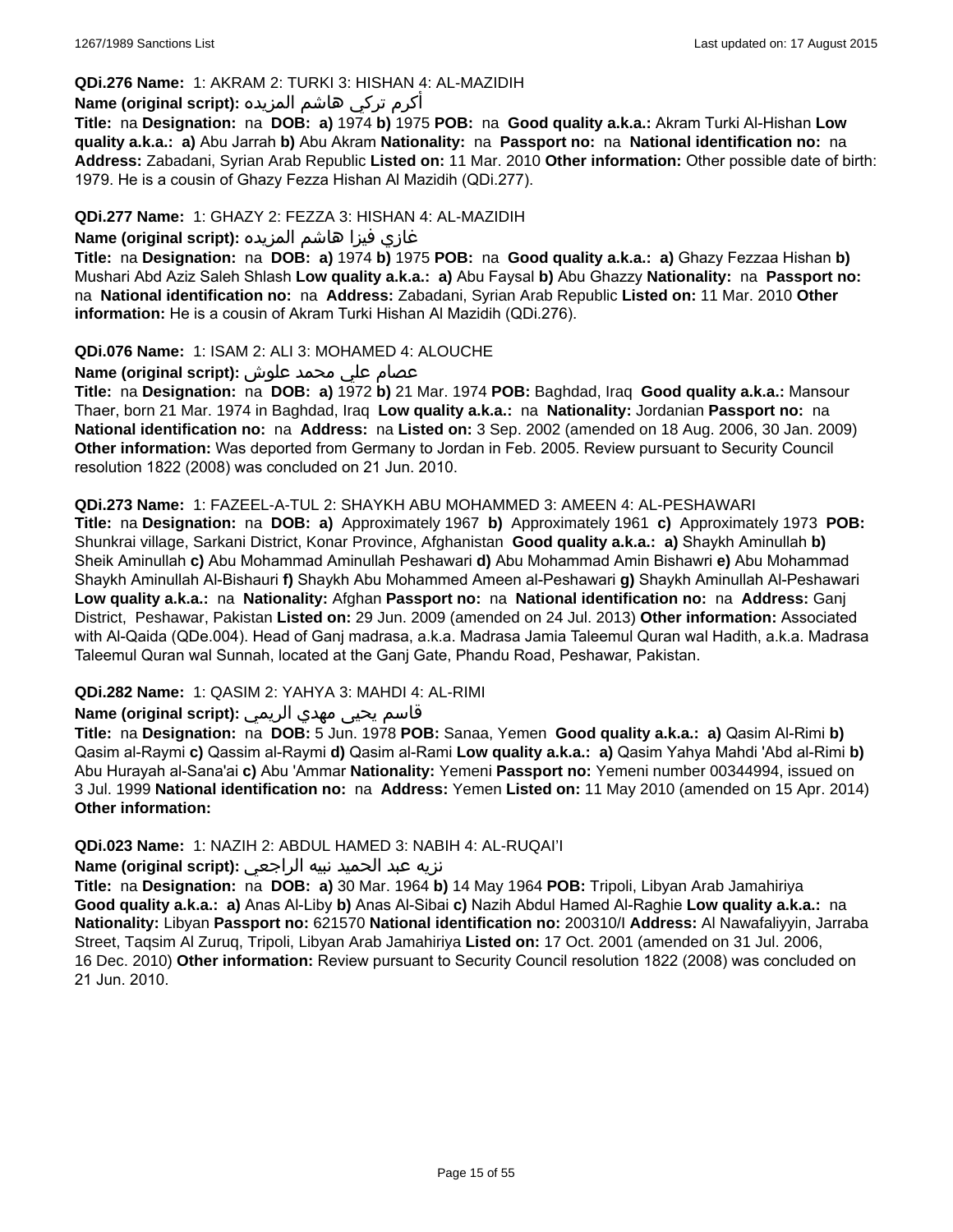## **QDi.253 Name:** 1: KHALIFA 2: MUHAMMAD 3: TURKI 4: AL-SUBAIY

## خليفة محمد تركي السبيعي **:(script original (Name**

**Title:** na **Designation:** na **DOB:** 1 Jan. 1965 **POB:** Doha, Qatar **Good quality a.k.a.: a)** Khalifa Mohd Turki Alsubaie **b)** Khalifa Mohd Turki al-Subaie **c)** Khalifa Al-Subayi **d)** Khalifa Turki bin Muhammad bin al-Suaiy **Low quality a.k.a.: a)** Abu Mohammed al-Qatari **b)** Katrina **Nationality:** Qatari **Passport no:** (Qatari passport number 00685868 issued in Doha on 5 Feb. 2006 and expiring on 4 Feb. 2011) **National identification no:** (Qatari identity card number 26563400140) na **Address:** Doha, Qatar **Listed on:** 10 Oct. 2008 (amended on 25 Jan. 2010, 15 Nov. 2012, 19 Feb. 2015) **Other information:** Qatar-based terrorist financier and facilitator who has provided financial support to, and acted on behalf of, the senior leadership of Al-Qaida (QDe.004), including moving recruits to Al-Qaida training camps in South Asia. In Jan. 2008, convicted in absentia by the Bahraini High Criminal Court for financing terrorism, undergoing terrorist training, facilitating the travel of others to receive terrorist training abroad, and for membership in a terrorist organization. Arrested in Qatar in Mar. 2008. Served his sentence in Qatar and has been released from detention. Mother's name is Hamdah Ahmad Haidoos.

#### **QDi.151 Name:** 1: MOURAD 2: BEN ALI 3: BEN AL-BASHEER 4: AL-TRABELSI

## مراد بن علي بن البشير الطرابلسي **:(script original (Name**

**Title:** na **Designation:** na **DOB:** 20 May 1969 **POB:** Manzil Tmim, Tunisia **Good quality a.k.a.: a)** Aboue Chiba Brahim, born 2 Sep. 1966 in Libya **b)** Arouri Taoufik, born 2 Sep. 1964 in Tunisia **c)** Ben Salah Adnan, born 2 Apr. 1966 in Tunisia **d)** Sassi Adel, born 2 Sep. 1966 in Tunisia **e)** Salam Kamel, born 2 Feb. 1963 in Tunisia **f)** Salah Adnan, born 4 Feb. 1965 in Algeria **g)** Arouri Faisel, born 2 Mar. 1965 in Tunisia **h)** Bentaib Amour, born 9 Feb. 1965 in Morocco **i)** Adnan Salah, born 1 Apr. 1966 in Tunisia **j)** Hasnaoui Mellit (born in 1972 in Morocco) **k)** Arouri Taoufik ben Taieb, born 9 Feb. 1964 in Tunisia **l)** Abouechiba Brahim, born 2 Sep. 1966 in Lebanon **m)** Farid Arouri, born 2 Jun. 1964 in Tunisia **n)** Ben Magid, born 2 Jun. 1966 in Lebanon **o)** Maci Ssassi, born 2 Jun. 1972 in Libya **p)** Salah ben Anan, born 2 Apr. 1966 in Tunisia **q)** Hasnaui Mellit (born in 1972 in Morocco) **r)** Abou Djarrah **Low quality a.k.a.:** na **Nationality:** Tunisian **Passport no:** Tunisian number G827238, issued on 1 Jun. 1996 (expired on 31 May 2001) **National identification no:** na **Address:** Libya Street Number 9, Manzil Tmim, Nabeul, Tunisia **Listed on:** 12 Nov. 2003 (amended on 20 Dec. 2005, 10 Aug. 2009, 16 May 2011) **Other information:** Extradited from Italy to Tunisia on 13 Dec. 2008. Inadmissible to the Schengen area. Mother's name is Mabrukah al-Yazidi. Review pursuant to Security Council resolution 1822 (2008) was concluded on 22 Apr. 2010.

## **QDi.172 Name:** 1: HASSAN 2: ABDULLAH 3: HERSI 4: AL-TURKI

## حسن عبد الله حرسي التركي **:(script original (Name**

**Title: a)** Sheikh **b)** Colonel **Designation:** na **DOB:** Approximately 1944 **POB:** Region V, Ethiopia (the Ogaden Region in eastern Ethiopia) **Good quality a.k.a.: a)** Hassan Turki **b)** Hassen Abdelle Fihiye **c)** Sheikh Hassan Abdullah Fahaih **d)** Hassan Al-Turki **e)** Hassan Abdillahi Hersi Turki **f)** Sheikh Hassan Turki **g)** Xasan Cabdilaahi Xirsi **h)** Xasan Cabdulle Xirsi **Low quality a.k.a.:** na **Nationality:** Somali **Passport no:** na **National identification no:** na **Address:** (Reported to be active in Southern Somalia, lower Juba near Kismayo, mainly in Jilibe and Burgabo as of Nov. 2012) **Listed on:** 6 Jul. 2004 (amended on 25 Jul. 2006, 21 Dec. 2007, 12 Apr. 2010, 11 May 2010, 13 Dec. 2011, 18 Mar. 2013) **Other information:** Family Background: From the Ogaden clan, Reer - Abdille subclan. Part of the Al-Itihaad Al-Islamiya (AIAI) (QDe.002) leadership. Believed to have been involved in the attacks on the United States embassies in Nairobi and Dar es Salaam in August 1998. Also subject to the sanctions measures set out in Security Council resolution 1844 (2008) concerning Somalia and Eritrea (see www.un.org/sc/ committees/751/index.shtml). Review pursuant to Security Council resolution 1822 (2008) was concluded on 13 May 2010.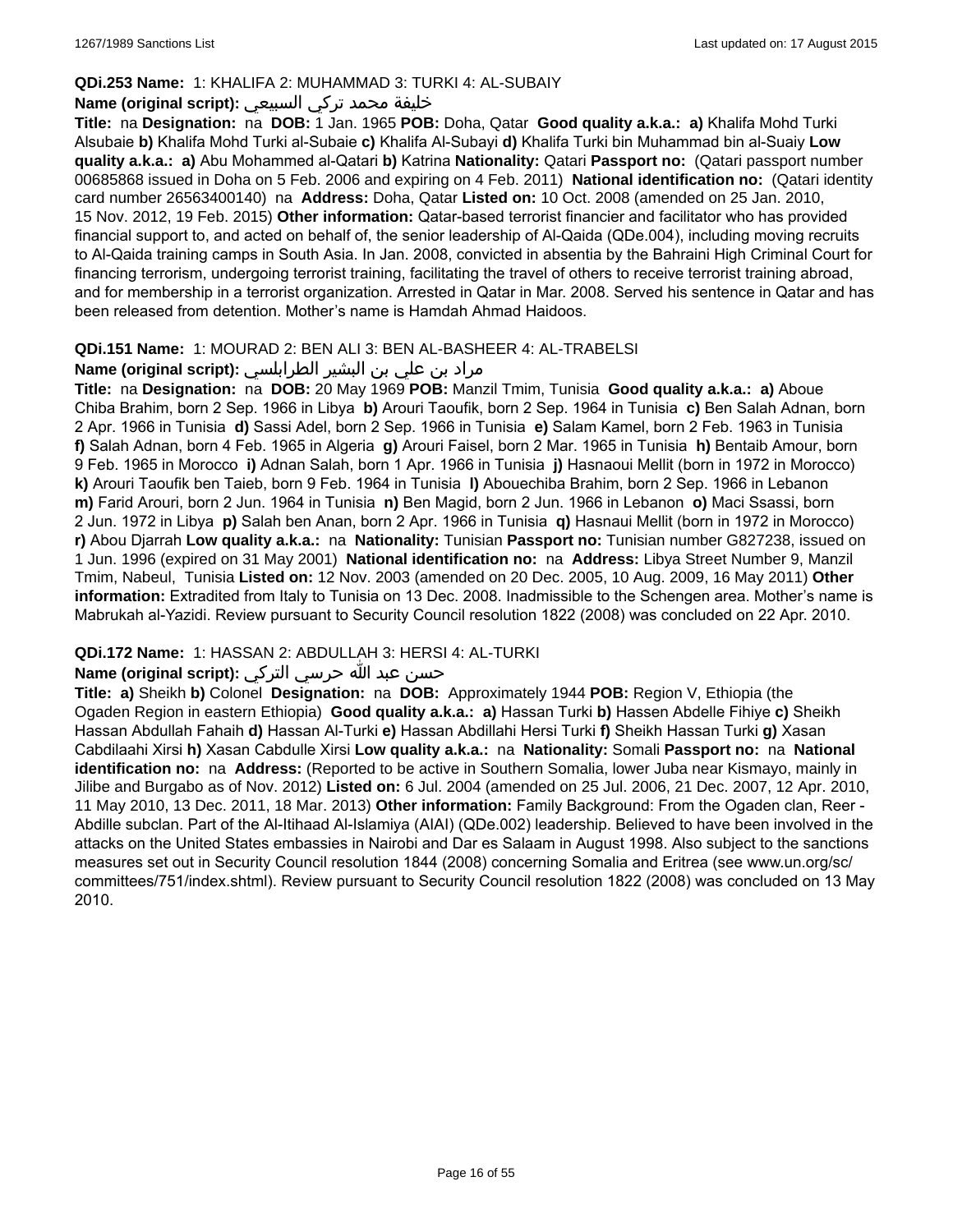## **QDi.274 Name:** 1: NASIR 2: 'ABD-AL-KARIM 3: 'ABDULLAH 4: AL-WAHISHI

## ناصر عبدالكريم عبدالله الوحيشي **:(script original (Name**

**Title:** na **Designation:** na **DOB: a)** 1 Oct. 1976 **b)** (08/10/1396 Hijri Calendar) **POB:** Yemen **Good quality a.k.a.: a)** Nasir al-Wahishi **b)** Abu Basir Nasir al-Wahishi **c)** Naser Abdel Karim al-Wahishi **d)** Nasir Abd al-Karim al-Wuhayshi **e)** Abu Basir Nasir Al-Wuhayshi **f)** Nasser Abdul-karim Abdullah al-Wouhichi **g)** Abu Baseer al-Wehaishi **h)** Abu Basir Nasser al-Wuhishi **i)** Abdul Kareem Abdullah Al-Woohaishi **j)** Nasser Abdelkarim Saleh Al Wahichi **Low quality a.k.a.: a)** Abu Basir **b)** Abu Bashir **Nationality:** Yemeni **Passport no:** Yemeni number 40483, issued on 5 Jan. 1997 **National identification no:** na **Address:** na **Listed on:** 19 Jan. 2010 (amended on 15 Apr. 2014, 15 Jun. 2015) **Other information:** Since 2007, leader of Al-Qaida in Yemen (AQY). Since Jan. 2009, leader of Al-Qaida in the Arabian Peninsula (QDe.129) operating in Yemen and Saudi Arabia. Associated with senior Al-Qaida (QDe.004) leadership, claims he was secretary to Usama Bin Laden (deceased) prior to 2003. Arrested in Iran and extradited to Yemen in 2003, where he escaped from prison in 2006 and remains fugitive as at Jan. 2010.

#### **QDi.015 Name:** 1: MAHFOUZ 2: OULD 3: AL-WALID 4: na

## محفوظ ولد الوليد **:**(Name (original script

**Title:** na **Designation:** na **DOB:** 1 Jan. 1975 **POB:** Mauritania **Good quality a.k.a.: a)** Abu Hafs the Mauritanian **b)** Khalid Al-Shanqiti **c)** Mafouz Walad Al-Walid **Low quality a.k.a.:** na **Nationality:** Mauritanian **Passport no:**  na **National identification no:** na **Address:** na **Listed on:** 6 Oct. 2001 (amended on 1 Jun. 2007, 10 Jun. 2011) **Other information:** Review pursuant to Security Council resolution 1822 (2008) was concluded on 15 Jun. 2010.

#### **QDi.006 Name:** 1: AIMAN 2: MUHAMMED 3: RABI 4: AL-ZAWAHIRI

#### أيمن محمد ربيع الظواهري **:(script original (Name**

**Title: a)** Doctor **b)** Dr. **Designation:** na **DOB:** 19 Jun. 1951 **POB:** Giza, Egypt **Good quality a.k.a.: a)** Ayman Al-Zawahari **b)** Ahmed Fuad Salim **c)** Al Zawahry Aiman Mohamed Rabi Abdel Muaz **d)** Al Zawahiri Ayman **e)** Abdul Qader Abdul Aziz Abdul Moez Al Doctor **f)** Al Zawahry Aiman Mohamed Rabi **g)** Al Zawahry Aiman Mohamed Rabie **h)** Al Zawahry Aiman Mohamed Robi **i)** Dhawahri Ayman **j)** Eddaouahiri Ayman **k)** Nur Al Deen Abu Mohammed **l)** Ayman Al Zawahari **m)** Ahmad Fuad Salim **Low quality a.k.a.: a)** Abu Fatma **b)** Abu Mohammed **Nationality:** Egyptian **Passport no: a)** Egyptian Passport number 1084010 **b)** Passport number 19820215 **National identification no:** na **Address:** na **Listed on:** 25 Jan. 2001 (amended on 2 Jul. 2007, 18 Jul. 2007, 13 Aug. 2007, 16 Dec. 2010, 22 May 2015) **Other information:** Leader of Al-Qaida (QDe.004). Former operational and military leader of Egyptian Islamic Jihad (QDe.003), was a close associate of Usama Bin Laden (deceased). Believed to be in the Afghanistan/Pakistan border area. Review pursuant to Security Council resolution 1822 (2008) was concluded on 21 Jun. 2010.

## **QDi.156 Name:** 1: ABD-AL-MAJID 2: AZIZ 3: AL-ZINDANI 4: na

## عبد المجيد عزيز الزنداني **:(script original (Name**

**Title:** Sheikh **Designation:** na **DOB:** 1950 **POB:** Yemen **Good quality a.k.a.: a)** Abdelmajid Al-Zindani **b)** Shaykh 'Abd Al-Majid Al-Zindani **c)** Sheikh Abd Al-Meguid Al-Zandani **Low quality a.k.a.:** na **Nationality:** Yemeni **Passport no:** Yemeni number A005487, issued on 13 Aug. 1995 **National identification no:** na **Address:** P.O. Box 8096, Sana'a, Yemen **Listed on:** 27 Feb. 2004 (amended on 25 Jul. 2006, 10 Jun. 2011) **Other information:** Review pursuant to Security Council resolution 1822 (2008) was concluded on 2 Jun. 2010.

#### **QDi.152 Name:** 1: SAIFI 2: AMMARI 3: na 4: na

#### **Name (original script):** عماري سيفي

**Title:** na **Designation:** na **DOB: a)** 1 Jan. 1968 **b)** 24 Apr. 1968 **POB: a)** Kef Rih, Algeria **b)** Guelma, Algeria **Good quality a.k.a.: a)** Abdalarak **b)** El Para (combat name) **c)** Abderrezak Le Para **d)** Abou Haidara **e)** El Ourassi **f)** Abderrezak Zaimeche **g)** Abdul Rasak ammane Abu Haidra **Low quality a.k.a.:** na **Nationality:** Algerian **Passport no:** na **National identification no:** na **Address:** Algeria **Listed on:** 4 Dec. 2003 (amended on 7 Apr. 2008, 16 May 2011) **Other information:** In detention in Algeria since Oct. 2004. Former member of the GSPC listed as The Organization of Al-Qaida in the Islamic Maghreb (QDe.014). Review pursuant to Security Council resolution 1822 (2008) was concluded on 27 Jul. 2010.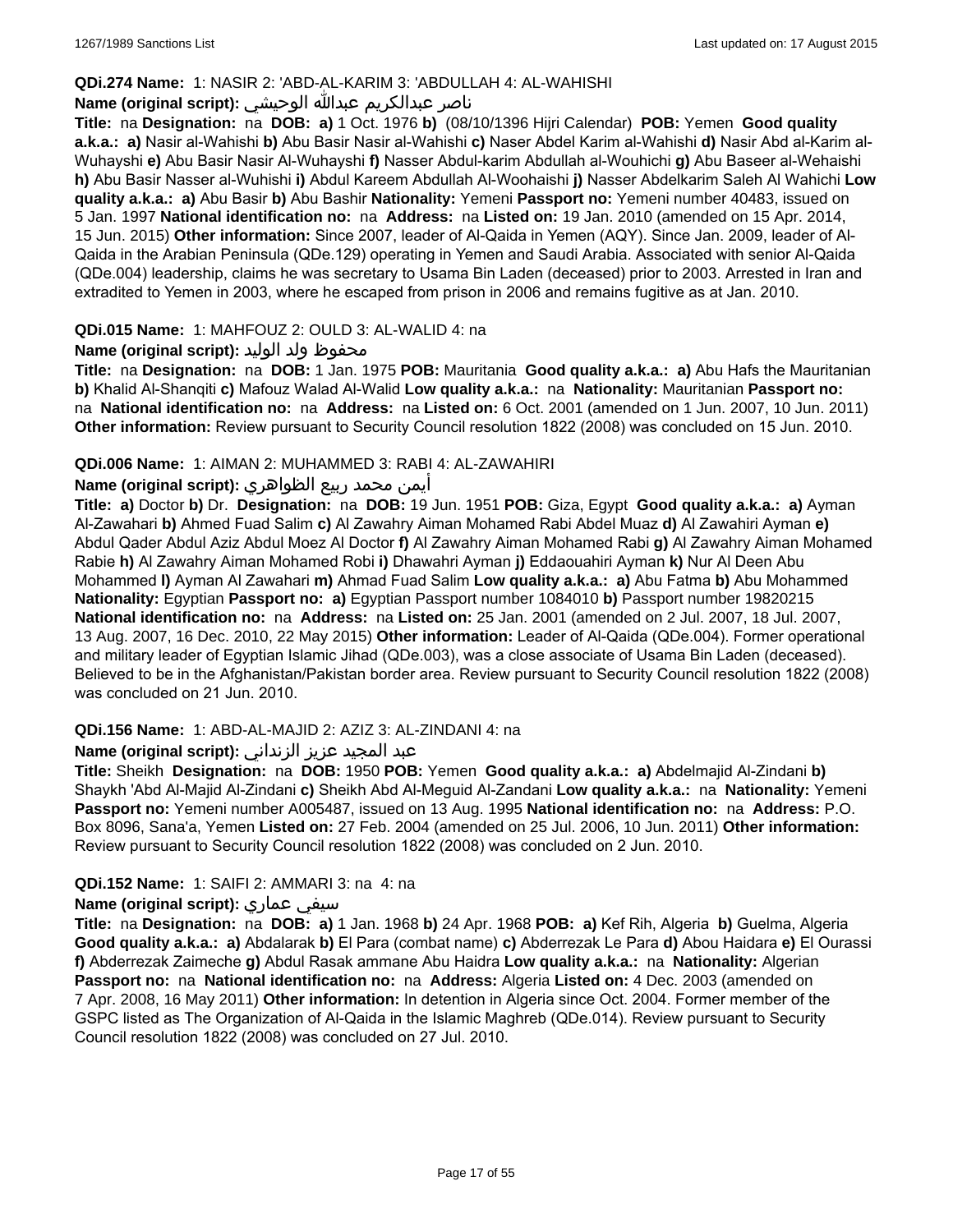#### **QDi.216 Name:** 1: ABDULLAH 2: ANSHORI 3: na 4: na

**Title:** na **Designation:** na **DOB:** 1958 **POB:** Pacitan, East Java, Indonesia **Good quality a.k.a.: a)** Abu Fatih **b)** Thoyib, Ibnu **c)** Toyib, Ibnu **d)** Abu Fathi **Low quality a.k.a.:** na **Nationality:** Indonesian **Passport no:** na **National identification no:** na **Address:** na **Listed on:** 21 Apr. 2006 **Other information:** Review pursuant to Security Council resolution 1822 (2008) was concluded on 8 Jun. 2010.

#### **QDi.323 Name:** 1: SAID 2: ARIF 3: na 4: na

**Title:** na **Designation:** na **DOB: a)** 25 Jun. 1964 **b)** 5 Dec. 1965 **POB:** Oran, Algeria **Good quality a.k.a.: a)** Said Mohamed Arif **b)** Omar Gharib **c)** Abderahmane **d)** Abdallah al-Jazairi **e)** Slimane Chabani **f)** Souleiman **Low quality a.k.a.:** na **Nationality:** Algerian **Passport no:** na **National identification no:** na **Address:** na **Listed on:** 15 Aug. 2014 **Other information:** A veteran member of the 'Chechen Network' (not listed) and other terrorist groups. He was convicted of his role and membership in the 'Chechen Network' in France in 2006. Joined Jabhat al-Nusrah, listed as Al-Nusrah Front for the People of the Levant (QDe.137) in October 2013.

#### **QDi.184 Name:** 1: MUHSIN 2: FADHIL 3: AYED 4: ASHOUR AL-FADHLI

## محسن فاضل عايد عاشور الفضلي **:(Name (original script**

**Title:** na **Designation:** na **DOB:** 24 Apr. 1981 **POB:** Kuwait **Good quality a.k.a.: a)** Muhsin Fadhil 'Ayyid al Fadhli **b)** Muhsin Fadil Ayid Ashur al Fadhli **c)** Abu Majid Samiyah **d)** Abu Samia **Low quality a.k.a.:** na **Nationality:** Kuwaiti **Passport no: a)** Kuwaiti number 106261543 **b)** Kuwaiti number 1420529, issued in Kuwait (and expired on 31 Mar. 2006) **National identification no:** na **Address:** Block Four, Street 13, House #179 Kuwait City, Al-Riqqa area, Kuwait **Listed on:** 17 Feb. 2005 (amended on 23 Jul. 2008) **Other information:** Wanted by the Kuwaiti Security Authorities. Fugitive as of Jul. 2008. Review pursuant to Security Council resolution 1822 (2008) was concluded on 1 Jun. 2010.

#### **QDi.265 Name:** 1: HAJI 2: MUHAMMAD 3: ASHRAF 4: na

**Title:** na **Designation:** na **DOB: a)** 1 Mar. 1965 **b)** 1955 **POB:** Faisalabad, Pakistan **Good quality a.k.a.: a)** Haji M. Ashraf **b)** Muhammad Ashraf Manshah **c)** Muhammad Ashraf Munsha **Low quality a.k.a.:** na **Nationality:** Pakistani **Passport no: a)** Pakistani number AT0712501, issued on 12 Mar. 2008 (expired 11 Mar 2013) **b)** Pakistani number A-374184 **National identification no: a)** Pakistani 6110125312507 **b)** Pakistani 24492025390 **Address:** na **Listed on:** 10 Dec. 2008 (amended on 17 Jul. 2009, 24 Jul. 2013) **Other information:** Chief of finance of Lashkar-e-Tayyiba (QDe.118). His father's name is Noor Muhammad.

#### **QDi.042 Name:** 1: HASSAN 2: DAHIR 3: AWEYS 4: na

## **Name (original script):** ظاهرعويس حسن

**Title: a)** Sheikh **b)** Colonel **Designation:** na **DOB:** 1935 **POB:** Somalia **Good quality a.k.a.: a)** Ali, Sheikh Hassan Dahir Aweys **b)** Awes, Shaykh Hassan Dahir **c)** Hassen Dahir Aweyes **d)** Ahmed Dahir Aweys **e)** Mohammed Hassan Ibrahim **f)** Aweys Hassan Dahir **g)** Hassan Tahir Oais **h)** Hassan Tahir Uways **i)** Hassan Dahir Awes **Low quality a.k.a.: a)** Sheikh Aweys **b)** Sheikh Hassan **c)** Sheikh Hassan Dahir Aweys **Nationality:** Somali **Passport no:** na **National identification no:** na **Address: a)** (Active in Southern Somalia as of Nov. 2012.) **b)** (Also reported to be in Eritrea as of Nov. 2007.) **Listed on:** 9 Nov. 2001 (amended on 21 Dec. 2007, 11 May 2010, 16 May 2011, 18 Mar. 2013) **Other information:** Family background: from the Hawiye's Habergidir, Ayr clan. Senior leader of Al-Itihaad Al-Islamiya (AIAI) (QDe.002) and Hizbul Islam in Somalia. Since 12 April 2010, also subject to the sanctions measures set out in Security Council resolution 1844 (2008) concerning Somalia and Eritrea (see www.un.org/sc/committees/751/index.shtml). Review pursuant to Security Council resolution 1822 (2008) was concluded on 22 Jun. 2010.

#### **QDi.248 Name:** 1: RICARDO 2: PEREZ 3: AYERAS 4: na

**Title:** na **Designation:** na **DOB:** 15 Sep. 1973 **POB:** 24 Paraiso Street, Barangay Poblacion, Mandaluyong City, Philippines **Good quality a.k.a.: a)** Abdul Kareem Ayeras **b)** Abdul Karim Ayeras **Low quality a.k.a.: a)** Ricky Ayeras **b)** Jimboy **c)** Isaac Jay Galang Perez **d)** Abdul Mujib **Nationality:** Filipino **Passport no:** na **National identification no:** na **Address: a)** Barangay Mangayao, Tagkawayan, Quezon, Philippines **b)** Barangay Tigib, Ayungon, Negros Oriental, Philippines **Listed on:** 4 Jun. 2008 (amended on 13 Dec. 2011) **Other information:** Member of the Rajah Solaiman Movement (QDe.128). Arrested by the Philippines authorities on 14 Mar. 2011. Review pursuant to Security Council resolution 1822 (2008) was concluded on 13 May 2010.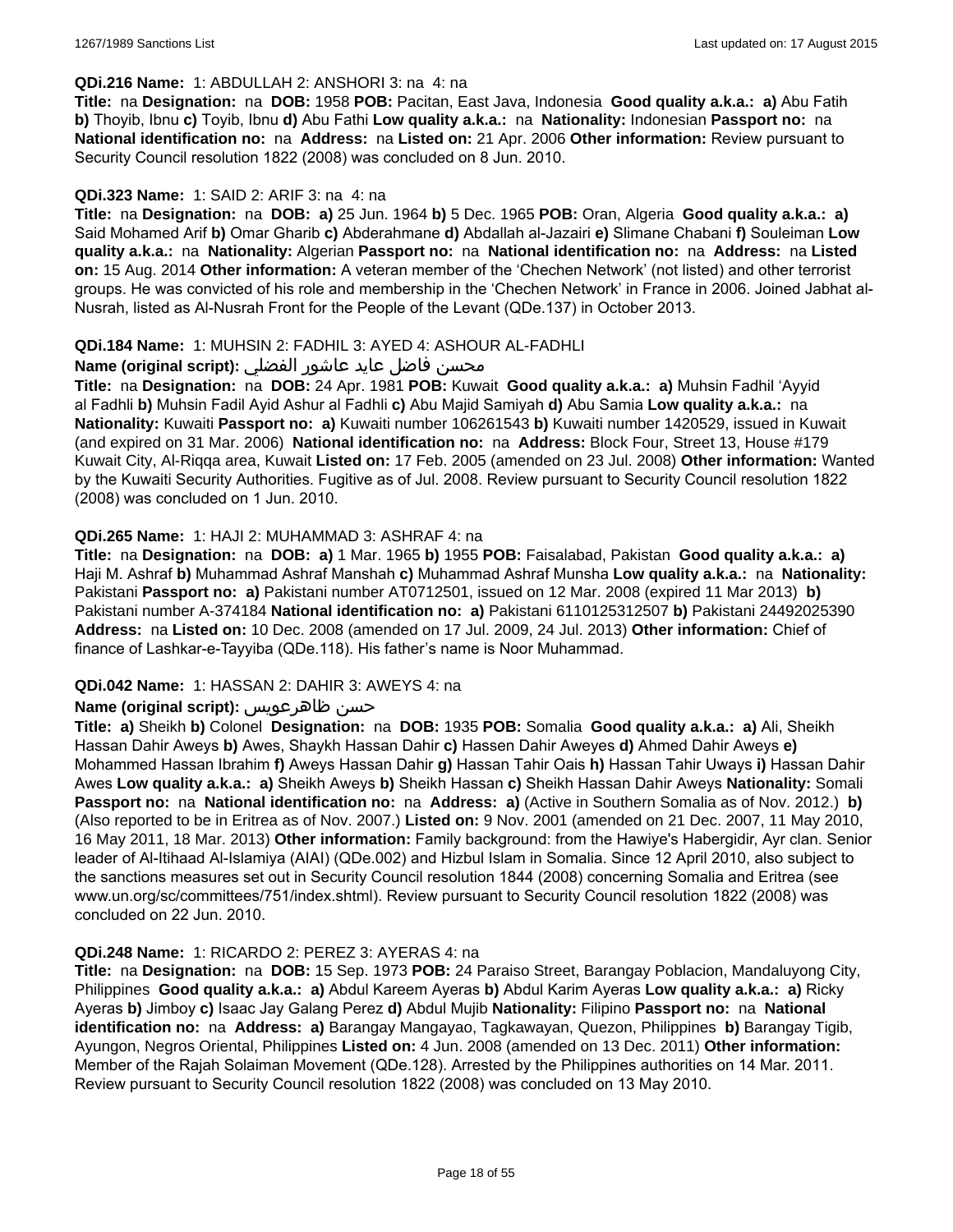## **QDi.305 Name:** 1: ABDUL 2: ROSYID 3: RIDHO 4: BA'ASYIR

**Title:** na **Designation:** na **DOB:** 31 Jan. 1974 **POB:** Sukoharjo, Indonesia **Good quality a.k.a.: a)** Abdul Rosyid Ridho Bashir **b)** Rashid Rida Ba'aysir **c)** Rashid Rida Bashir **Low quality a.k.a.:** na **Nationality:** Indonesian **Passport no:** na **National identification no:** (Indonesian National Identity Card number 1127083101740003 under name Abdul Rosyid Ridho Ba'asyir) na **Address:** Podok Pesantren AL Wayain Ngrandu, Sumber Agung Magetan, East Java, Indonesia **Listed on:** 12 Mar. 2012 **Other information:** Father's name is Abu Bakar Ba'asyir (QDi.217). Brother of Abdul Rahim Ba'aysir (QDi.293). Belongs to the leadership of and is involved in recruitment and fundraising for Jemmah Anshorut Tauhid (JAT) (QDe.133) Associated with Jemaah Islamiyah (QDe.092).

#### **QDi.217 Name:** 1: ABU BAKAR 2: BA'ASYIR 3: na 4: na

**Title:** na **Designation:** na **DOB:** 17 Aug. 1938 **POB:** Jombang, East Java, Indonesia **Good quality a.k.a.: a)** Baasyir, Abu Bakar **b)** Bashir, Abu Bakar **c)** Abdus Samad **d)** Abdus Somad **Low quality a.k.a.:** na **Nationality:** Indonesian **Passport no:** na **National identification no:** na **Address:** na **Listed on:** 21 Apr. 2006 **Other information:** Review pursuant to Security Council resolution 1822 (2008) was concluded on 8 Jun. 2010.

#### **QDi.293 Name:** 1: ABDUL RAHIM 2: BA'AYSIR 3: na 4: na

**Title:** na **Designation:** na **DOB: a)** 16 Nov. 1977 **b)** 16 Nov. 1974 **POB: a)** Solo, Indonesia **b)** Sukoharjo, Central Java, Indonesia **Good quality a.k.a.: a)** Abdul Rahim Bashir **b)** 'Abd Al-Rahim Ba'asyir **c)** 'Abd Al-Rahim Bashir **d)** Abdurrahim Ba'asyir **e)** Abdurrahim Bashir **f)** Abdul Rachim Ba'asyir **g)** Abdul Rachim Bashir **h)** Abdul Rochim Ba'asyir **i)** Abdul Rochim Bashir **j)** Abdurochim Ba'asyir **k)** Abdurochim Bashir **l)** Abdurrochim Ba'asyir **m)** Abdurrochim Bashir **n)** Abdurrahman Ba'asyir **o)** Abdurrahman Bashir **Low quality a.k.a.:** na **Nationality:** Indonesian **Passport no:** na **National identification no:** na **Address:** Indonesia **Listed on:** 19 Jul. 2011 **Other information:** Senior Jemaah Islamiyah (QDe.092.) leader. Father's name is Abu Bakar Ba'asyir (QDi.217).

#### **QDi.080 Name:** 1: SAID 2: BAHAJI 3: na 4: na

#### **Name (original script):** باهاجى سعيد

**Title:** na **Designation:** na **DOB:** 15 Jul. 1975 **POB:** Haselünne, Lower Saxony, Germany **Good quality a.k.a.:** Zouheir Al Maghribi **Low quality a.k.a.: a)** Mohamed Abbattay **b)** Abderrahmane Al Maghribi **Nationality: a)** German **b)** Moroccan **Passport no: a)** (Provisional German passport No.: 28642163 (issued by the city of Hamburg)) **b)** (Moroccan passport number 954242 issued on 28 June 1995 in Meknas, Morocco (expired)) **National identification no:** (German identity document ("Bundespersonalausweis") No. 1336597587 ) na **Address:** Bunatwiete 23, Hamburg, 21073, Germany (formerly resident at ) **Listed on:** 30 Sep. 2002 (amended on 26 Nov. 2004, 9 Sep. 2005, 2 Jul. 2007, 23 Dec. 2010, 9 Sep. 2014) **Other information:** Deputy head of the media committee of Al-Qaida (QE.A.4.01) as at Apr. 2010. German authorities issued an arrest warrant for him on 21 Sep. 2001. Review pursuant to Security Council resolution 1822 (2008) was concluded on 20 May 2010. Reportedly deceased in September 2013 in the Afghanistan/Pakistan border area.

#### **QDi.266 Name:** 1: MAHMOUD 2: MOHAMMAD 3: AHMED 4: BAHAZIQ

**Title:** na **Designation:** na **DOB: a)** 17 Aug. 1943 **b)** 1943 **c)** 1944 **POB:** India **Good quality a.k.a.: a)** Bahaziq Mahmoud **b)** Abu Abd al-'Aziz **c)** Abu Abdul Aziz **d)** Shaykh Sahib **Low quality a.k.a.:** na **Nationality:** Saudi Arabian **Passport no:** na **National identification no:** Saudi Arabian 4-6032-0048-1 **Address:** na **Listed on:** 10 Dec. 2008 **Other information:** Financier of Lashkar-e-Tayyiba (listed under permanent reference number QDe.118). Has served as the leader of Lashkar-e-Tayyiba in Saudi Arabia.

#### **QDi.311 Name:** 1: AYYUB 2: BASHIR 3: na 4: na

## **Name (original script):** بشیر ایوب

**Title: a)** Qari **b)** Alhaj **Designation:** na **DOB: a)** 1966 **b)** 1964 **c)** 1969 **d)** 1971 **POB:** na **Good quality a.k.a.: a)** Alhaj Qari Ayub Bashar **b)** Qari Muhammad Ayub **Low quality a.k.a.:** na **Nationality: a)** Uzbek **b)** Afghan **Passport no:** na **National identification no:** na **Address:** Mir Ali, North Waziristan Agency, Federal Administered Tribal Area, Pakistan **Listed on:** 18 Oct. 2012 **Other information:** Member of leadership council as of early 2010 and head of finance for the Islamic Movement of Uzbekistan (QDe.010). Coordinated financial and logistical support for the Islamic Movement of Uzbekistan in Afghanistan and Pakistan between 2009-2012. Transferred and delivered funds to Fazal Rahim (QDi.303).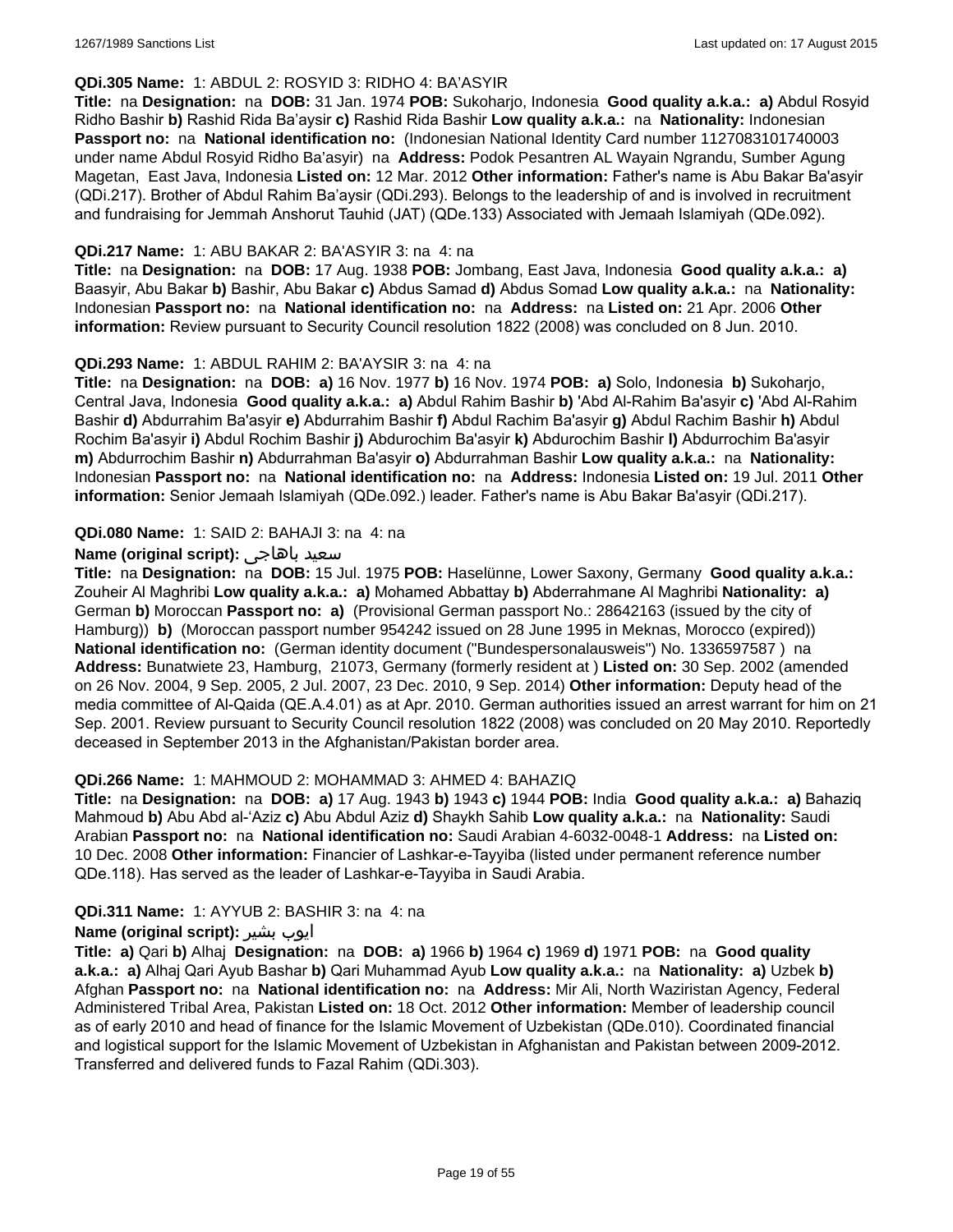#### **QDi.055 Name:** 1: MAHMOOD 2: SULTAN 3: BASHIR-UD-DIN 4: na

**Title:** na **Designation:** na **DOB: a)** 1937 **b)** 1938 **c)** 1939 **d)** 1940 **e)** 1941 **f)** 1942 **g)** 1943 **h)** 1944 **i)** 1945 **POB:**  na **Good quality a.k.a.: a)** Mahmood, Sultan Bashiruddin **b)** Mehmood, Dr. Bashir Uddin **c)** Mekmud, Sultan Baishiruddin **Low quality a.k.a.:** na **Nationality:** Pakistani **Passport no:** na **National identification no:** na **Address:** Street 13, Wazir Akbar Khan, Kabul, Afghanistan **Listed on:** 24 Dec. 2001 **Other information:** Review pursuant to Security Council resolution 1822 (2008) was concluded on 1 Jun. 2010.

#### **QDi.345. Name:** 1: TARKHAN 2: TAYUMURAZOVICH 3: BATIRASHVILI 4:

**Title:** na **Designation:** na **DOB: a)** 11 Jan. 1986 **b)** 1982 **POB:** Akhmeta, Village Birkiani, Georgia **Good quality a.k.a.: a)** Tarkhan Tayumurazovich Batyrashvili **b)** Tarkhan Batirashvili **Low quality a.k.a.: a)** Omar Shishani **b)** Umar Shishani **c)** Abu Umar al-Shishani **d)** Omar al-Shishani **e)** Chechen Omar **f)** Omar the Chechen **g)** Omer the Chechen **h)** Umar the Chechen **i)** Abu Umar **j)** Abu Hudhayfah **Nationality:** Georgian **Passport no:** 09AL14455, issued in Georgia (expires on 26 Jun. 2019) **National identification no:** 08001007864, issued in Georgia **Address:** Syrian Arab Republic (located in as at Dec. 2014) **Listed on:** 23 Jan. 2015 **Other information:** As of mid-2014, Syria-based senior military commander and shura council member of Islamic State in Iraq and the Levant, listed as Al-Qaida in Iraq (AQI) (QDe.115). Led approximately 1,000 foreign fighters for ISIL and committed a number of attacks in northern Syria.

## **QDi.279 Name:** 1: MOHAMED 2: BELKALEM 3: na 4: na

#### **Name (original script):** بلكلام محمد

**Title:** na **Designation:** na **DOB:** 19 Dec. 1969 **POB:** Hussein Dey, Algiers, Algeria **Good quality a.k.a.:** na **Low quality a.k.a.: a)** Abdelali Abou Dher (ذر ابو العالي عبد(**b)** El Harrachi (الحراشي(**Nationality:** Algerian **Passport no:**  na **National identification no:** na **Address:** Mali **Listed on:** 22 Apr. 2010 (amended on 15 Apr. 2014) **Other information:** Convicted in absentia by Algerian tribunal on 28 Mar. 1996. Algerian international arrest warrant number 03/09 of 6 Jun. 2009 issued by the Tribunal of Sidi Mhamed, Algiers, Algeria. Algerian extradition request number 2307/09 of 3 Sep. 2009, presented to Malian authorities. Father's name is Ali Belkalem. Mother's name is Fatma Saadoudi. Member of The Organization of Al-Qaida in the Islamic Maghreb (QDe.014)

#### **QDi.136 Name:** 1: MOKHTAR 2: BELMOKHTAR 3: na 4: na

#### **Name (original script):** بلمختار مختار

**Title:** na **Designation:** na **DOB:** 1 Jun. 1972 **POB:** Ghardaia, Algeria **Good quality a.k.a.: a)** Abou Abbes Khaled **b)** Belaouar Khaled Abou El Abass **c)** Belaouer Khaled Abou El Abass **d)** Belmokhtar Khaled Abou El Abes **e)** Khaled Abou El Abass **f)** Khaled Abou El Abbes **g)** Khaled Abou El Abes **h)** Khaled Abulabbas Na Oor **i)** Mukhtar Belmukhtar **Low quality a.k.a.: a)** Belaoua **b)** Belaour **Nationality:** Algerian **Passport no:** na **National identification no:** na **Address:** na **Listed on:** 11 Nov. 2003 (amended on 12 Apr. 2006, 2 Jul. 2007, 7 Apr. 2008, 25 Jan. 2010, 16 May 2011, 9 Sep. 2014) **Other information:** Father's name is Mohamed. Mother's name is Zohra Chemkha. Member of the Council of the Organization of Al-Qaida in the Islamic Maghreb (QDe.014) (AQIM). Head of Al Mouakaoune Biddam (QDe.139), Al Moulathamoun (QDe.140) and Al Mourabitoun (QDe.141). Review pursuant to Security Council resolution 1822 (2008) was concluded on 30 Jul. 2009.

#### **QDi.333 Name:** 1: SEIFALLAH 2: BEN HASSINE 3: na 4: na

**Title:** na **Designation:** na **DOB:** 8 Nov. 1965 **POB:** na **Good quality a.k.a.: a)** Seif Allah ben Hocine **b)** Saifallah ben Hassine **c)** Sayf Allah 'Umar bin Hassayn **d)** Sayf Allah bin Hussayn **Low quality a.k.a.: a)** Abou Aayadh **b)** Abou Iyadh **c)** Abu Ayyad al-Tunisi **d)** Abu Iyyadh al-Tunisi **e)** Abou Iyadh el-Tounsi **Nationality:** Tunisian **Passport no:** na **National identification no:** na **Address:** na **Listed on:** 23 Sep. 2014 **Other information:** Founder of the Tunisian Combatant Group (QDe.090) and leader of Ansar al-Shari'a in Tunisia (QDe.143). Arrest warrant issued by Tunisian Court of First Instance on 23 Aug. 2013.

#### **QDi.307 Name:** 1: HAFIZ 2: ABDUL SALAM 3: BHUTTAVI 4: na

**Title: a)** Maulavi **b)** Mullah **Designation:** na **DOB:** 1940 **POB:** Gujranwala, Punjab Province, Pakistan **Good quality a.k.a.: a)** Hafiz Abdul Salam Bhattvi **b)** Hafiz Abdusalam Budvi **c)** Hafiz Abdussalaam Bhutvi **d)** Abdul Salam Budvi **e)** Abdul Salam Bhattwi **f)** Abdul Salam Bhutvi **g)** Mullah Abdul Salaam Bhattvi **h)** Molvi Abdursalam Bhattvi **Low quality a.k.a.:** na **Nationality:** Pakistani **Passport no:** na **National identification no:** na **Address:** na **Listed on:** 14 Mar. 2012 **Other information:** Founding member of Lashkar-e-Tayyiba (QDe.118) and deputy to Lashkar-e-Tayyiba leader Hafiz Muhammad Saeed (QDi.263).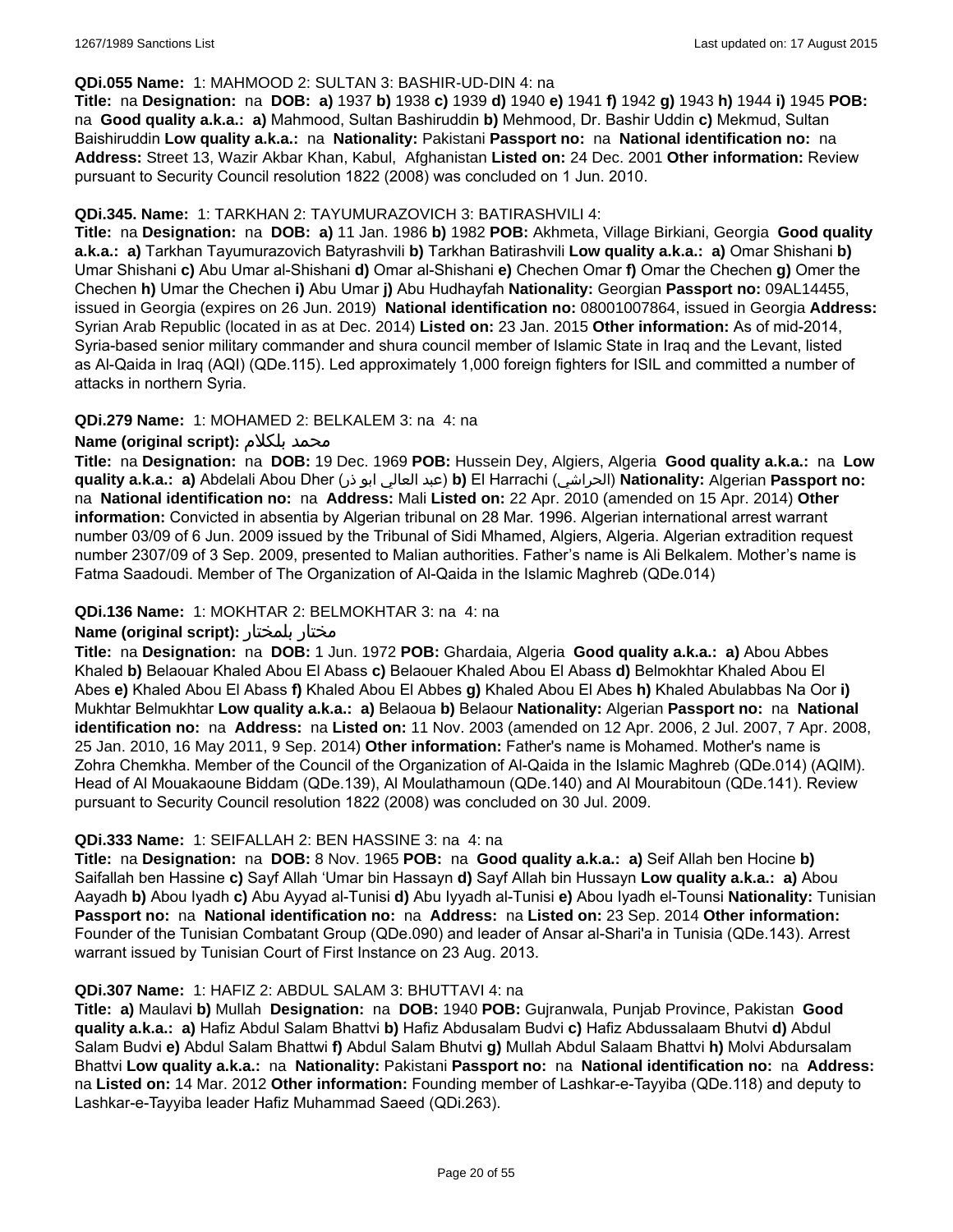#### **QDi.081 Name:** 1: RAMZI 2: MOHAMED 3: ABDULLAH 4: BINALSHIBH

### رمزي محمد عبد الله بن الشيبة **:(script original (Name**

**Title:** na **Designation:** na **DOB: a)** 1 May 1972 **b)** 16 Sep. 1973 **POB: a)** Gheil Bawazir, Hadramawt, Yemen **b)** Khartoum, Sudan **Good quality a.k.a.: a)** Binalsheidah, Ramzi Mohamed Abdullah **b)** Bin Al Shibh, Ramzi **c)** Omar, Ramzi Mohamed Abdellah **d)** Mohamed Ali Abdullah Bawazir **e)** Binalshibh Ramzi Mohammed Abdullah **f)** Ramzi Binalshib **g)** Ramzi Mohamed Abdellah Omar Hassan Alassiri **h)** Binalshibh Ramsi Mohamed Abdullah **i)** Abu Ubaydah **j)** 'Umar Muhammad 'Abdallah Ba' Amar **Low quality a.k.a.:** Ramzi Omar **Nationality:** Yemeni **Passport no:** 00085243, issued on 17 Nov. 1997, issued in Sanaa, Yemen **National identification no:** na **Address:** na **Listed on:** 30 Sep. 2002 (amended on 26 Nov. 2004, 25 Jul. 2006, 2 Jul. 2007, 27 Jul. 2007, 23 Dec. 2010) **Other information:** Arrested in Karachi, Pakistan, 30 Sep. 2002. In custody of the United States of America, as of May 2010. Review pursuant to Security Council resolution 1822 (2008) was concluded on 25 May 2010.

### **QDi.009 Name:** 1: BILAL 2: BIN MARWAN 3: na 4: na

بلال بن مروان **:(script original (Name**

**Title:** na **Designation:** na **DOB:** 1947 **POB:** na **Good quality a.k.a.:** na **Low quality a.k.a.:** na **Nationality:**  na **Passport no:** na **National identification no:** na **Address:** na **Listed on:** 25 Jan. 2001 **Other information:** Senior lieutenant of UBL. Review pursuant to Security Council resolution 1822 (2008) was concluded on 21 Jun. 2010.

#### **QDi.063 Name:** 1: AL-MOKHTAR 2: BEN MOHAMED 3: BEN AL-MOKHTAR 4: BOUCHOUCHA

#### المختار بن محمد بن المختار بوشوشة **:(script original (Name**

**Title:** na **Designation:** na **DOB:** 13 Oct. 1969 **POB:** Tunis, Tunisia **Good quality a.k.a.:** Bushusha, Mokhtar **Low quality a.k.a.:** na **Nationality:** Tunisian **Passport no:** Tunisian number K754050, issued on 26 May 1999 (expired on 25 May 2004) **National identification no:** 04756904, issued on 14 Sep. 1984 **Address:** Via Milano Number 38, Spinadesco, (CR), Italy **Listed on:** 24 Apr. 2002 (amended on 10 Apr. 2003, 26 Nov. 2004, 20 Dec. 2005, 7 Jun. 2007, 23 Dec. 2010) **Other information:** Italian Fiscal Code: BCHMHT69R13Z352T. Mother's name is Hedia Bannour. Review pursuant to Security Council resolution 1822 (2008) was concluded on 22 Apr. 2010.

#### **QDi.188 Name:** 1: FAYCAL 2: BOUGHANEMI 3: na 4: na

#### **Name (original script):** بوغانمي فيصل

**Title:** na **Designation:** na **DOB:** 28 Oct. 1966 **POB:** Tunis, Tunisia **Good quality a.k.a.: a)** Faical Boughanmi **b)** Faysal al-Bughanimi **Low quality a.k.a.:** na **Nationality:** Tunisian **Passport no:** na **National identification no:**  na **Address:** Number 5/B viale Cambonino, Cremona, Italy **Listed on:** 29 Jul. 2005 (amended on 7 Jun. 2007, 10 Aug. 2009, 1 Sep. 2009, 13 Dec. 2011) **Other information:** Italian Fiscal code: BGHFCL66R28Z352G. Sentenced to 7 years imprisonment in Italy on 29 Jun. 2007 by the Brescia Second Appeals Court. In detention in Italy as at Jun. 2009. Review pursuant to Security Council resolution 1822 (2008) was concluded on 20 Jul. 2009.

#### **QDi.143 Name:** 1: HAMADI 2: BEN ABDUL AZIZ 3: BEN ALI 4: BOUYEHIA

## حمادي بن عبد العزيز بن علي بويحي **:(script original (Name**

**Title:** na **Designation:** na **DOB:** 29 May 1966 **POB:** Tunis, Tunisia **Good quality a.k.a.: a)** Gamel Mohamed, born 25 May 1966 in Morocco **b)** Abd el Wanis Abd Gawwad Abd el Latif Bahaa, born 9 May 1986 in Egypt **c)** Mahmoud Hamid **Low quality a.k.a.:** na **Nationality:** Tunisian **Passport no:** (Tunisian passport number L723315, issued on 5 May 1998, expired on 4 May 2003) **National identification no:** na **Address:** Corso XXII Marzo Number 39, Milan, Italy **Listed on:** 12 Nov. 2003 (amended on 20 Dec. 2005, 31 Jul. 2006, 30 Jan. 2009, 16 May 2011) **Other information:** In prison in Italy until 28 Jul. 2011. Review pursuant to Security Council resolution 1822 (2008) was concluded on 21 Jun. 2010.

#### **QDi.312 Name:** 1: AAMIR 2: ALI 3: CHAUDHRY 4: na

## عامر علی چوہدری **:(script original (Name**

**Title:** na **Designation:** na **DOB:** 3 Aug. 1986 **POB:** na **Good quality a.k.a.: a)** Aamir Ali Chaudary **b)** Aamir Ali Choudry **c)** Amir Ali Chaudry **Low quality a.k.a.:** Huzaifa **Nationality:** Pakistani **Passport no:** Pakistani number BN 4196361, issued on 28 Oct. 2008 (expiring 27 Oct. 2013) **National identification no:** Pakistani 33202-7126636-9 **Address:** na **Listed on:** 18 Oct. 2012 **Other information:** Electronics and explosives expert for Tehrik-e Taliban Pakistan (TTP) (QDe.132). Involved in attack planning for TTP. Provided financial and logistical support for TTP and participated in TTP-sponsored militant training.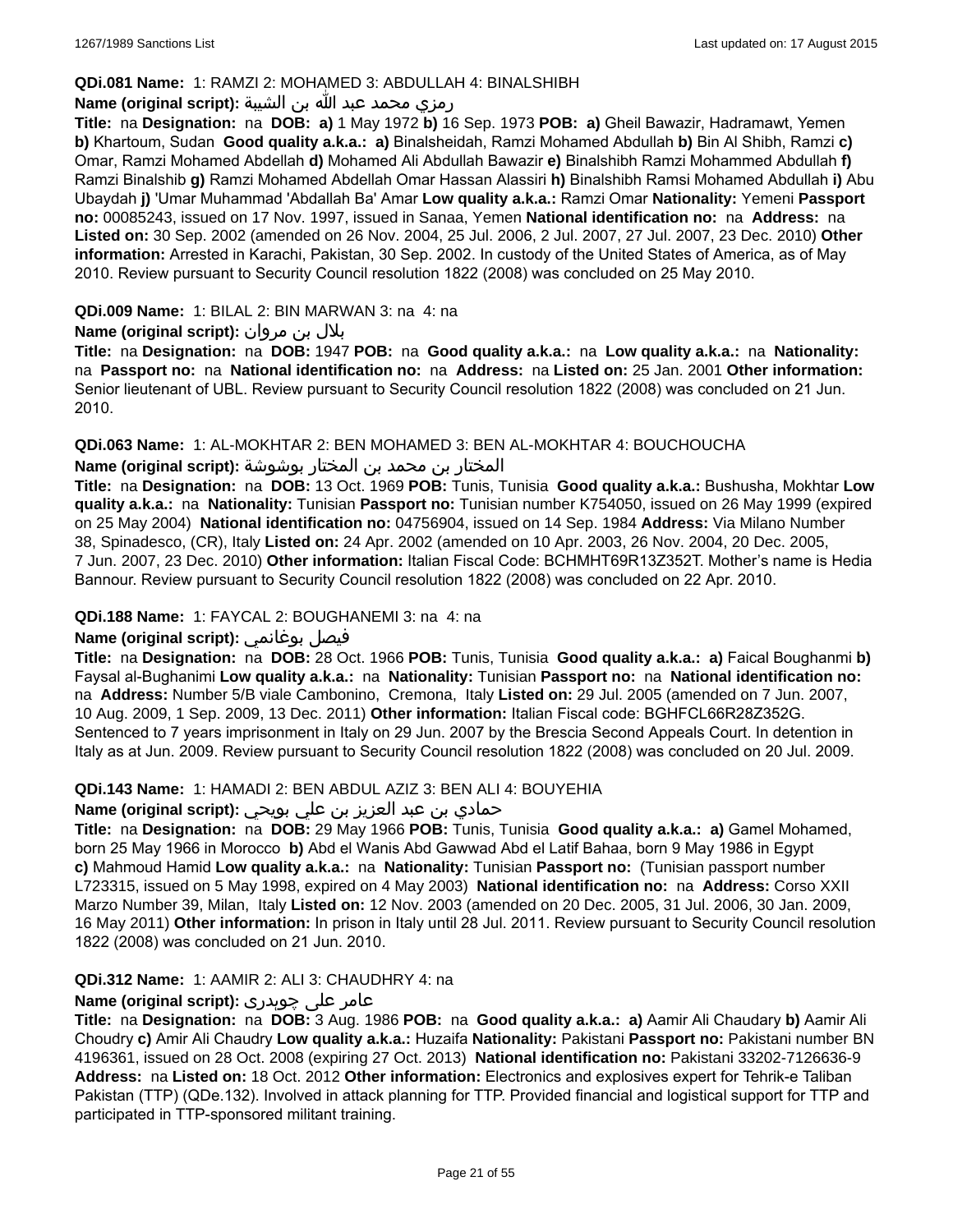## **QDi.070 Name:** 1: YASSINE 2: CHEKKOURI 3: na 4: na

#### **Name (original script):** شكوري ياسين

**Title:** na **Designation:** na **DOB:** 6 Oct. 1966 **POB:** Safi, Morocco **Good quality a.k.a.:** na **Low quality a.k.a.:**  na **Nationality:** Moroccan **Passport no:** Moroccan number F46947 **National identification no:** (Moroccan national identity card H-135467) na **Address:** 7th Street, Number 7, Hay Anas Safi, Morocco **Listed on:** 3 Sep. 2002 (amended on 7 Jun. 2007, 23 Dec. 2010) **Other information:** Mother's name is Feue Hlima Bent Barka and father's name is Abderrahmane Mohammed Ben Azzouz. Deported from Italy to Morocco on 26 Feb. 2004. Review pursuant to Security Council resolution 1822 (2008) was concluded on 21 Jun. 2010.

#### **QDi.300 Name:** 1: MONIR 2: CHOUKA 3: na 4: na

**Title:** na **Designation:** na **DOB:** 30 Jul. 1981 **POB:** Bonn, Germany **Good quality a.k.a.:** na **Low quality a.k.a.:** Abu Adam **Nationality: a)** German **b)** Moroccan **Passport no:** German passport number 5208323009, issued on 2 Feb. 2007, issued in Stadt Bonn, Germany (expires on 1 Feb. 2012) **National identification no:** German national identity card number 5209530116, issued on 21 Jun. 2006, issued in Stadt Bonn, Germany (expired on 20 Jun. 2011) **Address:** Ungartenstraße 6, Bonn, 53229, Germany (previous) **Listed on:** 25 Jan. 2012 **Other information:** Associated with Islamic Movement of Uzbekistan (QDe.010). Brother of Yassin Chouka (QDi.301) Arrest warrant issued by the investigating judge of the German Federal Court of Justice on 5 Oct. 2010.

#### **QDi.301 Name:** 1: YASSIN 2: CHOUKA 3: na 4: na

**Title:** na **Designation:** na **DOB:** 11 Dec. 1984 **POB:** Bonn, Germany **Good quality a.k.a.:** na **Low quality a.k.a.:** Abu Ibraheem **Nationality: a)** German **b)** Moroccan **Passport no:** German passport number 5204893014, issued on 5 Oct. 2000, issued in Stadt Bonn, Germany (expired on 5 Oct. 2005) **National identification no:** German national identity card number 5209445304, issued on 5 Sep. 2005, issued in Stadt Bonn, Germany (expired on 4 Sep. 2010) **Address:** Karl-Barth-Straße 14, Bonn, 53129, Germany (previous) **Listed on:** 25 Jan. 2012 **Other information:** Associated with Islamic Movement of Uzbekistan (QDe.010). Brother of Monir Chouka (QDi.300). Arrest warrant issued by the investigating judge of the German Federal Court of Justice on 5 Oct. 2010.

#### **QDi.141 Name:** 1: MAXAMED 2: CABDULLAAH 3: CIISE 4: na

**Title:** na **Designation:** na **DOB:** 8 Oct. 1974 **POB:** Kismaayo, Somalia **Good quality a.k.a.: a)** Maxamed Cabdullaahi Ciise **b)** Maxammed Cabdullaahi **c)** Cabdullah Mayamed Ciise **Low quality a.k.a.:** na **Nationality:** Somali **Passport no:** na **National identification no:** na **Address:** Somalia **Listed on:** 12 Nov. 2003 (amended on 9 Sep. 2005, 30 Jan. 2009, 20 Apr. 2009, 21 Oct. 2010, 17 Aug. 2015) **Other information:** Present in Somalia as of Apr. 2009 following transfer from United Kingdom. Review pursuant to Security Council resolution 1822 (2008) was concluded on 21 Jun. 2010.

## **QDi.347 Name:** 1: DENIS 2: MAMADOU 3: GERHARD 4: CUSPERT

**Title:** na **Designation:** na **DOB:** 18 Oct. 1975 **POB:** Berlin, Germany **Good quality a.k.a.:** na **Low quality a.k.a.:** Abu Talha al-Almani **Nationality:** German **Passport no:** na **National identification no:** 2550439611, issued in District Friedrichshain-Kreuzberg of Berlin, Germany (issued on 22 Apr. 2010, expires on 21 Apr. 2020) **Address: a)** (Syria/Turkey border area (as at Jan. 2015)) **b)** Karl-Marx-Str. 210, Berlin, 12055, Germany (primary address) **Listed on:** 11 Feb. 2015 **Other information:** Physical description: eye colour: brown; hair colour: black; height: 178cm; Tattoos: BROKEN DREAMS in letters (on back) and landscape of Africa (on right upper arm). Father's name: Richard Luc-Giffard; Mother's name: Sigrid Cuspert. European arrest warrant issued by investigating judge at the Federal Court of Justice of Germany, dated 14 May 2014 and 5 Dec. 2014.

#### **QDi.331 Name:** 1: ANDERS 2: CAMEROON 3: OSTENSVIG 4: DALE

**Title:** na **Designation:** na **DOB:** 19 Oct. 1978 **POB:** Oslo, Norway **Good quality a.k.a.:** na **Low quality a.k.a.:** Muslim Abu Abdurrahman **Nationality:** na **Passport no:** na **National identification no:** na **Address:** na **Listed on:** 23 Sep. 2014 **Other information:**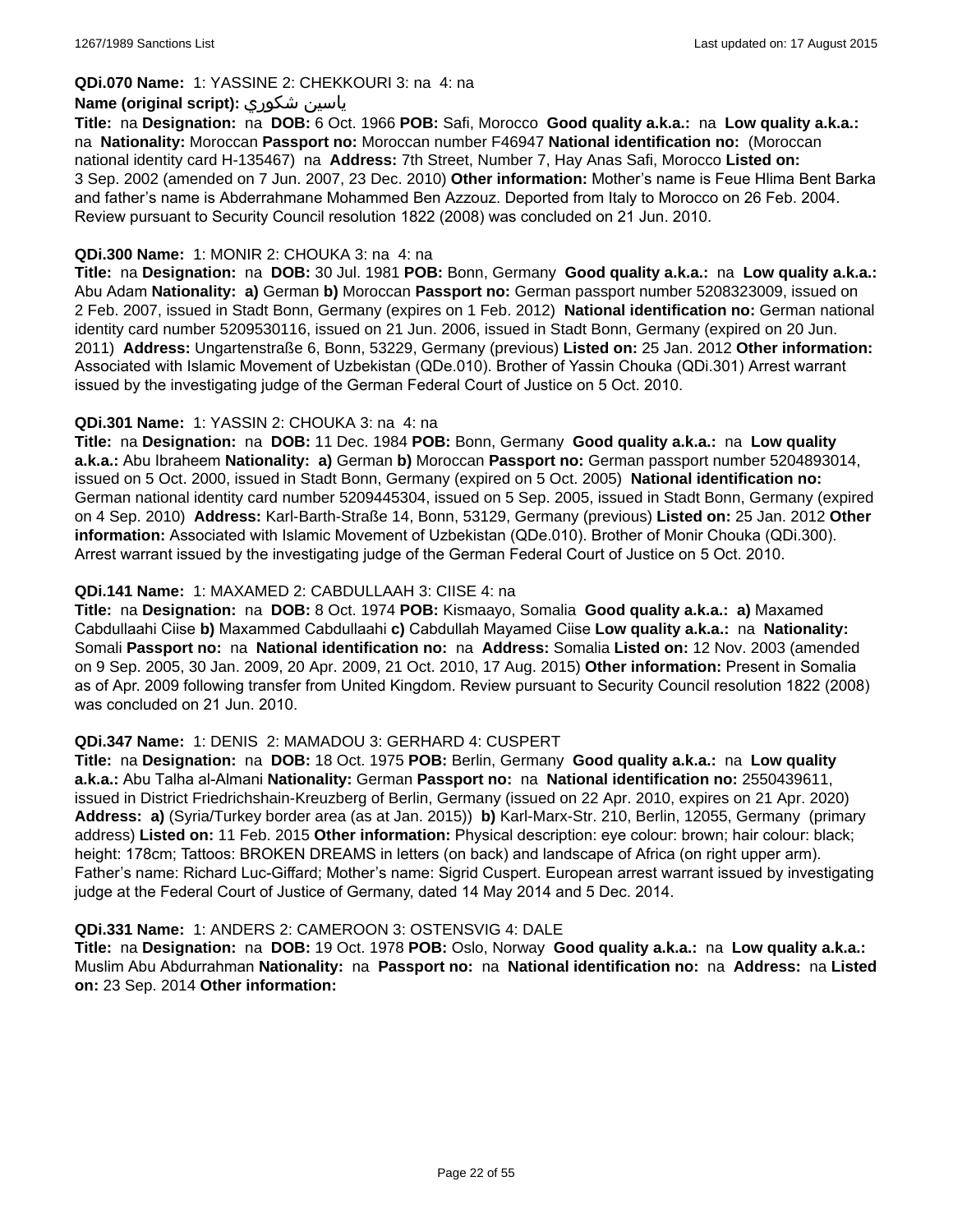## **QDi.252 Name:** 1: AHMED 2: DEGHDEGH 3: na 4: na

#### **Name (original script):** دغداغ أحمد

**Title:** na **Designation:** na **DOB:** 17 Jan. 1967 **POB:** Anser, Wilaya (province) of Jijel, Algeria **Good quality a.k.a.: a)** Abd El Illah **b)** Abdellillah dit Abdellah Ahmed dit Said **Low quality a.k.a.:** na **Nationality:** Algerian **Passport no:** na **National identification no:** na **Address:** Algeria **Listed on:** 3 Jul. 2008 (amended on 24 Mar. 2009, 15 Nov. 2012) **Other information:** Belongs to the leadership and is the finance chief of the Organization of Al-Qaida in the Islamic Maghreb (Qde.014). Mother's name is Zakia Chebira. Father's name is Lakhdar.

#### **QDi.246 Name:** 1: REDENDO 2: CAIN 3: DELLOSA 4: na

**Title:** na **Designation:** na **DOB:** 15 May 1972 **POB:** Punta, Santa Ana, Manila, Philippines **Good quality a.k.a.: a)** Abu Ilonggo **b)** Brandon Berusa **c)** Abu Muadz **d)** Arnulfo Alvarado **e)** Habil Ahmad Dellosa **Low quality a.k.a.: a)** Dodong **b)** Troy **c)** Uthman **Nationality:** Filipino **Passport no:** na **National identification no:** na **Address:** 3111, Ma. Bautista, Punta, Santa Ana, Manila, Philippines **Listed on:** 4 Jun. 2008 (amended on 3 Jun. 2009, 13 Dec. 2011) **Other information:** Member of the Rajah Solaiman Movement (QDe.128) and linked to the Abu Sayyaf Group (QDe.001). Father's name is Fernando Rafael Dellosa. Mother's name is Editha Parado Cain. In detention in the Philippines as of Jan. 2010. Review pursuant to Security Council resolution 1822 (2008) was concluded on 13 May 2010.

#### **QDi.243 Name:** 1: FELICIANO 2: SEMBORIO 3: DELOS REYES JR. 4: na

**Title:** Ustadz **Designation:** na **DOB:** 4 Nov. 1963 **POB:** Arco, Lamitan, Basilan, Philippines **Good quality a.k.a.: a)** Abubakar Abdillah **b)** Abdul Abdillah **Low quality a.k.a.:** na **Nationality:** Filipino **Passport no:** na **National identification no:** na **Address:** Philippines **Listed on:** 4 Jun. 2008 (amended on 3 Jun. 2009, 13 Dec. 2011) **Other information:** Member of the Rajah Solaiman Movement (Qde.128). Father's name is Feliciano Delos Reyes Sr. Mother's name is Aurea Semborio. In detention in the Philippines as of May 2011. Review pursuant to Security Council resolution 1822 (2008) was concluded on 13 May 2010.

#### **QDi.164 Name:** 1: OTHMAN 2: DERAMCHI 3: na 4: na

#### **Name (original script):** درمشي عثمان

**Title:** na **Designation:** na **DOB:** 7 Jun. 1954 **POB:** Tighennif, Algeria **Good quality a.k.a.:** na **Low quality a.k.a.:** Abou Youssef **Nationality:** Algerian **Passport no:** na **National identification no:** na **Address:** Algeria **Listed on:** 17 Mar. 2004 (amended on 26 Nov. 2004, 21 Dec. 2007, 2 Dec. 2008, 3 Jun. 2009, 25 Jan. 2010, 16 May 2011) **Other information:** Italian Fiscal Code DRMTMN54H07Z301T. Deported from Italy to Algeria on 22 Aug. 2008. Father in law of Djamel Lounici (QDi.155). Review pursuant to Security Council resolution 1822 (2008) was concluded on 28 Sep. 2009.

#### **QDi.245 Name:** 1: PIO 2: ABOGNE 3: DE VERA 4: na

**Title:** na **Designation:** na **DOB:** 19 Dec. 1969 **POB:** Bagac, Bagamanok, Catanduanes, Philippines **Good quality a.k.a.:** Ismael De Vera **Low quality a.k.a.: a)** Khalid **b)** Ismael **c)** Ismail **d)** Manex **e)** Tito Art **f)** Dave **g)** Leo **Nationality:** Filipino **Passport no:** na **National identification no:** na **Address:** Concepcion, Zaragosa, Nueva Ecija, Philippines **Listed on:** 4 Jun. 2008 (amended on 3 Jun. 2009, 13 Dec. 2011) **Other information:** Member of the Rajah Solaiman Movement (QDe.128), Abu Sayyaf Group (Qde.001) and Jemaah Islamiyah (Qde.092). Father's name is Honorio Devera. Mother's name is Fausta Abogne. In detention in the Philippines as of May 2011. Review pursuant to Security Council resolution 1822 (2008) was concluded on 13 May 2010.

#### **QDi.169 Name:** 1: DHOU 2: EL-AICH 3: na 4: na

## **Name (original script):** العيش ذو

**Title:** na **Designation:** na **DOB:** 5 Aug. 1964 **POB:** Blida, Algeria **Good quality a.k.a.:** Abdel Hak **Low quality a.k.a.:** na **Nationality:** Algerian **Passport no:** na **National identification no:** na **Address:** na **Listed on:** 3 May 2004 (amended on 12 Apr. 2006, 7 Apr. 2008, 13 Dec. 2011) **Other information:** Confirmed to have died in Chad on 8 Mar. 2004. Review pursuant to Security Council resolution 1822 (2008) was concluded on 27 Jul. 2010.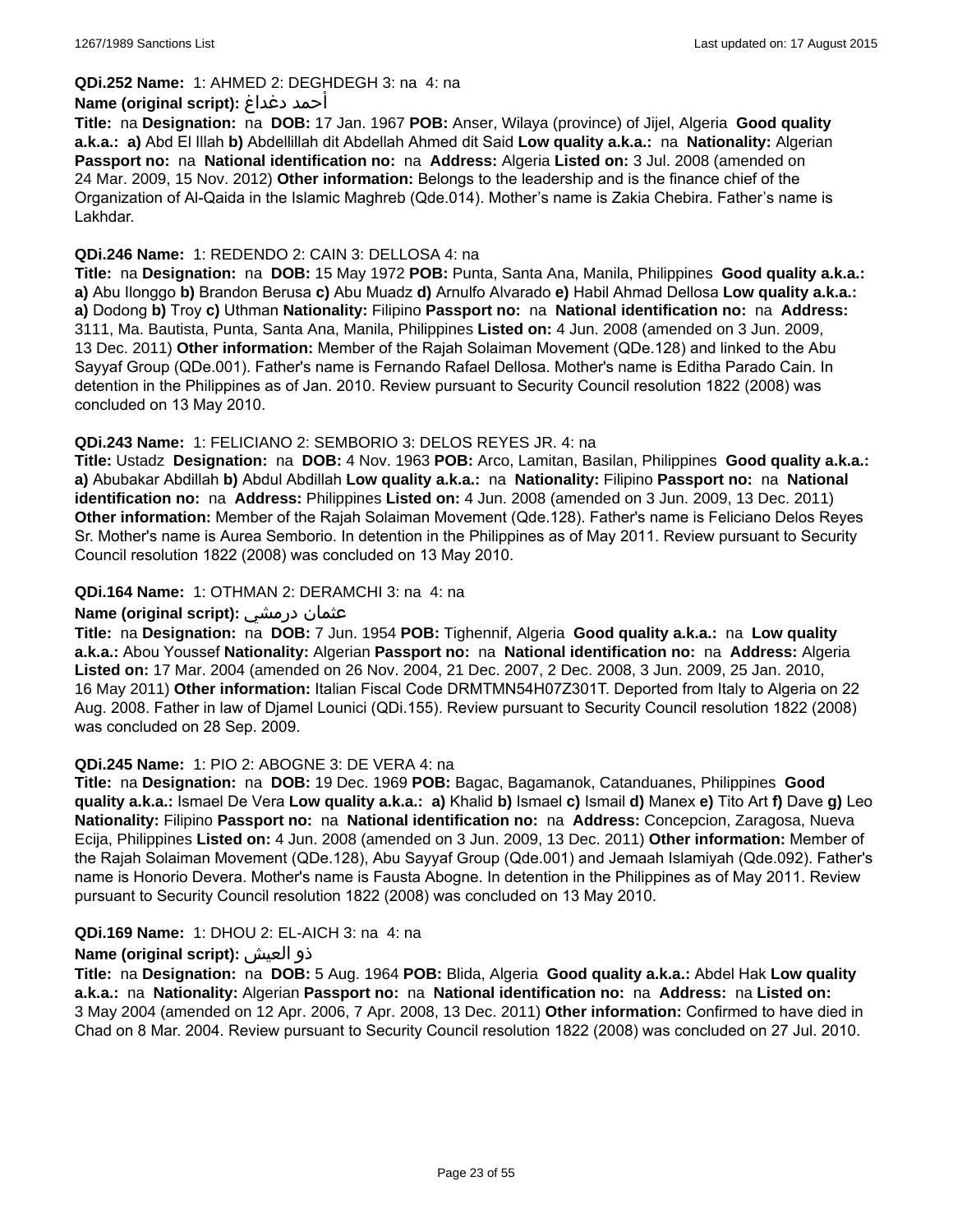### **QDi.342 Name:** 1: OUMAR 2: DIABY 3: na 4: na

**Title:** na **Designation:** na **DOB:** 5 Aug. 1975 **POB:** Dakar, Senegal **Good quality a.k.a.:** na **Low quality a.k.a.: a)** Omsen **b)** Oumar Omsen **Nationality:** Senegalese **Passport no:** na **National identification no:** na **Address:** Syrian Arab Republic (located in) **Listed on:** 23 Sep. 2014 **Other information:** A leader of an armed group linked to Al-Nusrah Front for the People of the Levant (QDe.137) and a key facilitator for a Syrian foreign terrorist fighter network. Active in terrorist propaganda through the Internet.

## **QDi.167 Name:** 1: KAMEL 2: DJERMANE 3: na 4: na

## **Name (original script):** جرمان كمال

**Title:** na **Designation:** na **DOB:** 12 Oct. 1965 **POB:** Oum el Bouaghi, Algeria **Good quality a.k.a.: a)** Bilal **b)** Adel **c)** Fodhil **d)** Abou Abdeljalil **Low quality a.k.a.:** na **Nationality:** Algerian **Passport no:** na **National identification no:** na **Address:** Algeria **Listed on:** 3 May 2004 (amended on 7 Apr. 2008, 13 Dec. 2011) **Other information:** In detention in Algeria as at April 2010. Arrest warrant issued by the German authorities on 9 Oct. 2003 for involvement in kidnapping. Former member of the Katibat Tarek Ibn Ziad of The Organization of Al-Qaida in the Islamic Maghreb (QDe.014). Review pursuant to Security Council resolution 1822 (2008) was concluded on 27 Jul. 2010.

#### **QDi.249 Name:** 1: YAHIA 2: DJOUADI 3: na 4: na

#### **Name (original script):** جوادي يحي

**Title:** na **Designation:** na **DOB:** 1 Jan. 1967 **POB:** M'Hamid, Wilaya (province) of Sidi Bel Abbes, Algeria **Good quality a.k.a.: a)** Yahia Abou Ammar **b)** Abou Ala **Low quality a.k.a.:** na **Nationality:** Algerian **Passport no:**  na **National identification no:** na **Address:** na **Listed on:** 3 Jul. 2008 (amended on 15 Nov. 2012) **Other information:** Belongs to the leadership of the Organization of Al-Qaida in the Islamic Maghreb (listed under permanent reference number QDe.014). Located in Northern Mali as of Jun. 2008. Mother's name is Zohra Fares. Father's name is Mohamed.

#### **QDi.232 Name:** 1: ABDELMALEK 2: DROUKDEL 3: na 4: na

## عبد المالك دروكدال **:(script original (Name**

**Title:** na **Designation:** na **DOB:** 20 Apr. 1970 **POB:** Meftah, Wilaya of Blida, Algeria **Good quality a.k.a.:** Abou Mossaab Abdelouadoud **Low quality a.k.a.:** na **Nationality:** Algerian **Passport no:** na **National identification no:** na **Address:** Algeria **Listed on:** 27 Aug. 2007 (amended on 7 Apr. 2008, 13 Dec. 2011) **Other information:** Head of The Organization of Al-Qaida in the Islamic Maghreb (QDe.014). Sentenced in absentia to life imprisonment in Algeria on 21 March 2007. Father's name is Rabah Droukdel. Mother's name is Z'hour Zdigha. Review pursuant to Security Council resolution 1822 (2008) was concluded on 4 May 2009.

#### **QDi.095 Name:** 1: LIONEL 2: DUMONT 3: na 4: na

**Title:** na **Designation:** na **DOB:** 21 Jan. 1971 **POB:** Roubaix, France **Good quality a.k.a.: a)** Jacques Brougere **b)** Abu Hamza **c)** Di Karlo Antonio **d)** Merlin Oliver Christian Rene **e)** Arfauni Imad Ben Yousset Hamza **f)** Imam Ben Yussuf Arfaj **g)** Abou Hamza **h)** Arfauni Imad **Low quality a.k.a.: a)** Bilal **b)** Hamza **c)** Koumkal **d)** Kumkal **e)** Merlin **f)** Tinet **g)** Brugere **h)** Dimon **Nationality:** French **Passport no:** na **National identification no:** na **Address:** France **Listed on:** 25 Jun. 2003 (amended on 22 Nov. 2004, 26 Nov. 2004, 2 Jul. 2007, 17 Oct. 2007, 24 Mar. 2009, 6 Aug. 2010) **Other information:** In custody in France as of May 2004. Sentenced to 25 years imprisonment in France in 2007. Review pursuant to Security Council resolution 1822 (2008) was concluded on 15 Jun. 2010.

#### **QDi.111 Name:** 1: AGUS 2: DWIKARNA 3: na 4: na

**Title:** na **Designation:** na **DOB:** 11 Aug. 1964 **POB:** Makassar, South Sulawesi, Indonesia **Good quality a.k.a.:**  na **Low quality a.k.a.:** na **Nationality:** Indonesian **Passport no:** Indonesian Travel document number XD253038 **National identification no:** na **Address:** Indonesia **Listed on:** 9 Sep. 2003 (amended on 26 Nov. 2004, 14 May 2014) **Other information:** Arrested 13 Mar. 2002, sentenced 12 July 2002 in the Philippines. Released from custody in the Philippines on 1 Jan. 2014 and subsequently deported to Indonesia. Physical description: height 165 cm. Photo available for inclusion in the INTERPOL-UN Security Council Special Notice. Review pursuant to Security Council resolution 1822 (2008) was concluded on 25 May 2010.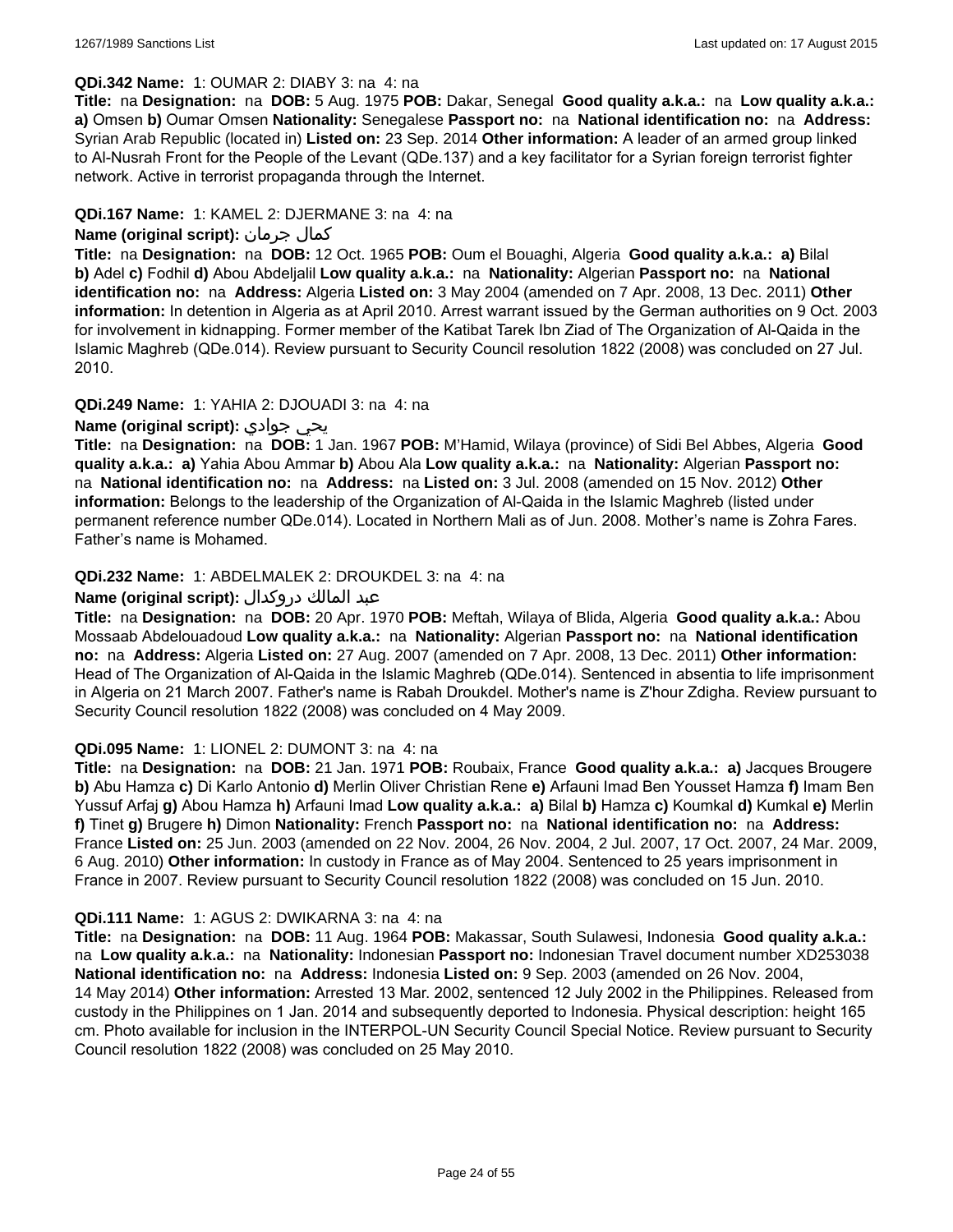#### **QDi.142 Name:** 1: RADI 2: ABD EL SAMIE 3: ABOU EL YAZID 4: EL AYASHI

## راضي عبد السميع أبواليزيد العياشي **:(script original (Name**

**Title:** na **Designation:** na **DOB:** 2 Jan. 1972 **POB:** El Gharbia, Egypt **Good quality a.k.a.:** na **Low quality a.k.a.:** Mera'i **Nationality:** na **Passport no:** na **National identification no:** na **Address:** Via Cilea 40, Milan, Italy (Domicile) **Listed on:** 12 Nov. 2003 (amended on 9 Sep. 2005, 21 Dec. 2007, 16 May 2011) **Other information:** Sentenced to ten years of imprisonment by the Court of first instance of Milan on 21 Sep. 2006. In custody in Italy. Due for release on 6 Jan. 2012. Subject to expulsion from Italy after serving the sentence. Review pursuant to Security Council resolution 1822 (2008) was concluded on 21 Jun. 2010.

#### **QDi.262 Name:** 1: REDOUANE 2: EL HABHAB 3: na 4: na

**Title:** na **Designation:** na **DOB:** 20 Dec. 1969 **POB:** Casablanca, Morocco **Good quality a.k.a.:** Abdelrahman **Low quality a.k.a.:** na **Nationality: a)** German **b)** Moroccan **Passport no:** German number 1005552350, issued on 27 Mar. 2001 ( by Municipality of Kiel, Germany, expired on 26 Mar. 2011) **National identification no:** German federal identity card number 1007850441, issued on 27 Mar. 2001 ( by Municipality of Kiel, Germany, expired on 26 Mar. 2011) **Address:** lltisstrasse 58, 24143 Kiel, Germany (previous address) **Listed on:** 12 Nov. 2008 (amended on 30 Jan. 2009, 24 Mar. 2009, 15 Nov. 2012) **Other information:** Released from custody in Germany in Apr. 2012.

**QDi.082 Name:** 1: MOUNIR 2: EL MOTASSADEQ 3: na 4: na

#### **Name (original script):** المتصدق منير

**Title:** na **Designation:** na **DOB:** 3 Apr. 1974 **POB:** Marrakesh, Morocco **Good quality a.k.a.:** Mounir el Moutassadeq **Low quality a.k.a.:** na **Nationality:** Moroccan **Passport no:** Moroccan Passport H 236483 **National identification no:** Moroccan national identity card E-491591 **Address:** (In prison in Germany) **Listed on:** 30 Sep. 2002 (amended on 26 Nov. 2004, 7 Sep. 2007, 23 Dec. 2010) **Other information:** Arrested on 28 Nov. 2001 and found guilty in Germany of being an accessory to murder and of membership in a terrorist organization and sentenced to 15 years of imprisonment on 8 Jan. 2007. Father's name is Brahim Brik. Mother's name is Habiba Abbes. Review pursuant to Security Council resolution 1822 (2008) was concluded on 20 May 2010.

#### **QDi.065 Name:** 1: ABD EL KADER 2: MAHMOUD 3: MOHAMED 4: EL SAYED

#### عبد القادر محمود محمد السيد **:(script original (Name**

**Title:** na **Designation:** na **DOB:** 26 Dec. 1962 **POB:** Egypt **Good quality a.k.a.: a)** Es Sayed, Kader **b)** Abdel Khader Mahmoud Mohamed el Sayed **Low quality a.k.a.:** na **Nationality:** Egyptian **Passport no:** na **National identification no:** na **Address:** na **Listed on:** 24 Apr. 2002 (amended on 26 Nov. 2004, 7 Jun. 2007, 16 May 2011) **Other information:** Italian Fiscal Code: SSYBLK62T26Z336L. Sentenced to 8 years imprisonment in Italy on 2 February 2004. Considered a fugitive from justice by the Italian authorities. Review pursuant to Security Council resolution 1822 (2008) was concluded on 22 Apr. 2010.

#### **QDi.064 Name:** 1: SAMI 2: BEN KHAMIS 3: BEN SALEH 4: ELSSEID

#### سامي بن خميس بن صالح الصيد **:(script original (Name**

**Title:** na **Designation:** na **DOB:** 10 Feb. 1968 **POB:** Menzel Jemil, Bizerte, Tunisia **Good quality a.k.a.:** Omar El Mouhajer **Low quality a.k.a.:** Saber **Nationality:** Tunisian **Passport no:** (Tunisian passport number K929139, issued on 14 Feb. 1995, expired on 13 Feb. 2000) **National identification no: a)** (00319547 issued on 8 Dec. 1994) **b)** (Italian Fiscal Code: SSDSBN68B10Z352F) na **Address:** Ibn Al-Haythman Street, Number 6, Manubah, Tunis, Tunisia **Listed on:** 24 Apr. 2002 (amended on 10 Apr. 2003, 26 Nov. 2004, 9 Sep. 2005, 20 Dec. 2005, 7 Jun. 2007, 21 Dec. 2007, 10 Aug. 2009, 23 Dec. 2010, 24 Nov. 2014) **Other information:** Mother's name is Beya Al-Saidani. Deported from Italy to Tunisia on 2 Jun. 2008. Imprisoned in Tunisia in Aug. 2014. Review pursuant to Security Council resolution 1822 (2008) was concluded on 22 Apr. 2010.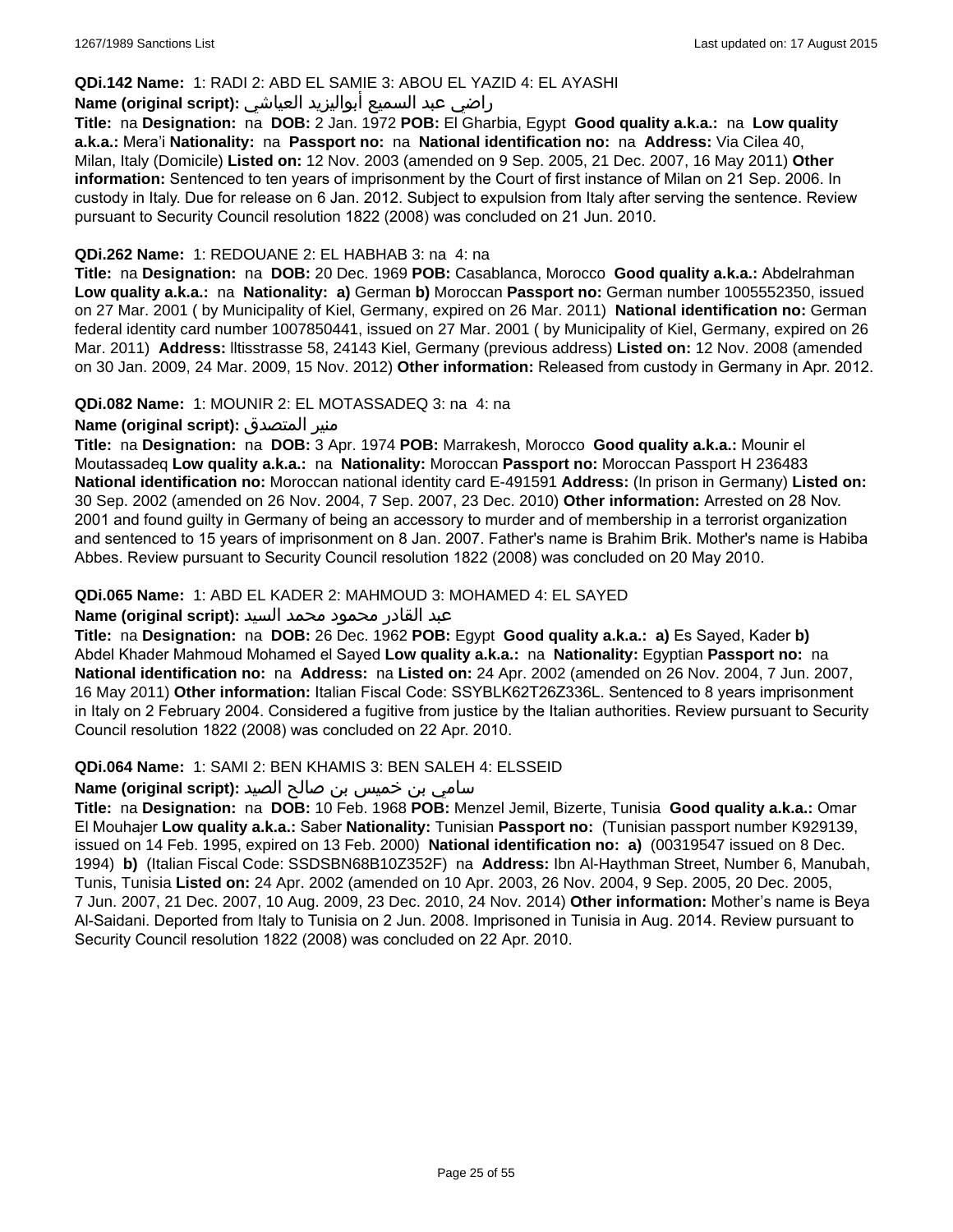#### **QDi.096 Name:** 1: MOUSSA 2: BEN OMAR 3: BEN ALI 4: ESSAADI

## موسى بن عمر بن علي السعدي **:**Name (original script)

**Title:** na **Designation:** na **DOB:** 4 Dec. 1964 **POB:** Tabarka, Tunisia **Good quality a.k.a.:** na **Low quality a.k.a.: a)** Dah Dah **b)** Abdelrahmman **c)** Bechir **Nationality:** Tunisian **Passport no:** (Tunisian passport number L335915, issued in Milan, Italy on 8 Nov. 1996, expired on 7 Nov. 2001) **National identification no:** na **Address:** Tunisia **Listed on:** 25 Jun. 2003 (amended on 20 Dec. 2005, 17 Oct. 2007, 10 Aug. 2009, 16 May 2011, 20 Jul. 2012) **Other information:** Considered a fugitive from justice by the Italian authorities (as of Nov. 2009). Left Sudan to Tunisia in 2011. Review pursuant to Security Council resolution 1822 (2008) was concluded on 15 Jun. 2010.

**QDi.083 Name:** 1: ZAKARYA 2: ESSABAR 3: na 4: na

## **Name (original script):** الصبار زكريا

**Title:** na **Designation:** na **DOB:** 3 Apr. 1977 **POB:** Essaouria, Morocco **Good quality a.k.a.:** Zakariya Essabar **Low quality a.k.a.:** na **Nationality:** Moroccan **Passport no: a)** Moroccan passport number M 271351 (issued on 24 Oct. 2000 by the Embassy of Morocco in Berlin) **b)** Moroccan passport number K-348486 **National identification no: a)** Moroccan National Identity number E-189935 **b)** Moroccan National Identity Card number G-0343089 **Address:** na **Listed on:** 30 Sep. 2002 (amended on 26 Nov. 2004, 10 Jun. 2011) **Other information:** Father's name is Mohamed ben Ahmed. Mother's name is Sfia bent Toubali. Review pursuant to Security Council resolution 1822 (2008) was concluded on 20 May 2010.

#### **QDi.352 Name:** 1: MAULANA 2: FAZLULLAH 3: na 4: na

**Title:** na **Designation:** na **DOB:** 1974 **POB:** Kuza Bandai village, Swat Valley, Khyber Pakhtunkhawa Province, Pakistan **Good quality a.k.a.: a)** Mullah Fazlullah **b)** Fazal Hayat **Low quality a.k.a.:** Mullah Radio **Nationality:**  na **Passport no:** na **National identification no:** na **Address:** (Afghanistan / Pakistan border region) **Listed on:** 7 Apr. 2015 **Other information:** Commander of Tehrik-e Taliban Pakistan (TTP) (QDe.132) since 7 Nov. 2013. Led the local TTP in Pakistan's northwest valley of Swat from 2007 to 2009.

#### **QDi.251 Name:** 1: SALAH EDDINE 2: GASMI 3: na 4: na

### **Name (original script):** قاسمي صالح

**Title:** na **Designation:** na **DOB:** 13 Apr. 1971 **POB:** Zeribet El Oued, Wilaya (province) of Biskra, Algeria **Good quality a.k.a.:** Abou Mohamed Salah **Low quality a.k.a.:** Bounouadher **Nationality:** Algerian **Passport no:** na **National identification no:** na **Address:** Algeria **Listed on:** 3 Jul. 2008 (amended on 24 Mar. 2009, 15 Nov. 2012, 14 Mar. 2013) **Other information:** Belongs to the leadership and is in charge of information committee of the Organization of Al-Qaida in the Islamic Maghreb (QDe.014). Mother's name is Yamina Soltane. Father's name is Abdelaziz. Associated with Abdelmalek Droukdel (QDi.232). Arrested in Algeria on 16 Dec. 2012.

#### **QDi.259 Name:** 1: FRITZ 2: MARTIN 3: GELOWICZ 4: na

**Title:** na **Designation:** na **DOB:** 1 Sep. 1979 **POB:** Munich, Germany **Good quality a.k.a.: a)** Robert Konars, born 10 Apr. 1979 in Liege, Belgium **b)** Markus Gebert **Low quality a.k.a.: a)** Malik **b)** Benzl **c)** Bentley **Nationality:** German **Passport no:** German number 7020069907, issued in Ulm, Germany (expired on 11 May 2010.) **National identification no:** German Federal Identity Card number 7020783883, issued in Ulm, Germany (expired on 10 Jun. 2008.) **Address: a)** (In prison in Germany (since Sep. 2007).) **b)** Böfinger Weg 20, Ulm, 89075, Germany (previous address) **Listed on:** 27 Oct. 2008 (amended on 13 Dec. 2011) **Other information:** Associated with the Islamic Jihad Union (IJU), also known as the Islamic Jihad Group (QDe.119). Associated with Daniel Martin Schneider (QDi.260) and Adem Yilmaz (QDi.261). In detention in Germany as of Jun. 2010.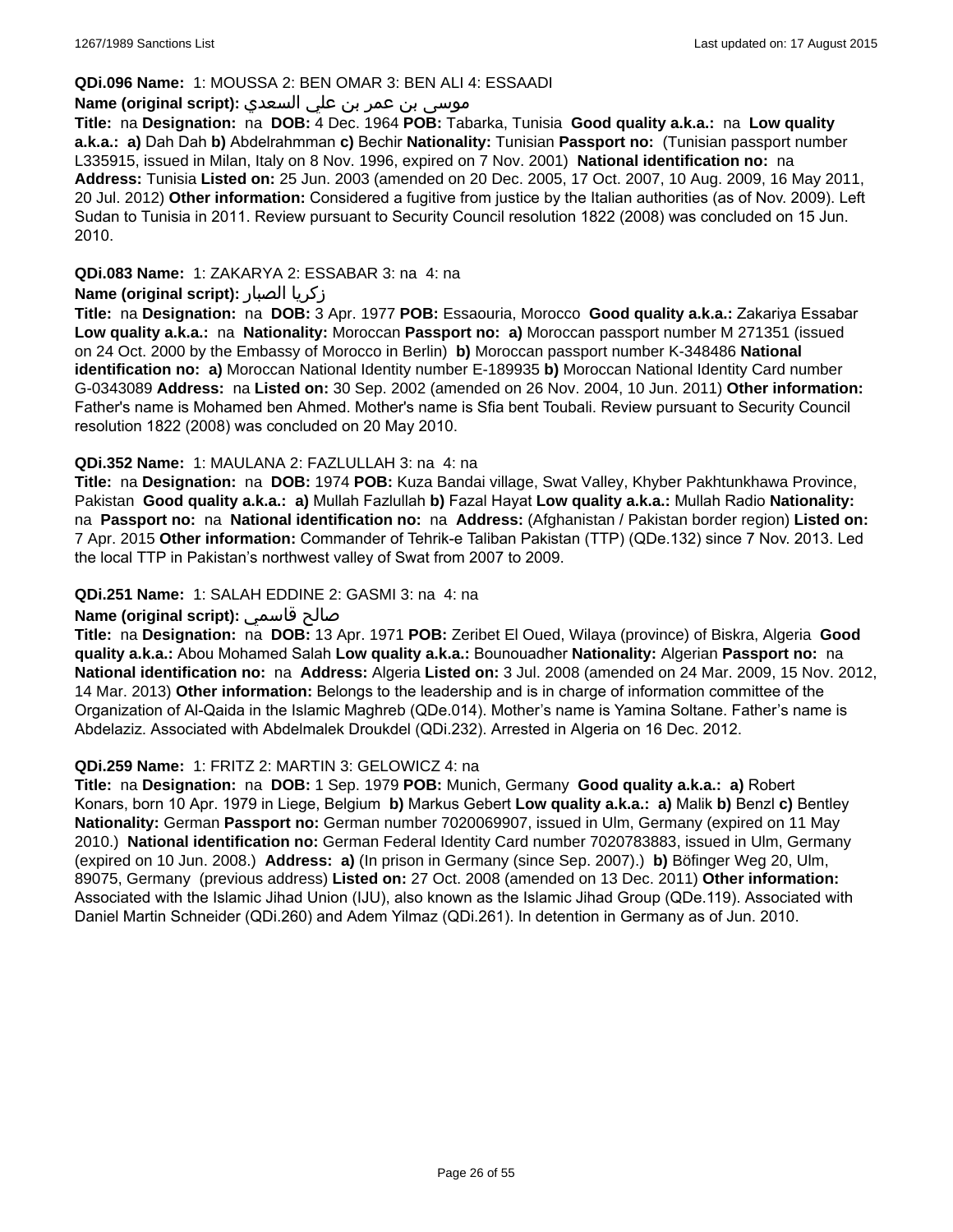#### **QDi.028 Name:** 1: AHMED 2: KHALFAN 3: GHAILANI 4: na

**Title:** na **Designation:** na **DOB: a)** 14 Mar. 1974 **b)** 13 Apr. 1974 **c)** 14 Apr. 1974 **d)** 1 Aug. 1970 **POB:** Zanzibar, Tanzania **Good quality a.k.a.: a)** Ahmad, Abu Bakr **b)** Ahmed, Abubakar **c)** Ahmed, Abubakar K. **d)** Ahmed, Abubakar Khalfan **e)** Ahmed, Abubakary K. **f)** Ahmed, Ahmed Khalfan **g)** Ali, Ahmed Khalfan **h)** Ghailani, Abubakary Khalfan Ahmed **i)** Ghailani, Ahmed **j)** Ghilani, Ahmad Khalafan **k)** Hussein, Mahafudh Abubakar Ahmed Abdallah **l)** Khalfan, Ahmed **m)** Mohammed, Shariff Omar **n)** Haythem al-Kini **Low quality a.k.a.: a)** Ahmed The Tanzanian **b)** Foopie **c)** Fupi **d)** Ahmed, A **e)** Al Tanzani, Ahmad **f)** Bakr, Abu **g)** Khabar, Abu **Nationality:** Tanzanian **Passport no:** na **National identification no:** na **Address:** United States of America **Listed on:** 17 Oct. 2001 (amended on 27 Jul. 2007, 21 Oct. 2010) **Other information:** Apprehended in July 2004 and in custody for trial in the United States of America, as at October 2010. Review pursuant to Security Council resolution 1822 (2008) was concluded on 21 Jun. 2010.

## **QDi.250 Name:** 1: AMOR 2: MOHAMED 3: GHEDEIR 4: na

#### عمر محمد قدير **:(script original (Name**

**Title:** na **Designation:** na **DOB:** Approximately 1958 **POB:** Deb-Deb, Amenas, Wilaya (province) of Illizi, Algeria **Good quality a.k.a.: a)** Abdelhamid Abou Zeid **b)** Youcef Adel **c)** Abou Abdellah **d)** Abid Hammadou, born 12 Dec. 1965 in Touggourt, Wilaya (province) of Ouargla, Algeria (previously listed as) **Low quality a.k.a.:**  na **Nationality:** Algerian **Passport no:** na **National identification no:** na **Address:** na **Listed on:** 3 Jul. 2008 (amended on 10 May 2012, 15 Nov. 2012) **Other information:** Associated with the Organization of Al-Qaida in the Islamic Maghreb (QDe.014). Located in Northern Mali as of Jun. 2008. Mother's name is Benarouba Bachira. Father's name is Mabrouk. He usurped the identity of Abid Hammadou, who allegedly died in Chad in 2004.

#### **QDi.341 Name:** 1: KEVIN 2: GUIAVARCH 3: na 4: na

**Title:** na **Designation:** na **DOB:** 12 Mar. 1993 **POB:** Paris, France **Good quality a.k.a.:** na **Low quality a.k.a.:**  na **Nationality:** na **Passport no:** na **National identification no:** na **Address:** Syrian Arab Republic (located in since 2012) **Listed on:** 23 Sep. 2014 **Other information:** French terrorist fighter who travelled to Syria and joined Al-Nusrah Front for the People of the Levant (QDe.137). Facilitator of foreign terrorist fighters from France to Syria. Activist in violent propaganda through the Internet.

## **QDi.218 Name:** 1: GUN GUN 2: RUSMAN 3: GUNAWAN 4: na

**Title:** na **Designation:** na **DOB:** 6 Jul. 1977 **POB:** Cianjur, West Java, Indonesia **Good quality a.k.a.: a)** Gunawan, Rusman **b)** Abd Al-Hadi **c)** Abdul Hadi **d)** Abdul Karim **e)** Bukhori **f)** Bukhory **Low quality a.k.a.:** na **Nationality:** Indonesian **Passport no:** na **National identification no:** na **Address:** na **Listed on:** 21 Apr. 2006 (amended on 13 Dec. 2011) **Other information:** Brother of Nurjaman Riduan Isamuddin (QDi.087). Review pursuant to Security Council resolution 1822 (2008) was concluded on 8 Jun. 2010.

#### **QDi.003 Name:** 1: SALIM 2: AHMAD 3: SALIM 4: HAMDAN

## سالم أحمد سالم حمدان **:(script original (Name**

**Title:** na **Designation:** na **DOB:** 1965 **POB: a)** Al-Mukalla, Yemen **b)** AI-Mukala, Yemen **Good quality a.k.a.: a)** Saqr Al-Jaddawi (الجداوي صقر الكنية(**b)** Saqar Al Jadawi **c)** Saqar Aljawadi **d)** Salem Ahmed Salem Hamdan **Low quality a.k.a.:** na **Nationality:** Yemeni **Passport no:** Yemeni number 00385937 **National identification no:** na **Address: a)** Shari Tunis, Sana'a, Yemen (previous address) **b)** (Located in Yemen since Nov. 2008) **Listed on:** 25 Jan. 2001 (amended on 25 Jul. 2006, 23 Apr. 2007, 30 Jan. 2009, 17 Jul. 2009, 25 Jan. 2010) **Other information:** Driver and private bodyguard to Usama bin Laden (deceased) from 1996 until 2001. Transferred from United States custody to Yemen in Nov. 2008. Review pursuant to Security Council resolution 1822 (2008) was concluded on 8 Jul. 2010.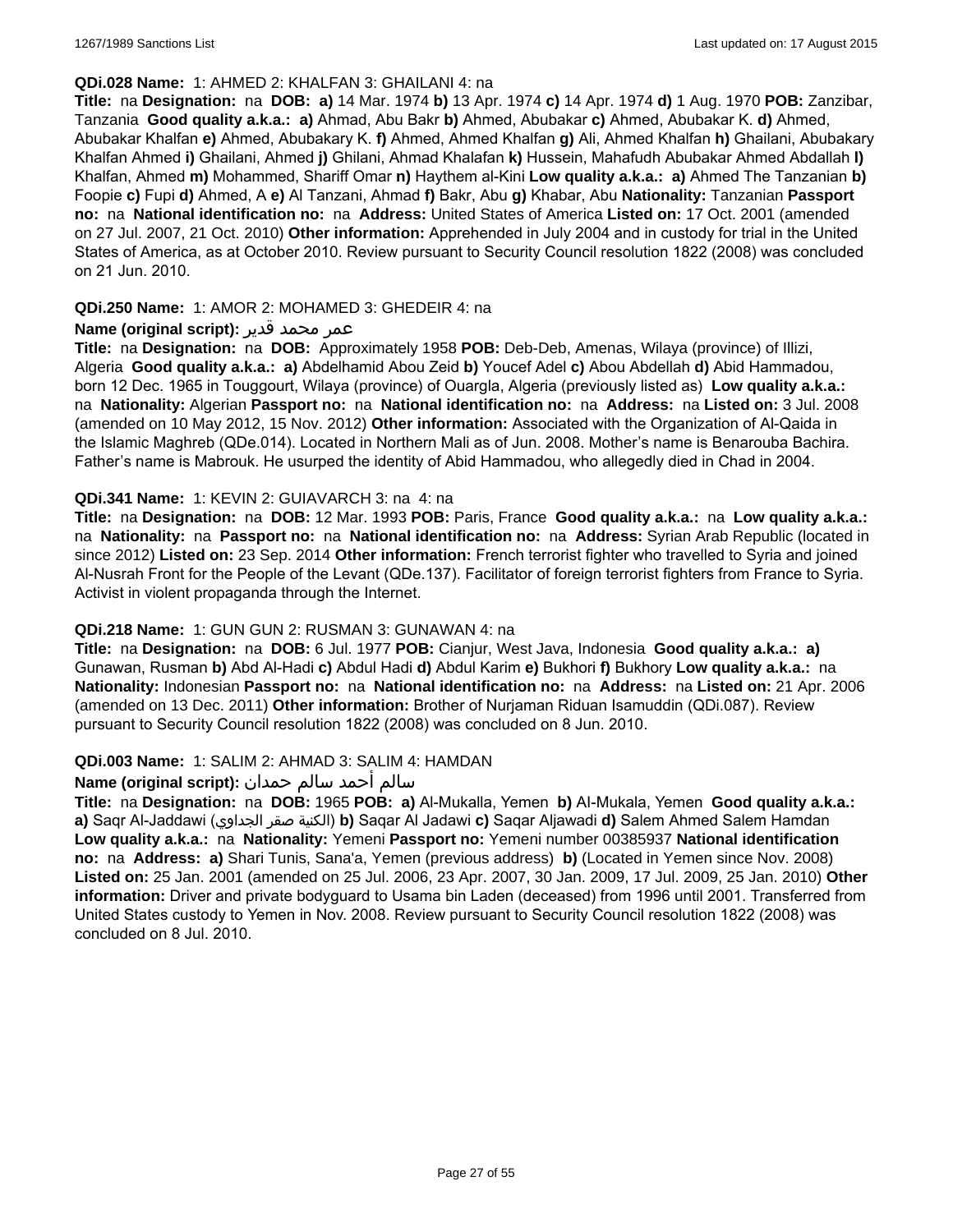### **QDi.068 Name:** 1: ADEL 2: BEN AL-AZHAR 3: BEN YOUSSEF 4: HAMDI

## عادل بن الأزهر بن يوسف حمدي **:(script original (Name**

**Title:** na **Designation:** na **DOB:** 14 Jul. 1970 **POB:** Tunis, Tunisia **Good quality a.k.a.:** Adel ben al- Azhar ben Youssef ben Soltane, born 14 Jul. 1970 in Tunis, Tunisia (formerly listed as) **Low quality a.k.a.:** Zakariya **Nationality:** Tunisian **Passport no:** (Tunisian passport number M408665, issued on 4 Oct. 2000, expired 3 Oct. 2005) **National identification no: a)** (Tunisian national identity number W334061 issued on 9 Mar. 2011) **b)** (Italian Fiscal Code: BNSDLA70L14Z352B) na **Address:** Tunisia **Listed on:** 3 Sep. 2002 (amended on 20 Dec. 2005, 7 Jun. 2007, 23 Dec. 2010, 24 Nov. 2014) **Other information:** Deported from Italy to Tunisia on 28 February 2004. Serving a 12-year prison sentence in Tunisia for membership in a terrorist organization abroad as at Jan. 2010. Arrested in Tunisia in 2013. Legally changed family name from Ben Soltane to Hamdi in 2014. Review pursuant to Security Council resolution 1822 (2008) was concluded on 21 Jun. 2010.

#### **QDi.144 Name:** 1: MOHAMMAD 2: TAHIR 3: HAMMID 4: na

#### **محمد طاهر حامد :(Name (original script**

**Title:** Imam **Designation:** na **DOB:** 1 Nov. 1975 **POB:** Poshok, Iraq **Good quality a.k.a.:** Abdelhamid Al Kurdi **Low quality a.k.a.:** na **Nationality:** na **Passport no:** na **National identification no:** na **Address:** na **Listed on:** 12 Nov. 2003 (amended on 9 Sep. 2005, 21 Dec. 2007, 16 May 2011) **Other information:** A deportation order was issued by the Italian authorities on 18 Oct. 2004. Considered a fugitive from justice by the Italian authorities as of Sep. 2007. Review pursuant to Security Council resolution 1822 (2008) was concluded on 8 Jun. 2010.

#### **QDi.204 Name:** 1: ISNILON 2: TOTONI 3: HAPILON 4: na

**Title:** na **Designation:** na **DOB: a)** 18 Mar. 1966 **b)** 10 Mar. 1967 **POB:** Bulanza, Lantawan, Basilan, The Philippines **Good quality a.k.a.: a)** Isnilon Hapilun **b)** Isnilun Hapilun **c)** Abu Musab **d)** Salahudin **e)** Tuan Isnilon **Low quality a.k.a.:** na **Nationality:** Filipino **Passport no:** na **National identification no:** na **Address:** na **Listed on:** 6 Dec. 2005 **Other information:** Review pursuant to Security Council resolution 1822 (2008) was concluded on 8 Jun. 2010.

#### **QDi.268 Name:** 1: ABDUL 2: HAQ 3: na 4: na

**Title:** na **Designation:** na **DOB:** 10 Oct. 1971 **POB:** Chele County, Khuttan Area, Xinjiang Uighur Autonomous Region, China **Good quality a.k.a.: a)** Maimaitiming Maimaiti **b)** Abdul Heq **c)** Abuduhake **d)** Abdulheq Jundullah **e)** 'Abd Al-Haq **f)** Memetiming Memeti **g)** Memetiming Aximu **h)** Memetiming Qekeman **i)** Maiumaitimin Maimaiti **j)** Abdul Saimaiti **k)** Muhammad Ahmed Khaliq **Low quality a.k.a.: a)** Maimaiti Iman **b)** Muhelisi **c)** Qerman **d)** Saifuding **Nationality:** Chinese **Passport no:** na **National identification no:** Chinese national identity card number 653225197110100533 **Address:** na **Listed on:** 15 Apr. 2009 (amended on 13 Dec. 2011) **Other information:** Location (as at Apr. 2009): Pakistan. Overall leader and commander of the Eastern Turkistan Islamic Movement (QDe.088). Involved in fundraising and recruitment for this organization. Reportedly deceased in Pakistan in February 2010.

#### **QDi.088 Name:** 1: GULBUDDIN 2: HEKMATYAR 3: na 4: na

#### **Name (original script):** حکمتیار گلبدین

**Title:** na **Designation:** na **DOB:** 1 Aug. 1949 **POB:** Kunduz Province, Afghanistan **Good quality a.k.a.: a)** Gulabudin Hekmatyar **b)** Golboddin Hikmetyar **c)** Gulbuddin Khekmatiyar **d)** Gulbuddin Hekmatiar **e)** Gulbuddin Hekhmartyar **f)** Gulbudin Hekmetyar **Low quality a.k.a.:** na **Nationality:** Afghan **Passport no:** na **National identification no:** na **Address:** na **Listed on:** 20 Feb. 2003 (amended on 16 May 2011) **Other information:** Belongs to the Kharoti tribe. Believed to be in the Afghanistan/Pakistan border area as at Jan. 2011. Father's name is Ghulam Qader. Review pursuant to Security Council resolution 1822 (2008) was concluded on 8 Jun. 2010.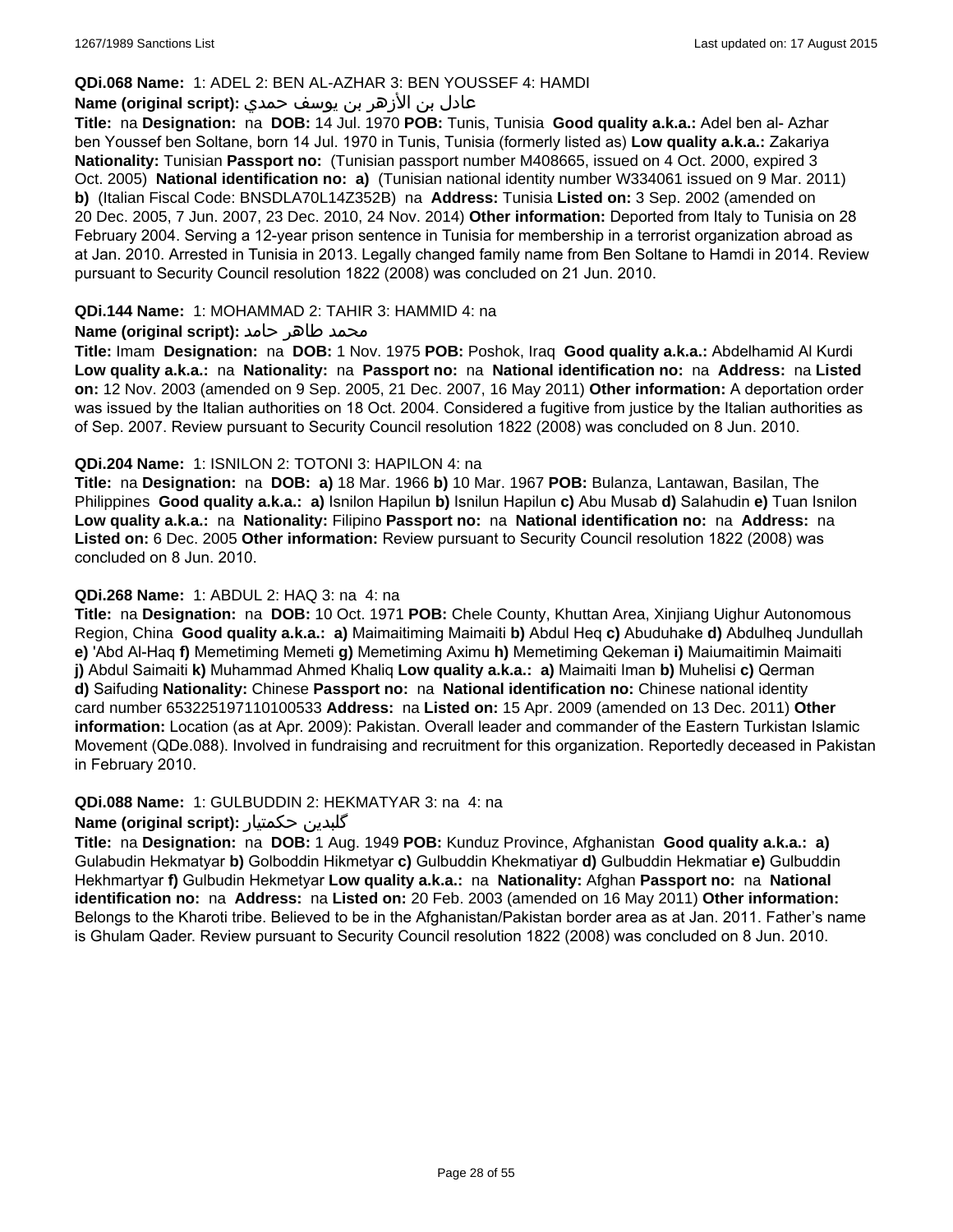#### **QDi.029 Name:** 1: RI'AD 2: MUHAMMAD HASAN 3: MUHAMMAD 4: HIJAZI

## رياض محمد حسن محمد الحجازي **:(script original (Name**

**Title:** na **Designation:** na **DOB:** 30 Dec. 1968 **POB:** California, United States of America **Good quality a.k.a.: a)** Hijazi, Raed M. **b)** Al-Hawen, Abu-Ahmad **c)** Al-Shahid, Abu-Ahmad **d)** Raed Muhammad Hasan Muhammad Hijazi **Low quality a.k.a.: a)** Al-Maghribi, Rashid (The Moroccan) **b)** Al-Amriki, Abu-Ahmad (The American) **Nationality:** Jordanian **Passport no:** na **National identification no:** (a) United States Social Security Number: 548-91-5411 b) National number 9681029476) na **Address:** na **Listed on:** 17 Oct. 2001 (amended on 10 Apr. 2003, 16 May 2011) **Other information:** In custody in Jordan as at Mar. 2010. Father's name is Mohammad Hijazi. Mother's name is Sakina. Review pursuant to Security Council resolution 1822 (2008) was concluded on 21 Jun. 2010.

## **QDi.221 Name:** 1: JAMAL 2: HOUSNI 3: na 4: na

### **Name (original script):** حسني جمال

**Title:** na **Designation:** na **DOB:** 22 Feb. 1983 **POB:** Morocco **Good quality a.k.a.: a)** Djamel Il marocchino **b)** Jamal Al Maghrebi **c)** Hicham **Low quality a.k.a.:** na **Nationality:** na **Passport no:** na **National identification no:** na **Address: a)** Via Uccelli di Nemi n. 33, Milan **b)** via F. De Lemene n. 50, Milan**Listed on:** 2 Aug. 2006 (amended on 1 Sep. 2009) **Other information:** He is subject to Tribunale de Milano Custody Order n. 5236/02 R.G.N.R of 25 Nov. 2003 1511/02 R.G.GIP. Convicted and sentenced on 21 Sep. 2006 to seven years of detention by the Milan Assizes Court, Italy, for belonging to a criminal association with terrorist aims and receiving stolen goods. The sentence was confirmed on 17 Jul. 2007 by the Milan Assizes Appeal Court. In custody as at 16 Jun. 2009. Review pursuant to Security Council resolution 1822 (2008) was concluded on 20 Jul. 2009.

#### **QDi.010 Name:** 1: ZAYN 2: AL-ABIDIN 3: MUHAMMAD 4: HUSSEIN

#### زين العابدين محمد حسين **:(script original (Name**

**Title:** na **Designation:** na **DOB:** 12 Mar. 1971 **POB:** Riyadh, Saudi Arabia **Good quality a.k.a.: a)** Abd Al-Hadi Al-Wahab **b)** Zain Al-Abidin Muhammad Husain **c)** Zayn Al-Abidin Muhammad Husayn **d)** Zeinulabideen Muhammed Husein Abu Zubeidah **Low quality a.k.a.: a)** Abu Zubaydah **b)** Abu Zubaida **c)** Tariq Hani **Nationality:** Palestinian **Passport no:** na **National identification no:** na **Address:** na **Listed on:** 25 Jan. 2001 (amended on 10 Apr. 2003, 25 Jul. 2006, 23 Apr. 2007, 18 Jul. 2007, 27 Jul. 2007, 17 Jul. 2009, 16 Dec. 2010) **Other information:** Close associate of Usama bin Laden (deceased) and facilitator of terrorist travel. In custody of the United States of America as at Jul. 2007. Review pursuant to Security Council resolution 1822 (2008) was concluded on 21 Jun. 2010.

#### **QDi.195 Name:** 1: AL SAYYID 2: AHMED 3: FATHI 4: HUSSEIN ELIWAH

## السيد احمد فتحي حسين عليوة **:(script original (Name**

**Title:** na **Designation:** na **DOB: a)** 30 Jul. 1964 **b)** 30 Jan. 1964 **POB:** Suez, Egypt **Good quality a.k.a.: a)** Al Sayyid Ahmed Fathi Hussein Eliwa **b)** Al Sayyid Ahmed Fathi Hussein Alaiwah **c)** Al Sayyid Ahmed Fathi Hussein Elaiwa **d)** Al Sayyid Ahmed Fathi Hussein Ilewah **e)** Al Sayyid Ahmed Fathi Hussein Alaywah **f)** El Sayed Ahmad Fathi Hussein Elaiwa **g)** Hatim **h)** Hisham **i)** Abu Umar **j)** El-Sayed Ilawah born on 3 Jul.1954 **Low quality a.k.a.:**  na **Nationality:** Egyptian **Passport no:** (United Kingdom passport number RP0185179 issued on 11 Sep. 2001, expires on 11 Sep. 2011 (in the name of Al-Sayyid Ilewah)) **National identification no:** na **Address:** United Kingdom **Listed on:** 29 Sep. 2005 (amended on 6 Oct. 2005, 18 Aug. 2006, 13 Dec. 2011) **Other information:** Sentenced to 15 years imprisonment in Egypt in 1999. Father's name is Fathi Hussein Elaiwa. Member of Egyptian Islamic Jihad (QDe.003). Review pursuant to Security Council resolution 1822 (2008) was concluded on 29 Jul. 2010.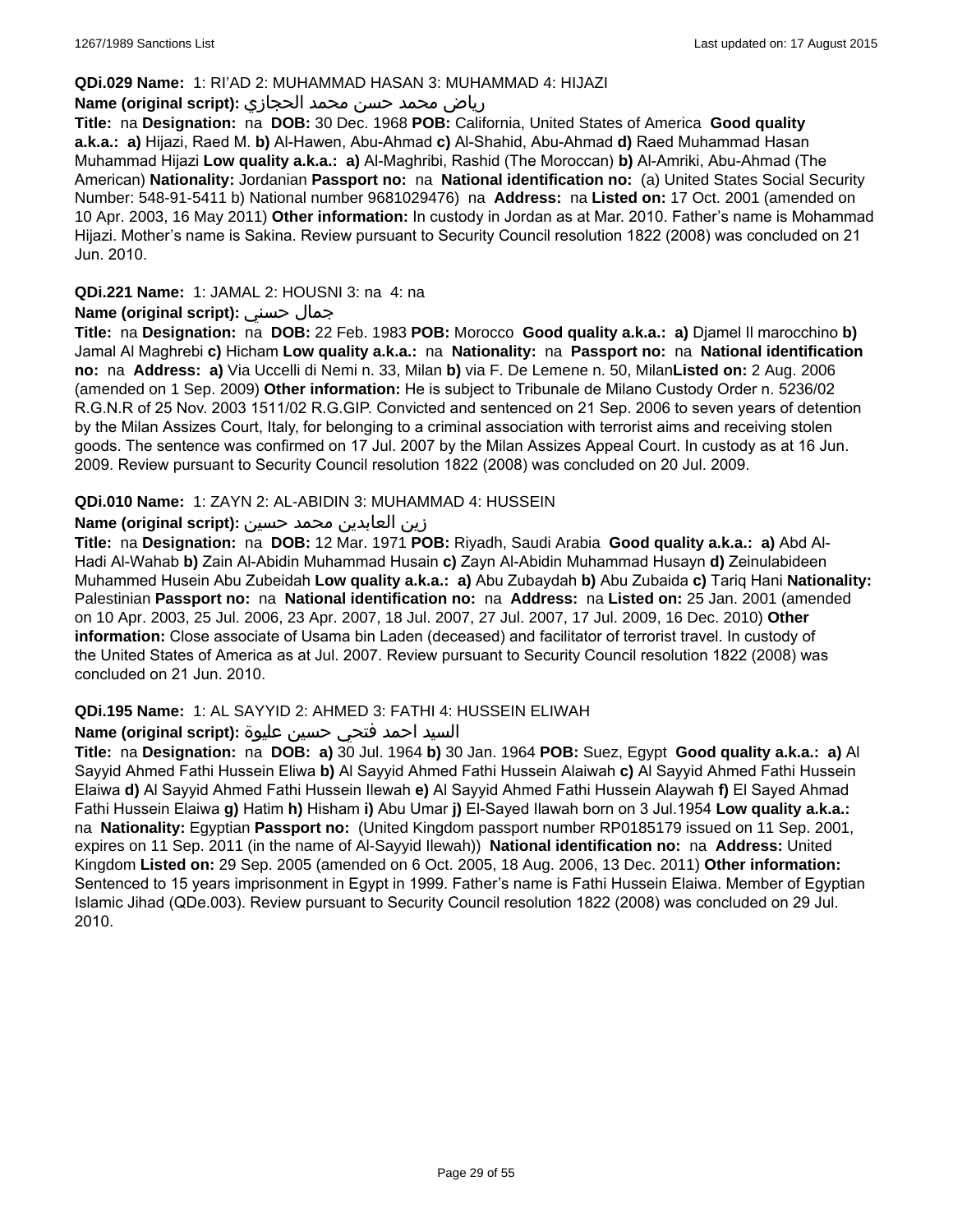## **QDi.067 Name:** 1: MOSTAFA 2: KAMEL 3: MOSTAFA 4: IBRAHIM

## مصطفى كمال مصطفى ابراهيم **:Name (original script**)

**Title:** na **Designation:** na **DOB:** 15 Apr. 1958 **POB:** Alexandria, Egypt **Good quality a.k.a.: a)** Mustafa Kamel Mustafa **b)** Adam Ramsey Eaman **c)** Kamel Mustapha Mustapha **d)** Mustapha Kamel Mustapha **e)** Abu Hamza **f)** Mostafa Kamel Mostafa **Low quality a.k.a.: a)** Abu Hamza Al-Masri **b)** Abu Hamza **c)** Abu Hamza Al-Misri **Nationality:** British **Passport no:** na **National identification no:** na **Address:** United States of America **Listed on:** 24 Apr. 2002 (amended on 26 Nov. 2004, 25 Jul. 2006, 14 Mar. 2008, 21 Oct. 2010, 4 Aug. 2014) **Other information:** Extradited from the United Kingdom to the United States of America on 5 Oct. 2012. Convicted on terrorism charges by a court in the United States of America in May 2014. Review pursuant to Security Council resolution 1822 (2008) was concluded on 22 Apr. 2010.

#### **QDi.308 Name:** 1: ZAFAR 2: IQBAL 3: na 4: na

**Title:** na **Designation:** na **DOB:** 4 Oct. 1953 **POB:** na **Good quality a.k.a.: a)** Zaffer Iqbal **b)** Malik Zafar Iqbal Shehbaz **c)** Malik Zafar Iqbal Shahbaz **d)** Malik Zafar Iqbal **Low quality a.k.a.: a)** Zafar Iqbal Chaudhry **b)** Muhammad Zafar Iqbal **Nationality:** Pakistani **Passport no:** (Passport number DG5149481, issued on 22 Aug. 2006, expired on 21 Aug. 2011, passport booklet number A2815665) **National identification no:** (National identification number 35202- 4135948-7 b) Alternate national identification number 29553654234) na **Address:** Masjid al-Qadesia, 4 Lake Road, Lahore, Pakistan **Listed on:** 14 Mar. 2012 **Other information:** Senior leader and co-founder of Lashkar-e-Tayyiba (QDi.118) (LeT) who has held various senior leader positions in LeT and its front organization, Jamaat-ud-Dawa (JUD) (listed as an alias of LeT). As of 2010, in charge of LeT/JUD finance department, director of its education department and president of its medical wing. Other title: Professor.

#### **QDi.087 Name:** 1: NURJAMAN 2: RIDUAN 3: ISAMUDDIN 4: na

**Title:** na **Designation:** na **DOB:** 4 Apr. 1964 **POB:** Cianjur, West Java, Indonesia **Good quality a.k.a.: a)** Hambali **b)** Nurjaman **c)** Isomuddin, Nurjaman Riduan **d)** Hambali Bin Ending **e)** Encep Nurjaman (birth name) **f)** Hambali Ending Hambali **g)** Isamuddin Riduan **h)** Isamudin Ridwan **Low quality a.k.a.:** na **Nationality:** Indonesian **Passport no:** na **National identification no:** na **Address:** na **Listed on:** 28 Jan. 2003 (amended on 2 Jul. 2007, 27 Jul. 2007, 16 May 2011) **Other information:** Senior leader of Jemaah Islamiyah (QDe.092). Brother of Gun Gun Rusman Gunawan (QDi.218). In custody of the United States of America, as of July 2007. Review pursuant to Security Council resolution 1822 (2008) was concluded on 13 Apr. 2010.

## **QDi.321 Name:** 1: MALIK 2: MUHAMMAD 3: ISHAQ 4: na

## مالک محمد اسحاق : Name (original script)

**Title:** na **Designation:** na **DOB:** Approximately 1959 **POB:** Rahim Yar Khan, Punjab Province, Pakistan **Good quality a.k.a.:** Malik Ishaq **Low quality a.k.a.:** na **Nationality:** Pakistani **Passport no:** na **National identification no:** na **Address:** Pakistan **Listed on:** 14 Mar. 2014 **Other information:** One of the founders and a current leader of Lashkar i Jhangvi (LJ) (QDe.096). Physical description: heavy build with black eye colour, black hair colour and medium brown complexion with a heavy black beard. Photo available for inclusion in the INTERPOL-UN Security Council Special Notice.

#### **QDi.180 Name:** 1: KHADAFI 2: ABUBAKAR 3: JANJALANI 4: na

**Title:** na **Designation:** na **DOB:** 3 Mar. 1975 **POB:** Isabela, Basilan, Philippines **Good quality a.k.a.: a)** Khadafy Janjalani **b)** Khaddafy Abubakar Janjalani **c)** Abu Muktar **Low quality a.k.a.:** na **Nationality:** Filipino **Passport no:** na **National identification no:** na **Address:** na **Listed on:** 22 Dec. 2004 (amended on 23 Feb. 2009) **Other information:** Reportedly deceased in 2006. Review pursuant to Security Council resolution 1822 (2008) was concluded on 29 Jul. 2010.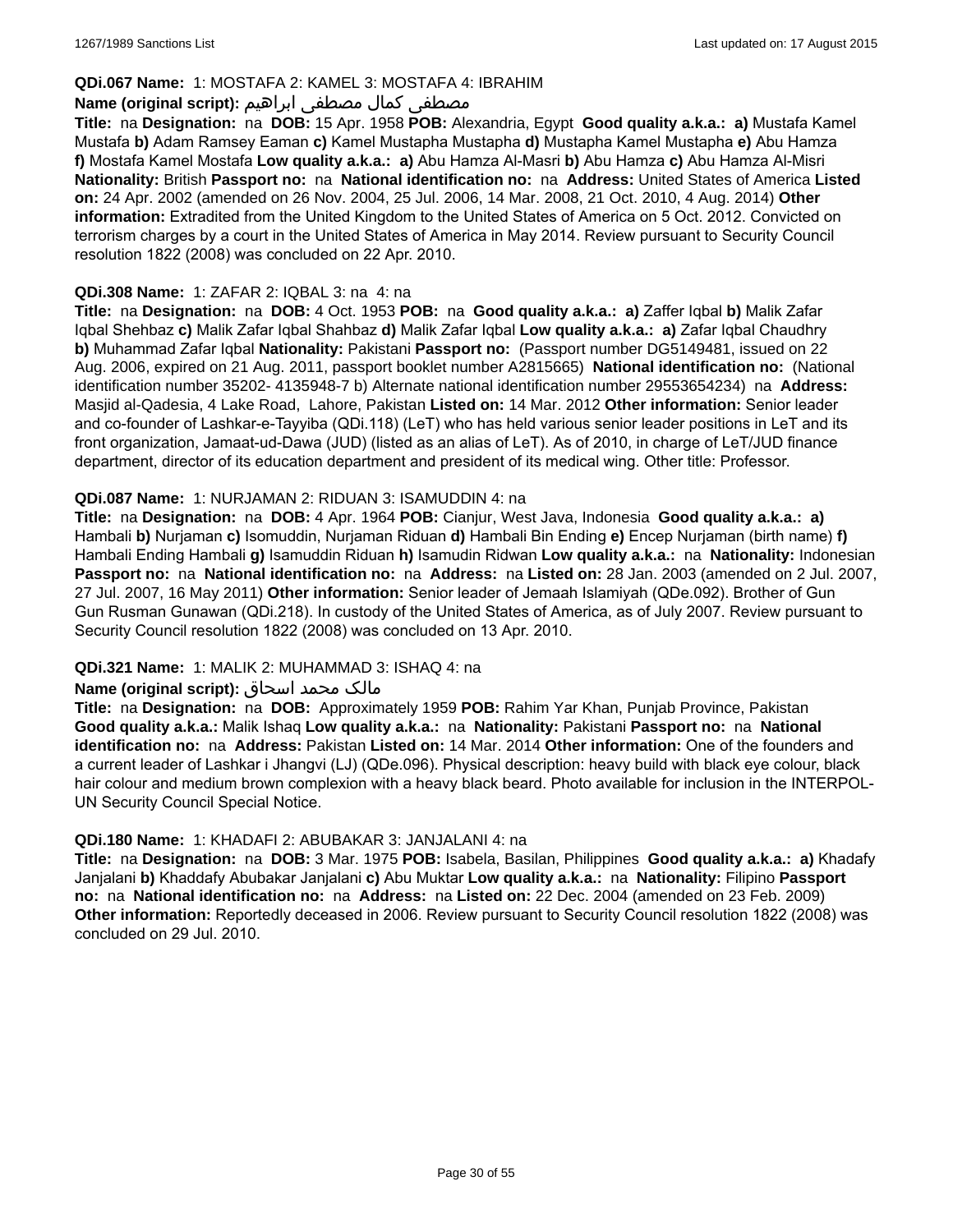#### **QDi.099 Name:** 1: KHALIL 2: BEN AHMED 3: BEN MOHAMED 4: JARRAYA

#### خليل بن احمد بن محمد جراية **:(script original (Name**

**Title:** na **Designation:** na **DOB:** 8 Feb. 1969 **POB:** Sfax, Tunisia **Good quality a.k.a.: a)** Khalil Yarraya **b)** Ben Narvan Abdel Aziz, born 15 Aug. 1970 in Sereka (former Yugoslavia) **c)** Abdel Aziz Ben Narvan, born 15 Aug. 1970 in Sereka (former Yugoslavia) **Low quality a.k.a.: a)** Amro **b)** Omar **c)** Amrou **d)** Amr **Nationality:** Tunisian **Passport no:** Tunisian number K989895, issued on 26 Jul. 1995 ( in Genoa, Italy, expired on 25 Jul. 2000) **National identification no:** na **Address:** Nuoro, Italy **Listed on:** 25 Jun. 2003 (amended on 26 Nov. 2004, 20 Dec. 2005, 17 Oct. 2007, 16 Sep. 2008, 24 Mar. 2009, 10 Aug. 2009, 6 Aug. 2010) **Other information:** Detained in Italy since 9 Aug. 2008 for his implication in a case related to terrorism. Review pursuant to Security Council resolution 1822 (2008) was concluded on 15 Jun. 2010.

#### **QDi.114 Name:** 1: SALIM Y SALAMUDDIN 2: JULKIPLI 3: na 4: na

**Title:** na **Designation:** na **DOB:** 20 Jun. 1967 **POB:** Tulay, Jolo Sulu, Philippines **Good quality a.k.a.: a)** Kipli Sali **b)** Julkipli Salim **Low quality a.k.a.:** na **Nationality:** Filipino **Passport no:** na **National identification no:** na **Address:** na **Listed on:** 9 Sep. 2003 (amended on 23 Feb. 2009, 13 Dec. 2011) **Other information:** In detention in the Philippines as at May 2011. Review pursuant to Security Council resolution 1822 (2008) was concluded on 25 May 2010.

#### **QDi.072 Name:** 1: MEHDI 2: BEN MOHAMED 3: BEN MOHAMED 4: KAMMOUN

## المهدي بن محمد بن محمد كمون **:(script original (Name**

**Title:** na **Designation:** na **DOB:** 3 Apr. 1968 **POB:** Tunis, Tunisia **Good quality a.k.a.:** na **Low quality a.k.a.:** Salmane **Nationality:** Tunisian **Passport no:** (Tunisian passport number M307707, issued on 12 Apr. 2000, expired on 11 Apr. 2005) **National identification no:** na **Address:** Via Masina Number 7, Milan, Italy **Listed on:** 3 Sep. 2002 (amended on 20 Dec. 2005, 7 Jun. 2007, 23 Dec. 2010) **Other information:** Italian Fiscal Code: KMMMHD68D03Z352N. Deported from Italy to Tunisia on 22 July 2005. Serving an eight-year prison term in Tunisia for membership of a terrorist organization abroad as at Jan. 2010. Review pursuant to Security Council resolution 1822 (2008) was concluded on 21 Jun. 2010.

#### **QDi.302 Name:** 1: MEVLÜT 2: KAR 3: na 4: na

**Title:** na **Designation:** na **DOB:** 25 Dec. 1978 **POB:** Ludwigshafen, Germany **Good quality a.k.a.:** Mevluet Kar **Low quality a.k.a.: a)** Abu Obaidah **b)** Obeidah Al Turki **c)** Al-Turki **d)** Al Turki Kyosev **e)** Yanal Yusov **f)** Abu Udejf el-Turki **g)** Abu Obejd el-Turki **h)** Abdurrahman Almanci **Nationality:** Turkish **Passport no:** Turkish passport number TR-M842033, issued in Mainz, Germany (by the Turkish Consulate General, issued on 2 May 2002, expired on 24 Jul. 2007) **National identification no:** na **Address:** Güngören Merkez Mahallesi Toros Sokak 6/5, Istanbul, Turkey (previous as at Aug. 2009) **Listed on:** 25 Jan. 2012 **Other information:** Associated with Islamic Jihad Group (QDe.119). Arrest warrant issued by the investigating judge of the German Federal Court of Justice on 17 Aug. 2009.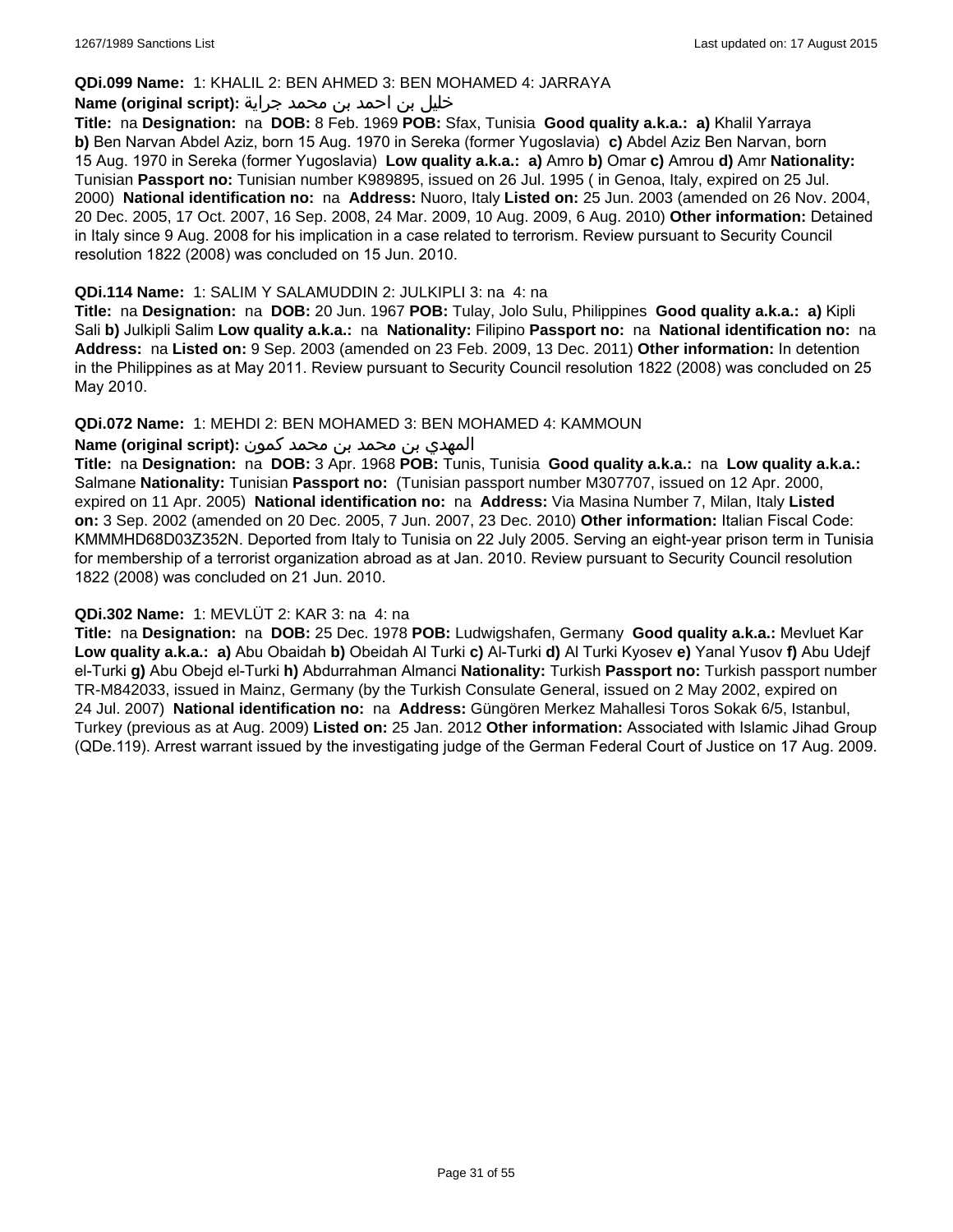#### **QDi.135 Name:** 1: DAWOOD 2: IBRAHIM 3: KASKAR 4: na

**Title:** Sheikh **Designation:** na **DOB:** 26 Dec. 1955 **POB: a)** Bombai **b)** Ratnagiri, India **Good quality a.k.a.: a)** Dawood Ebrahim **b)** Sheikh Dawood Hassan **c)** Abdul Hamid Abdul Aziz **d)** Anis Ibrahim **e)** Aziz Dilip **f)** Daud Hasan Shaikh Ibrahim Kaskar **g)** Daud Ibrahim Memon Kaskar **h)** Dawood Hasan Ibrahim Kaskar **i)** Dawood Ibrahim Memon **j)** Dawood Sabri **k)** Kaskar Dawood Hasan **l)** Shaikh Mohd Ismail Abdul Rehman **m)** Dowood Hassan Shaikh Ibrahim **Low quality a.k.a.: a)** Ibrahim Shaikh Mohd Anis **b)** Shaikh Ismail Abdul **c)** Hizrat **Nationality:** Indian **Passport no: a)** Indian number A-333602, issued on 4 Jun. 1985, issued in Bombay, India (passport subsequently revoked by the Government of India) **b)** Indian number M110522, issued on 13 Nov. 1978, issued in Bombay **c)** Indian number R841697, issued on 26 Nov. 1981, issued in Bombay **d)** Indian number F823692 (JEDDAH) issued by CGI in Jeddah, issued on 2 Sep. 1989 **e)** Indian number A501801 (BOMBAY), issued on 26 Jul. 1985 **f)** Indian number K560098 (BOMBAY), issued on 30 Jul. 1975 **g)** Passport number V57865 (BOMBAY), issued on 3 Oct. 1983 **h)** Passport number P537849 (BOMBAY), issued on 30 Jul. 1979 **i)** Passport number A717288 (MISUSE), issued on 18 Aug. 1985, issued in Dubai **j)** Pakistani number G866537 (MISUSE), issued on 12 Aug. 1991, issued in Rawalpindi **k)** Passport number C-267185 ( issued in Karachi in Jul.1996) **l)** Passport number H-123259 ( issued in Rawalpindi in Jul. 2001) **m)** Passport number G-869537 ( issued in Rawalpindi) **n)** Passport number KC-285901 **National identification no:** na **Address: a)** Karachi, Pakistan ( White House, Near Saudi Mosque, Clifton) **b)** (House Nu 37 - 30th Street - defence, Housing Authority Karachi Pakistan) **c)** (Palatial bungalow in the hilly area of Noorabad in Karachi) **d)** (Property at Margalla Raod F 6/2 Street no. 22, House number 29 in Karachi) **Listed on:** 3 Nov. 2003 (amended on 21 Mar. 2006, 25 Jul. 2006, 2 Jul. 2007, 11 Mar. 2010) **Other information:** International arrest warrant issued by the Government of India. Review pursuant to Security Council resolution 1822 (2008) was concluded on 20 May 2010.

#### **QDi.002 Name:** 1: AMIN 2: MUHAMMAD 3: UL HAQ 4: SAAM KHAN

**Title:** na **Designation:** na **DOB:** 1960 **POB:** Nangarhar Province, Afghanistan **Good quality a.k.a.: a)** Al-Haq, Amin **b)** Amin, Muhammad **Low quality a.k.a.: a)** Dr. Amin **b)** Ul-Haq, Dr. Amin **Nationality:** Afghan **Passport no:** na **National identification no:** na **Address:** na **Listed on:** 25 Jan. 2001 (amended on 18 Jul. 2007, 16 Dec. 2010) **Other information:** Security coordinator for Usama bin Laden (deceased). Repatriated to Afghanistan in February 2006. Review pursuant to Security Council resolution 1822 (2008) was concluded on 15 Jun. 2010.

## **QDi.306 Name:** 1: MUSTAFA 2: HAJJI 3: MUHAMMAD 4: KHAN

### مصطفى حجي محمد خان **:**Name (original script)

**Title:** na **Designation:** na **DOB: a)** (Between Aug. and Sep. 1977) **b)** 1976 **POB: a)** Al-Madinah, Saudi Arabia **b)** Sangrar, Sindh Province, Pakistan **Good quality a.k.a.: a)** غول حسن) Hassan Ghul; Hassan Gul; Hasan Gul) **b)** Khalid Mahmud **Low quality a.k.a.: a)** Ahmad Shahji **b)** Mustafa Muhammad **c)** Abu Gharib al-Madani **d)** شيماء أبو (Abu-Shaima; Abu- Shayma) **Nationality: a)** Pakistani **b)** Saudi Arabian **Passport no:** na **National identification no:** na **Address:** na **Listed on:** 14 Mar. 2012 **Other information:** Al-Qaida (QDe.004) facilitator, courier and operative. As of 2010, facilitated activities for senior Pakistan-based Al-Qaida operatives.

#### **QDi.336 Name:** 1: ANAS 2: HASAN 3: KHATTAB 4: na

**Title:** na **Designation:** na **DOB:** 7 Apr. 1986 **POB:** Damascus, Syrian Arab Republic **Good quality a.k.a.:** Samir Ahmed al-Khayat **Low quality a.k.a.: a)** Hani **b)** Abu Hamzah **c)** Abu-Ahmad Hadud **Nationality:** na **Passport no:** na **National identification no:** na **Address:** na **Listed on:** 23 Sep. 2014 **Other information:** Administrative amir of Al-Nusrah Front for the People of the Levant (QDe.137).

#### **QDi.340 Name:** 1: EMILIE 2: KONIG 3: na 4: na

**Title:** na **Designation:** na **DOB:** 9 Dec. 1984 **POB:** Ploemeur, France **Good quality a.k.a.:** na **Low quality a.k.a.:** na **Nationality:** French **Passport no:** na **National identification no:** na **Address:** Syrian Arab Republic (located in since 2013) **Listed on:** 23 Sep. 2014 **Other information:** French terrorist fighter who travelled to Syria and joined Islamic State in Iraq and the Levant, listed as Al-Qaida in Iraq (AQI) (QDe.115). Active in radicalizing and propagating Al-Qaida's (QDe.004) ideology through the Internet. Incites violent activities against France.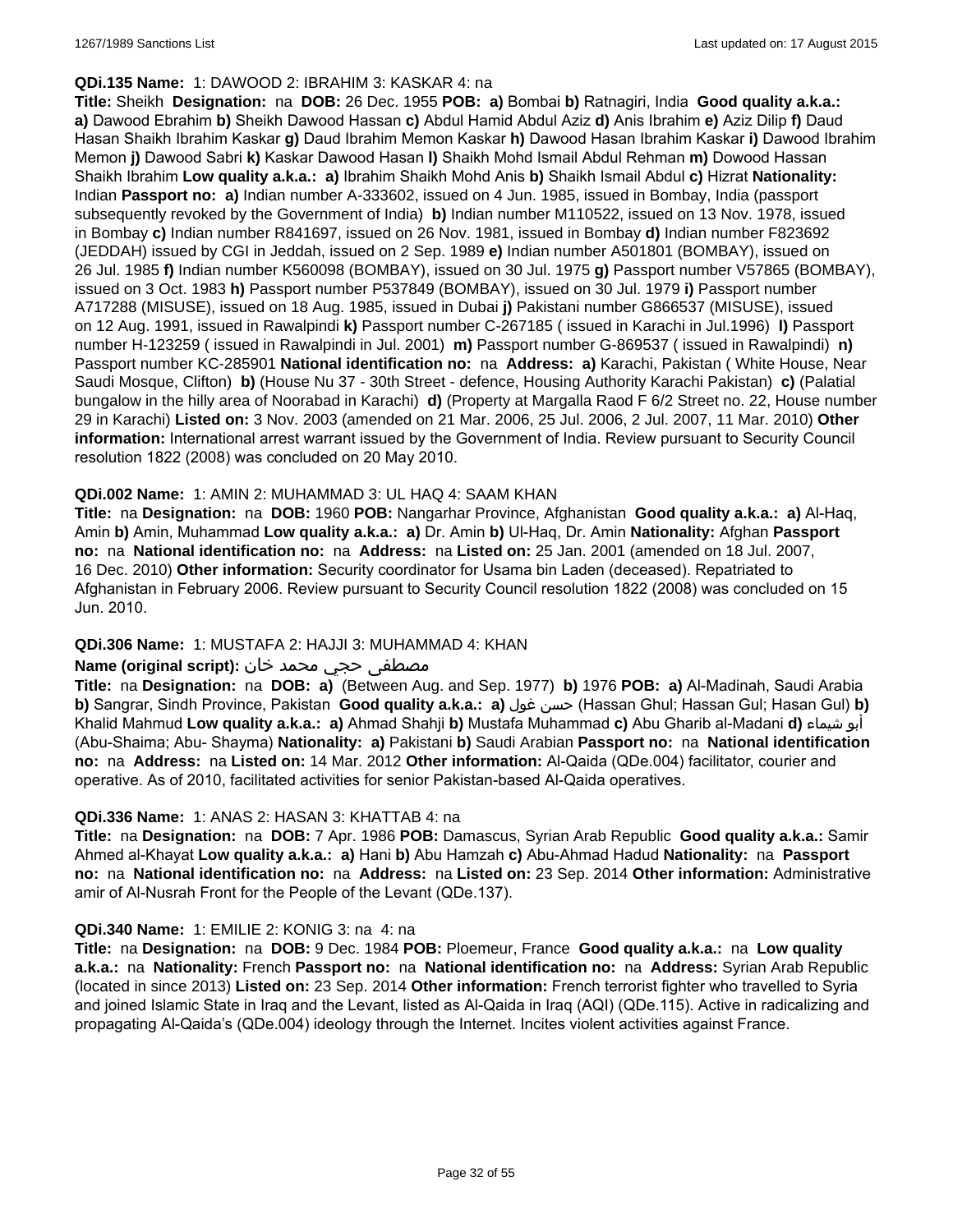## **QDi.190 Name:** 1: ABDELKADER 2: LAAGOUB 3: na 4: na

#### عبد القادر لاغوب **:(script original (Name**

**Title:** na **Designation:** na **DOB:** 23 Apr. 1966 **POB:** Casablanca, Morocco **Good quality a.k.a.:** na **Low quality a.k.a.:** Rachid **Nationality:** Moroccan **Passport no:** (Moroccan passport number D-379312) **National identification no:** (Moroccan national identity card DE- 473900) na **Address:** Number 4, Via Europa, Paderno Ponchielli, Cremona, Italy **Listed on:** 29 Jul. 2005 (amended on 21 Dec. 2007, 13 Dec. 2011) **Other information:** Italian Fiscal code: LGBBLK66D23Z330U. Father's name is Mamoune Mohamed. Mother's name is Fatna Ahmed. Review pursuant to Security Council resolution 1822 (2008) was concluded on 8 Jun. 2010.

#### **QDi.319 Name:** 1: MOHAMED 2: LAHBOUS 3: na 4: na

#### **Name (original script):** لحبوس محمد

**Title:** na **Designation:** na **DOB:** 1978 **POB:** Mali **Good quality a.k.a.: a)** Mohamed Ennouini **b)** Hassan **c)** Hocine **Low quality a.k.a.:** na **Nationality:** Malian **Passport no:** na **National identification no:** na **Address:** Mali **Listed on:** 24 Oct. 2013 **Other information:** Member of the Mouvement pour l'Unification et le Jihad en Afrique de l'Ouest (MUJAO) (QDe.134).

#### **QDi.062 Name:** 1: MOHAMED 2: LAKHAL 3: na 4: na

## **Name (original script):** لكحل محمد

**Title:** na **Designation:** na **DOB:** 5 Feb. 1970 **POB:** Tunis, Tunisia **Good quality a.k.a.: a)** Lased Ben Heni, born 5 Feb. 1969 in Tripoli, Libyan Arab Jamahiriya **b)** Al-As'ad Ben Hani, born 5 Feb. 1969 in Tripoli, Libyan Arab Jamahiriya **c)** Mohamed Ben Belgacem Awani **d)** Mohamed Aouani, born 5 Feb. 1970 in Tunis, Tunisia (formerly listed as) **Low quality a.k.a.: a)** Mohamed Abu Abda **b)** Abu Obeida **Nationality:** Tunisian **Passport no:** na **National identification no:** (Tunisian national identity number W374031, issued on 11 Apr. 2011) na **Address:**  na **Listed on:** 24 Apr. 2002 (amended on 26 Nov. 2004, 9 Sep. 2005, 31 Jul. 2006, 23 Dec. 2010, 24 Nov. 2014) **Other information:** Professor of Chemistry. Deported from Italy to Tunisia on 27 Aug. 2006. Legally changed family name from Aouani to Lakhal in 2014. Review pursuant to Security Council resolution 1822 (2008) was concluded on 22 Apr. 2010.

#### **QDi.264 Name:** 1: ZAKI-UR-REHMAN 2: LAKHVI 3: na 4: na

**Title:** na **Designation:** na **DOB:** 30 Dec. 1960 **POB:** Okara, Pakistan **Good quality a.k.a.: a)** Zakir Rehman Lakvi **b)** Zaki Ur-Rehman Lakvi **c)** Kaki Ur-Rehman **d)** Zakir Rehman **e)** Abu Waheed Irshad Ahmad Arshad **Low quality a.k.a.:** Chachajee **Nationality:** Pakistani **Passport no:** na **National identification no:** Pakistani 61101-9618232-1 **Address: a)** Barahkoh, P.O. DO, Tehsil and District Islamabad, Pakistan (location as at May 2008) **b)** Chak No. 18/IL, Rinala Khurd, Tehsil Rinala Khurd, District Okara, Pakistan (previous location) **Listed on:** 10 Dec. 2008 **Other information:** Chief of operations of Lashkar-e-Tayyiba (listed under permanent reference number QDe.118).

#### **QDi.247 Name:** 1: RUBEN 2: PESTANO 3: LAVILLA, JR 4: na

**Title:** Sheik **Designation:** na **DOB:** 4 Oct. 1972 **POB:** Sitio Banga Maiti, Barangay Tranghawan, Lambunao, Iloilo, Philippines **Good quality a.k.a.: a)** Reuben Lavilla **b)** Sheik Omar **c)** Mile D Lavilla **d)** Reymund Lavilla **e)** Ramo Lavilla **f)** Mike de Lavilla **g)** Abdullah Muddaris **h)** Ali Omar **i)** Omar Lavilla **j)** Omar Labella **Low quality a.k.a.: a)** So **b)** Eso **c)** Junjun **Nationality:** Filipino **Passport no: a)** Filipino number MM611523 (2004) **b)** Filipino number EE947317 (2000-2001) **c)** Filipino number P421967 (1995-1997) **National identification no:** na **Address:** 10th Avenue, Caloocan City, Philippines **Listed on:** 4 Jun. 2008 (amended on 16 Sep. 2008, 13 Dec. 2011) **Other information:** Spiritual leader of the Rajah Solaiman Movement (QDe.128). Associated with Khadafi Abubakar Janjalani (QDi.180). In detention in the Philippines as of May 2011. Review pursuant to Security Council resolution 1822 (2008) was concluded on 13 May 2010.

## **QDi.155 Name:** 1: DJAMEL 2: LOUNICI 3: na 4: na

## **Name (original script):** لونيسي جمال

**Title:** na **Designation:** na **DOB:** 1 Feb. 1962 **POB:** Algiers, Algeria **Good quality a.k.a.:** Jamal Lounici **Low quality a.k.a.:** na **Nationality:** Algerian **Passport no:** na **National identification no:** na **Address:** Algeria **Listed on:** 16 Jan. 2004 (amended on 7 Apr. 2008, 2 Dec. 2008, 30 Jan. 2009, 16 May 2011) **Other information:** Father's name is Abdelkader. Mother's name is Johra Birouh. Returned from Italy to Algeria where he resides since Nov. 2008. Son in law of Othman Deramchi (QDi.164). Review pursuant to Security Council resolution 1822 (2008) was concluded on 27 Jul. 2010.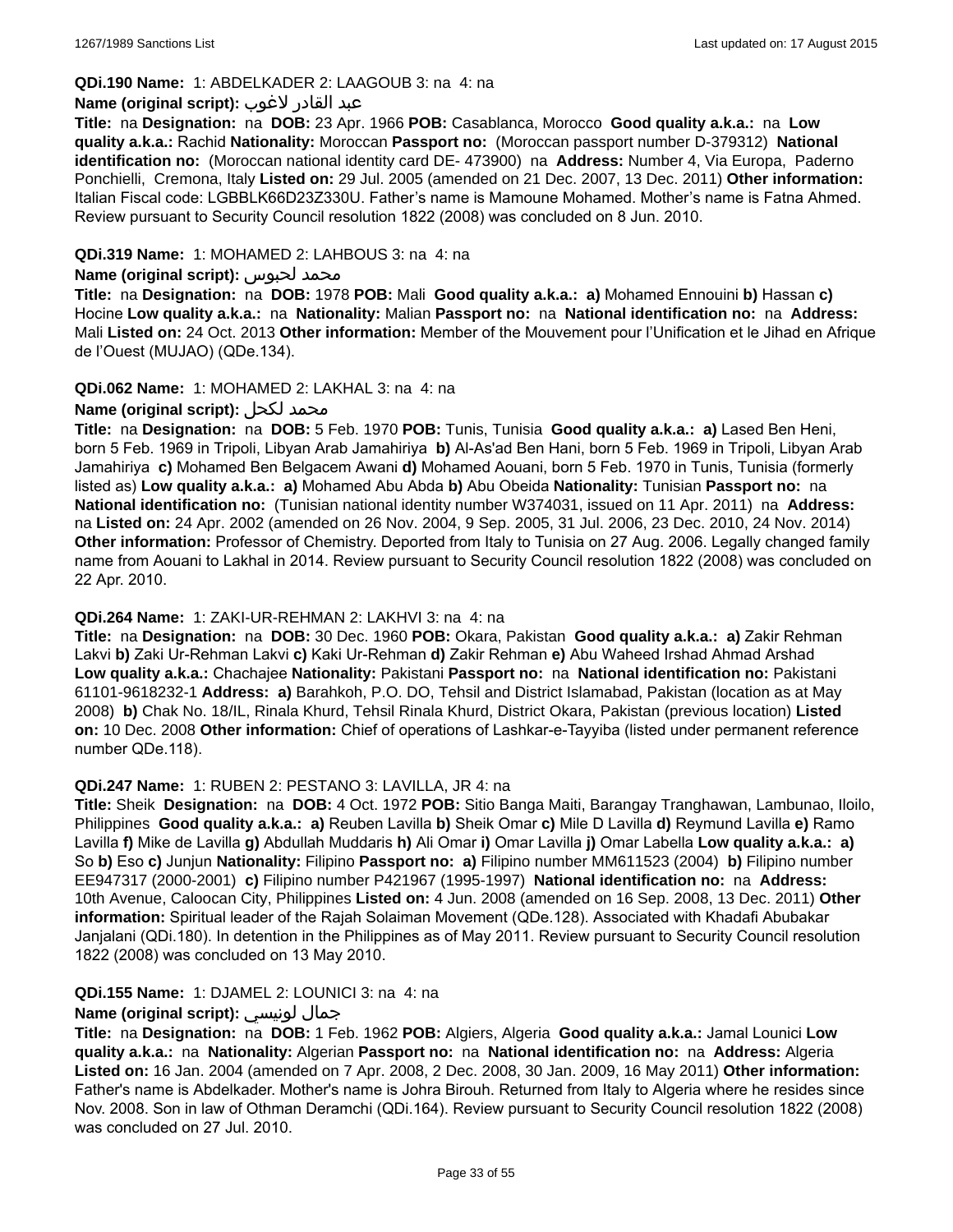#### **QDi.206 Name:** 1: IBRAHIM 2: MOHAMED KHALIL 3: na 4: na

### ابراهيم محمد خليل **:(script original (Name**

**Title:** na **Designation:** na **DOB:** 2 Jul. 1975 **POB:** Day Az-Zawr, Syria **Good quality a.k.a.: a)** Khalil Ibrahim Jassem, born 2 May 1972 in Baghdad, Iraq **b)** Khalil Ibrahim Mohammad, born 3 Jul. 1975 in Mosul, Iraq **c)** Khalil Ibrahim Al Zafiri (born 1972) **d)** Khalil, born 2 May 1975 **Low quality a.k.a.:** na **Nationality:** Syrian **Passport no:** (Temporary suspension of deportation No. T04338017 issued by Alien's Office of the City of Mainz, expired on 8 May 2013) **National identification no:** na **Address:** Refugee shelter Alte Ziegelei, Mainz, 55128, Germany **Listed on:** 6 Dec. 2005 (amended on 25 Jan. 2010, 13 Dec. 2011, 6 Aug. 2013) **Other information:** Sentenced to 7 years of imprisonment in Germany on 6 Dec. 2007. Released on 30 December 2012. Review pursuant to Security Council resolution 1822 (2008) was concluded on 5 Oct. 2009.

#### **QDi.202 Name:** 1: MAZEN 2: SALAH 3: MOHAMMED 4: na

#### مازن صلاح محمد **:Name (original script)**

**Title:** na **Designation:** na **DOB:** 18 May 1981 **POB:** Arbil, Iraq **Good quality a.k.a.: a)** Mazen Ali Hussein, born 1 Jan. 1982 in Baghdad, Iraq **b)** Issa Salah Muhamad, born 1 Jan. 1980 **Low quality a.k.a.:** na **Nationality:** Iraqi **Passport no:** (German travel document ("Reiseausweis") A 0144378 (revoked as at Sep. 2012)) **National identification no:** na **Address:** 94051 Hauzenberg, Germany **Listed on:** 6 Dec. 2005 (amended on 21 Oct. 2008, 13 Dec. 2011, 15 Nov. 2012) **Other information:** Member of Ansar Al-Islam (QDe.098). Released from custody in Germany on 18 May 2012. Review pursuant to Security Council resolution 1822 (2008) was concluded on 30 Jul. 2009.

#### **QDi.126 Name:** 1: YUNOS 2: UMPARA 3: MOKLIS 4: na

**Title:** na **Designation:** na **DOB:** 7 Jul. 1966 **POB:** Lanao del Sur, the Philippines **Good quality a.k.a.: a)** Muklis Yunos **b)** Mukhlis Yunos (previously listed as) **c)** Saifullah Mukhlis Yunos **d)** Saifulla Moklis Yunos **Low quality a.k.a.:** Hadji Onos **Nationality:** Filipino **Passport no:** na **National identification no:** na **Address:** Philippines**Listed on:** 9 Sep. 2003 (amended on 9 Sep. 2005, 23 Feb. 2009, 3 Jun. 2009, 16 May 2011) **Other information:** Sentenced to life without parole in the Philippines on 23 Jan. 2009 for his involvement in the bombings of 30 Dec. 2000 in Manila, the Philippines. Review pursuant to Security Council resolution 1822 (2008) was concluded on 25 May 2010.

## **QDi.147 Name:** 1: MOHAMED 2: AMIN 3: MOSTAFA 4: na

## محمد أمين مصطفى :**Name (original script)**

**Title:** na **Designation:** na **DOB:** 11 Oct. 1975 **POB:** Kirkuk, Iraq **Good quality a.k.a.:** na **Low quality a.k.a.:**  na **Nationality:** na **Passport no:** na **National identification no:** na **Address:** Via della Martinella 132, Parma, Italy ( Domicile) **Listed on:** 12 Nov. 2003 (amended on 9 Sep. 2005, 7 Jun. 2007, 16 May 2011) **Other information:** Under administrative control measure in Italy scheduled to expire on 15 Jan. 2012. Review pursuant to Security Council resolution 1822 (2008) was concluded on 21 Jun. 2010.

#### **QDi.129 Name:** 1: DJAMEL 2: MOUSTFA 3: na 4: na

## **Name (original script):** مصطفى جمال

**Title:** na **Designation:** na **DOB:** 28 Sep. 1973 **POB:** Tiaret, Algeria **Good quality a.k.a.: a)** Kalad Belkasam, born 31 Dec. 1979 **b)** Mostafa Djamel, born 31 Dec. 1979 in Maskara, Algeria **c)** Mostefa Djamel, born 26 Sep. 1973 in Mahdia, Algeria **d)** Mustafa Djamel, born 31 Dec. 1979 in Mascara, Algeria **e)** Balkasam Kalad, born 26 Aug. 1973 in Algiers, Algeria **f)** Bekasam Kalad, born 26 Aug. 1973 in Algiers, Algeria **g)** Belkasam Kalad, born 26 Aug. 1973 in Algiers, Algeria **h)** Damel Mostafa, born 31 Dec. 1979 in Algiers, Algeria **i)** Djamal Mostafa, born 31 Dec. 1979 in Maskara, Algeria **j)** Djamal Mostafa, born 10 Jun. 1982 **k)** Djamel Mostafa, born 31 Dec. 1979 in Maskara, Algeria **l)** Djamel Mostafa, born 31 Dec. 1979 in Algiers, Algeria **m)** Fjamel Moustfa, born 28 Sep. 1973 in Tiaret, Algeria **n)** Djamel Mustafa, born 31 Dec. 1979 **o)** Ali Barkani, born 22 Aug. 1973 in Morocco **p)** Djamel Mustafa, born 31 Dec. 1979 in Mascara, Algeria **q)** Mustafa **Low quality a.k.a.:** na **Nationality:** Algerian **Passport no: a)** (Counterfeit Danish driving licence no. 20645897, made out to Ali Barkani, born on 22 Aug. 1973 in Morocco) **b)** (Algerian birth certificate, issued for Djamel Mostefa, born on 25 Sep. 1973 in Mehdia, Tiaret province, Algeria) **National identification no:** na **Address:** Algeria **Listed on:** 23 Sep. 2003 (amended on 7 Sep. 2007, 7 Apr. 2008, 25 Jan. 2010, 16 May 2011) **Other information:** Father's name is Djelalli Moustfa. Mother's name is Kadeja Mansore. Associated with Ismail Abdallah Sbaitan Shalabi (QDi.128), Mohamed Ghassan Ali Abu Dhess (QDi.130) and Aschraf Al-Dagma (QDi.132). Deported from Germany to Algeria in Sep. 2007. Review pursuant to Security Council resolution 1822 (2008) was concluded on 19 Oct. 2009.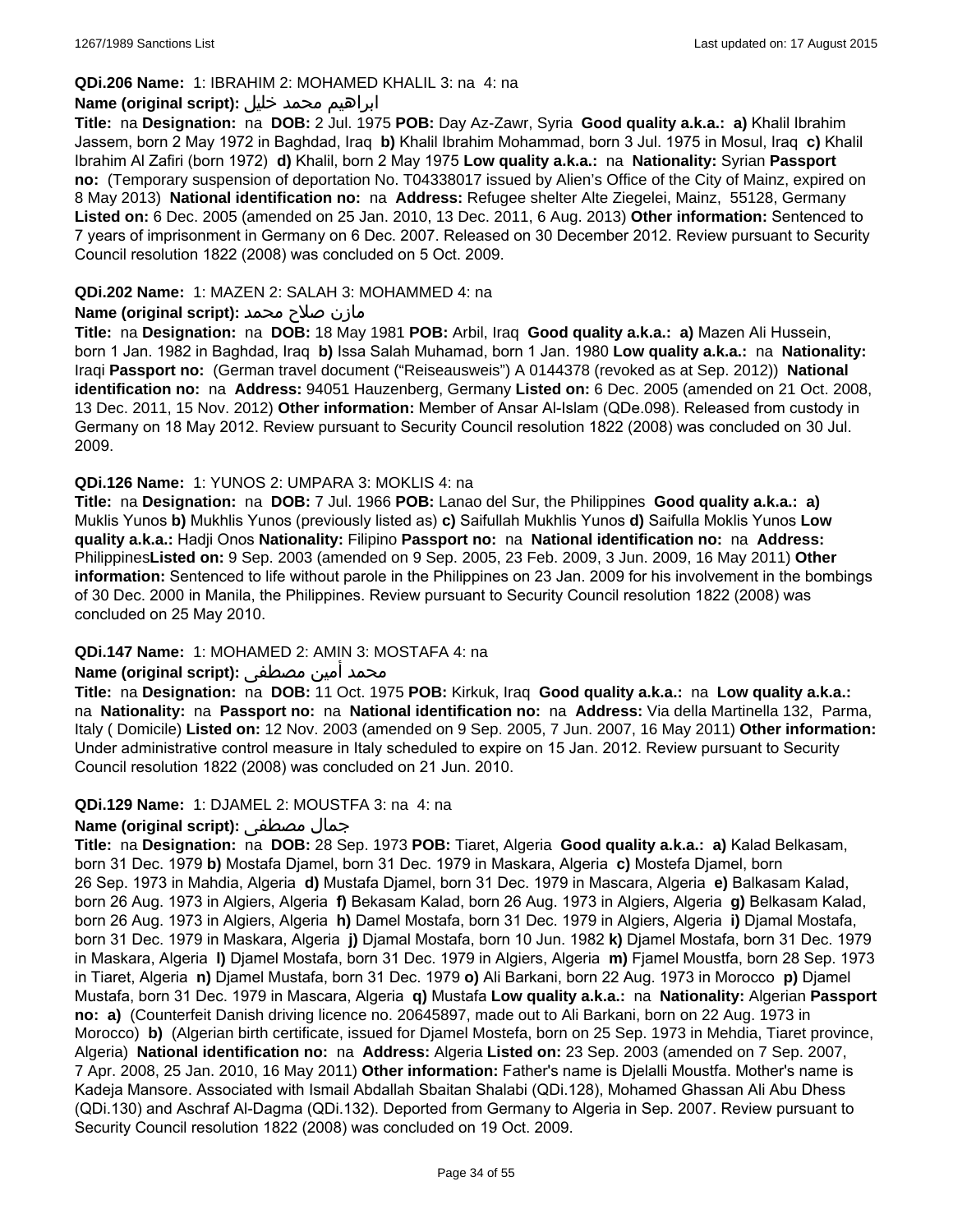#### **QDi.238 Name:** 1: MUBARAK 2: MUSHAKHAS 3: SANAD 4: MUBARAK AL-BATHALI

## مبارك مشخص سند مبارك البذالي **:Name (original script)**

**Title:** na **Designation:** na **DOB:** 1 Oct. 1961 **POB:** Kuwait **Good quality a.k.a.: a)** Mubarak Mishkhis Sanad Al-Bathali **b)** Mubarak Mishkhis Sanad Al-Badhali **c)** Mubarak Al-Bathali **d)** Mubarak Mishkhas Sanad Al-Bathali **e)** Mubarak Mishkhas Sanad Al-Bazali **f)** Mobarak Meshkhas Sanad Al-Bthaly **Low quality a.k.a.:** Abu Abdulrahman **Nationality:** Kuwaiti **Passport no: a)** Kuwaiti number 101856740, issued on 12 May 2005 ( and expired on 11 May 2007) **b)** Kuwaiti number 002955916 **National identification no:** Kuwaiti 261122400761 **Address:** Al-Salibekhat area, Kuwait ( residence as at Mar. 2009) **Listed on:** 16 Jan. 2008 (amended on 1 Jul. 2008, 23 Jul. 2008, 25 Jan. 2010) **Other information:** Review pursuant to Security Council resolution 1822 (2008) was concluded on 14 Sep. 2009.

#### **QDi.272 Name:** 1: MOHAMMED 2: YAHYA 3: MUJAHID 4: na

**Title:** na **Designation:** na **DOB:** 12 Mar. 1961 **POB:** Lahore, Punjab Province, Pakistan **Good quality a.k.a.:** Mohammad Yahya Aziz **Low quality a.k.a.:** na **Nationality:** Pakistani **Passport no:** na **National identification no:** Pakistani 35404-1577309-9 **Address:** na **Listed on:** 29 Jun. 2009 **Other information:** Associated with Lashkar-e-Tayyiba (QDe.118). In detention as at June 2009.

#### **QDi.119 Name:** 1: ARIS 2: MUNANDAR 3: na 4: na

**Title:** na **Designation:** na **DOB: a)** 1 Jan. 1971 **b)** Between 1962 and 1968 **POB:** Sambi, Boyolali, Java, Indonesia **Good quality a.k.a.:** na **Low quality a.k.a.:** na **Nationality:** na **Passport no:** na **National identification no:** na **Address:** na **Listed on:** 9 Sep. 2003 (amended on 9 Sep. 2005, 4 Oct. 2006) **Other information:** Review pursuant to Security Council resolution 1822 (2008) was concluded on 25 May 2010.

#### **QDi.120 Name:** 1: ABDUL HAKIM 2: MURAD 3: na 4: na

## عبد الحكيم مراد **:(script original (Name**

**Title:** na **Designation:** na **DOB:** 11 Apr. 1968 **POB:** Kuwait **Good quality a.k.a.: a)** Murad, Abdul Hakim Hasim **b)** Murad, Abdul Hakim Ali Hashim **c)** Murad, Abdul Hakim al Hashim **d)** Saeed Akman **e)** Saeed Ahmed **f)** Abdul Hakim Ali al-Hashem Murad **Low quality a.k.a.:** na **Nationality:** Pakistani **Passport no: a)** Pakistani passport number 665334 ( issued in Kuwait) **b)** Pakistani passport number 917739 ( issued in Pakistan on 8 Aug. 1991, expired on 7 Aug. 1996) **National identification no:** na **Address:** na **Listed on:** 9 Sep. 2003 (amended on 16 May 2011) **Other information:** Mother's name is Aminah Ahmad Sher al-Baloushi. In custody of the United States. Review pursuant to Security Council resolution 1822 (2008) was concluded on 25 May 2010.

## **QDi.196 Name:** 1: ALI 2: SAYYID 3: MUHAMED 4: MUSTAFA BAKRI

## علي السيد محمد مصطفى بكري **:(script original (Name**

**Title:** na **Designation:** na **DOB:** 18 Apr. 1966 **POB:** Beni-Suef, Egypt **Good quality a.k.a.: a)** Ali Salim **b)** Abd Al-Aziz al-Masri **Low quality a.k.a.:** na **Nationality:** Egyptian **Passport no:** na **National identification no:** na **Address:** na **Listed on:** 29 Sep. 2005 (amended on 13 Dec. 2011) **Other information:** Member of the Shura Council of Al-Qaida (QDe.004) and Egyptian Islamic Jihad (QDe.003). Review pursuant to Security Council resolution 1822 (2008) was concluded on 1 Jun. 2010.

## **QDi.280 Name:** 1: TAYEB 2: NAIL 3: na 4: na

#### **Name (original script):** نايل الطيب

**Title:** na **Designation:** na **DOB:** Approximately 1972 **POB:** Faidh El Batma, Djelfa, Algeria **Good quality a.k.a.: a)** Djaafar Abou Mohamed (محمد ابو جعفر(**b)** Abou Mouhadjir (مهاجر ابو(**c)** Mohamed Ould Ahmed Ould Ali (born in 1976) **Low quality a.k.a.:** na **Nationality:** Algerian **Passport no:** na **National identification no:** na **Address:** Mali **Listed on:** 22 Apr. 2010 (amended on 15 Apr. 2014) **Other information:** Convicted in absentia by Algerian tribunal on 28 Mar. 1996. Algerian international arrest warrant number 04/09 of 6 Jun. 2009 issued by the Tribunal of Sidi Mhamed, Algiers, Algeria. Algerian extradition request number 2307/09 of 3 Sep. 2009, presented to Malian authorities. Father's name was Benazouz Nail. Mother's name is Belkheiri Oum El Kheir. Member of The Organization of Al-Qaida in the Islamic Maghreb (QDe.014)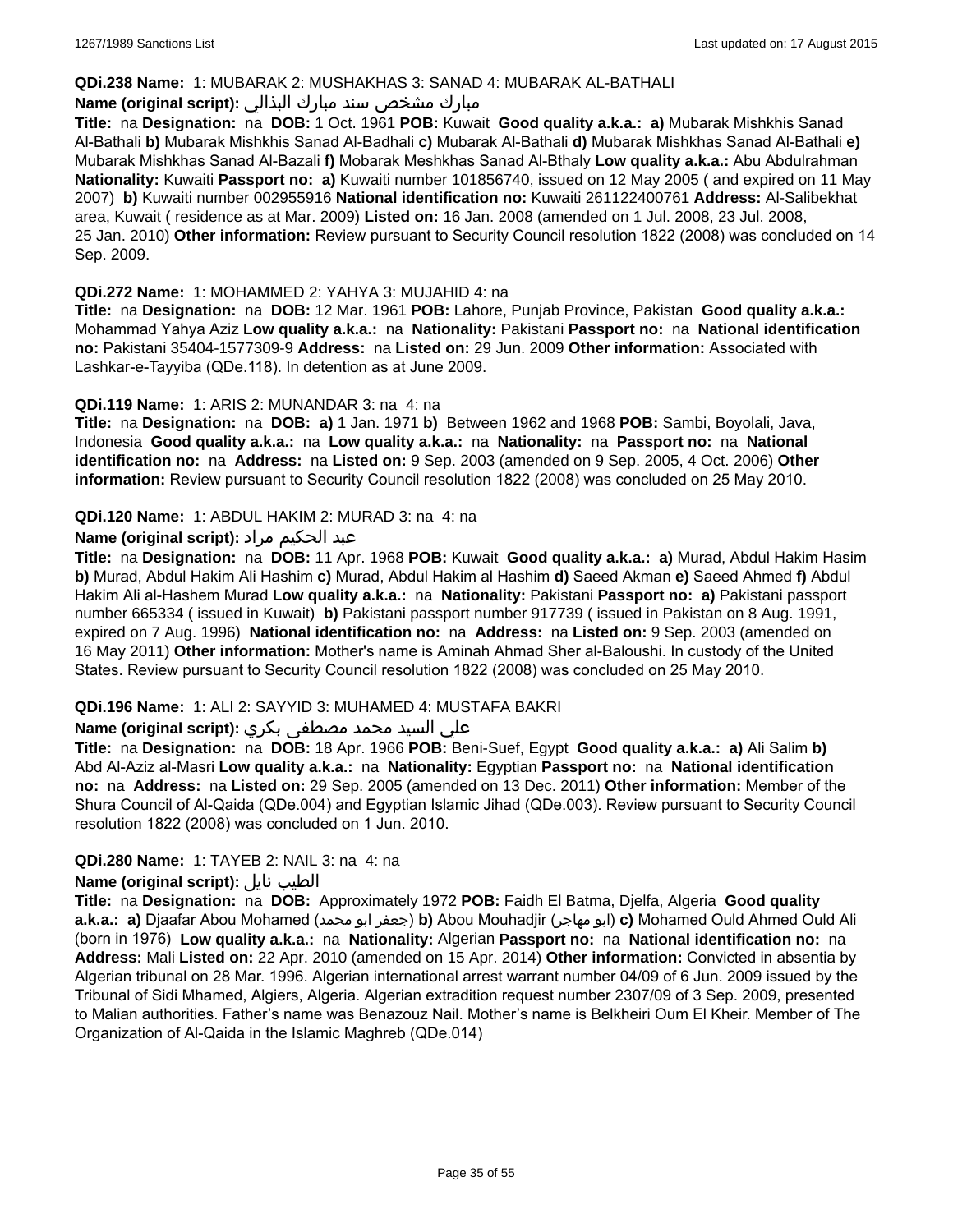#### **QDi.314 Name:** 1: ABDERRAHMANE 2: OULD EL AMAR 3: na 4: na

## عبد الرحمن ولد العامر **:(script original (Name**

**Title:** na **Designation:** na **DOB:** Between 1977 and 1982 **POB:** Tabankort, Mali **Good quality a.k.a.: a)** Ahmed el Tilemsi **b)** Abderrahmane Ould el Amar Ould Sidahmed Loukbeiti **c)** Ahmad Ould Amar **Low quality a.k.a.:** na **Nationality:** Malian **Passport no:** na **National identification no:** na **Address: a)** Gao, Mali **b)** Tabankort, Mali **c)** In Khalil, Mali **d)** Al Moustarat, Mali **Listed on:** 22 Feb. 2013 **Other information:** Leader of the Mouvement pour l'Unification et le Jihad en Afrique de l'Ouest (MUJAO) (QDe.134). Member of The Organization of Al-Qaida in the Islamic Maghreb (QDe.014). Arrested in April 2005 in Mauritania, escaped from Nouakchott jail on 26 Apr. 2006. Re-arrested in Sep. 2008 in Mali and released on 15 Apr. 2009. Associated with Mokhtar Belmokhtar (QDi.136). Father's name is Leewemere.

## **QDi.315 Name:** 1: HAMADA 2: OULD MOHAMED EL KHAIRY 3: na 4: na

## حماده ولد محمد الخيري **:(script original (Name**

**Title:** na **Designation:** na **DOB:** 1970 **POB:** Nouakchott, Mauritania **Good quality a.k.a.: a)** Hamada Ould Mohamed Lemine Ould Mohamed el Khairy **b)** Ould Kheirou **c)** Hamad el Khairy **Low quality a.k.a.:** Abou QumQum **Nationality: a)** Mauritanian **b)** Malian **Passport no:** (Malian passport number A1447120, expired on 19 Oct. 2011) **National identification no:** na **Address:** Gao, Mali **Listed on:** 22 Feb. 2013 **Other information:** Leader of the Mouvement pour l'Unification et le Jihad en Afrique de l'Ouest (MUJAO) (QDe.134). Has provided logistical support to the Sahelian group Al Moulathamine, linked with the Organization of Al-Qaida in the Islamic Maghreb (QDe.014). International arrest warrant issued by Mauritania. Mother's name is Tijal Bint Mohamed Dadda.

**QDi.298 Name:** 1: ABD AL-RAHMAN 2: OULD MUHAMMAD AL-HUSAYN 3: OULD MUHAMMAD SALIM 4: na عبد الرحمن ولد محمد الحسين ولد محمد سليم **:(script original (Name**

**Title:** na **Designation:** na **DOB:** Approximately 1981 **POB:** Saudi Arabia **Good quality a.k.a.: a)** Abdarrahmane ould Mohamed el Houcein ould Mohamed Salem **b)** الموريتاني يونس شيخ) Yunis al-Mauritani; Younis al-Mauritani; Sheikh Yunis al-Mauritani; Shaykh Yunis the Mauritanian) **Low quality a.k.a.: a)** Salih the Mauritanian **b)** Mohamed Salem **c)** Youssef Ould Abdel Jelil **d)** El Hadj Ould Abdel Ghader **e)** Abdel Khader **f)** Abou Souleimane **g)** Chingheity **Nationality:** Mauritanian **Passport no:** na **National identification no:** na **Address:** na **Listed on:** 15 Sep. 2011 **Other information:** Pakistan-based senior Al-Qaida (QDe.004) leader also associated with The Organization of Al-Qaida in the Islamic Maghreb (QDe.014). Wanted by Mauritanian authorities.

## **QDi.353 Name:** 1: ALI 2: BEN TAHER 3: BEN FALEH 4: OUNI HARZI

## علي بن الطاھر بن الفالح العوني الحرزي **:(script original (Name**

**Title:** na **Designation:** na **DOB:** 9 Mar. 1986 **POB:** Ariana, Tunisia **Good quality a.k.a.:** na **Low quality a.k.a.:** Abou Zoubair **Nationality:** Tunisian **Passport no:** Tunisian passport number W342058, issued on 14 Mar. 2011 (expires on 13 Mar. 2016 issued under name ###### ###### ####### ######### (Ali ben Taher ben Faleh Ouni Harzi)) **National identification no:** Tunisian National Identity Card number 08705184, issued on 24 Feb. 2011 **Address: a)** 18 Mediterranean Street, Ariana, Tunisia **b)** Syrian Arab Republic (located in as at Mar. 2015) **c)** Iraq (possible alternative location as at Mar. 2015) **d)** Libya (previously located in) **Listed on:** 10 Apr. 2015 **Other information:** Physical description: eye colour: brown; height: 171cm. Photo available for inclusion in the INTERPOL-UN Security Council Special Notice. Previous occupation: trading agent. A member of Ansar al-Shari'a in Tunisia (QDe.143), active in recruitment of foreign terrorist fighters and arms smuggling. Detained and sentenced to 30 months imprisonment for planning terrorist acts in 2005 in Tunisia. Planned and perpetrated the attack against the Consulate of the United States in Benghazi, Libya on 11 Sep. 2012. Arrest warrant issued by the Tunisian National Guard (as at Mar. 2015). Father's name is Taher Ouni Harzi, mother's name is Borkana Bedairia.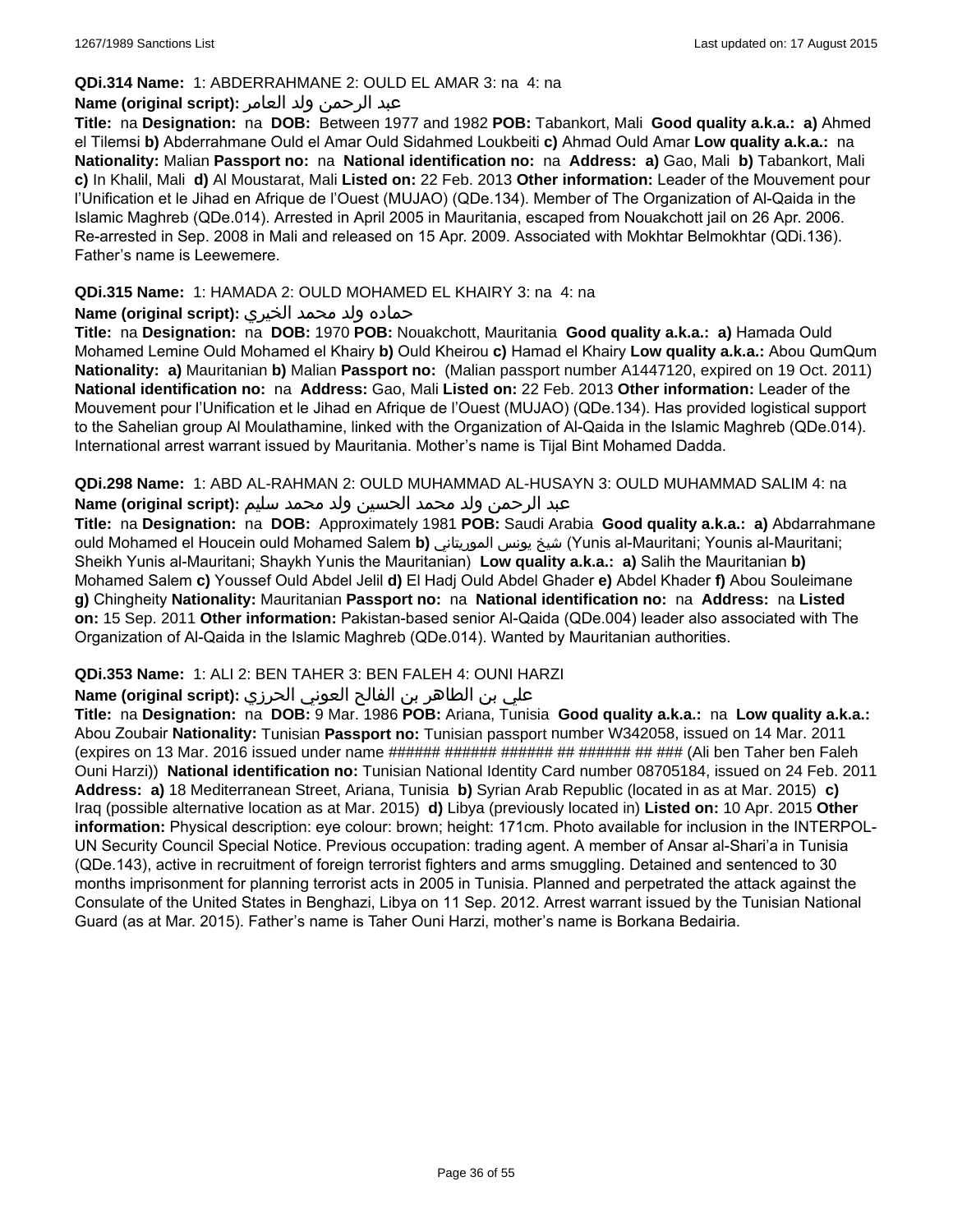## **QDi.354 Name:** 1: TARAK 2: BEN TAHER 3: BEN FALEH 4: OUNI HARZI

## طارق بن الطاھر بن الفالح العوني الحرزي **:(script original (Name**

**Title:** na **Designation:** na **DOB:** 3 May 1982 **POB:** Tunis, Tunisia **Good quality a.k.a.:** na **Low quality a.k.a.:** Abou Omar Al Tounisi **Nationality:** Tunisian **Passport no:** Tunisian passport number Z050399, issued on 9 Dec. 2003 (expired on 8 Dec. 2008, issued under name (Tarak ben Taher ben Faleh Ouni Harzi) ## #### ###### ###### ###### ## ######) **National identification no:** Tunisian National Identity Card number 04711809, issued on 13 Nov. 2003 **Address: a)** 18 Mediterranean Street, Ariana, Tunisia **b)** Syrian Arab Republic (located in as at Mar. 2015) **c)** Iraq (possible alternative location as at Mar. 2015) **d)** Libya (previously located in) **Listed on:** 10 Apr. 2015 **Other information:** Physical description: eye colour: brown; height: 172cm. Photo available for inclusion in the INTERPOL-UN Security Council Special Notice. Previous occupation: worker. A dangerous and active member of Al Qaida in Iraq (QDe.115) in 2004, also active in facilitating and hosting members of Ansar al-Shari'a in Tunisia (QDe.143) in Syria. Sentenced, in absentia, on 30 October 2007, to 24 years imprisonment for terrorist activities by the Appeals Court of Tunis. Father's name is Taher Ouni Harzi, mother's name is Borkana Bedairia.

#### **QDi.242 Name:** 1: DINNO AMOR 2: ROSALEJOS 3: PAREJA 4: na

**Title:** na **Designation:** na **DOB:** 19 Jul. 1981 **POB:** Cebu City, Philippines **Good quality a.k.a.: a)** Johnny Pareja **b)** Khalil Pareja **Low quality a.k.a.: a)** Mohammad **b)** Akmad **c)** Mighty **d)** Rash **Nationality:** Filipino **Passport no:** na **National identification no:** na **Address:** Atimonana, Quezon Province, Philippines **Listed on:** 4 Jun. 2008 (amended on 3 Jun. 2009, 13 Dec. 2011) **Other information:** Member of the Rajah Solaiman Movement (QDe.128). Father's name is Amorsolo Jarabata Pareja. Mother's name is Leonila Cambaya Rosalejos. Review pursuant to Security Council resolution 1822 (2008) was concluded on 13 May 2010.

#### **QDi.294 Name:** 1: UMAR 2: PATEK 3: na 4: na

**Title:** na **Designation:** na **DOB:** 20 Jul. 1966 **POB:** Central Java, Indonesia **Good quality a.k.a.: a)** Omar Patek **b)** Mike Arsalan **c)** Hisyam Bin Zein **d)** Anis Alawi Jafar **Low quality a.k.a.: a)** Pa'tek **b)** Pak Taek **c)** Umar Kecil **d)** Al Abu Syekh Al Zacky **e)** Umangis Mike **Nationality:** Indonesian **Passport no:** na **National identification no:**  na **Address:** Indonesia **Listed on:** 19 Jul. 2011 (amended on 23 Feb. 2012) **Other information:** Senior member of Jemaah Islamiyah (QDe.092) involved in planning and funding multiple terrorist attacks in the Philippines and Indonesia. Provided training to Abu Sayyaf Group (QDe.001). In custody in Indonesia as at Feb. 2012.

#### **QDi.348 Name:** 1: ANGGA 2: DIMAS 3: PERSHADA 4: na

**Title:** Secretary General (as at mid-2014) **Designation:** na **DOB:** 4 Mar. 1985 **POB:** Jakarta, Indonesia **Good quality a.k.a.: a)** Angga Dimas Persada, born 4 Mar. 1985 in Jakarta, Indonesia **b)** Angga Dimas Persadha, born 4 Mar. 1985 in Jakarta, Indonesia **c)** Angga Dimas Prasondha, born 4 Mar. 1985 in Jakarta, Indonesia **Low quality a.k.a.:** na **Nationality:** Indonesian **Passport no:** Indonesian passport number W344982 (issued under name Angga Dimas Peshada, born 4 Mar.1985 in Jakarta, Indonesia) **National identification no:** na **Address:** na **Listed on:** 13 Mar. 2015 **Other information:** Member of Jemaah Islamiyah (QDe.092) and leader of Hilal Ahmar Society Indonesia (HASI) (QDe.147).

#### **QDi.271 Name:** 1: ARIF 2: QASMANI 3: na 4: na

**Title:** na **Designation:** na **DOB:** Approximately 1944 **POB:** Pakistan **Good quality a.k.a.: a)** Muhammad Arif Qasmani **b)** Muhammad 'Arif Qasmani **c)** Mohammad Arif Qasmani **d)** Arif Umer **e)** Qasmani Baba **f)** Memon Baba **g)** Baba Ji **Low quality a.k.a.:** na **Nationality:** Pakistani **Passport no:** na **National identification no:** na **Address:** House Number 136, KDA Scheme No. 1, Tipu Sultan Road, Karachi, Pakistan **Listed on:** 29 Jun. 2009 **Other information:** Associated with Lashkar-e-Tayyiba (QDe.118) and Al-Qaida (QDe.004). In detention as at June 2009.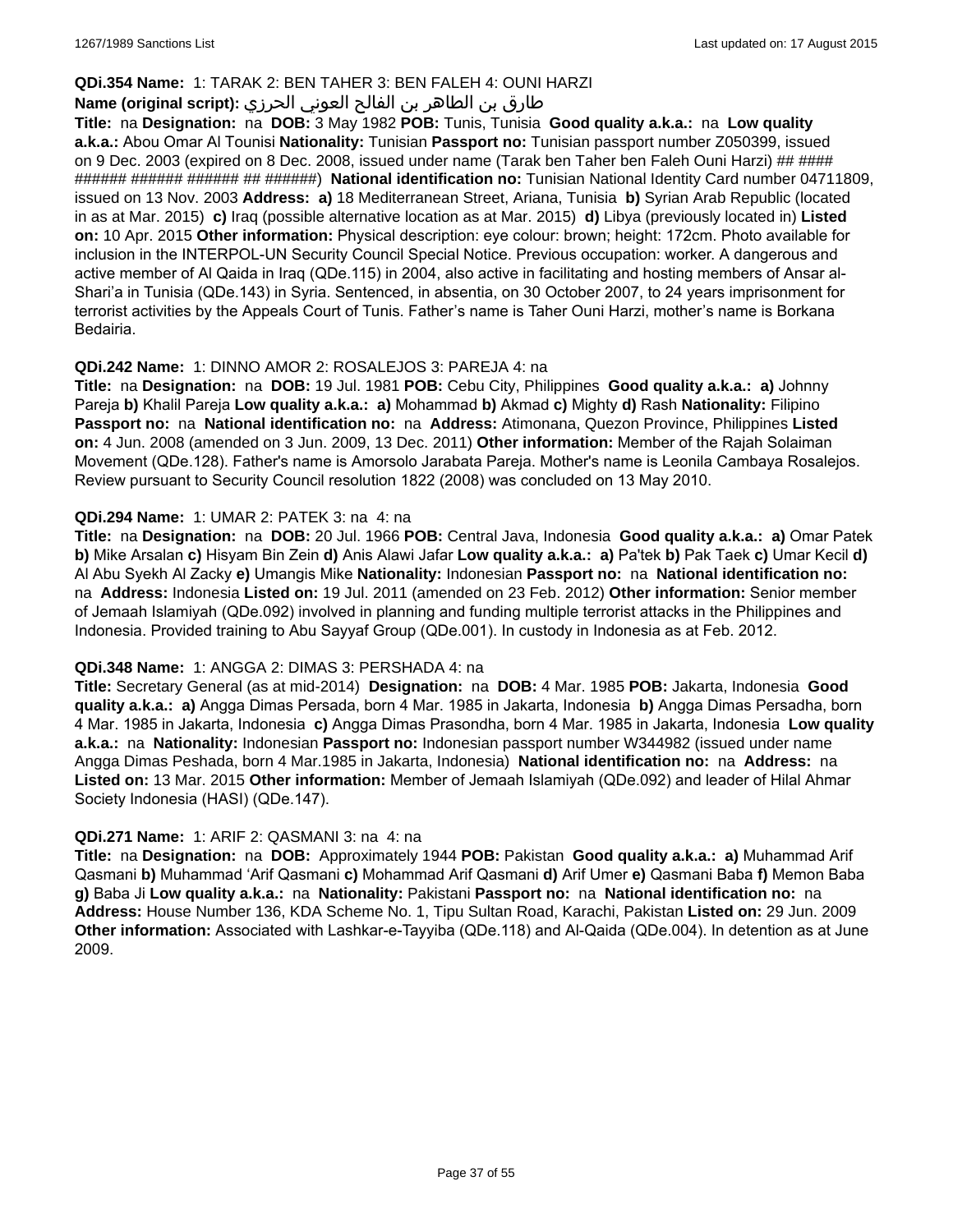## **QDi.297 Name:** 1: HASSAN 2: MUHAMMAD 3: ABU BAKR 4: QAYED

## حسن محمد أبو بكر قايد **:(script original (Name**

**Title:** na **Designation:** na **DOB: a)** 1963 **b)** 1969 **POB:** Marzaq, Libyan Arab Jamahiriya **Good quality a.k.a.: a)** Hasan Muhammad Abu Bakr Qa'id **b)** قايد بكر أبو محمد الحسين) Al-Husain Muhammad Abu Bakr Qayid) **c)** Muhammad Hassan Qayed **d)** Mohammad Hassan Abu Bakar **e)** Hasan Qa'id **f)** Muhammad Hasan al-Libi **Low quality a.k.a.: a)** Abu Yahya al-Libi (الليبي يحيى أبو) (prominently known by this nom de guerre) **b)** Abu Yahya **c)** Sheikh Yahya **d)** Abu Yahya Yunis al Sahrawi **e)** Abu Yunus Rashid **f)** al-Rashid **g)** Abu al-Widdan **h)** الصحراوي يونس) Younes Al-Sahrawi; Younes Al-Sahraoui) **Nationality:** Libyan **Passport no:** Libyan number 681819/88 **National identification no:** Libyan 5617/87 **Address:** Wadi 'Ataba, Libya ( previous location in 2004) **Listed on:** 15 Sep. 2011 **Other information:** Senior Al-Qaida (QDe.004) leader who, as of late 2010, was responsible for the supervision of other senior Al-Qaida officials. As of 2010, Al-Qaida commander in Pakistan and provider of financial assistance to Al-Qaida fighters in Afghanistan. Has also been a top Al-Qaida strategist and field commander in Afghanistan, and instructor at Al-Qaida training camp. Mother's name is Al-Zahra Amr Al-Khouri (a.k.a. al Zahra' 'Umar).

## **QDi.303 Name:** 1: FAZAL 2: RAHIM 3: na 4: na

## **Name (original script):** رحيم فضل

**Title:** na **Designation:** na **DOB: a)** 5 Jan. 1974 **b)** 1977 **c)** 1975 **d)** 24 Jan. 1973 **POB:** Kabul, Afghanistan **Good quality a.k.a.: a)** Fazel Rahim; Fazil Rahim **b)** Fazil Rahman **Low quality a.k.a.:** na **Nationality:** Afghan **Passport no:** Afghan passport number R512768 **National identification no:** na **Address: a)** (Afghanistan/ Pakistan border region (previous address)) **b)** (A2, City Computer Plaza, Shar-e-Now, Kabul, Afghanistan (previous address)) **c)** Microrayan 3rd, Apt. 45, block 21, Kabul, Afghanistan ( previous address) **Listed on:** 6 Mar. 2012 **Other information:** Was a financial facilitator for the Islamic Movement of Uzbekistan (QDe.010) and Al-Qaida (QDe.004). Was associated with Tohir Abdulkhalilovich Yuldashev. As of late 2010, in custody of Pakistani authorities. Father's name is Fazal Ahmad.

## **QDi.199 Name:** 1: ATA 2: ABDOULAZIZ 3: RASHID 4: na

## عطا عبد العزيز رشيد **:(script original (Name**

**Title:** na **Designation:** na **DOB:** 1 Dec. 1973 **POB:** Sulaimaniya, Iraq **Good quality a.k.a.: a)** Abdoulaziz Ata Rashid, born 1 Dec. 1973 **b)** Ata Abdoul Aziz Barzingy **Low quality a.k.a.:** na **Nationality:** Iraqi **Passport no:**  (None) **National identification no:** na **Address:** (In prison in Germany) **Listed on:** 6 Dec. 2005 (amended on 21 Oct. 2008, 13 Dec. 2011, 6 Aug. 2013) **Other information:** Member of Ansar Al-Islam (QDe.098). Sentenced on 15 Jul. 2008 to 10 years imprisonment in Germany. Review pursuant to Security Council resolution 1822 (2008) was concluded on 30 Jul. 2009.

## **QDi.075 Name:** 1: ABDELHALIM 2: HAFED 3: ABDELFATTAH 4: REMADNA

## عبدالحليم حافظ عبدالفتاح رمادنا **:(script original (Name**

**Title:** na **Designation:** na **DOB:** 2 Apr. 1966 **POB:** Biskra, Algeria **Good quality a.k.a.:** Abdelhalim Remadna **Low quality a.k.a.:** Jalloul **Nationality:** Algerian **Passport no:** na **National identification no:** na **Address:** Algeria **Listed on:** 3 Sep. 2002 (amended on 12 Apr. 2006, 7 Apr. 2008, 3 Jun. 2009, 25 Jan. 2010, 23 Dec. 2010) **Other information:** Deported from Italy to Algeria on 12 Aug. 2006. Review pursuant to Security Council resolution 1822 (2008) was concluded on 8 Dec. 2009.

## **QDi.219 Name:** 1: TAUFIK 2: RIFKI 3: na 4: na

**Title:** na **Designation:** na **DOB:** 19 Aug. 1974 **POB:** Dacusuman Surakarta, Central Java, Indonesia **Good quality a.k.a.: a)** Refke, Taufek **b)** Rifqi, Taufik **c)** Rifqi, Tawfiq **d)** Ami Iraq **e)** Ami Irza **f)** Amy Erja **g)** Ammy Erza **h)** Ammy Izza **i)** Ami Kusoman **j)** Abu Obaida **k)** Abu Obaidah **l)** Abu Obeida **m)** Abu Ubaidah **n)** Obaidah **o)** Abu Obayda **p)** Izza Kusoman **q)** Yacub, Eric **Low quality a.k.a.:** na **Nationality:** Indonesian **Passport no:** na **National identification no:** na **Address:** Philippines **Listed on:** 21 Apr. 2006 (amended on 13 Dec. 2011) **Other information:** In detention in the Philippines as at May 2011. Review pursuant to Security Council resolution 1822 (2008) was concluded on 8 Jun. 2010.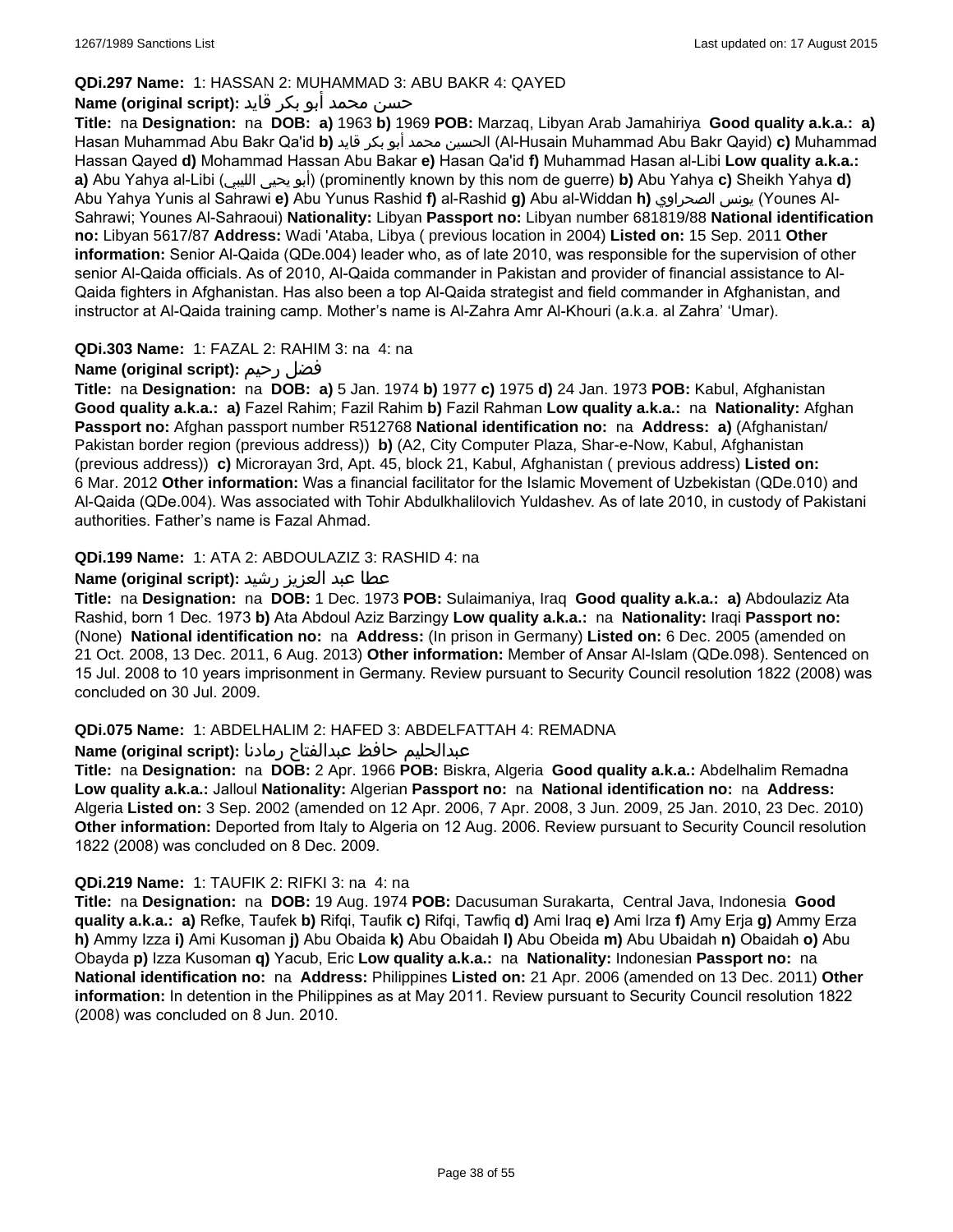#### **QDi.150 Name:** 1: AL-AZHAR 2: BEN KHALIFA 3: BEN AHMED 4: ROUINE

## الأزهر بن خليفة بن احمد روين **:(script original (Name**

**Title:** na **Designation:** na **DOB:** 20 Nov. 1975 **POB:** Sfax, Tunisia **Good quality a.k.a.:** na **Low quality a.k.a.: a)** Salmane **b)** Lazhar **Nationality:** Tunisian **Passport no:** Tunisian number P182583, issued on 13 Sep. 2003 (expired on 12 Sep. 2007) **National identification no:** na **Address:** Tunisia **Listed on:** 12 Nov. 2003 (amended on 20 Dec. 2005, 21 Dec. 2007, 30 Jan. 2009, 16 May 2011) **Other information:** Sentenced to six years and ten months of imprisonment for membership of a terrorist association by the Appeal Court of Milan, Italy, on 7 Feb. 2008. Considered a fugitive from justice by the Italian authorities as at Jul. 2008. Under administrative control measure in Tunisia as at 2010. Review pursuant to Security Council resolution 1822 (2008) was concluded on 21 Jun. 2010.

### **QDi.186 Name:** 1: ABU 2: RUSDAN 3: na 4: na

**Title:** na **Designation:** na **DOB:** 16 Aug. 1960 **POB:** Kudus, Central Java, Indonesia **Good quality a.k.a.:** na **Low quality a.k.a.: a)** Abu Thoriq **b)** Rusdjan **c)** Rusjan **d)** Rusydan **e)** Thoriquddin **f)** Thoriquiddin **g)** Thoriquidin **h)** Toriquddin **Nationality:** na **Passport no:** na **National identification no:** na **Address:** na **Listed on:** 16 May 2005 (amended on 12 Dec. 2014) **Other information:** Review pursuant to Security Council resolution 1822 (2008) was concluded on 8 Jun. 2010.

#### **QDi.020 Name:** 1: MOHAMMAD 2: HAMDI 3: MOHAMMAD 4: SADIQ AL-AHDAL

#### محمد حمدي محمد صادق الأهدل **:Name (original script**)

**Title:** na **Designation:** na **DOB:** 19 Nov. 1971 **POB:** Medina, Saudi Arabia **Good quality a.k.a.: a)** Al-Hamati, Muhammad **b)** Muhammad Muhammad Abdullah Al-Ahdal **c)** Mohamed Mohamed Abdullah Al-Ahdal **Low quality a.k.a.: a)** Abu Asim Al-Makki **b)** Ahmed **Nationality:** Yemeni **Passport no:** Yemeni number 541939, issued on 31 Jul. 2000, issued in Al-Hudaydah, Yemen (in the name of Muhammad Muhammad Abdullah Al-Ahdal) **National identification no:** Yemeni identity card number 216040 **Address:** Jamal street, Al-Dahima alley, Al-Hudaydah, Yemen **Listed on:** 17 Oct. 2001 (amended on 30 Jan. 2009, 25 Jan. 2010) **Other information:** Responsible for the finances of Al-Qa'ida (QDe.004) in Yemen. Accused of involvement in the attack on the USS Cole in 2000. Arrested in Yemen in Nov. 2003. Sentenced to three years and one month of imprisonment by the specialized criminal court of first instance in Yemen. Released on 25 Dec. 2006 after the completion of his sentence. Review pursuant to Security Council resolution 1822 (2008) was concluded on 8 Jul. 2010.

#### **QDi.263 Name:** 1: HAFIZ 2: MUHAMMAD 3: SAEED 4: na

**Title:** na **Designation:** na **DOB:** 5 Jun. 1950 **POB:** Sargodha, Punjab, Pakistan **Good quality a.k.a.: a)** Hafiz Mohammad Sahib **b)** Hafiz Mohammad Sayid **c)** Hafiz Muhammad **d)** Hafiz Saeed **e)** Hafez Mohammad Saeed **f)** Hafiz Mohammad Sayeed **g)** Tata Mohammad Syeed **h)** Mohammad Sayed **i)** Muhammad Saeed **Low quality a.k.a.:** Hafiz Ji **Nationality:** Pakistani **Passport no:** na **National identification no:** Pakistani 3520025509842-7 **Address:** House No. 116E, Mohalla Johar, Lahore, Tehsil, Lahore City, Lahore District, Pakistan ( location as at May 2008) **Listed on:** 10 Dec. 2008 (amended on 17 Jul. 2009) **Other information:** Muhammad Saeed is the leader of Lashkar-e-Tayyiba (QDe.118).

#### **QDi.208 Name:** 1: RADULAN 2: SAHIRON 3: na 4: na

**Title:** na **Designation:** na **DOB: a)** 1955 **b)** Approximately 1952 **POB:** Kaunayan, Patikul, Jolo Island, the Philippines **Good quality a.k.a.: a)** Radullan Sahiron **b)** Radulan Sahirun **c)** Radulan Sajirun **d)** Commander Putol **Low quality a.k.a.:** na **Nationality:** Filipino **Passport no:** na **National identification no:** na **Address:**  na **Listed on:** 6 Dec. 2005 **Other information:** Review pursuant to Security Council resolution 1822 (2008) was concluded on 8 Jun. 2010.

#### **QDi.222 Name:** 1: NESSIM 2: BEN ROMDHANE 3: SAHRAOUI 4: na

#### نسيم بن رمضان صحراوي **:(script original (Name**

**Title:** na **Designation:** na **DOB:** 3 Aug. 1973 **POB:** Bizerta, Tunisia **Good quality a.k.a.: a)** Dass **b)** Nasim al-Sahrawi **Low quality a.k.a.:** na **Nationality:** Tunisian **Passport no:** na **National identification no:** na **Address:** Tunisia **Listed on:** 2 Aug. 2006 (amended on 1 Sep. 2009, 25 Jan. 2010, 13 Dec. 2011) **Other information:** Considered a fugitive from justice by the Italian authorities and sentenced in absentia to 6 years detention on 20 Nov. 2008. Sentenced in Tunisia to 4 years imprisonment for terrorist activity and in detention in Tunisia as at Jun. 2009. Review pursuant to Security Council resolution 1822 (2008) was concluded on 20 Jul. 2009.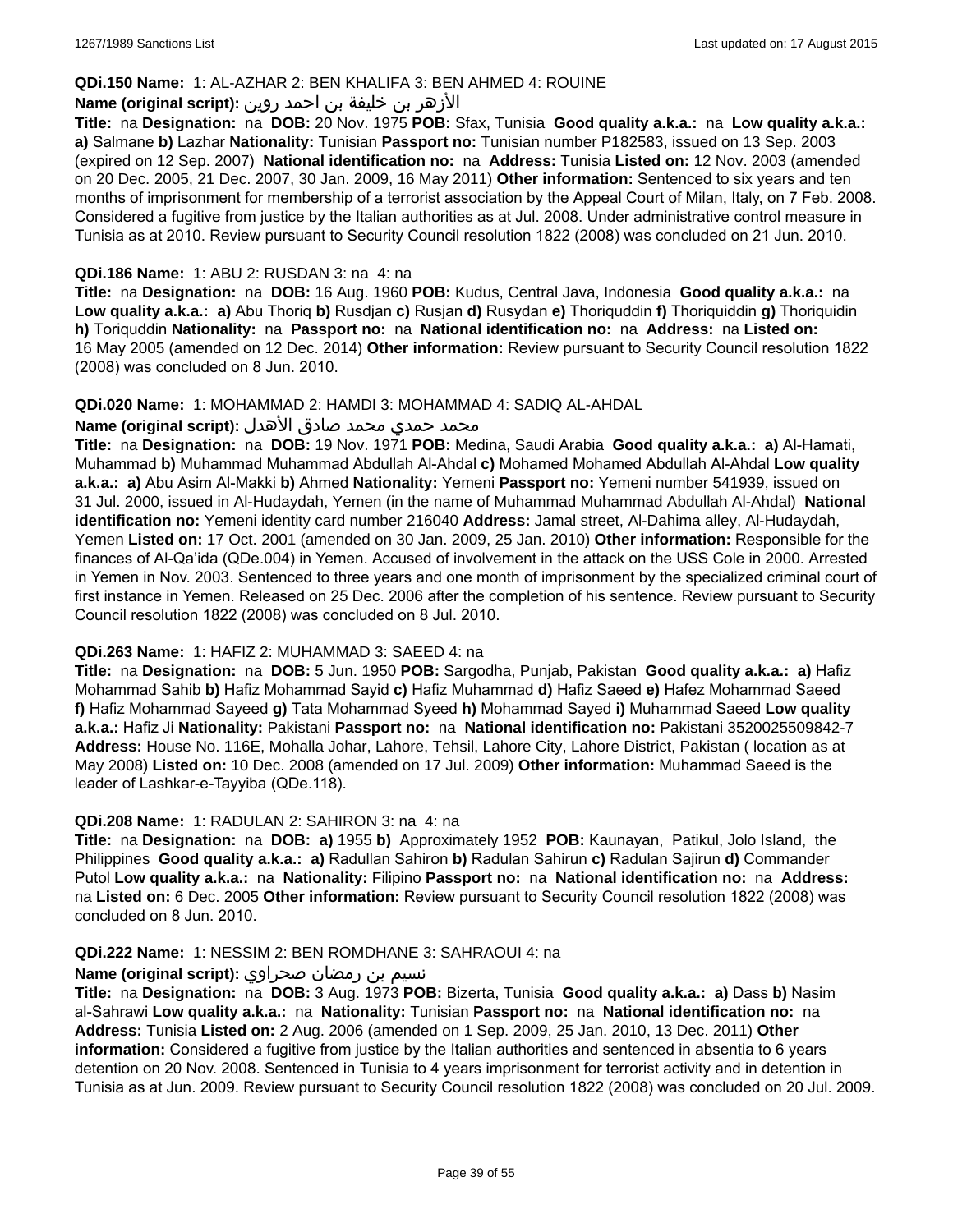#### **QDi.148 Name:** 1: NESSIM 2: BEN MOHAMED 3: AL-CHERIF BEN MOHAMED 4: SALEH AL-SAADI

## نسيم بن محمد الشريف بن محمد صالح السعدي **:Name (original script**)

**Title:** na **Designation:** na **DOB:** 30 Nov. 1974 **POB:** Haidra Al-Qasreen, Tunisia **Good quality a.k.a.: a)** Nassim Saadi **b)** Dia el Haak George, born 20 Nov. 1974 in Lebanon **c)** Diael Haak George, born 30 Nov. 1974 in Lebanon **d)** El Dia Haak George, born 30 Nov. 1974 in Algeria **Low quality a.k.a.: a)** Abou Anis **b)** Abu Anis **Nationality:** Tunisian **Passport no:** Tunisian number M788331, issued on 28 Sep. 2001 (expired 27 Sep. 2006) **National identification no:** na **Address: a)** Via Monte Grappa 15, Arluno (Milan), Italy **b)** Via Cefalonia 11, Milan, Italy (Domicile, last known address) **Listed on:** 12 Nov. 2003 (amended on 20 Dec. 2005, 31 Jul. 2006, 21 Dec. 2007, 3 Jun. 2009, 16 May 2011) **Other information:** Arrested on 9 Oct. 2002. In detention in Italy until 27 Apr. 2012. Sentenced in absentia to 20 years of imprisonment by the Tunis Military Court on 11 May 2005 for membership of a terrorist organization. Father's name is Mohamed Sharif. Mother's name is Fatima. Review pursuant to Security Council resolution 1822 (2008) was concluded on 21 Jun. 2010.

## **QDi.244 Name:** 1: HILARION 2: DEL ROSARIO 3: SANTOS III 4: na

**Title:** Amir **Designation:** na **DOB:** 12 Mar. 1966 **POB:** 686 A. Mabini Street, Sangandaan, Caloocan City, Philippines **Good quality a.k.a.: a)** Akmad Santos **b)** Ahmed Islam **c)** Ahmad Islam Santos **d)** Abu Hamsa **e)** Hilarion Santos III **f)** Abu Abdullah Santos **g)** Faisal Santos **Low quality a.k.a.: a)** Lakay **b)** Aki **c)** Aqi **Nationality:**  na **Passport no:** Filipino number AA780554 **National identification no:** na **Address:** 50, Purdue Street, Cubao, Quezon City, Philippines **Listed on:** 4 Jun. 2008 (amended on 13 Dec. 2011) **Other information:** Founder and leader of the Rajah Solaiman Movement (QDe.128) and linked to the Abu Sayyaf Group (QDe.001). In detention in the Philippines as of May 2011. Review pursuant to Security Council resolution 1822 (2008) was concluded on 13 May 2010.

## **QDi.350 Name:** 1: WIJI 2: JOKO 3: SANTOSO 4:

**Title:** na **Designation:** na **DOB:** 14 Jul. 1975 **POB:** Rembang, Jawa Tengah, Indonesia **Good quality a.k.a.:** Wijijoko Santoso, born 14 Jul. 1975 in Rembang, Jawa Tengah, Indonesia **Low quality a.k.a.: a)** Abu Seif al-Jawi **b)** Abu Seif **Nationality:** Indonesian **Passport no:** Indonesian passport number A2823222, issued on 28 May 2012 (expires 28 May 2017, issued under name Wiji Joko Santoso, born 14 Jul. 1975 in Rembang, Jawa Tengah, Indonesia) **National identification no:** na **Address:** na **Listed on:** 13 Mar. 2015 **Other information:** Head of the foreign affairs division and key outreach player of Jemaah Islamiyah (QDe.092). Associated with Hilal Ahmar Society Indonesia (HASI) (QDe.147).

## **QDi.001 Name:** 1: SAYF-AL ADL 2: na 3: na 4: na

## **Name (original script):** العدل سيف

**Title:** na **Designation:** na **DOB: a)** 1963 **b)** 11 Apr. 1963 **c)** 11 Apr. 1960 **POB:** Egypt **Good quality a.k.a.: a)** Saif Al-'Adil **b)** Seif al Adel **c)** Muhamad Ibrahim Makkawi **Low quality a.k.a.:** Ibrahim al-Madani **Nationality:** Egyptian **Passport no:** na **National identification no:** na **Address:** na **Listed on:** 25 Jan. 2001 (amended on 16 Dec. 2010, 24 Jul. 2013) **Other information:** Responsible for Usama bin Laden's (deceased) security. Review pursuant to Security Council resolution 1822 (2008) was concluded on 15 Jun. 2010.

## **QDi.260 Name:** 1: DANIEL 2: MARTIN 3: SCHNEIDER 4: na

**Title:** na **Designation:** na **DOB:** 9 Sep. 1985 **POB:** Neunkirchen (Saar), Germany **Good quality a.k.a.:** na **Low quality a.k.a.:** Abdullah **Nationality:** German **Passport no:** German number 2318047793, issued on 17 May 2006, issued in Friedrichsthal, Germany (expired on 16 May 2011.) **National identification no:** German Federal Identity Card number 2318229333, issued on 17 May 2006, issued in Friedrichsthal, Germany (expired on 16 May 2011 (reported lost)) **Address: a)** (In prison in Germany (since Sep. 2007)) **b)** Petrusstrasse 32, 66125 Herrensohr, Dudweiler, Saarbrücken, Germany (previous address) **Listed on:** 27 Oct. 2008 (amended on 13 Dec. 2011) **Other information:** Associated with the Islamic Jihad Union (IJU), also known as the Islamic Jihad Group (QDe.119). Associated with Fritz Martin Gelowicz (QDi.259) and Adem Yilmaz (QDi.261). In detention in Germany as of Jun. 2010.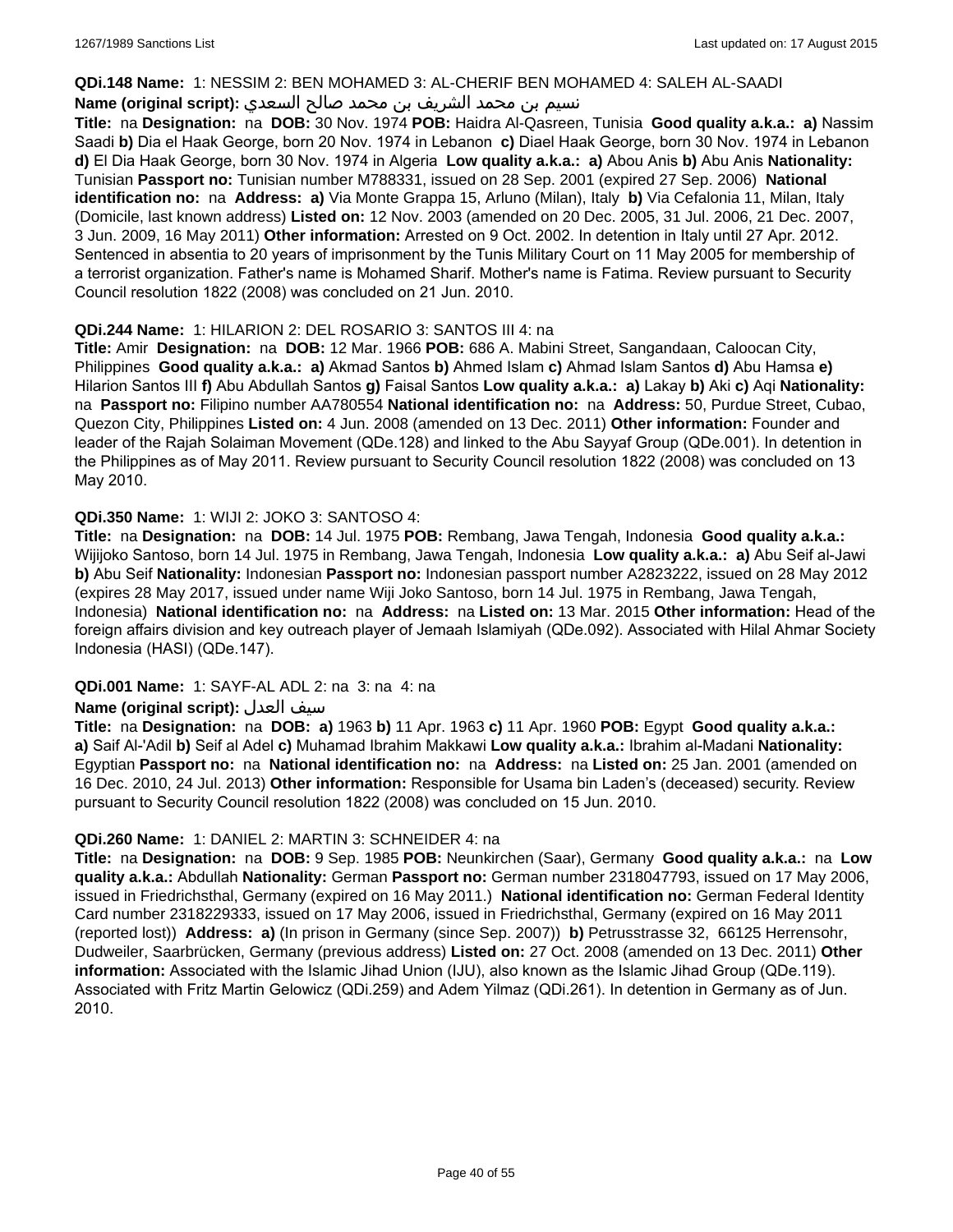## **QDi.128 Name:** 1: ISMAIL 2: ABDALLAH 3: SBAITAN 4: SHALABI

## اسماعيل عبد الله سبيدان شلبي **:(script original (Name**

**Title:** na **Designation:** na **DOB:** 30 Apr. 1973 **POB:** Beckum, Germany **Good quality a.k.a.: a)** Ismain Shalabe, born 30 Apr. 1973 in Beckum **b)** Ismail Abdallah Sbaitan Shalabi, born 30 Apr. 1973 in Beckum **Low quality a.k.a.:**  na **Nationality:** Jordanian of Palestinian origin **Passport no: a)** (Passport of the Hashemite Kingdom of Jordan no. E778675, issued in Rusaifah on 23 Jun. 1996, valid until 23 Jun. 2001) **b)** (Passport of the Hashemite Kingdom of Jordan no. H401056, JOR 9731050433, issued on 11 Apr. 2001, valid until 10 Apr. 2006) **National identification no:** na **Address:** Germany **Listed on:** 23 Sep. 2003 (amended on 10 Jun. 2011) **Other information:** Father's name is Abdullah Shalabi. Mother's name is Ammnih Shalabi. Associated with Djamel Moustfa (QDi.129), Mohamed Abu Dhess (QDi.130) and Aschraf al-Dagma (QDi.132). Review pursuant to Security Council resolution 1822 (2008) was concluded on 21 Jun. 2010.

## **QDi.322 Name:** 1: ABUBAKAR 2: MOHAMMED 3: SHEKAU 4: na

#### أبو بكر محمد الشكوى **:(script original (Name**

**Title:** na **Designation:** na **DOB:** 1969 **POB:** Shekau Village, Yobe State, Nigeria **Good quality a.k.a.:** Abubakar Shekau **Low quality a.k.a.: a)** Abu Mohammed Abubakar bin Mohammed **b)** Abu Muhammed Abubakar bi Mohammed **c)** Shekau **d)** Shehu **e)** Shayku **f)** Imam Darul Tauhid **g)** Imam Darul Tawheed **Nationality:** Nigerian **Passport no:** na **National identification no:** na **Address:** Nigeria **Listed on:** 26 Jun. 2014 **Other information:** Member of the Kanuri tribe. Physical description: eye colour: black; hair colour: black. Photo available for inclusion in the INTERPOL-UN Security Council Special Notice. Leader of Jama'atu Ahlis Sunna Lidda'Awati Wal-Jihad (Boko Haram) (QDe.138). Under Shekau's leadership, Boko Haram has been responsible for a series of major terrorist attacks.

#### **QDi.017 Name:** 1: THARWAT 2: SALAH 3: SHIHATA 4: na

#### ثروت صالح شحاتة **:(script original (Name**

**Title:** na **Designation:** na **DOB:** 29 Jun. 1960 **POB:** Egypt **Good quality a.k.a.: a)** Tarwat Salah Abdallah **b)** Salah Shihata Thirwat **c)** Shahata Thirwat **d)** Tharwat Salah Shihata Ali (previously listed as) **Low quality a.k.a.:**  na **Nationality:** Egyptian **Passport no:** na **National identification no:** na **Address:** na **Listed on:** 6 Oct. 2001 (amended on 26 Nov. 2004, 16 Dec. 2010) **Other information:** Review pursuant to Security Council resolution 1822 (2008) was concluded on 15 Jun. 2010.

#### **QDi.122 Name:** 1: PARLINDUNGAN 2: SIREGAR 3: na 4: na

**Title:** na **Designation:** na **DOB: a)** 25 Apr. 1957 **b)** 25 Apr. 1967 **POB:** Indonesia **Good quality a.k.a.: a)** Siregar, Parlin **b)** Siregar, Saleh Parlindungan **Low quality a.k.a.:** na **Nationality:** Indonesian **Passport no:** na **National identification no:** na **Address:** na **Listed on:** 9 Sep. 2003 **Other information:** Review pursuant to Security Council resolution 1822 (2008) was concluded on 25 May 2010.

#### **QDi.124 Name:** 1: YAZID 2: SUFAAT 3: na 4: na

**Title:** na **Designation:** na **DOB:** 20 Jan. 1964 **POB:** Johor, Malaysia **Good quality a.k.a.:** na **Low quality a.k.a.: a)** Joe **b)** Abu Zufar **Nationality:** Malaysian **Passport no:** A 10472263 **National identification no:** 640120-01-5529 **Address:** Taman Bukit Ampang, State of Selangor, Malaysia (as at April 2009) **Listed on:** 9 Sep. 2003 (amended on 3 May 2004, 1 Feb. 2008, 10 Aug. 2009, 25 Jan. 2010, 16 May 2011) **Other information:** Review pursuant to Security Council resolution 1822 (2008) was concluded on 19 Jun. 2009.

#### **QDi.349 Name:** 1: BAMBANG 2: SUKIRNO 3: 4:

**Title:** na **Designation:** na **DOB:** 5 Apr. 1975 **POB:** Indonesia **Good quality a.k.a.:** na **Low quality a.k.a.: a)** Pak Zahra **b)** Abu Zahra **Nationality:** Indonesian **Passport no:** Indonesian passport number A2062513 **National identification no:** na **Address:** na **Listed on:** 13 Mar. 2015 **Other information:** A senior leader of Jemaah Islamiyah (QDe.092) who has held leadership positions in Hilal Ahmar Society Indonesia (HASI) (QDe.147).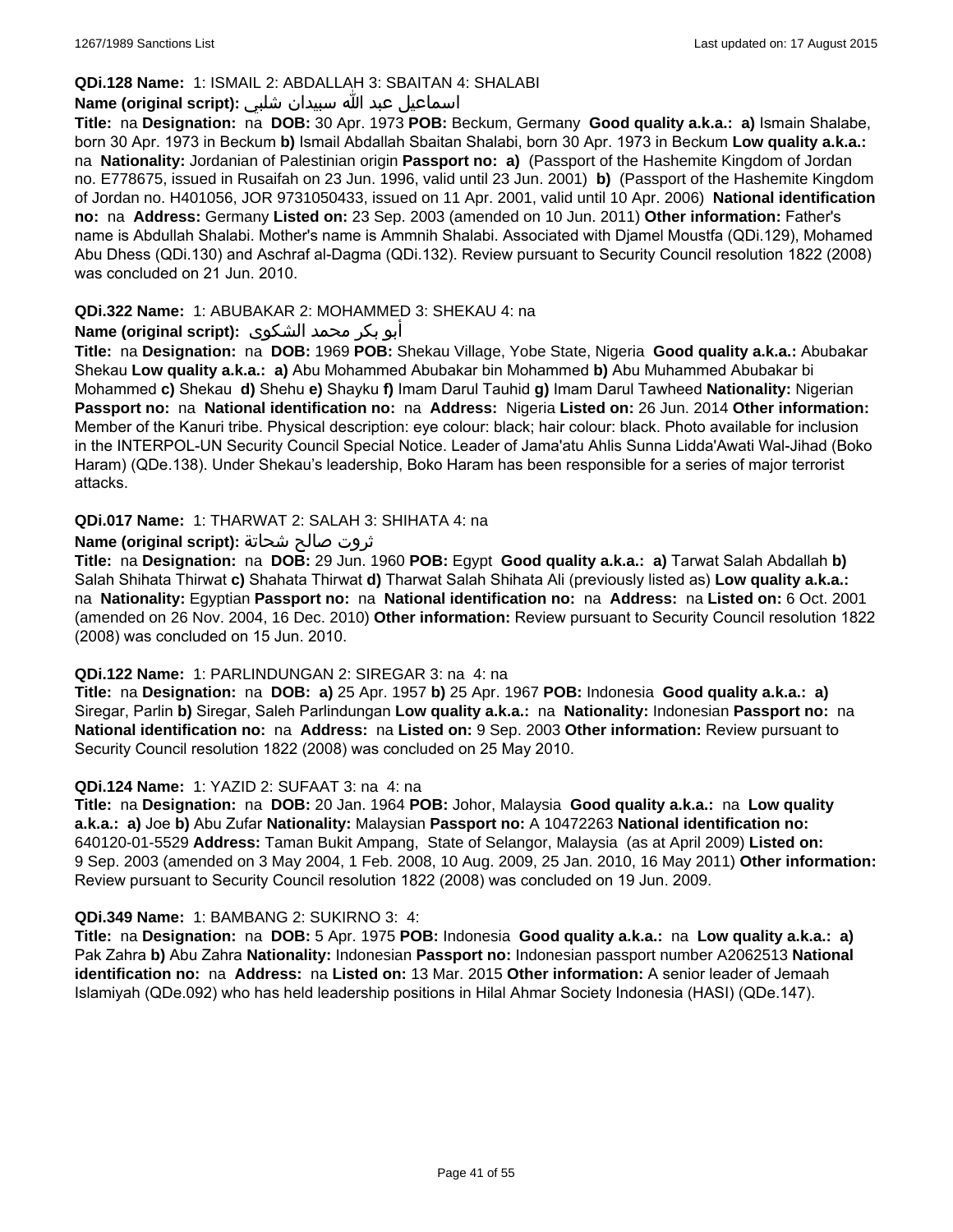#### **QDi.123 Name:** 1: YASSIN 2: SYAWAL 3: na 4: na

**Title:** na **Designation:** na **DOB:** Approximately 1972 **POB:** na **Good quality a.k.a.: a)** Salim Yasin **b)** Yasin Mahmud Mochtar **c)** Abdul Hadi Yasin **d)** Muhamad Mubarok **e)** Muhammad Syawal **f)** Yassin Sywal (formerly listed as) **Low quality a.k.a.: a)** Abu Seta **b)** Mahmud **c)** Abu Muamar **d)** Mubarok **Nationality:** Indonesian **Passport no:** na **National identification no:** na **Address:** na **Listed on:** 9 Sep. 2003 (amended on 12 Dec. 2014) **Other information:** At large as at Dec. 2003. Review pursuant to Security Council resolution 1822 (2008) was concluded on 25 May 2010.

## **QDi.057 Name:** 1: IBRAHIM 2: ALI 3: ABU BAKR 4: TANTOUSH

## ابراهيم علي أبو بكر تنتوش **:(script original (Name**

**Title:** na **Designation:** na **DOB:** 2 Feb. 1966 **POB:** al Aziziyya, Libya **Good quality a.k.a.: a)** Abd al-Muhsin **b)** Ibrahim Ali Muhammad Abu Bakr **c)** Abdul Rahman **d)** Abu Anas **e)** Ibrahim Abubaker Tantouche **f)** Ibrahim Abubaker Tantoush **g)** 'Abd al-Muhsi **h)** 'Abd al-Rahman **i)** Abdel Ilah Sabri (false identity related to fraudulent South African identification number 6910275240086 linked to South African passport number 434021161, both documents have been confiscated) **Low quality a.k.a.:** Al-Libi **Nationality:** Libyan **Passport no: a)** (Libyan passport number 203037, issued in Tripoli, Libya) **b)** (Libyan passport number 347834, issued under name Ibrahim Ali Tantoush, expired on 21 Feb. 2014) **National identification no:** na **Address:** Tripoli, Libya, (as at Feb. 2014) **Listed on:** 11 Jan. 2002 (amended on 31 Jul. 2006, 4 Oct. 2006, 16 May 2011, 10 Jul. 2015) **Other information:** Associated with Afghan Support Committee (ASC) (QDe.069), Revival of Islamic Heritage Society (RIHS)(QDe.070) and the Libyan Islamic Fighting Group (LIFG) (QDe.011). Photograph and fingerprints available for inclusion in the INTERPOL-UNSC Special Notice. Review pursuant to Security Council resolution 1822 (2008) was concluded on 8 Jun. 2010.

#### **QDi.241 Name:** 1: ANGELO 2: RAMIREZ 3: TRINIDAD 4: na

**Title:** na **Designation:** na **DOB:** 20 Mar. 1978 **POB:** Gattaran, Cagayan Province, Philippines **Good quality a.k.a.: a)** Calib Trinidad **b)** Kalib Trinidad **Low quality a.k.a.: a)** Abdul Khalil **b)** Abdukahlil **c)** Abu Khalil **d)** Anis **Nationality:** Filipino **Passport no:** na **National identification no:** na **Address:** 3111 Ma. Bautista, Punta, Santa Ana, Manila, Philippines **Listed on:** 4 Jun. 2008 (amended on 13 Dec. 2011) **Other information:** Distinguishing marks include scars on both legs. Member of the Rajah Solaiman Movement (Qde.128), and associated with the Abu Sayyaf Group (QDe.001) and the Jemaah Islamiyah (QDe.092). In detention in the Philippines as of May 2011. Review pursuant to Security Council resolution 1822 (2008) was concluded on 13 May 2010.

#### **QDi.056 Name:** 1: MOHAMMED 2: TUFAIL 3: na 4: na

**Title:** na **Designation:** na **DOB:** 5 May 1930 **POB:** na **Good quality a.k.a.: a)** Tufail, S.M. **b)** Tuffail, Sheik Mohammed **Low quality a.k.a.:** na **Nationality:** Pakistani **Passport no:** na **National identification no:** na **Address:** na **Listed on:** 24 Dec. 2001 (amended on 19 Jan. 2011) **Other information:** Served as a director of Ummah Tameer e-Nau (UTN) (QDe.068). Review pursuant to Security Council resolution 1822 (2008) was concluded on 1 Jun. 2010.

#### **QDi.290 Name:** 1: DOKU 2: KHAMATOVICH 3: UMAROV 4: na

## **Name (original script):** Умаров Доку Хаматович

**Title:** na **Designation:** na **DOB: a)** 13 Apr. 1964 **b)** 13 Apr. 1965 **c)** 12 May 1964 **d)** 1955 **POB:** Kharsenoy Village, Shatoyskiy (Sovetskiy) District, Chechenskaya Respublika, Russian Federation **Good quality a.k.a.: a)** Lom-ali Butayev (Butaev), born in 1955 **b)** Dokka Umarov, born on 13 Apr. 1964 **c)** Dokka Umarov, born on 13 Apr. 1965 **Low quality a.k.a.:** na **Nationality: a)** Russian **b)** USSR (until 1991) **Passport no:** Russian passport number 96 03 464086, issued on 1 June 2003 **National identification no:** na **Address:** na **Listed on:** 10 Mar. 2011 (amended on 2 Jun. 2014, 30 Dec. 2014) **Other information:** Physical description: 180 cm tall, dark hair, 7-9 cm. long scar on the face, part of the tongue is missing, has a speech defect. Resides in the Russian Federation as at Nov. 2010. International arrest warrant issued in the year 2000. INTERPOL Special Notice contains biometric information. Reportedly deceased as of April 2014.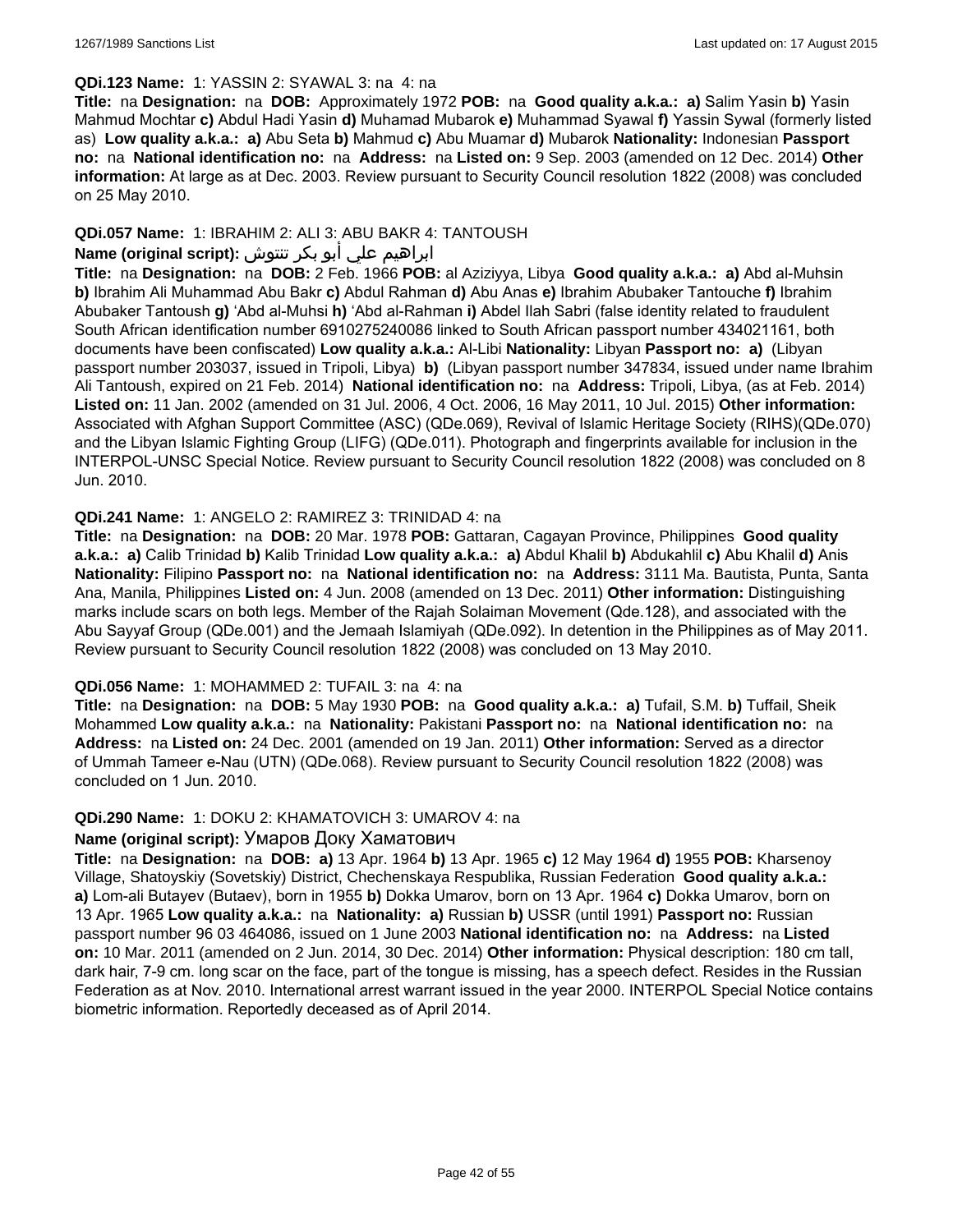#### **QDi.346. Name:** 1: 'ABD AL-MALIK 2: MUHAMMAD 3: YUSUF 4: 'UTHMAN 'ABD AL-SALAM

## عبدالملك محمد يوسف عثمان عبد السلام **:(script original (Name**

**Title:** na **Designation:** na **DOB:** 13 Jul. 1989 **POB:** na **Good quality a.k.a.:** 'Abd al-Malik Muhammad Yusif 'Abd-al-Salam **Low quality a.k.a.: a)** 'Umar al-Qatari **b)** 'Umar al-Tayyar **Nationality:** Jordanian **Passport no:** K475336, issued on 31 Aug. 2009, issued in Jordanian (expired on 30 Aug. 2014) **National identification no:** 28940000602, issued in Qatar **Address:** na **Listed on:** 23 Jan. 2015 **Other information:** Facilitator who provides financial, material, and technological support for Al-Qaida (QDe.004) and Al-Nusrah Front for the People of the Levant (QDe.137).

## **QDi.343. Name:** 1: ASHRAF 2: MUHAMMAD 3: YUSUF 4: 'UTHMAN 'ABD AL-SALAM

#### اشرف محمد يوسف عثمان عبد السلام **:(script original (Name**

**Title:** na **Designation:** na **DOB:** 1984 **POB:** Iraq **Good quality a.k.a.: a)** Ashraf Muhammad Yusif 'Uthman 'Abdal-Salam **b)** Ashraf Muhammad Yusuf 'Abd-al-Salam **c)** Ashraf Muhammad Yusif 'Abd al-Salam **Low quality a.k.a.: a)** Khattab **b)** Ibn al-Khattab **Nationality:** Jordanian **Passport no: a)** K048787, issued in Jordan **b)** 486298, issued in Jordan **National identification no:** 28440000526, issued in Qatar **Address:** Syrian Arab Republic (located in as at Dec. 2014) **Listed on:** 23 Jan. 2015 **Other information:** A member of Al-Qaida (QDe.004) as of 2012 and a fighter in the Syrian Arab Republic since early 2014. Provided financial, material, and technological support for Al-Qaida, Al-Nusrah Front for the People of the Levant (QDe.137) and Al-Qaida in Iraq (AQI) (QDe.115).

#### **QDi.031 Name:** 1: OMAR 2: MAHMOUD 3: UTHMAN 4: na

#### عمر محمود عثمان **:(script original (Name**

**Title:** na **Designation:** na **DOB: a)** 30 Dec. 1960 **b)** 13 Dec. 1960 **POB:** Bethlehem, West Bank, Palestinian Territories **Good quality a.k.a.: a)** Al-Samman Uthman **b)** Umar Uthman **c)** Omar Mohammed Othman **Low quality a.k.a.: a)** Abu Qatada Al-Filistini **b)** Abu Umr Takfiri **c)** Abu Omar Abu Umar **d)** Abu Umar Umar **e)** Abu Ismail **Nationality:** Jordanian **Passport no:** na **National identification no:** na **Address:** Jordan (since July 2013) **Listed on:** 17 Oct. 2001 (amended on 14 Mar. 2008, 24 Mar. 2009, 25 Jan. 2010, 22 Jul. 2013) **Other information:** Associated with Al-Qaida-related groups in the United Kingdom and other countries. Convicted in absentia in Jordan for involvement in terrorist acts in 1998. Arrested in Feb. 2001 in the United Kingdom, was further detained between Oct. 2002 and Mar. 2005 and between Aug. 2005 and Jun. 2008. In custody since Dec. 2008. Deported to Jordan from the United Kingdom on 7 July 2013 to face terrorism charges. Review pursuant to Security Council resolution 1822 (2008) was concluded on 19 Oct. 2009.

## **QDi.037 Name:** 1: ABDUL RAHMAN 2: YASIN 3: na 4: na

### عبد الرحمن ياسين **:(script original (Name**

**Title:** na **Designation:** na **DOB:** 10 Apr. 1960 **POB:** Bloomington, Indiana, United States of America **Good quality a.k.a.: a)** Taha, Abdul Rahman S. **b)** Taher, Abdul Rahman S. **c)** Yasin, Abdul Rahman Said **d)** Yasin, Aboud **Low quality a.k.a.:** na **Nationality:** United States of America **Passport no:** 27082171 (United States of America, issued on 21 Jun. 1992 in Amman, Jordan) **National identification no:** (SSN 156-92-9858 (United States of America)) na **Address:** na **Listed on:** 17 Oct. 2001 (amended on 10 Apr. 2003) **Other information:** Abdul Rahman Yasin is in Iraq. Review pursuant to Security Council resolution 1822 (2008) was concluded on 21 Jun. 2010.

#### **QDi.261 Name:** 1: ADEM 2: YILMAZ 3: na 4: na

**Title:** na **Designation:** na **DOB:** 4 Nov. 1978 **POB:** Bayburt, Turkey **Good quality a.k.a.:** na **Low quality a.k.a.:** Talha **Nationality:** Turkish **Passport no:** Turkish number TR-P 614 166 (issued by the Turkish Consulate General in Frankfurt/M. on 22 Mar. 2006, expired on 15 Sep. 2009.) **National identification no:** na **Address: a)** (In prison in Germany (since Sep. 2007).) **b)** (Südliche Ringstrasse 133, 63225 Langen, Germany (previous address)) **Listed on:** 27 Oct. 2008 (amended on 13 Dec. 2011) **Other information:** Associated with the Islamic Jihad Union (IJU), also known as the Islamic Jihad Group (QDe.119). Associated with Fritz Martin Gelowicz (QDi.259) and Daniel Martin Schneider (QDi.260). In detention in Germany as of Jun. 2010.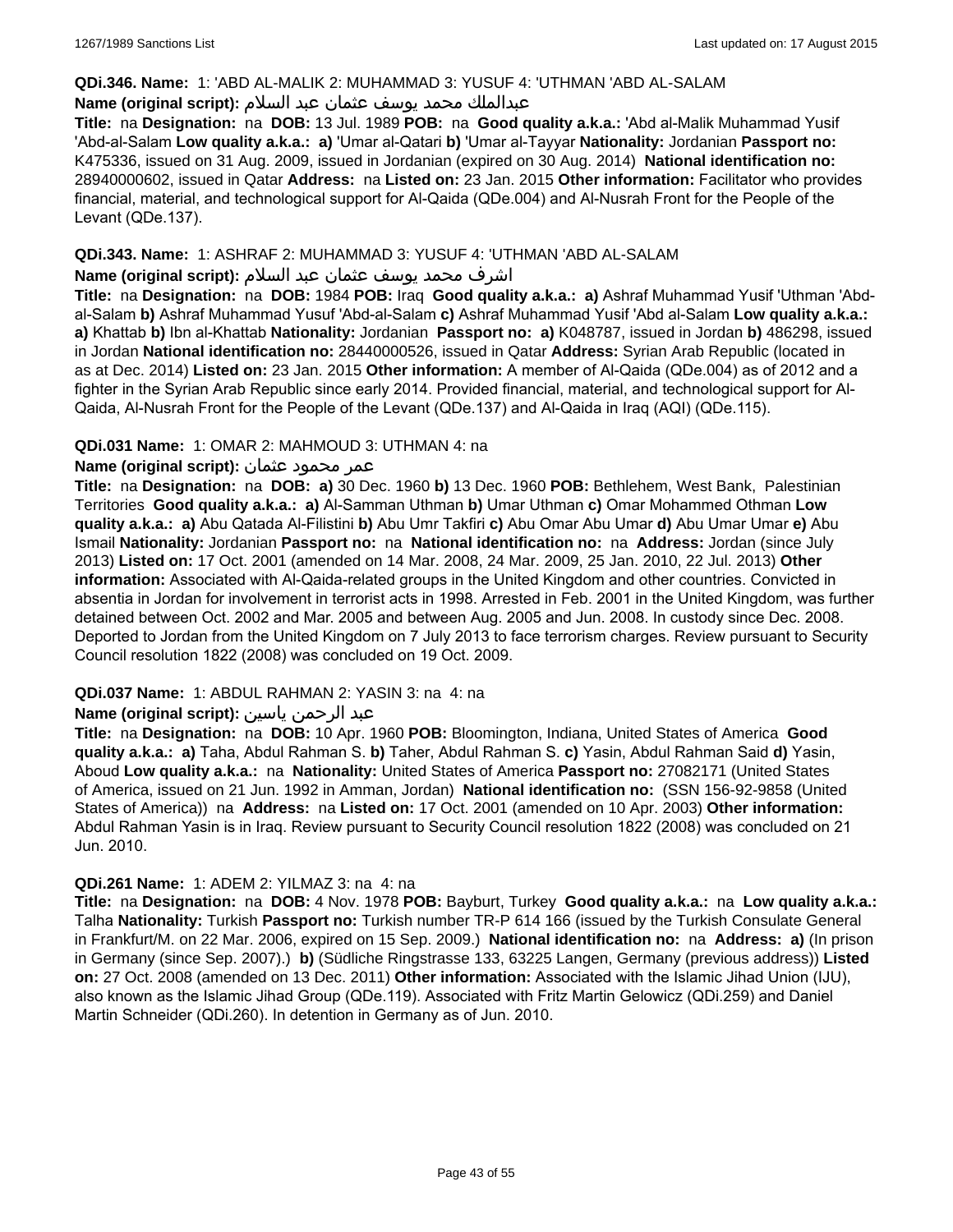#### **QDi.205 Name:** 1: RAFIK 2: MOHAMAD 3: YOUSEF 4: na

#### رفيق محمد يوسف **:(script original (Name**

**Title:** na **Designation:** na **DOB:** 27 Aug. 1974 **POB:** Baghdad, Iraq **Good quality a.k.a.:** Mohamad Raific Kairadin **Low quality a.k.a.:** na **Nationality:** Iraqi **Passport no:** (German travel document ("Reiseausweis") A 0092301) **National identification no:** na **Address:** (In prison in Germany) **Listed on:** 6 Dec. 2005 (amended on 21 Oct. 2008, 13 Dec. 2011) **Other information:** Member of Ansar Al-Islam (QDe.098). Sentenced on 15 Jul. 2008 to 8 years imprisonment in Germany. Review pursuant to Security Council resolution 1822 (2008) was concluded on 30 Jul. 2009.

#### **QDi.198 Name:** 1: HANI 2: AL-SAYYID 3: AL-SEBAI 4: YUSIF

## هاني السيد السباعي يوسف **:(script original (Name**

**Title:** na **Designation:** na **DOB: a)** 1 Mar. 1961 **b)** 16 Jun. 1960 **POB:** Qaylubiyah, Egypt **Good quality a.k.a.: a)** Hani Yousef Al-Sebai **b)** Hani Youssef **c)** Hany Youseff **d)** Hani Yusef **e)** Hani al-Sayyid Al-Sabai **f)** Hani al-Sayyid El Sebai **g)** Hani al-Sayyid Al Siba'i **h)** Hani al-Sayyid El Sabaay **i)** El-Sababt **j)** Abu Tusnin **k)** Abu Akram **l)** Hani El Sayyed Elsebai Yusef **m)** Abu Karim **n)** Hany Elsayed Youssef **Low quality a.k.a.:** na **Nationality:** Egyptian **Passport no:** na **National identification no:** na **Address:** London, United Kingdom **Listed on:** 29 Sep. 2005 (amended on 6 Oct. 2005, 18 Aug. 2006, 25 Jan. 2012) **Other information:** Father's name is Mohamed Elsayed Elsebai. Review pursuant to Security Council resolution 1822 (2008) was concluded on 29 Jul. 2010.

#### **QDi.139 Name:** 1: IMED 2: BEN MEKKI 3: ZARKAOUI 4: na

## عماد بن مكي زرقاوي **:(script original (Name**

**Title:** na **Designation:** na **DOB:** 15 Jan. 1973 **POB:** Tunis, Tunisia **Good quality a.k.a.: a)** Dour Nadre, born 15 Jan. 1974 in Morocco **b)** Dour Nadre, born 15 Jan. 1973 in Morocco **c)** Daour Nadre, born 31 Mar. 1975 in Algeria **d)** Imad ben al-Mekki ben al-Akhdar al-Zarkaoui (previously listed as) **Low quality a.k.a.: a)** Zarga **b)** Nadra **Nationality:** Tunisian **Passport no:** (Tunisian passport number M174950, issued on 27 Apr. 1999, expired on 26 Apr. 2004) **National identification no:** na **Address:** 41-45 Rue Estienne d'Orves, Pré Saint Gervais, France **Listed on:** 12 Nov. 2003 (amended on 20 Dec. 2005, 31 Jul. 2006, 10 Aug. 2009, 16 May 2011) **Other information:** Mother's name is Zina al-Zarkaoui. Imprisoned in France since 1 Feb. 2010 on charges of criminal conspiracy in relation to a terrorist organization. Review pursuant to Security Council resolution 1822 (2008) was concluded on 6 May 2010.

#### **QDi.168 Name:** 1: AHMAD 2: ZERFAOUI 3: na 4: na

## **Name (original script):** زرفاوي احمد

**Title:** na **Designation:** na **DOB:** 15 Jul. 1963 **POB:** Chréa, Algeria **Good quality a.k.a.: a)** Abdullah **b)** Abdalla **c)** Smail **d)** Abu Khaoula **e)** Abu Cholder **f)** Nuhr **Low quality a.k.a.:** na **Nationality:** Algerian **Passport no:** na **National identification no:** na **Address:** na **Listed on:** 3 May 2004 (amended on 12 Apr. 2006, 7 Apr. 2008, 13 Dec. 2011) **Other information:** Former member of The Organization of Al-Qaida in the Islamic Maghreb (QDe.014). Confirmed to have died in northern Mali on 19 Sep. 2006. Review pursuant to Security Council resolution 1822 (2008) was concluded on 27 Jul. 2010.

#### **QDi.223 Name:** 1: MERAI 2: ZOGHBAI 3: na 4: na

### **Name (original script):** زغبي مرعي

**Title:** na **Designation:** na **DOB: a)** 4 Apr. 1969 **b)** 4 Apr. 1960 **c)** 4 Jun. 1960 **POB:** Bengasi, Libyan Arab Jamahiriya **Good quality a.k.a.: a)** Mohamed Lebachir, born 14 Jan. 1968 in Morocco **b)** Meri Albdelfattah Zgbye, born 4 Jun. 1960 in Bendasi, Libyan Arab Jamahiriya **c)** Zoghbai Merai Abdul Fattah **d)** Lazrag Faraj, born 13 Nov. 1960 in Libyan Arab Jamahiriya **e)** Larzg Ben Ila, born 11 Aug. 1960 in Libyan Arab Jamahiriya **f)** Muhammed El Besir **Low quality a.k.a.: a)** F'raji di Singapore **b)** F'raji il Libico **c)** Farag **d)** Fredj, born 13 Nov. 1960 in Libyan Arab Jamahiriya **Nationality:** na **Passport no:** na **National identification no:** na **Address:** na **Listed on:** 2 Aug. 2006 (amended on 3 Jun. 2009, 1 Sep. 2009, 13 Dec. 2011) **Other information:** Considered a fugitive from justice by the Italian authorities and sentenced in absentia to 6 years imprisonment on 20 Nov. 2008. Member of Libyan Islamic Fighting Group (QDe.011). Review pursuant to Security Council resolution 1822 (2008) was concluded on 20 Jul. 2009.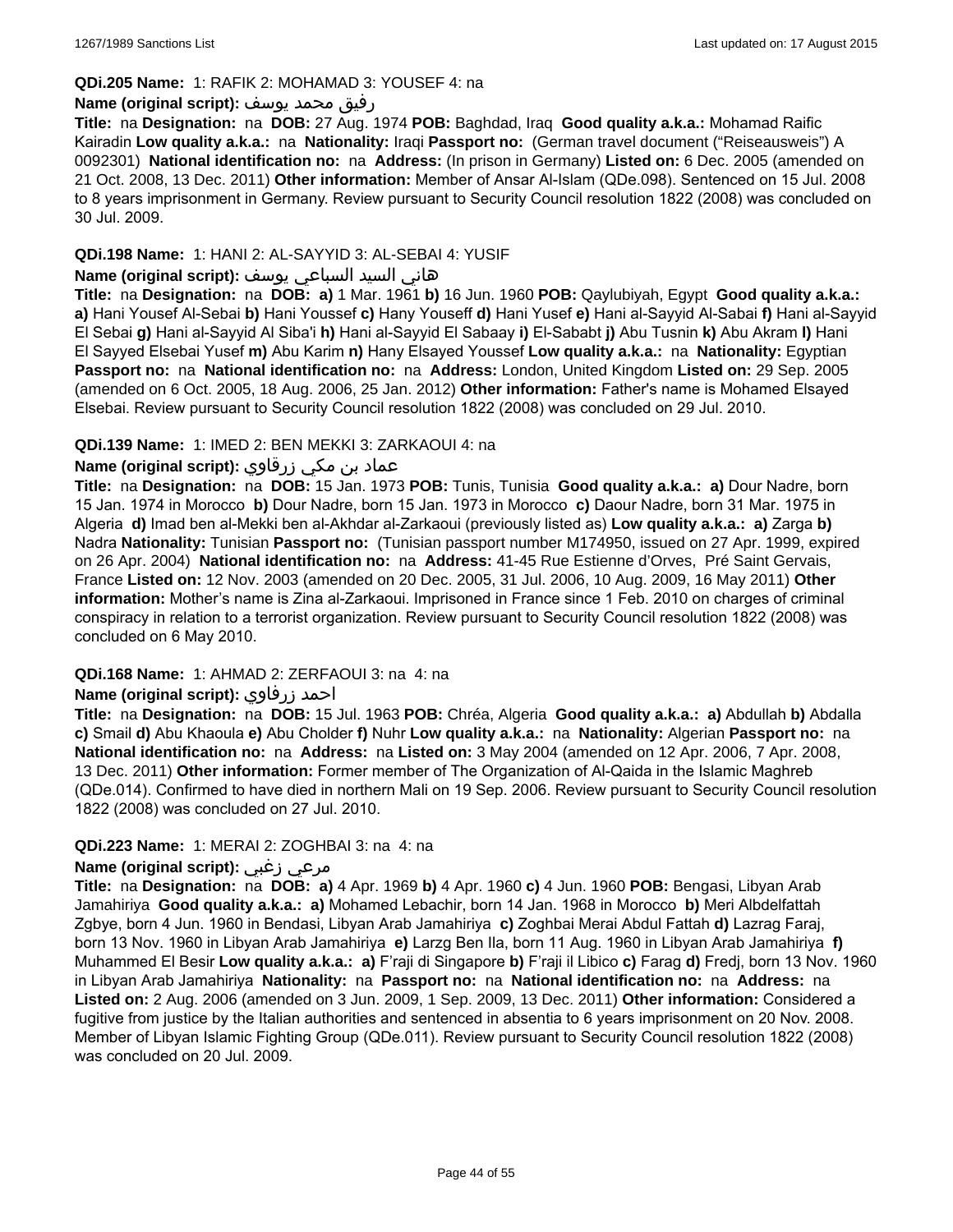#### **QDi.187 Name:** 1: ZULKARNAEN 2: na 3: na 4: na

**Title:** na **Designation:** na **DOB:** 1963 **POB:** Gebang village, Masaran, Sragen, Central Java, Indonesia **Good quality a.k.a.: a)** Zulkarnan **b)** Zulkarnain **c)** Zulkarnin **d)** Arif Sunarso **e)** Aris Sumarsono **f)** Aris Sunarso **g)** Ustad Daud Zulkarnaen **h)** Murshid **Low quality a.k.a.:** na **Nationality:** Indonesian **Passport no:** na **National identification no:** na **Address:** na **Listed on:** 16 May 2005 **Other information:** Review pursuant to Security Council resolution 1822 (2008) was concluded on 8 Jun. 2010.

#### **B. Entities and other groups**

#### **QDe.141 Name:** AL MOURABITOUN

#### **Name (original script):** المرابطون

**A.k.a.: a)** Les Sentinelles **b)** The Sentinels **F.k.a.:** na **Address:** Mali **Listed on:** 2 Jun. 2014 **Other Information:**  Founded on 20 Aug. 2013 as result of a merger between Al Moulathamoun (QDe.140) and the Mouvement pour l'Unification et le Jihad en Afrique de l'Ouest (MUJAO) (QDe.134). Associated with the Organization of Al-Qaida in the Islamic Maghreb (QDe.014) and led by Mokhtar Belmokhtar (QDi.136). Active in the Sahel/Sahara region.

#### **QDe.144 Name:** ABDALLAH AZZAM BRIGADES (AAB)

**A.k.a.: a)** Abdullah Azzam Brigades **b)** Ziyad al-Jarrah Battalions of the Abdallah Azzam Brigades **c)** Yusuf al-'Uyayri Battalions of the Abdallah Azzam Brigades **F.k.a.:** na **Address:** (Operates in Lebanon, Syria and the Arabian Peninsula) **Listed on:** 23 Sep. 2014 **Other Information:** An armed group that has carried out joint attacks with Al-Nusrah Front for the People of the Levant (QDe.137).

#### **QDe.001 Name:** ABU SAYYAF GROUP

**A.k.a.:** Al Harakat Al Islamiyya **F.k.a.:** na **Address:** Philippines **Listed on:** 6 Oct. 2001 (amended on 13 Dec. 2011 ) **Other Information:** Associated with Jemaah Islamiyah (JI) (QDe.092). Current leader is Radulan Sahiron (QDi.208). Review pursuant to Security Council resolution 1822 (2008) was concluded on 21 Jun. 2010.

## **QDe.069 Name:** AFGHAN SUPPORT COMMITTEE (ASC)

**A.k.a.: a)** Lajnat ul Masa Eidatul Afghania **b)** Jamiat Ayat-ur-Rhas al Islamiac **c)** Jamiat Ihya ul Turath al Islamia **d)** Ahya ul Turas **F.k.a.:** na **Address:** (a) Headquarters – G.T. Road (probably Grand Trunk Road), near Pushtoon Garhi Pabbi, Peshawar, Pakistan b) Cheprahar Hadda, Mia Omar Sabaqah School, Jalabad, Afghanistan) **Listed on:** 11 Jan. 2002 (amended on 13 Dec. 2011 ) **Other Information:** Associated with the Revival of Islamic Heritage Society (QDe.070). Abu Bakr al-Jaziri (QDi.058) served as finance chief of ASC. Review pursuant to Security Council resolution 1822 (2008) was concluded on 8 Jun. 2010.

#### **QDe.139 Name:** AL MOUAKAOUNE BIDDAM

## **Name (original script):** بالدم الموقعون

**A.k.a.: a)** Les Signataires par le Sang **b)** Ceux Qui Signent avec le Sang **c)** Those Who Sign in Blood **F.k.a.:** na **Address:** Mali **Listed on:** 2 Jun. 2014 **Other Information:** Associated with the Organization of Al-Qaida in the Islamic Maghreb (QDe.014) and led by Mokhtar Belmokhtar (QDi.136). Active in the Sahel/Sahara region.

#### **QDe.140 Name:** AL MOULATHAMOUN

#### **Name (original script):** الملثمون

**A.k.a.: a)** Les Enturbannés **b)** The Veiled **F.k.a.:** na **Address: a)** Mali **b)** Niger **c)** Algeria **Listed on:** 2 Jun. 2014 **Other Information:** Founded in 2012 as a splinter group of the Organization of Al-Qaida in the Islamic Maghreb (QDe.014). On 20 Aug. 2013, Al Moulathamoun merged with the Mouvement pour l'Unification et le Jihad en Afrique de l'Ouest (MUJAO) (QDe.134) and established Al Mourabitoun (QDe.141). Associated with the Organization of Al-Qaida in the Islamic Maghreb (QDe.014) and led by Mokhtar Belmokhtar (QDi.136). Active in the Sahel/Sahara region.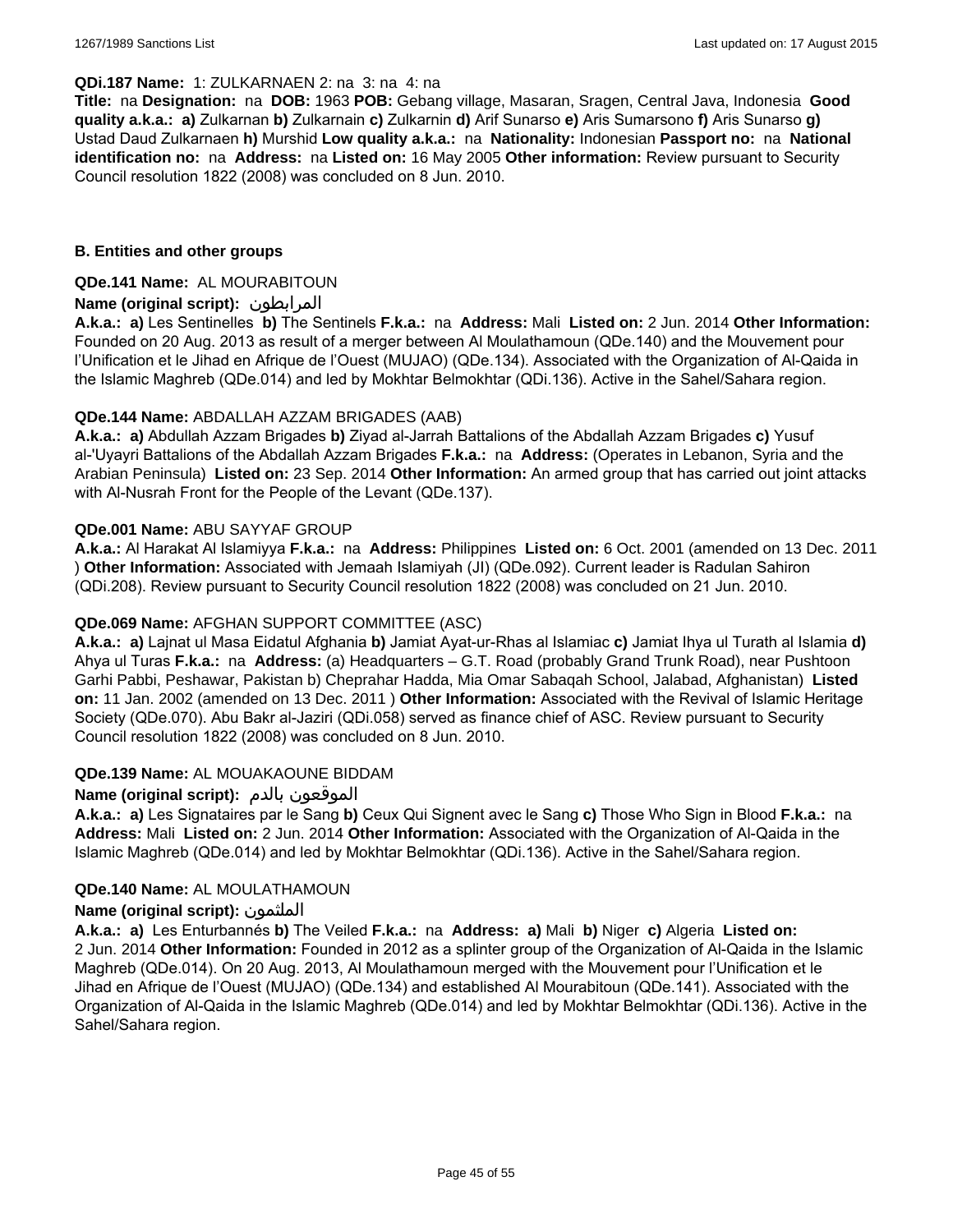## **QDe.137 Name:** AL-NUSRAH FRONT FOR THE PEOPLE OF THE LEVANT

## جبهة النصرة لأهل الشام **:(script original (Name**

**A.k.a.: a)** النصرة جبهة) the Victory Front; Jabhat al-Nusrah; Jabhet al-Nusra; Al-Nusrah Front; Al-Nusra Front) **b)**  المجاهدين أنصار شبكة) sub-unit name: Ansar al-Mujahideen Network) **c)** الجهاد ساحات في الشام مجاهدو) sub-unit name: Levantine Mujahideen on the Battlefields of Jihad) **F.k.a.:** na **Address: a)** (Operates in Syria) **b)** (Support network in Iraq) **Listed on:** 14 May 2014 **Other Information:** Associated with Al-Qaida (QDe.004) and Ibrahim Awwad Ibrahim Ali al-Badri al-Samarrai (QDi.299), the leader of Al-Qaida in Iraq (QDe.115), since at least Jan. 2012. Brings Syrian and foreign Al-Qaida in Iraq (QDe.115) and Asbat al-Ansar (QDe.007) fighters, along with other foreign Al-Qaida operatives, to join local elements in Syria to carry out terrorist and guerrilla operations there. Previously listed between 30 May 2013 and 13 May 2014 as an aka of Al-Qaida in Iraq (QDe.115).

#### **QDe.121 Name:** AL-AKHTAR TRUST INTERNATIONAL

**A.k.a.: a)** Al Akhtar Trust **b)** Al-Akhtar Medical Centre **c)** Akhtarabad Medical Camp **d)** Pakistan Relief Foundation **e)** Pakistani Relief Foundation **f)** Azmat-e-Pakistan Trust **g)** Azmat Pakistan Trust **F.k.a.:** na **Address:** (a) ST-1/ A, Gulsahn-e-Iqbal, Block 2, Karachi, 25300, Pakistan b) Gulistan-e-Jauhar, Block 12, Karachi, Pakistan) **Listed on:** 17 Aug. 2005 (amended on 10 Dec. 2008, 13 Dec. 2011 ) **Other Information:** Regional offices in Pakistan: Bahawalpur, Bawalnagar, Gilgit, Islamabad, Mirpur Khas, Tando-Jan-Muhammad. Akhtarabad Medical Camp is in Spin Boldak, Afghanistan. Registered by members of Jaish-i-Mohammed (QDe.019). Associated with Harakat ul-Mujahidin/ HUM (QDe.008), Lashkar I Jhanghvi (LJ) (QDe.096) and Lashkar-e-Tayyiba (QDe.118). Banned in Pakistan. Review pursuant to Security Council resolution 1822 (2008) was concluded on 14 Sep. 2009.

#### **QDe.107 Name:** AL FURQAN

**A.k.a.: a)** Dzemilijati Furkan **b)** Dzem'ijjetul Furqan **c)** Association for Citizens Rights and Resistance to Lies **d)** Dzemijetul Furkan **e)** Association of Citizens for the Support of Truth and Supression of Lies **f)** Sirat **g)** Association for Education, Culture and Building Society-Sirat **h)** Association for Education, Cultural, and to Create Society -Sirat **i)** Istikamet **j)** In Siratel **k)** Citizens' Association for Support and Prevention of lies – Furqan **F.k.a.:** na **Address: a)** 30a Put Mladih Muslimana (ex Pavla Lukaca Street), 71 000 Sarajevo, Bosnia and Herzegovina **b)** 72 ul. Strossmajerova, Zenica, Bosnia and Herzegovina **c)** 42 Muhameda Hadzijahica, Sarajevo, Bosnia and Herzegovina **d)** 70 and 53 Strosmajerova Street, Zenica, Bosnia and Herzegovina **e)** Zlatnih Ljiljana Street, Zavidovici, Bosnia and Herzegovina **Listed on:** 11 May 2004 (amended on 26 Nov. 2004, 24 Mar. 2009 ) **Other Information:** Registered in Bosnia and Herzegovina as a citizens' association under the name of "Citizens' Association for Support and Prevention of lies – Furqan" on 26 Sep. 1997. Al Furqan ceased its work by decision of the Ministry of Justice of the Bosnia and Herzegovina Federation (decision number 03-054-286/97 dated 8 Nov. 2002). Al Furqan was no longer in existence as at Dec. 2008. Review pursuant to Security Council resolution 1822 (2008) was concluded on 15 Jun. 2010.

#### **QDe.110 Name:** AL-HARAMAIN: AFGHANISTAN BRANCH

**A.k.a.:** na **F.k.a.:** na **Address:** Afghanistan (at time of listing) **Listed on:** 6 Jul. 2004 (amended on 21 Mar. 2012 ) **Other Information:** Review pursuant to Security Council resolution 1822 (2008) was concluded on 22 Jun. 2010.

#### **QDe.111 Name:** AL-HARAMAIN: ALBANIA BRANCH

**A.k.a.:** na **F.k.a.:** na **Address:** Irfan Tomini Street, #58, Tirana, Albania (at time of listing) **Listed on:** 6 Jul. 2004 (amended on 21 Mar. 2012 ) **Other Information:** Review pursuant to Security Council resolution 1822 (2008) was concluded on 22 Jun. 2010.

#### **QDe.109 Name:** AL-HARAMAIN & AL MASJED AL-AQSA CHARITY FOUNDATION

**A.k.a.: a)** Al Haramain Al Masjed Al Aqsa **b)** Al Haramayn Al Masjid Al Aqsa **c)** Al-Haramayn and Al Masjid Al Aqsa Charitable Foundation **d)** Al Harammein Al Masjed Al-Aqsa Charity Foundation **F.k.a.:** na **Address: a)** Branch Address: 2A Hasiba Brankovica, Sarajevo, Bosnia and Herzegovina **b)** 14 Bihacka Street, Sarajevo, Bosnia and Herzegovina **c)** 64 Potur mahala Street, Travnik, Bosnia and Herzegovina **d)** Zenica, Bosnia and Herzegovina **Listed on:** 28 Jun. 2004 (amended on 26 Nov. 2004, 16 Sep. 2008, 24 Mar. 2009 ) **Other Information:** Used to be officially registered in Bosnia and Herzegovina under registry number 24. Al-Haramain & Al Masjed Al-Aqsa Charity Foundation ceased its work by decision of the Ministry of Justice of the Bosnia and Herzegovina Federation (decision on cessation of operation number 03-05-2-203/04). It was no longer in existence as at Dec. 2008. Its premises and humanitarian activities were transferred under Government supervision to a new entity called Sretna Buducnost. Review pursuant to Security Council resolution 1822 (2008) was concluded on 22 Jun. 2010.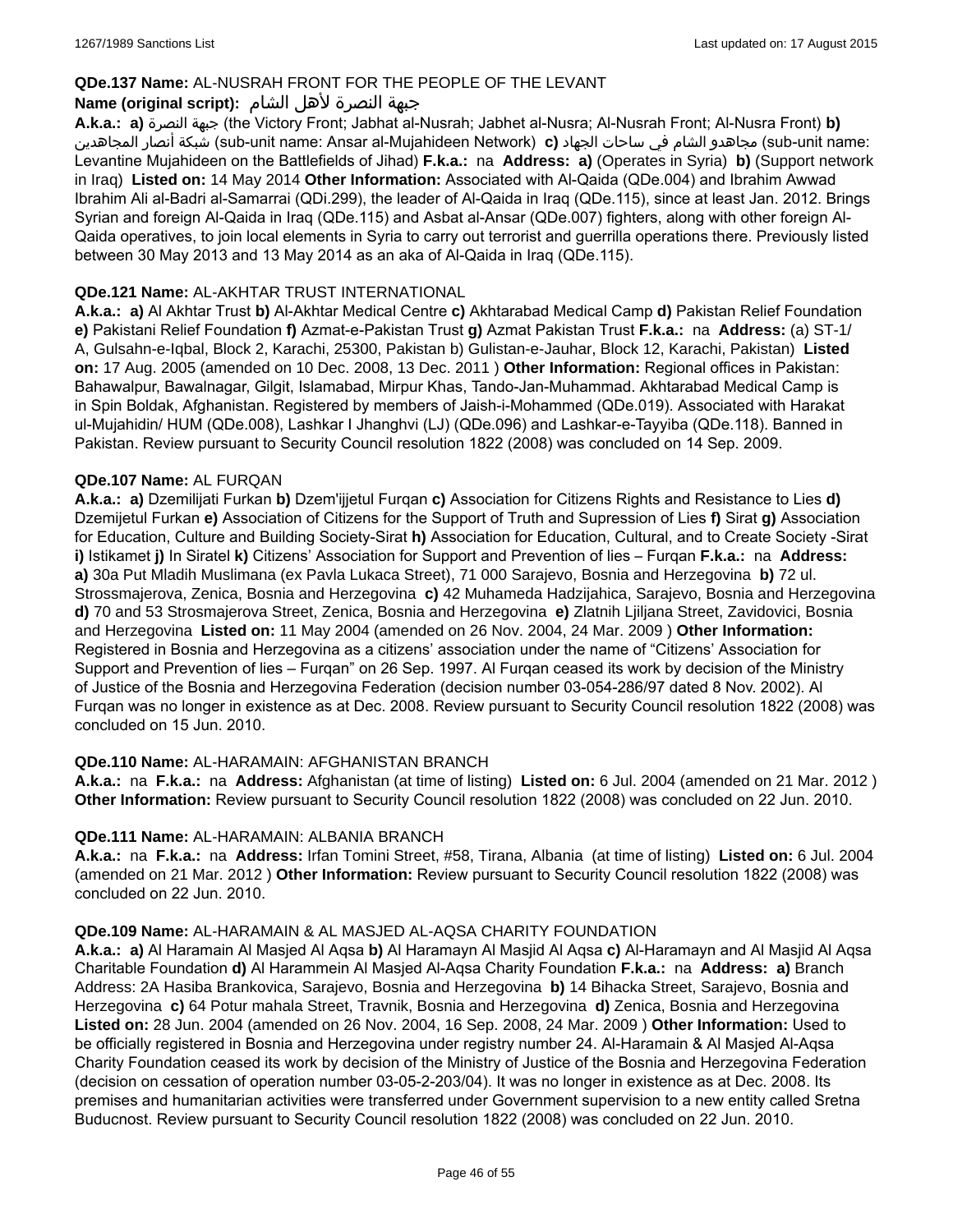#### **QDe.112 Name:** AL-HARAMAIN: BANGLADESH BRANCH

**A.k.a.:** na **F.k.a.:** na **Address:** House 1, Road 1, S-6, Uttara, Dhaka, Bangladesh (at time of listing) **Listed on:** 6 Jul. 2004 (amended on 21 Mar. 2012 ) **Other Information:** Review pursuant to Security Council resolution 1822 (2008) was concluded on 22 Jun. 2010.

### **QDe.113 Name:** AL-HARAMAIN: ETHIOPIA BRANCH

**A.k.a.:** na **F.k.a.:** na **Address:** Woreda District 24 Kebele Section 13, Addis Ababa, Ethiopia (at time of listing) **Listed on:** 6 Jul. 2004 (amended on 21 Mar. 2012 ) **Other Information:** Review pursuant to Security Council resolution 1822 (2008) was concluded on 22 Jun. 2010.

#### **QDe.103 Name:** AL-HARAMAIN FOUNDATION (INDONESIA)

**A.k.a.:** Yayasan Al-Manahil-Indonesia **F.k.a.:** na **Address:** (Jalan Laut Sulawesi Blok DII/4, Kavling Angkatan Laut Duren Sawit, Jakarta Timur 13440 Indonesia (at time of listing); Tel.: 021-86611265 and 021-86611266; Fax.: 021-8620174) **Listed on:** 26 Jan. 2004 (amended on 21 Mar. 2012 ) **Other Information:** Review pursuant to Security Council resolution 1822 (2008) was concluded on 22 Jun. 2010.

#### **QDe.104 Name:** AL-HARAMAIN FOUNDATION (PAKISTAN)

**A.k.a.:** na **F.k.a.:** na **Address:** House #279, Nazimuddin Road, F-10/1, Islamabad, Pakistan (at time of listing) **Listed on:** 26 Jan. 2004 (amended on 21 Mar. 2012 ) **Other Information:** Review pursuant to Security Council resolution 1822 (2008) was concluded on 19 Oct. 2009.

#### **QDe.116 Name:** AL-HARAMAIN FOUNDATION (UNION OF THE COMOROS)

**A.k.a.:** na **F.k.a.:** na **Address:** B/P: 1652 Moroni, Union of the Comoros (at time of listing) **Listed on:** 28 Sep. 2004 (amended on 21 Mar. 2012 ) **Other Information:** Review pursuant to Security Council resolution 1822 (2008) was concluded on 22 Jun. 2010.

#### **QDe.071 Name:** AL-HARAMAIN ISLAMIC FOUNDATION

**A.k.a.: a)** Vazir **b)** Vezir **F.k.a.:** na **Address: a)** (64 Poturmahala, Travnik, Bosnia and Herzegovina) **b)** Sarajevo, Bosnia and Herzegovina **Listed on:** 13 Mar. 2002 (amended on 26 Dec. 2003, 16 Sep. 2008, 16 Jun. 2011 ) **Other Information:** Under criminal investigation by the authorities of Bosnia and Herzegovina as of Nov. 2007. Employees and associates include Najib Ben Mohamed Ben Salem Al-Waz (listed under permanent reference number QDi.104). Review pursuant to Security Council resolution 1822 (2008) was concluded on 22 Jun. 2010.

#### **QDe.072 Name:** AL-HARAMAIN ISLAMIC FOUNDATION (SOMALIA)

**A.k.a.:** na **F.k.a.:** na **Address:** Somalia **Listed on:** 13 Mar. 2002 (amended on 13 Dec. 2011, 15 Jun. 2015 ) **Other Information:** Review pursuant to Security Council resolution 1822 (2008) was concluded on 22 Jun. 2010.

#### **QDe.114 Name:** AL-HARAMAIN: THE NETHERLANDS BRANCH

**A.k.a.:** Stichting Al Haramain Humanitarian Aid **F.k.a.:** na **Address:** Jan Hanzenstraat 114, 1053SV, Amsterdam, The Netherlands (at time of listing) **Listed on:** 6 Jul. 2004 (amended on 13 Apr. 2012, 15 Jun. 2015 ) **Other Information:** Review pursuant to Security Council resolution 1822 (2008) was concluded on 28 Jun. 2010.

#### **QDe.105 Name:** AL-HARAMAYN FOUNDATION (KENYA)

**A.k.a.:** na **F.k.a.:** na **Address: a)** Nairobi, Kenya (at time of listing) **b)** Garissa, Kenya (at time of listing) **c)** Dadaab, Kenya (at time of listing) **Listed on:** 26 Jan. 2004 (amended on 21 Mar. 2012 ) **Other Information:** Review pursuant to Security Council resolution 1822 (2008) was concluded on 22 Jun. 2010.

#### **QDe.106 Name:** AL-HARAMAYN FOUNDATION (TANZANIA)

**A.k.a.:** na **F.k.a.:** na **Address: a)** P.O. Box 3616, Dar es Salaam, Tanzania (at time of listing) **b)** Tanga , Tanzania (at time of listing) **c)** Singida , Tanzania (at time of listing) **Listed on:** 26 Jan. 2004 (amended on 21 Mar. 2012 ) **Other Information:** Review pursuant to Security Council resolution 1822 (2008) was concluded on 22 Jun. 2010.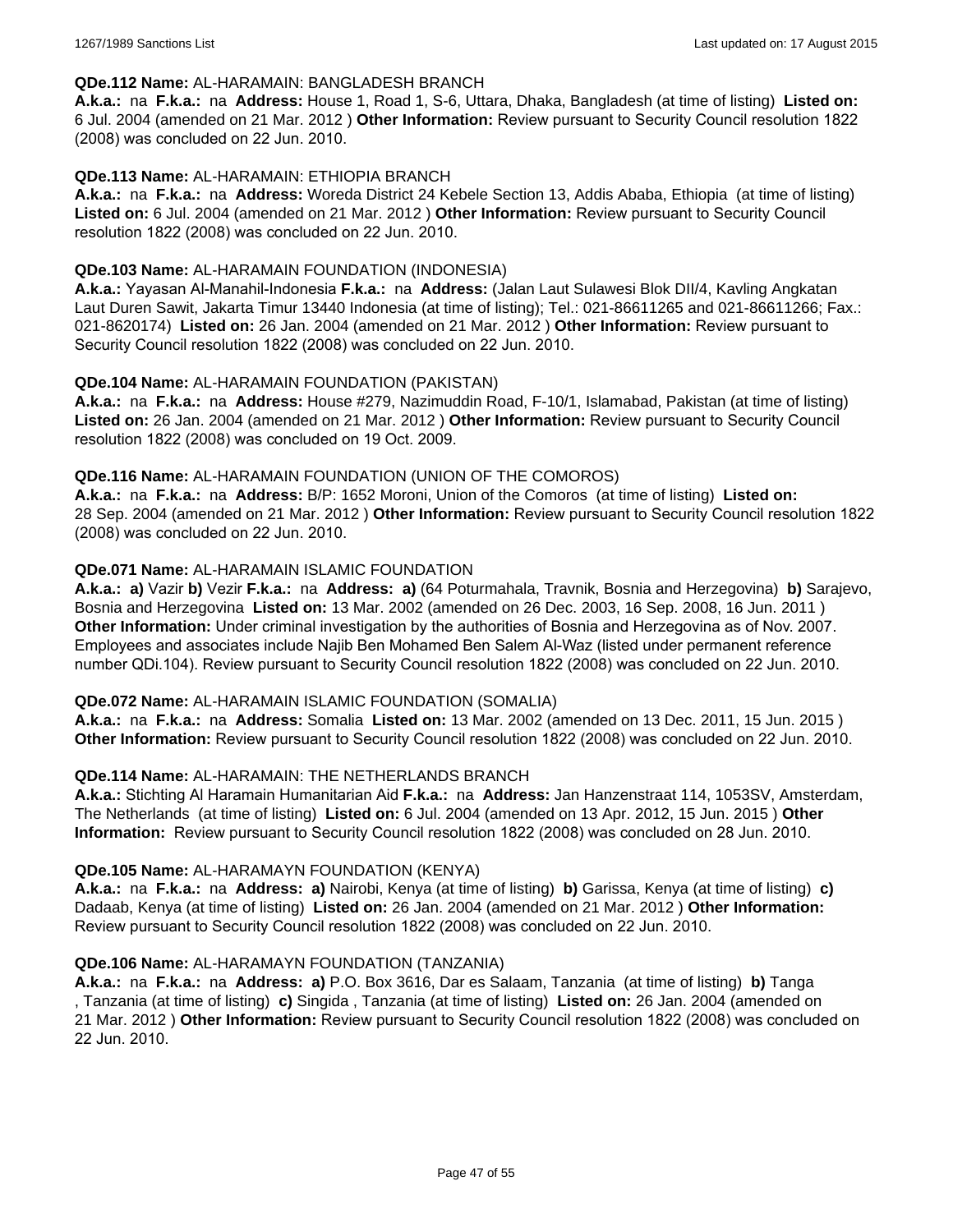## **QDe.002 Name:** AL-ITIHAAD AL-ISLAMIYA / AIAI

#### **Name (original script):** الاسلامي الاتحاد

**A.k.a.:** na **F.k.a.:** na **Address:** na **Listed on:** 6 Oct. 2001 (amended on 21 Dec. 2007, 13 Dec. 2011, 18 Mar. 2013 ) **Other Information:** Reported to have operated in Somalia and Ethiopia and to have merged with Harakat Al-Shabaab Al-Mujaahidiin (Al-Shabaab), which was accepted as an affiliate of Al-Qaida (QDe.004) by Aiman Muhammed Rabi al-Zawahiri (QDi.006) in Feb. 2012, and is also subject to the sanctions measures set out in Security Council resolution 1844 (2008) concerning Somalia and Eritrea (see www.un.org/sc/committees/751/ index.shtml). Leadership included Hassan Abdullah Hersi Al-Turki (QDi.172) and Hassan Dahir Aweys (QDi.042). AIAI has received funds through the Al-Haramain Islamic Foundation (Somalia) (QDe.072). Review pursuant to Security Council resolution 1822 (2008) was concluded on 21 Jun. 2010.

#### **QDe.004 Name:** AL-QAIDA

#### **Name (original script):** القاعدة

**A.k.a.: a)** "The Base" **b)** Al Qaeda **c)** Islamic Salvation Foundation **d)** The Group for the Preservation of the Holy Sites **e)** The Islamic Army for the Liberation of Holy Places **f)** The World Islamic Front for Jihad Against Jews and Crusaders **g)** Usama Bin Laden Network **h)** Usama Bin Laden Organization **i)** Al Qa'ida **j)** Al Qa'ida/Islamic Army (formerly listed as) **F.k.a.:** na **Address:** na **Listed on:** 6 Oct. 2001 (amended on 5 Mar. 2009, 21 Mar. 2012 ) **Other Information:** Review pursuant to Security Council resolution 1822 (2008) was concluded on 21 Jun. 2010.

#### **QDe.115 Name:** AL-QAIDA IN IRAQ

## القاعده في العراق **:(script original (Name**

**A.k.a.: a)** AQI **b)** al-Tawhid **c)** the Monotheism and Jihad Group **d)** Qaida of the Jihad in the Land of the Two Rivers **e)** Al-Qaida of Jihad in the Land of the Two Rivers **f)** The Organization of Jihad's Base in the Country of the Two Rivers **g)** The Organization Base of Jihad/Country of the Two Rivers **h)** The Organization Base of Jihad/ Mesopotamia **i)** Tanzim Qa'idat Al-Jihad fi Bilad al-Rafidayn **j)** Tanzeem Qa'idat al Jihad/Bilad al Raafidaini **k)** Jama'at Al-Tawhid Wa'al-Jihad **l)** JTJ **m)** Islamic State of Iraq **n)** ISI **o)** al-Zarqawi network **p)** Islamic State in Iraq and the Levant **F.k.a.:** na **Address:** na **Listed on:** 18 Oct. 2004 (amended on 2 Dec. 2004, 5 Mar. 2009, 13 Dec. 2011, 30 May 2013, 14 May 2014, 2 Jun. 2014 ) **Other Information:** Review pursuant to Security Council resolution 1822 (2008) was concluded on 25 May 2010.

## **QDe.129 Name:** AL-QAIDA IN THE ARABIAN PENINSULA (AQAP)

## القاعدة في جزيرة العرب **:(script original (Name**

**A.k.a.: a)** Al-Qaida of Jihad Organization in the Arabian Peninsula **b)** Tanzim Qa'idat al-Jihad fi Jazirat al-Arab **c)** Al-Qaida Organization in the Arabian Peninsula (AQAP) **d)** Al-Qaida in the South Arabian Peninsula **e)** Ansar al-Shari'a (AAS) **F.k.a.:** Al-Qaida in Yemen (AQY) **Address:** na **Listed on:** 19 Jan. 2010 (amended on 4 Oct. 2012, 15 Jun. 2015 ) **Other Information:** AQAP is a regional affiliate of Al-Qaida (QDe.004) and an armed group operating primarily in Arabian Peninsula. Location: Yemen. Alternative location: Saudi Arabia (2004 – 2006). Formed in Jan. 2009 when Al-Qaida in Yemen combined with Saudi Arabian Al-Qaida operatives. Leader of AQAP is Nasir 'abd-al-Karim 'Abdullah Al-Wahishi (QDi.274). Ansar al-Shari'a was formed in early 2011 by AQAP and has taken responsibility for multiple attacks in Yemen against both government and civilian targets.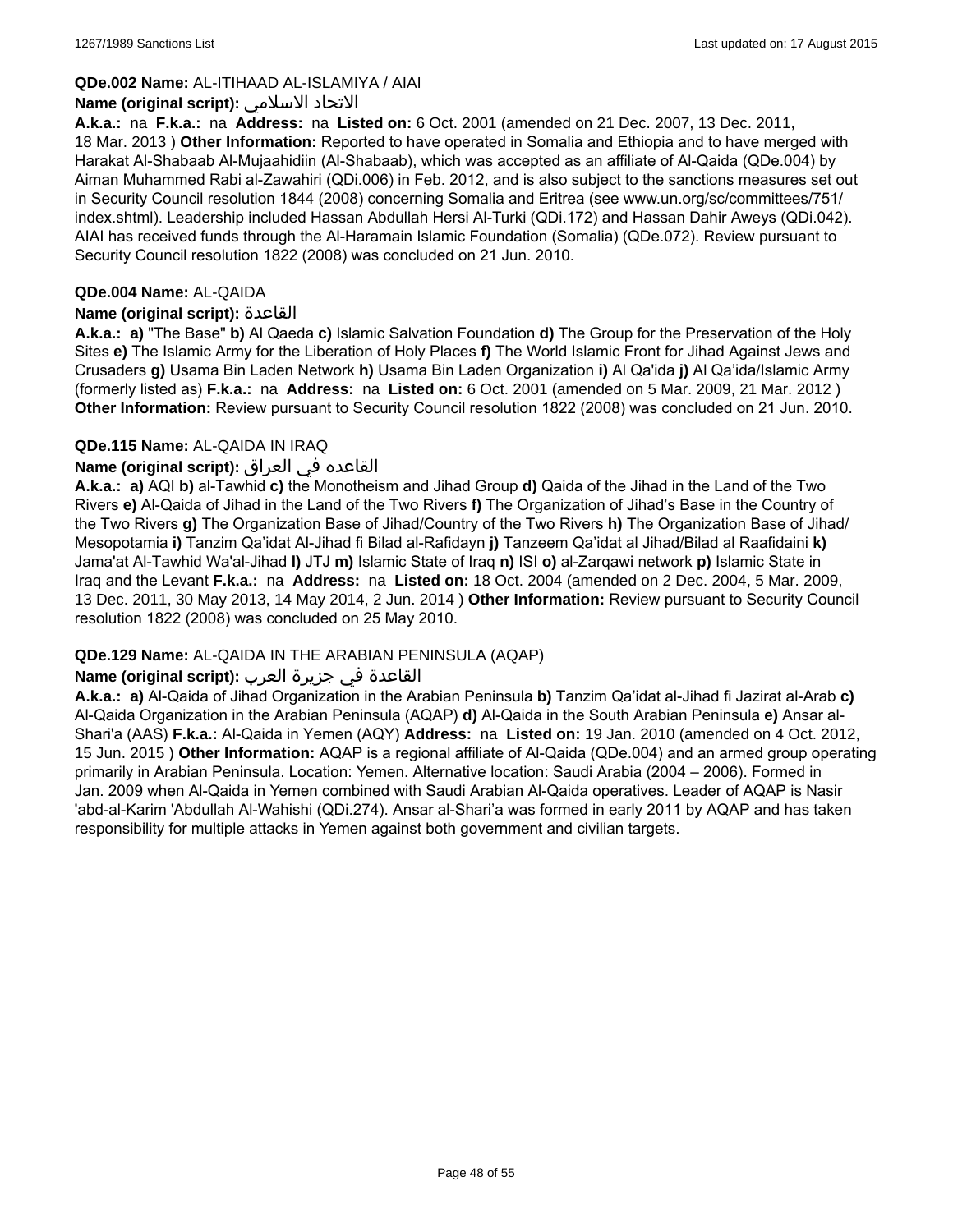## **QDe.005 Name:** AL RASHID TRUST

**A.k.a.: a)** Al-Rasheed Trust **b)** Al Rasheed Trust **c)** Al-Rashid Trust **d)** Aid Organization of the Ulema, Pakistan **e)** Al Amin Welfare Trust **f)** Al Amin Trust **g)** Al Ameen Trust **h)** Al-Ameen Trust **i)** Al Madina Trust **j)** Al-Madina Trust **F.k.a.:** na **Address: a)** Kitas Ghar, Nazimabad 4, Dahgel-Iftah, Karachi, Pakistan (Kitas Ghar, Nazimabad 4, Dahgel-Iftah, Karachi, Pakistan) **b)** Jamia Maajid, Sulalman Park, Melgium Pura, Lahore, Pakistan (Jamia Maajid, Sulalman Park, Melgium Pura, Lahore, Pakistan) **c)** (Office Dha'rbi-M'unin, Top Floor, Dr. Dawa Khan Dental Clinic Surgeon, Main Baxae, Mingora, Swat, Pakistan) **d)** (Kitab Ghar, Darul Ifta Wal Irshad, Nazimabad No. 4, Karachi, Pakistan, Phone 6683301; Phone 0300-8209199; Fax 6623814 ) **e)** (302b-40, Good Earth Court, Opposite Pia Planitarium, Block 13a, Gulshan -l Igbal, Karachi, Pakistan; Phone 4979263 ) **f)** (617 Clifton Center, Block 5, 6th Floor, Clifton, Karachi, Pakistan; Phone 587-2545) **g)** (j) 605 Landmark Plaza, 11 Chundrigar Road, Opposite Jang Building, Karachi, Pakistan; Phone 2623818-19 ) **h)** (Jamia Masjid, Sulaiman Park, Begum Pura, Lahore, Pakistan; Phone 042-6812081 ) **i)** (Kitas Ghar, Nazimabad 4, Dahgel-Iftah, Karachi, Pakistan, Kitas Ghar, Nazimabad 4, Dahgel-Iftah, Karachi, Pakistan ) **j)** (Jamia Maajid, Sulalman Park, Melgium Pura, Lahore, Pakistan, Jamia Maajid, Sulalman Park, Melgium Pura, Lahore, Pakistan ) **k)** (Office Dha'rbi-M'unin, Opposite Khyber Bank, Abbottabad Road, Mansehra, Pakistan ) **l)** (Office Dha'rbi-M'unin ZR Brothers, Katcherry Road, Chowk Yadgaar, Peshawar, Pakistan ) **m)** (Office Dha'rbi-M'unin, Rm No. 3, Moti Plaza, Near Liaquat Bagh, Muree Road, Rawalpindi, Pakistan) **Listed on:** 6 Oct. 2001 (amended on 21 Oct. 2008, 10 Dec. 2008, 13 Dec. 2011 ) **Other Information:** Headquarters are in Pakistan. Operations in Afghanistan: Herat Jalalabad, Kabul, Kandahar, Mazar Sherif. Also operations in Kosovo, Chechnya. Involved in the financing of Al-Qaida and the Taliban. Until 21 Oct. 2008, this entity appeared also as "Aid Organization of the Ulema, Pakistan" (QDe.073), listed on 24 Apr. 2002 and amended on 25 Jul. 2006. The two entries Al Rashid Trust (QDe.005) and Aid Organization of the Ulema, Pakistan (QDe.073) were consolidated into this entity on 21 Oct. 2008. Founded by Mufti Rashid Ahmad Ledahyanoy (deceased). Associated with Jaish-i-Mohammed (QDe.019). Banned in Pakistan since Oct. 2001. Despite the closure of its offices in Pakistan in February 2007 it has continued its activities. Review pursuant to Security Council resolution 1822 (2008) was concluded on 6 May 2010.

## **QDe.146 Name:** ANSAR AL CHARIA BENGHAZI

## أنصار الشريعة - بنغازي **:(script original (Name**

**A.k.a.: a)** الشريعة أنصار) Ansar al Charia) **b)** Ansar al-Charia **c)** Ansar al-Sharia **d)** Ansar al-Charia Benghazi **e)** Ansar al-Sharia Benghazi **f)** بليبيا الشريعة أنصار) Ansar al Charia in Libya (ASL)) **g)** الشريعة أنصار كتيبة) Katibat Ansar al Charia) **h)** Ansar al Sharia **F.k.a.:** na **Address: a)** (Operates in Benghazi, Libya) **b)** (Support network in Tunisia) **Listed on:** 19 Nov. 2014 **Other Information:** Associated with the Organization of Al-Qaida in the Islamic Maghreb (QDe.014), Al Mourabitoun (QDe.141), Ansar al-Shari'a in Tunisia (AAS-T) (QDe.143), and Ansar al Charia Derna (QDe.145). The leader is Mohamed al-Zahawi (not listed). Runs training camps for foreign terrorist fighters travelling to Syria, Iraq and Mali.

## **QDe.145 Name:** ANSAR AL CHARIA DERNA

## أنصار الشريعة – درنة **:(script original (Name**

**A.k.a.: a)** Ansar al-Charia Derna **b)** Ansar al-Sharia Derna **c)** الشريعة أنصار) Ansar al Charia) **d)** Ansar al-Sharia **e)** Ansar al Sharia **F.k.a.:** na **Address: a)** (Operates in Derna and Jebel Akhdar, Libya ) **b)** (Support network in Tunisia) **Listed on:** 19 Nov. 2014 **Other Information:** Associated with the Organization of Al-Qaida in the Islamic Maghreb (QDe.014), Ansar al-Shari'a in Tunisia (AAS-T) (QDe.143) and Ansar al Charia Benghazi (QDe.146). Runs training camps for foreign terrorist fighters travelling to Syria and Iraq.

## **QDe.143 Name:** ANSAR AL-SHARI'A IN TUNISIA (AAS-T)

**A.k.a.: a)** Ansar al-Sharia in Tunisia **b)** Ansar al-Shari'ah in Tunisia **c)** Ansar al-Shari'ah **d)** Ansar al-Sharia **e)** Supporters of Islamic Law **f)** Al-Qayrawan Media Foundation **F.k.a.:** na **Address:** Tunisia **Listed on:** 23 Sep. 2014 **Other Information:** A Tunisian armed group with links to the Organization of Al-Qaida in the Islamic Maghreb (QDe.014). The leader is Seifallah ben Hassine (QDi.333).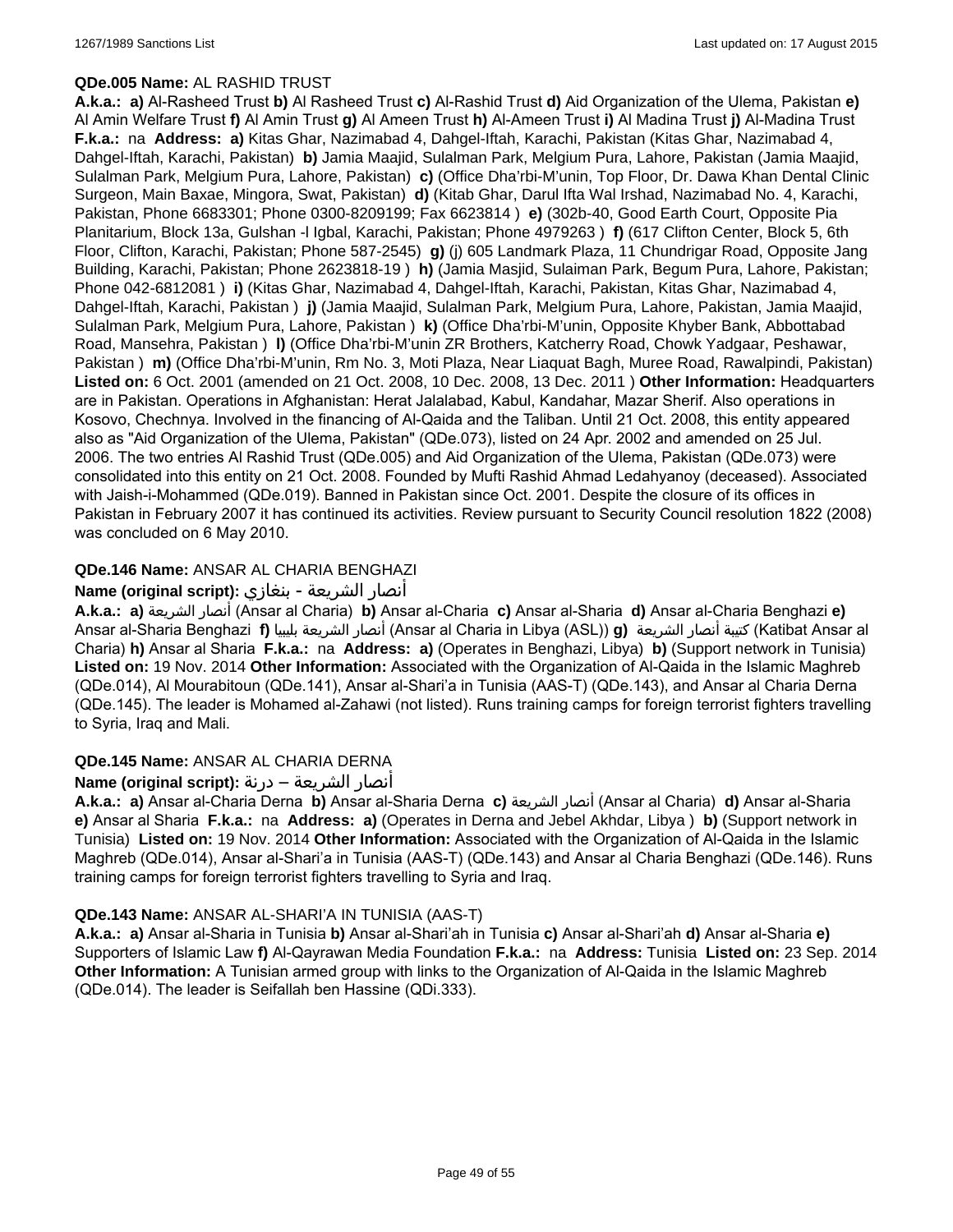## **QDe.098 Name:** ANSAR AL-ISLAM

## **Name (original script):** الاسلام أنصار

**A.k.a.: a)** Devotees of Islam **b)** Jund al-Islam **c)** Soldiers of Islam **d)** Kurdistan Supporters of Islam **e)** Supporters of Islam in Kurdistan **f)** Followers of Islam in Kurdistan **g)** Kurdish Taliban **h)** Soldiers of God **i)** Ansar al-Sunna Army **j)** Jaish Ansar al-Sunna **k)** Ansar al-Sunna **F.k.a.:** na **Address:** na **Listed on:** 24 Feb. 2003 (amended on 31 Mar. 2004, 5 Mar. 2009, 18 Mar. 2009, 21 Oct. 2010, 13 Dec. 2011 ) **Other Information:** The founder is Najmuddin Faraj Ahmad (QDi.226). Associated with Al-Qaida in Iraq (QDe.115). Located and primarily active in northern Iraq but maintains a presence in western and central Iraq. Review pursuant to Security Council resolution 1822 (2008) was concluded on 21 Jun. 2010.

## **QDe.135 Name:** ANSAR EDDINE

## **Name (original script):** الدين انصار

**A.k.a.:** Ansar Dine **F.k.a.:** na **Address:** Mali **Listed on:** 20 Mar. 2013 **Other Information:** Was founded in December 2011 by Iyad ag Ghali (QDi.316). Linked to the Organization of Al-Qaida in the Islamic Maghreb (QDe.014) and Mouvement pour l'Unification et le Jihad en Afrique de l'Ouest (MUJAO) (QDe.134). Associated with Abdelmalek Droukdel (QDi.232).

## **QDe.142 Name:** ANSARUL MUSLIMINA FI BILADIS SUDAN

## انصار المسلمین في بلاد السودان :**(Name (original script**

**A.k.a.: a)** Ansaru **b)** Ansarul Muslimina fi Biladis Sudan **c)** Jama'atu Ansaril Muslimina fi Biladis Sudan (JAMBS) **d)** Jama'atu Ansarul Muslimina fi Biladis-Sudan (JAMBS) **e)** Jamma'atu Ansarul Muslimina fi Biladis-Sudan (JAMBS) **f)** Vanguards for the Protection of Muslims in Black Africa **g)** Vanguard for the Protection of Muslims in Black Africa **F.k.a.:** na **Address:** Nigeria **Listed on:** 26 Jun. 2014 **Other Information:** Terrorist and paramilitary group established in 2012 and operating in Nigeria. Associated with the Organization of Al-Qaida in the Islamic Maghreb (AQIM) (QDe.014), Jama'atu Ahlis Sunna Lidda'Awati Wal-Jihad (Boko Haram) (QDe.138) and Abubakar Mohammed Shekau (QDi322).

## **QDe.006 Name:** ARMED ISLAMIC GROUP

## الجماعة الاسلامية المسلحة **:(script original (Name**

**A.k.a.: a)** Al Jamm'ah Al-Islamiah Al- Musallah **b)** GIA **c)** Groupe Islamique Armé **F.k.a.:** na **Address:** Algeria **Listed on:** 6 Oct. 2001 (amended on 7 Apr. 2008, 13 Dec. 2011 ) **Other Information:** Review pursuant to Security Council resolution 1822 (2008) was concluded on 21 Jun. 2010.

## **QDe.007 Name:** ASBAT AL-ANSAR

## **Name (original script):** الأنصار عصبة

**A.k.a.:** na **F.k.a.:** na **Address:** Ein el-Hilweh camp, Lebanon **Listed on:** 6 Oct. 2001 (amended on 30 Jan. 2009, 13 Dec. 2011 ) **Other Information:** Active in northern Iraq. Associated with Al-Qaida in Iraq (QDe.115). Review pursuant to Security Council resolution 1822 (2008) was concluded on 21 Jun. 2010.

## **QDe.093 Name:** BENEVOLENCE INTERNATIONAL FOUNDATION

**A.k.a.: a)** Al Bir Al Dawalia **b)** BIF **c)** BIF-USA **d)** Mezhdunarodnyj Blagotvoritel'nyl Fond **F.k.a.:** na **Address: a)** 8820 Mobile Avenue, IA, Oak Lawn, Illinois, 60453, United States of America **b)** P.O. Box 548, Worth, Illinois, 60482, United States of America **c)** (Formerly located at) 9838 S. Roberts Road, Suite 1W, Palos Hills, Illinois, 60465, United States of America **d)** (Formerly located at) 20-24 Branford Place, Suite 705, Newark, New Jersey, 07102, United States of America **e)** P.O. Box 1937, Khartoum, Sudan **f)** Bangladesh **g)** (Gaza Strip) **h)** Yemen **Listed on:** 21 Nov. 2002 (amended on 24 Jan. 2003, 28 Apr. 2011, 18 May 2012 ) **Other Information:** Employer Identification Number (United States of America): 36-3823186. Review pursuant to Security Council resolution 1822 (2008) was concluded on 22 Jun. 2010.

## **QDe.102 Name:** DJAMAT HOUMAT DAAWA SALAFIA (DHDS)

## جماعة حماة الدعوة السلفية **:(script original (Name**

**A.k.a.:** Djamaat Houmah Al-Dawah Al-Salafiat **F.k.a.:** Katibat el Ahouel **Address:** Algeria **Listed on:** 11 Nov. 2003 (amended on 26 Nov. 2004, 7 Apr. 2008, 25 Jan. 2010, 13 Dec. 2011 ) **Other Information:** Associated with the Armed Islamic Group (GIA) (QDe.006) and the Organization of Al-Qaida in the Islamic Maghreb (QDe.014). Review pursuant to Security Council resolution 1822 (2008) was concluded on 30 Jul. 2009.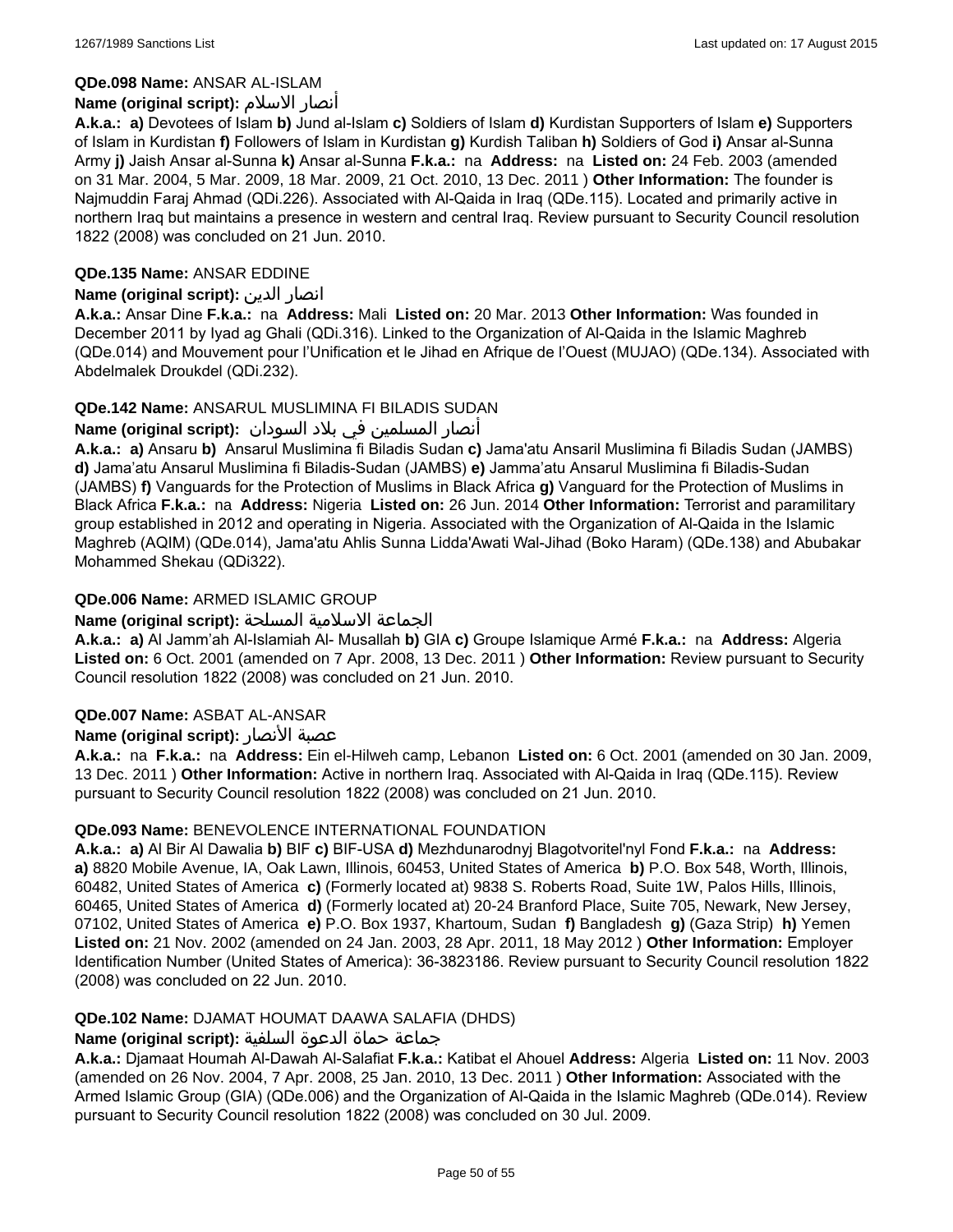#### **QDe.088 Name:** EASTERN TURKISTAN ISLAMIC MOVEMENT (ETIM)

**A.k.a.: a)** The Eastern Turkistan Islamic Party **b)** The Eastern Turkistan Islamic Party of Allah **c)** Islamic Party of Turkestan **d)** Djamaat Turkistan **F.k.a.:** na **Address:** na **Listed on:** 11 Sep. 2002 (amended on 3 Oct. 2008, 13 Dec. 2011 ) **Other Information:** Active in China, South Asia and Central Asia. Review pursuant to Security Council resolution 1822 (2008) was concluded on 20 May 2010.

#### **QDe.003 Name:** EGYPTIAN ISLAMIC JIHAD

#### الجهاد الاسلامي المصري **:(script original (Name**

**A.k.a.: a)** Egyptian Al-Jihad **b)** Jihad Group **c)** New Jihad **d)** Al-Jihad **e)** Egyptian Islamic Movement **F.k.a.:** na **Address:** na **Listed on:** 6 Oct. 2001 (amended on 5 Mar. 2009, 13 Dec. 2011 ) **Other Information:** Co-founded by Aiman Muhammed Rabi al-Zawahiri (QDi.006), who was also its military leader. Review pursuant to Security Council resolution 1822 (2008) was concluded on 21 Jun. 2010.

#### **QDe.131 Name:** EMARAT KAVKAZ

#### **Name (original script):** Эмират Кавказ

**A.k.a.:** na **F.k.a.:** na **Address:** na **Listed on:** 29 Jul. 2011 **Other Information:** Mainly active in the Russian Federation, Afghanistan and Pakistan. Led by Doku Khamatovich Umarov (QDi.290)

#### **QDe.091 Name:** GLOBAL RELIEF FOUNDATION (GRF)

**A.k.a.:** na **F.k.a.:** na **Address: a)** 9935 South 76th Avenue, Unit 1, Bridgeview, Illinois, 60455, United States of America **b)** P.O. Box 1406, Bridgeview, Illinois, 60455, United States of America **Listed on:** 22 Oct. 2002 (amended on 26 Nov. 2004, 20 Dec. 2005, 25 Jul. 2006, 24 Mar. 2009, 11 Mar. 2010, 25 Mar. 2010, 28 Apr. 2011, 21 Feb. 2012, 14 Feb. 2014 ) **Other Information:** Other Foreign Locations: Afghanistan, Bangladesh, Eritrea, Ethiopia, India, Iraq, West Bank and Gaza, Somalia and Syria. Federal Employer Identification Number (United States of America): 36-3804626. Review pursuant to Security Council resolution 1822 (2008) was concluded on 21 Jun. 2010.

## **QDe.130 Name:** HARAKAT-UL JIHAD ISLAMI

## حرکت الجہاد الاسلامی **:(script original (Name**

**A.k.a.: a)** HUJI **b)** Movement of Islamic Holy War **c)** Harkat-ul-Jihad-al Islami **d)** Harkat-al-Jihad-ul Islami **e)** Harkatul-Jehad-al-Islami **f)** Harakat ul Jihad-e-Islami **F.k.a.: a)** Harakat-ul-Ansar **b)** HUA **Address:** na **Listed on:** 6 Aug. 2010 (amended on 13 Dec. 2011 ) **Other Information:** Was established in Afghanistan in 1980. In 1993, Harakat-ul Jihad Islami merged with Harakat ul-Mujahidin (QDe.008) to form Harakat ul-Ansar. In 1997, Harakat-ul Jihad Islami split from Harakat ul-Ansar and resumed using its former name. Operations are in India, Pakistan and Afghanistan. Banned in Pakistan.

#### **QDe.008 Name:** HARAKAT UL-MUJAHIDIN / HUM

**A.k.a.: a)** Al-Faran **b)** Al-Hadid **c)** Al-Hadith **d)** Harakat Ul-Ansar **e)** HUA **f)** Harakat Ul- Mujahideen **F.k.a.:** na **Address:** Pakistan **Listed on:** 6 Oct. 2001 (amended on 13 Dec. 2011 ) **Other Information:** Associated with Jaishi-Mohammed (QDe.019), Lashkar i Jhangvi (LJ) (QDe.096) and Lashkar-e-Tayyiba (QDe.118). Active in Pakistan and Afghanistan. Banned in Pakistan. Review pursuant to Security Council resolution 1822 (2008) was concluded on 21 Jun. 2010.

#### **QDe.147 Name:** HILAL AHMAR SOCIETY INDONESIA (HASI)

**A.k.a.: a)** Yayasan Hilal Ahmar **b)** Indonesia Hilal Ahmar Society for Syria **F.k.a.:** na **Address:** na **Listed on:** 13 Mar. 2015 **Other Information:** Ostensibly humanitarian wing of Jemaah Islamiyah (QDe.092). Operates in Lampung, Jakarta, Semarang, Yogyakarta, Solo, Surabaya and Makassar, Indonesia. Has been recruiting, funding and facilitating travel of foreign terrorist fighters to Syria. Not affiliated with the humanitarian group International Federation of the Red Cross and Red Crescent Societies (IFRC).

#### **QDe.009 Name:** ISLAMIC ARMY OF ADEN

**A.k.a.:** na **F.k.a.:** na **Address:** na **Listed on:** 6 Oct. 2001 **Other Information:** Review pursuant to Security Council resolution 1822 (2008) was concluded on 9 Jul. 2010.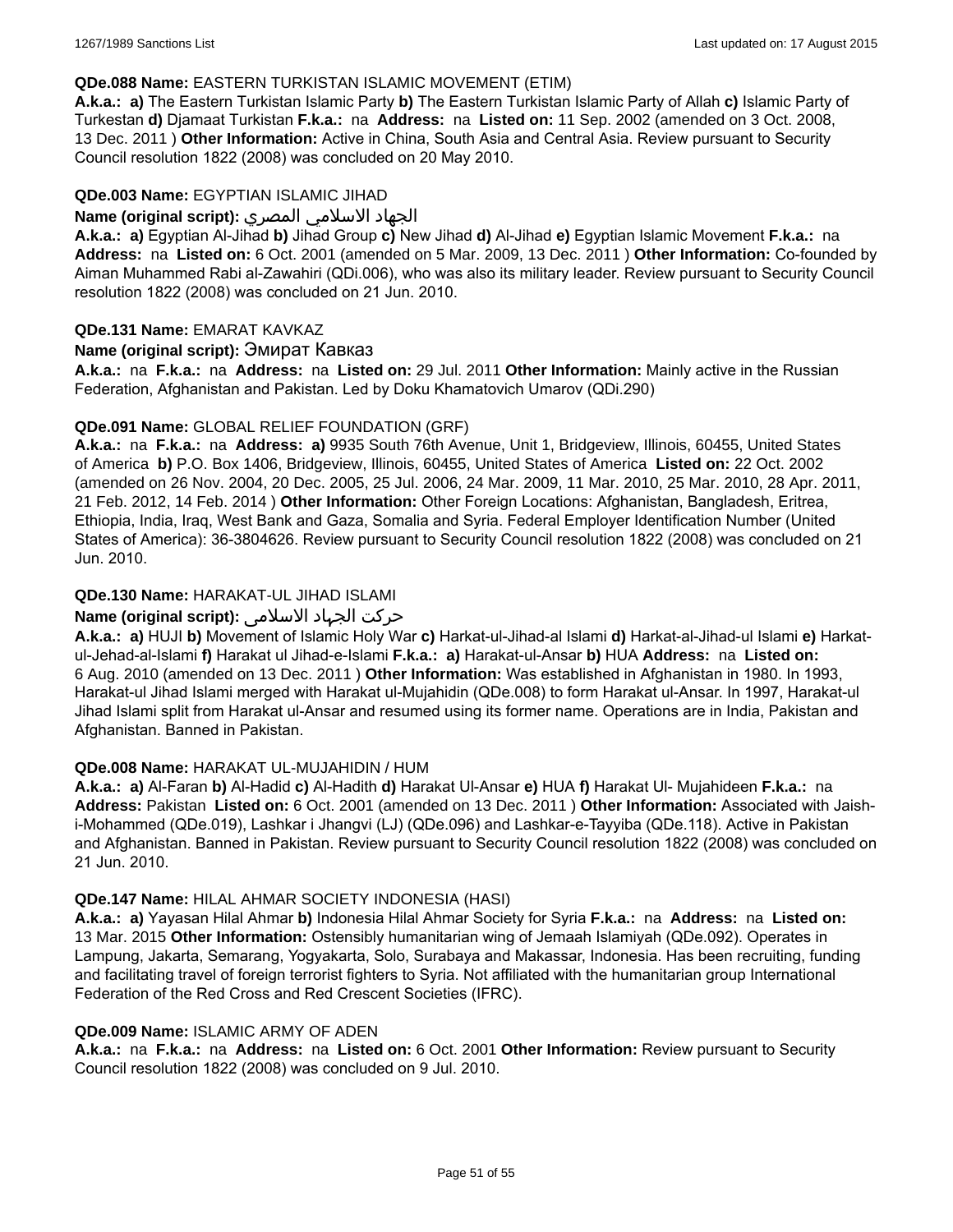## **QDe.099 Name:** ISLAMIC INTERNATIONAL BRIGADE (IIB)

**A.k.a.: a)** The Islamic Peacekeeping Brigade **b)** The Islamic Peacekeeping Army **c)** The International Brigade **d)** Islamic Peacekeeping Battalion **e)** International Battalion **f)** Islamic Peacekeeping International Brigade **F.k.a.:** na **Address:** na **Listed on:** 4 Mar. 2003 (amended on 13 Dec. 2011 ) **Other Information:** Linked to the Riyadus-Salikhin Reconnaissance and Sabotage Battalion of Chechen Martyrs (RSRSBCM) (QDe.100) and the Special Purpose Islamic Regiment (SPIR) (QDe.101). Review pursuant to Security Council resolution 1822 (2008) was concluded on 17 May 2010.

## **QDe.119 Name:** ISLAMIC JIHAD GROUP

**A.k.a.: a)** Jama'at al-Jihad **b)** Libyan Society **c)** Kazakh Jama'at **d)** Jamaat Mojahedin **e)** Jamiyat **f)** Jamiat al-Jihad al-Islami **g)** Dzhamaat Modzhakhedov **h)** Islamic Jihad Group of Uzbekistan **i)** al-Djihad al-Islami **j)** Zamaat Modzhakhedov Tsentralnoy Asii **k)** Islamic Jihad Union **F.k.a.:** na **Address:** na **Listed on:** 1 Jun. 2005 (amended on 19 Apr. 2006, 20 Feb. 2008, 13 Dec. 2011 ) **Other Information:** Founded and led by Najmiddin Kamolitdinovich Jalolov (deceased) and Suhayl Fatilloevich Buranov (deceased). Associated with the Islamic Movement of Uzbekistan (QDe.010) and Emarat Kavkaz (QDe.131). Active in the Afghanistan/Pakistan border area, Central Asia, South Asia region and some European States. Review pursuant to Security Council resolution 1822 (2008) was concluded on 20 May 2010.

#### **QDe.010 Name:** ISLAMIC MOVEMENT OF UZBEKISTAN

**A.k.a.:** IMU **F.k.a.:** na **Address:** na **Listed on:** 6 Oct. 2001 (amended on 13 Dec. 2011 ) **Other Information:** Associated with the Eastern Turkistan Islamic Movement (QDe.088), Islamic Jihad Group (QDe.119) and Emarat Kavkaz (QDe.131). Active in the Afghanistan/Pakistan border area, northern Afghanistan and Central Asia. Review pursuant to Security Council resolution 1822 (2008) was concluded on 21 Jun. 2010.

#### **QDe.019 Name:** JAISH-I-MOHAMMED

**A.k.a.:** Army of Mohammed **F.k.a.:** na **Address:** Pakistan **Listed on:** 17 Oct. 2001 (amended on 13 Dec. 2011 ) **Other Information:** Based in Peshawar and Muzaffarabad, Pakistan Associated with Harakat ul-Mujahidin / HUM (QDe.008), Lashkar-e-Tayyiba (QDe.118), Al-Akhtar Trust International (QDe.121), and Harakat-ul Jihad Islami (QDe.130). Banned in Pakistan. Review pursuant to Security Council resolution 1822 (2008) was concluded on 21 Jun. 2010.

#### **QDe.138 Name:** JAMA'ATU AHLIS SUNNA LIDDA'AWATI WAL-JIHAD

**A.k.a.: a)** Jama'atu Ahlus-Sunnah Lidda'Awati Wal Jihad **b)** Jama'atu Ahlus-Sunna Lidda'Awati Wal Jihad **c)** جماعة والجهاد للدعوة السنة أهل **d)** Boko Haram **e)** Western Education is a Sin **F.k.a.:** na **Address:** Nigeria **Listed on:** 22 May 2014 **Other Information:** Affiliate of Al-Qaida (QDe.004), and the Organization of Al-Qaida in the Islamic Maghreb (AQIM) (QDe.014). Associated with Jama'atu Ansarul Muslimina Fi Biladis-Sudan (Ansaru). The leader is Abubakar Shekau.

## **QDe.020 Name:** JAM'YAH TA'AWUN AL-ISLAMIA

**A.k.a.: a)** Society of Islamic Cooperation **b)** Jam'iyat Al Ta'awun Al Islamiyya **c)** Jit **F.k.a.:** na **Address:** Kandahar City, Afghanistan **Listed on:** 17 Oct. 2001 (amended on 13 Dec. 2011 ) **Other Information:** Founded by Usama Mohammad Awad bin Laden (deceased) in 2001. Review pursuant to Security Council resolution 1822 (2008) was concluded on 21 Jun. 2010.

#### **QDe.092 Name:** JEMAAH ISLAMIYAH

**A.k.a.: a)** Jema'ah Islamiyah **b)** Jemaah Islamiya **c)** Jemaah Islamiah **d)** Jamaah Islamiyah **e)** Jama'ah Islamiyah **F.k.a.:** na **Address:** na **Listed on:** 25 Oct. 2002 (amended on 13 Dec. 2011 ) **Other Information:** Operates in Southeast Asia, including Indonesia, Malaysia and the Philippines. Associated with the Abu Sayyaf Group (QDe.001). Review pursuant to Security Council resolution 1822 (2008) was concluded on 25 May 2010.

#### **QDe.133 Name:** JEMMAH ANSHORUT TAUHID (JAT)

**A.k.a.: a)** Jemaah Anshorut Tauhid **b)** Jemmah Ansharut Tauhid **c)** Jem'mah Ansharut Tauhid **d)** Jamaah Ansharut Tauhid **e)** Jama'ah Ansharut Tauhid **f)** Laskar 99 **F.k.a.:** na **Address:** (Jl. Semenromo number 58, 04/XV Ngruki, Cemani, Grogol, Sukoharjo, Jawa Tengah, Indonesia, Telephone: 0271-2167285, Email: info@ansharuttauhid.com) **Listed on:** 12 Mar. 2012 **Other Information:** Founded and led by Abu Bakar Ba'asyir (QDi.217). Established on 27 Jul. 2008 in Solo, Indonesia. Associated with Jemmah Islamiya (JI) (QDe.092). Website: http:/ansharuttauhid.com/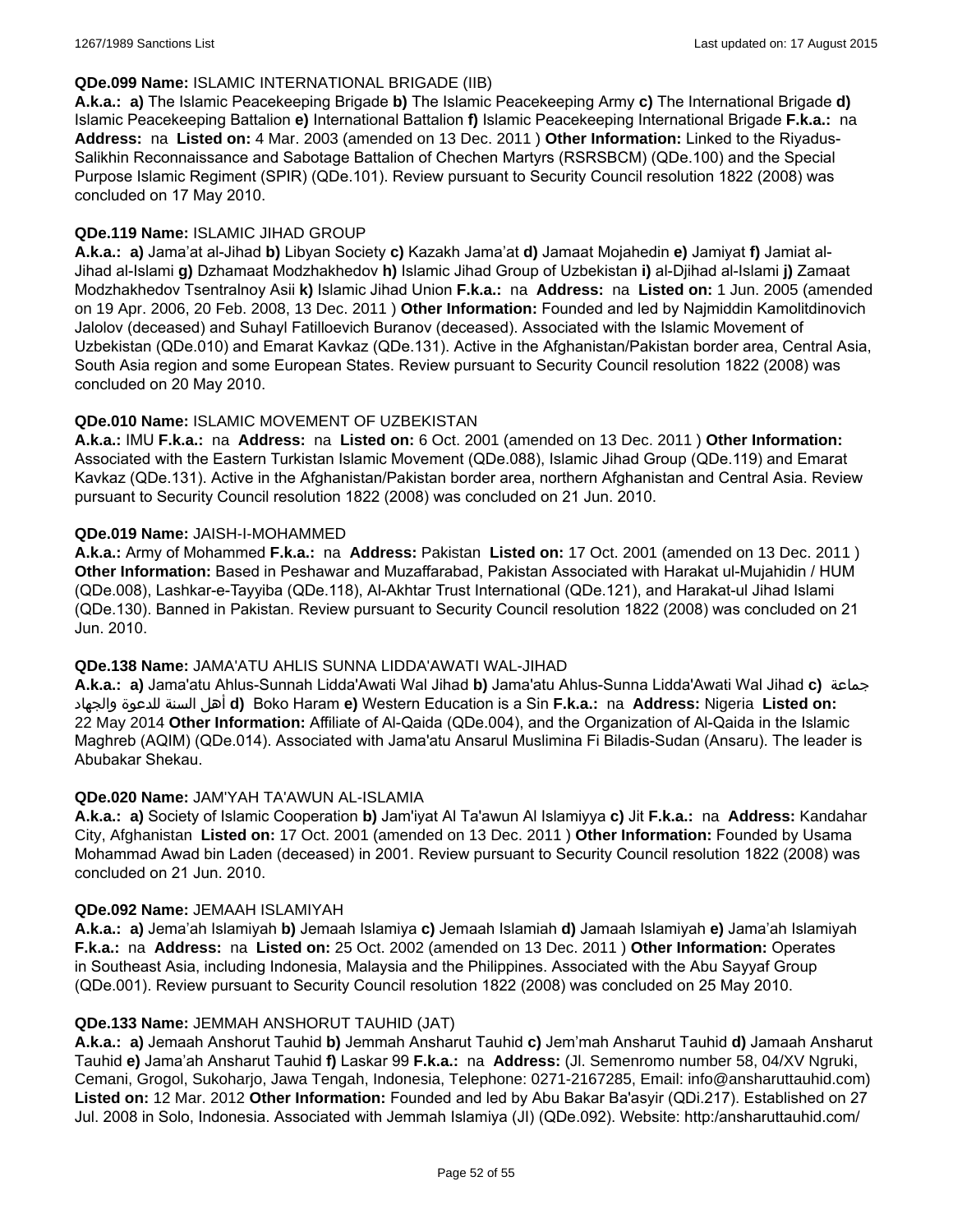#### **QDe.118 Name:** LASHKAR-E-TAYYIBA

**A.k.a.: a)** Lashkar-e-Toiba **b)** Lashkar-i-Taiba **c)** al Mansoorian **d)** al Mansooreen **e)** Army of the Pure **f)** Army of the Righteous **g)** Army of the Pure and Righteous **h)** Paasban-e-Kashmir **i)** Paasban-i-Ahle-Hadith **j)** Pasbane-Kashmir **k)** Pasban-e-Ahle-Hadith **l)** Paasban-e-Ahle-Hadis **m)** Pashan-e-ahle Hadis **n)** Lashkar e Tayyaba **o)** LET **p)** Jamaat-ud-Dawa **q)** JUD **r)** Jama'at al-Dawa **s)** Jamaat ud-Daawa **t)** Jamaat ul-Dawah **u)** Jamaat-ul-Dawa **v)** Jama'at-i-Dawat **w)** Jamaiat-ud-Dawa **x)** Jama'at-ud-Da'awah **y)** Jama'at-ud-Da'awa **z)** Jamaati-ud-Dawa **aa)** Falah-i-Insaniat Foundation (FIF) **F.k.a.:** na **Address:** na **Listed on:** 2 May 2005 (amended on 3 Nov. 2005, 10 Dec. 2008, 14 Mar. 2012 ) **Other Information:** Associated with Hafiz Muhammad Saeed (QDi.263) who is the leader of Lashkar-e-Tayyiba. Review pursuant to Security Council resolution 1822 (2008) was concluded on 8 Jun. 2010.

#### **QDe.096 Name:** LASHKAR I JHANGVI (LJ)

**A.k.a.:** na **F.k.a.:** na **Address:** na **Listed on:** 3 Feb. 2003 (amended on 13 Dec. 2011 ) **Other Information:** Based primarily in Pakistan's Punjab region and in the city of Karachi. Active in Pakistan although banned as at 2010. Review pursuant to Security Council resolution 1822 (2008) was concluded on 21 Jun. 2010.

#### **QDe.011 Name:** LIBYAN ISLAMIC FIGHTING GROUP

الجماعة الاسلامية المقاتلة الليبية **:(script original (Name**

**A.k.a.:** LIFG **F.k.a.:** na **Address:** Libyan Arab Jamahiriya **Listed on:** 6 Oct. 2001 (amended on 5 Mar. 2009, 13 Dec. 2011 ) **Other Information:** Members in Afghanistan merged with Al-Qaida (QDe.004) in Nov. 2007. Review pursuant to Security Council resolution 1822 (2008) was concluded on 21 Jun. 2010.

#### **QDe.012 Name:** MAKHTAB AL-KHIDAMAT

#### **Name (original script):** الخدمات مكتب

**A.k.a.: a)** MAK **b)** Al Kifah **F.k.a.:** na **Address:** na **Listed on:** 6 Oct. 2001 (amended on 5 Mar. 2009, 13 Dec. 2011 ) **Other Information:** Absorbed into Al-Qaida (QDe.004). Review pursuant to Security Council resolution 1822 (2008) was concluded on 21 Jun. 2010.

#### **QDe.089 Name:** MOROCCAN ISLAMIC COMBATANT GROUP

## الجماعة الاسلامية المغربية المقاتلة **:(script original (Name**

**A.k.a.: a)** Groupe Islamique Combattant Marocain **b)** GICM **F.k.a.:** na **Address:** Morocco **Listed on:** 10 Oct. 2002 (amended on 5 Mar. 2009 ) **Other Information:** Associated with the Organization of Al-Qaida in the Islamic Maghreb (QDe.014). Review pursuant to Security Council resolution 1822 (2008) was concluded on 20 May 2010.

#### **QDe.136 Name:** MUHAMMAD JAMAL NETWORK (MJN)

## شبكة محمد جمال **:(script original (Name**

**A.k.a.: a)** Muhammad Jamal Group **b)** Jamal Network **c)** Abu Ahmed Group **d)** Al-Qaida in Egypt (AQE) **F.k.a.:**  na **Address:** Operates in Egypt, Libya and Mali **Listed on:** 21 Oct. 2013 **Other Information:** Terrorist and paramilitary group established by Muhammad Jamal al Kashif (QDi.318) in 2011 and linked to Al-Qaida (QDe.004), Aiman al-Zawahiri (QDi.006), and the leadership of Al-Qaida in the Arabian Peninsula (AQAP) (QDe.129) and the Organization of Al-Qaida in the Islamic Maghreb (AQIM) (QDe.014). Funded and supported by AQAP. Multiple terrorist training camps in Egypt and Libya. Reportedly acquiring weapons, conducting training and establishing terrorist groups in the Sinai, Egypt. Training suicide bombers, foreign fighters and planning terrorist attacks in Egypt, Libya and elsewhere as of Sep. 2013. MJN members were reported to be involved in the attack on the United States Mission in Benghazi, Libya, on 11 Sep. 2012.

**QDe.134 Name:** Mouvement pour l'Unification et le Jihad en Afrique de l'Ouest (MUJAO)

#### حركة التوحيد والجهاد في غرب إفريقيا **:Name (original script)**

**A.k.a.:** na **F.k.a.:** na **Address: a)** Mali **b)** Algeria **Listed on:** 5 Dec. 2012 **Other Information:** Associated with The Organization of Al-Qaida in the Islamic Maghreb (QDe.014) and Mokhtar Belmokhtar (QDi.136). Active in the Sahel/Sahara region.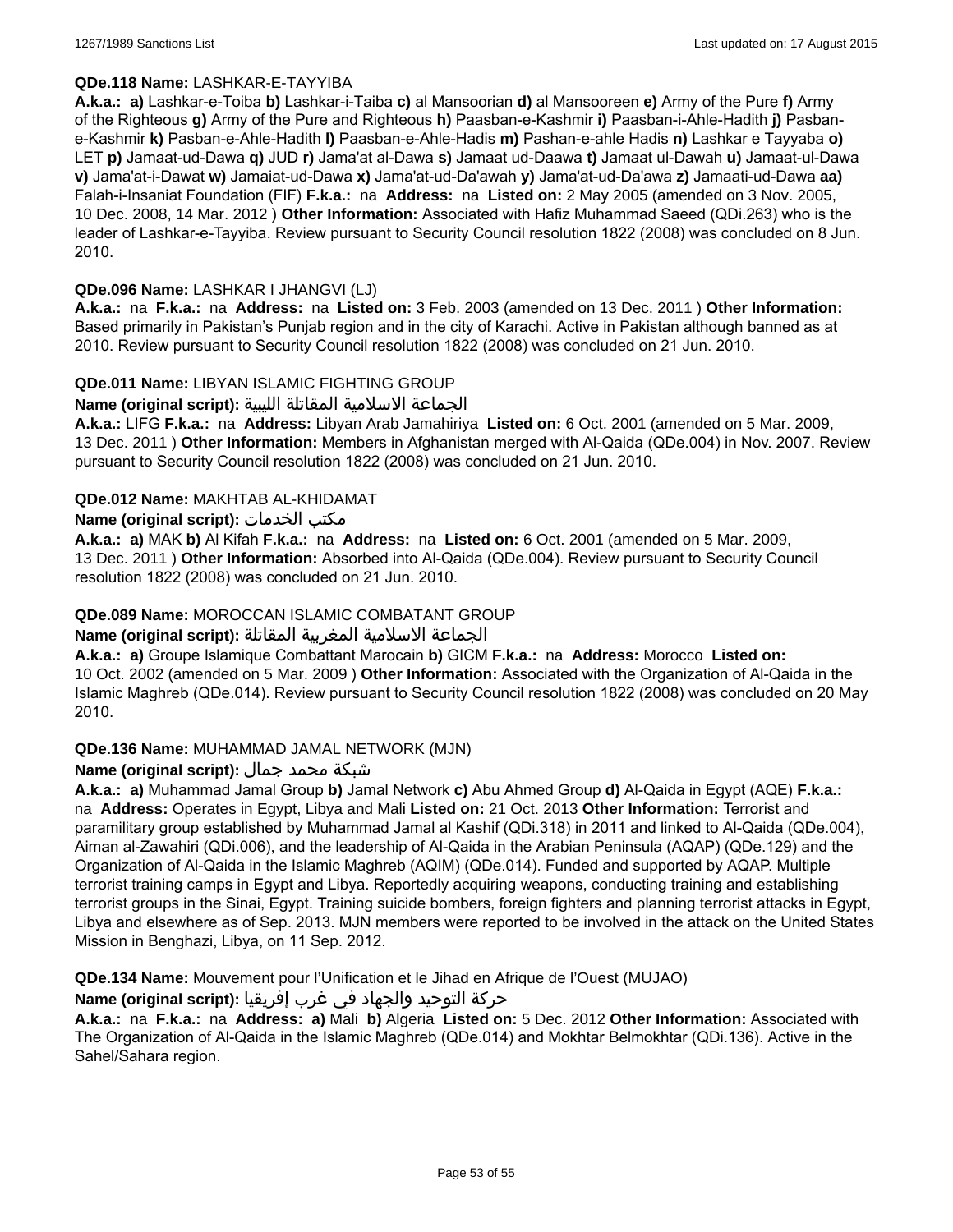#### **QDe.021 Name:** RABITA TRUST

**A.k.a.:** na **F.k.a.:** na **Address:** (a) Room 9a, 2nd Floor, Wahdat Road, Education Town, Lahore, Pakistan b) Wares Colony, Lahore, Pakistan (at time of listing)) **Listed on:** 17 Oct. 2001 (amended on 21 Mar. 2012, 18 Jun. 2015 ) **Other Information:** Banned in Pakistan. Review pursuant to Security Council resolution 1822 (2008) was concluded on 21 Jun. 2010.

#### **QDe.128 Name:** RAJAH SOLAIMAN MOVEMENT

**A.k.a.: a)** Rajah Solaiman Islamic Movement **b)** Rajah Solaiman Revolutionary Movement **F.k.a.:** na **Address: a)** Barangay Mal-Ong, Anda, Pangasinan Province, Philippines **b)** Sitio Dueg, Barangay Maasin, San Clemente, Tarlac Province, Philippines **c)** Number 50, Purdue Street, Cubao, Quezon City, Philippines **Listed on:** 4 Jun. 2008 (amended on 13 Dec. 2011 ) **Other Information:** Founded and headed by Hilarion Del Rosario Santos III (QDi.244). Associated with the Abu Sayyaf Group (QDe.001), Jemaah Islamiyah (QDe.092) and Khadafi Abubakar Janjalani (QDi.180). Review pursuant to Security Council resolution 1822 (2008) was concluded on 13 May 2010.

#### **QDe.070 Name:** REVIVAL OF ISLAMIC HERITAGE SOCIETY

## جمعية احياء التراث الاسلامي **:(script original (Name**

**A.k.a.: a)** Revival of Islamic Society Heritage on the African Continent **b)** Jamia Ihya ul Turath **c)** RIHS **d)** Jamiat Ihia Al-Turath Al-Islamiya **e)** Al-Furqan Foundation Welfare Trust **f)** Al-Furqan Welfare Foundation **F.k.a.:**  na **Address: a)** Pakistan **b)** Afghanistan **Listed on:** 11 Jan. 2002 (amended on 25 Jul. 2006, 5 Mar. 2009, 13 Dec. 2011, 15 Jun. 2015 ) **Other Information:** NOTE: Only the Pakistan and Afghanistan offices of this entity are designated. Associated with Abu Bakr al-Jaziri (QDi.058) and Afghan Support Committee (ASC) (QDi.069). Review pursuant to Security Council resolution 1822 (2008) was concluded on 8 Jun. 2010.

## **QDe.100 Name:** RIYADUS-SALIKHIN RECONNAISSANCE AND SABOTAGE BATTALION OF CHECHEN MARTYRS (RSRSBCM)

**A.k.a.: a)** Riyadus-Salikhin Reconnaissance and Sabotage Battalion **b)** Riyadh-as-Saliheen **c)** The Sabotage and Military Surveillance Group of the Riyadh al-Salihin Martyrs **d)** Firqat al-Takhrib wa al-Istitla al-Askariyah li Shuhada Riyadh al-Salihin **e)** Riyadus-Salikhin Reconnaissance and Sabotage battalion of Shahids (martyrs) **F.k.a.:** na **Address:** na **Listed on:** 4 Mar. 2003 (amended on 25 Jul. 2006, 13 Dec. 2011 ) **Other Information:** Associated with the Islamic International Brigade (IIB) (QDe.099), the Special Purpose Islamic Regiment (SPIR) (QDe.101) and Emarat Kavkaz (QDe.131). Review pursuant to Security Council resolution 1822 (2008) was concluded on 17 May 2010.

#### **QDe.101 Name:** SPECIAL PURPOSE ISLAMIC REGIMENT (SPIR)

**A.k.a.: a)** The Islamic Special Purpose Regiment **b)** The al-Jihad-Fisi-Sabililah Special Islamic Regiment **c)** Islamic Regiment of Special Meaning **F.k.a.:** na **Address:** na **Listed on:** 4 Mar. 2003 (amended on 25 Jul. 2006, 13 Dec. 2011 ) **Other Information:** Linked to the Islamic International Brigade (IIB) (QDe.099) and the Riyadus-Salikhin Reconnaissance and Sabotage Battalion of Chechen Martyrs (RSRSBCM) (QDe.100). Review pursuant to Security Council resolution 1822 (2008) was concluded on 17 May 2010.

#### **QDe.108 Name:** TAIBAH INTERNATIONAL-BOSNIA OFFICES

**A.k.a.: a)** Taibah International Aid Agency **b)** Taibah International Aid Association **c)** Al Taibah, Intl. **d)** Taibah International Aide Association **F.k.a.:** na **Address: a)** 6 Avde Smajlovica Street, Novo Sarajevo, Bosnia and Herzegovina **b)** 26 Tabhanska Street, Visoko, Bosnia and Herzegovina **c)** 3 Velika Cilna Ulica, Visoko, Bosnia and Herzegovina **d)** 26 Tabhanska Street, Visoko, Bosnia and Herzegovina **Listed on:** 11 May 2004 (amended on 24 Mar. 2009 ) **Other Information:** In 2002-2004, Taibah International – Bosnia offices used premises of the Culture Home in Hadzici, Sarajevo, Bosnia and Herzegovina. The organization was officially registered in Bosnia and Herzegovina as a branch of Taibah International Aid Association under registry number 7. Taibah International – Bosnia offices ceased its work by decision of the Ministry of Justice of the Bosnia and Herzegovina Federation (decision on cessation of operation number 03-05-2-70/03). Review pursuant to Security Council resolution 1822 (2008) was concluded on 21 Jun. 2010.